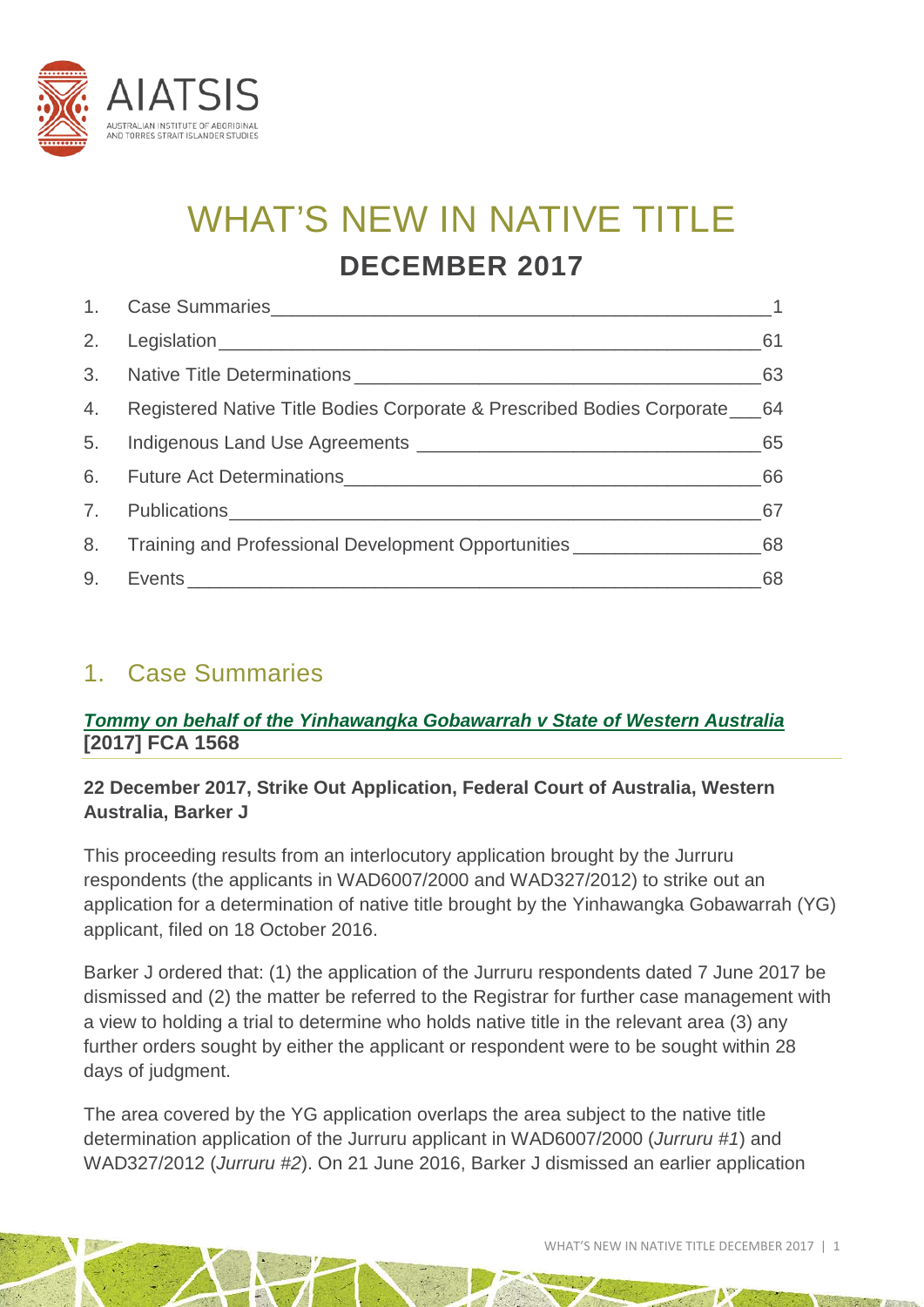filed by the YG group, for want of authorisation on the basis that the applicant had brought an application on behalf of a group of claimants larger than the group which had authorised the application: *[Giggles on behalf of the Gobawarrah Minduarra Yinhawangka People v](https://www.austlii.edu.au/cgi-bin/viewdoc/au/cases/cth/FCA/2016/792.html)  [State of Western Australia](https://www.austlii.edu.au/cgi-bin/viewdoc/au/cases/cth/FCA/2016/792.html)* [2016] FCA 792. The YG application addressed in these reasons was filed on 18 October 2016. The Jurruru respondents then sought to strike out the YG application and the matter first came before the Court on 5 July 2017.

On that day the Jurruru respondents' filed written submissions in support of their interlocutory application for summary dismissal of the YG application on the following bases:

- 1. The YG claim was a subgroup claim and did not comply with s 61 of the *[Native Title Act](http://www5.austlii.edu.au/au/legis/cth/consol_act/nta1993147/)  [1993](http://www5.austlii.edu.au/au/legis/cth/consol_act/nta1993147/)* (Cth) (NTA)
- 2. The YG claim filed to comply with s 61 (4) of the NTA
- 3. There was insufficient evidence of authorisation
- 4. The YG claim was an abuse of process and
- 5. The TG claim had no reasonable prospects for success

The hearing of the application was adjourned following the hearing of submissions by the YG applicant to allow the opportunity for the YG applicant to file a minute of a proposed amended Form 1 and any supporting affidavits it sought to rely upon in response to the Jurruru respondent submissions. At an adjourned hearing on 13 December 2017, the YG applicant chose not to amend its Form 1 and sought to rely on two further affidavits.

#### **The sub-group issue**

The YG applicant rejected the Jurruru respondents' submissions to strike out their application on the following bases:

- 1. The Jurruru submissions incorrectly asserted that the YG applicant and claim group had previously acknowledged the claim area was communally held by the Yinhawangka People. The YG applicants stated that they had never acknowledged this.
- 2. As for the Yinhawangka claim group members who were previously part of the Gobawarrah Minduarra Yinhawangka (GMY) claim group, the Jurruru respondents mischaracterised the proposal to amend the GMY native title claim as this was subject to further consultations with the relevant Yinhawangka families and the obtaining of further anthropological research and legal advice. Further, the evidence of former GMY claimants referred to in the Jurruru submissions needed to be considered in context, and in light of the totality of the Aboriginal and expert anthropological evidence given. The evidence of the persons referred to emphasises that it is the descendants of the YG claim apical ancestors, who alone, have the authority and right to speak for the claim area.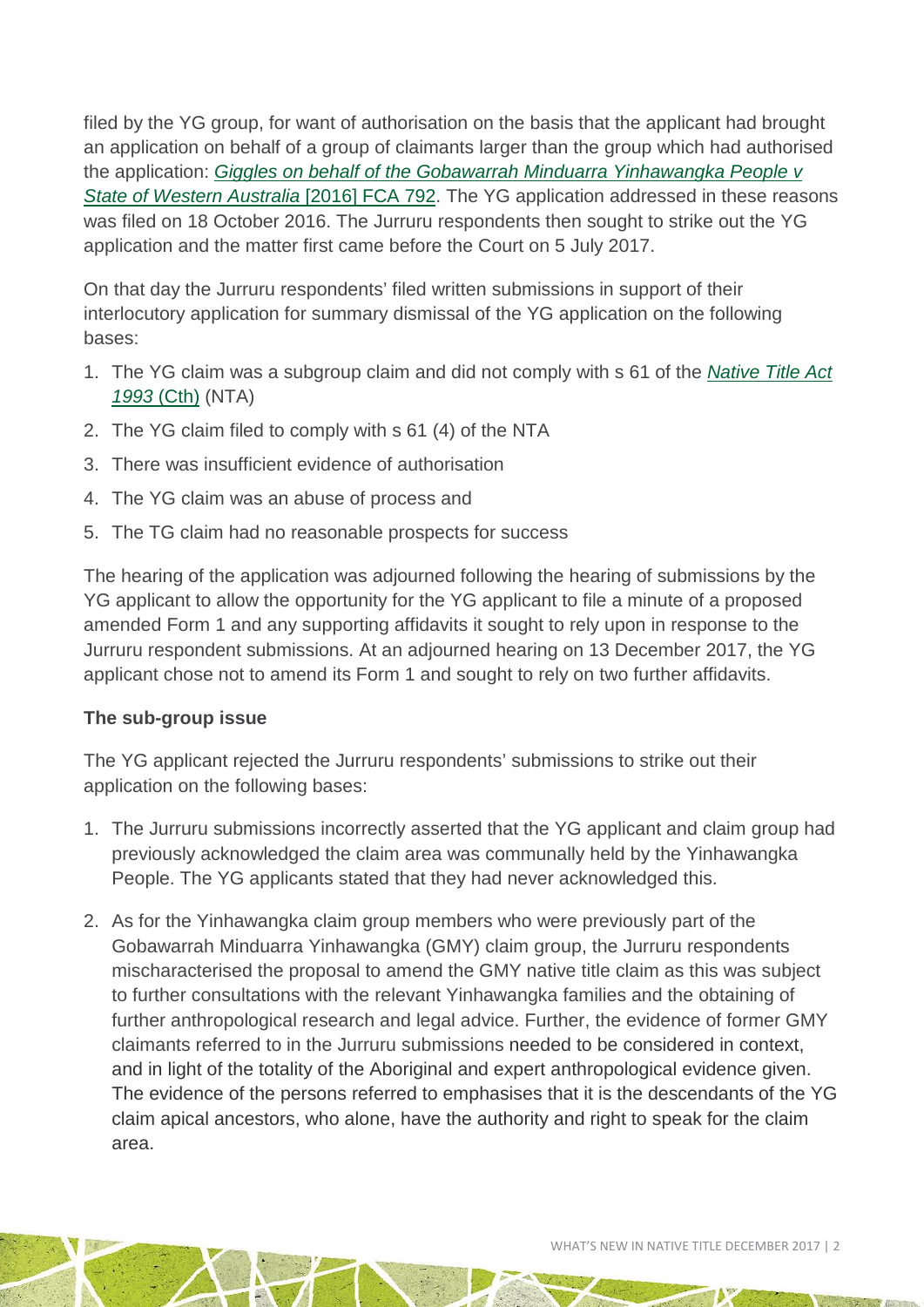- 3. It was not contested that the YG claim group comprises only some of the members of the wider Yinhawangka community however it is not a 'subgroup' in the sense alleged by the Jurruru respondent submissions.
- 4. The Jurruru respondent characterised the YG claim group as a sub-group. While the claim group did only comprise some members of the wider Yinhawangka community, the YG applicant asserted that a subset is not a sub-group as per Jurruru submissions. The YG applicant asserted that the Delegate of the National Native Title Tribunal found that the YG application for a determination of native title determination satisfied the registration test under the Act.
- 5. The factual situation contrasts with that in the two cases referred to in the Jurruru submissions. In *[Velickovic v State of Western Australia](http://www.austlii.edu.au/cgi-bin/viewdoc/au/cases/cth/FCA/2012/782.html)* [2012] FCA 782 the claim group comprised only part of a family descent group in circumstances where other members of that family asserted native title rights and interests in the same are, as did other families. In *[Giggles on behalf of the Gobawarrah Minduarra Yinhawangka People v State of](http://www.austlii.edu.au/cgi-bin/viewdoc/au/cases/cth/FCA/2016/792.html)  [Western Australia \[2016\] FCA 792](http://www.austlii.edu.au/cgi-bin/viewdoc/au/cases/cth/FCA/2016/792.html)* the claim group description comprised only a list of 23 people and it was conceded by the claim applicant that the claim was not properly authorised pursuant to s 61 of the Act, because the list of 23 names was not a complete list of all the persons who held native title claimed.

[16] The Jurruru respondents maintained their submission that the YG application constituted a claim by a sub-group. They argued that on the basis of traditional laws and customs asserted by the YG applicant that the rights and interests in the YG claim area may be held by Yinhawangka people more generally, who are not the descendants of the apical ancestors listed in the YG application.

[17] Barker J held that it was not in the interests of the administration of justice before the Court to progress the YG application or to rule on the subgroup question. If the Court 'were to uphold the view that the current YG application is, properly understood, an impermissible subgroup claim, because it has not been authorised [as Barker J found in the *Giggles* decision] then, subject to a successful appeal, the YG applicant would be prevented from proceeding further.'

[18] The argument put on behalf of the YG claimant was that they are not a 'subgroup' but a 'subset' of the Yinhawangka people and they do not admit that other Yinhawangka people hold native title rights and interests in the relevant overlap claim area. Whilst Barker J conceded that it was an arguable point, he did not consider that he should rule on it before evidence including expert anthropological opinion was tested at a possible trial. Barker J determined that it is not for the Court to rule on the significance of the evidence led and objected to in the context, and that this is a matter properly for the trial judge to consider.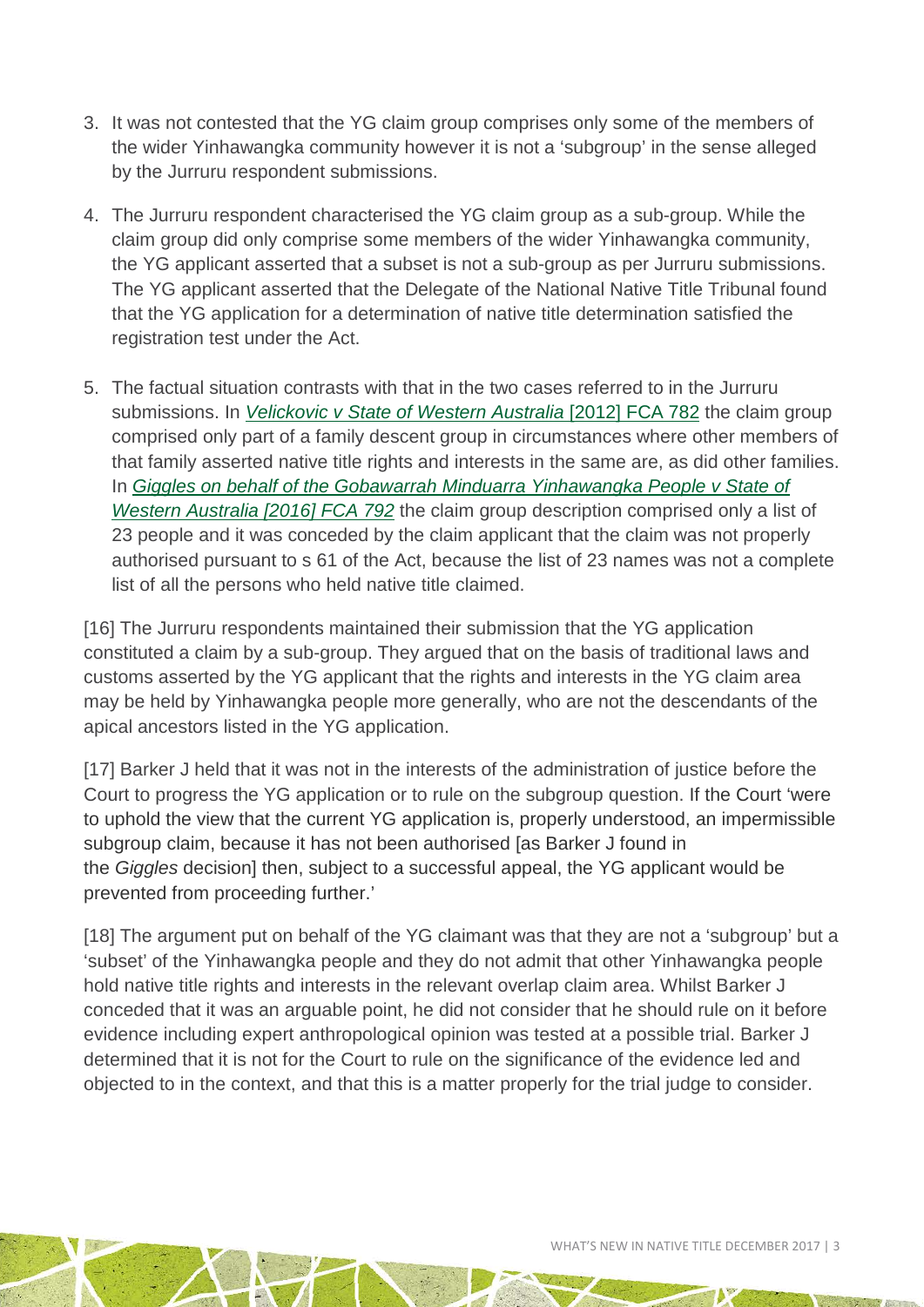#### **[Section 61 \(4\)](http://www5.austlii.edu.au/au/legis/cth/consol_act/nta1993147/s61.html) issue**

The YG applicant rejected the proposition that there was any relevant failure to satisfy the requirements arising under [s 61\(4\)](http://www5.austlii.edu.au/au/legis/cth/consol_act/nta1993147/s61.html) of the NTA and made forceful submissions set out at paragraph [22] of the written reasons for judgment. The YG applicant also relied on the finding by the NNTT Delegate for the purposes of the registration test that this provision was adequately met.

The issue raised by the Jurruru respondents was based upon the alternative interpretation of the YG application Form 1, that the claim is no longer that native title in the claim area is a communal Yinhawangka title, but that it is a group title held by only some of the Yinhawangka people. Barker J did not feel in light of his observations on the subgroup issue that The Court should conclude that the YG application failed to define with 'sufficient clarity', as asserted by the respondent, the relevant claim group.

Barker J found that the respondent had not sufficiently met the evidentiary burden warranting a strike out of the YG application at this pre-trial stage.

#### **The insufficient evidence of authorisation issue**

[27] The YG applicant rejected the submission that it had failed to provide proper evidence of meetings to facilitate authorisation.

It made the following submissions:

- 1. To seek summary dismissal of their application on this basis was not supported by any legal foundation in legislation or case law. The YG applicant also alleged defects in the Jurruru #1 and #2 applications with respect to authorisation.
- 2. [Section 84 \(D\)\(2\)](http://www8.austlii.edu.au/cgi-bin/viewdoc/au/legis/cth/consol_act/nta1993147/s84.html) of the NTA provides an avenue to seek an order for the production of evidence of claim authorisation, however the respondent party did not pursue this avenue, and therefore summary is unwarranted.

[28] The YG applicant also relied on the registration test decision of the delegate referring specifically to paragraph [170] of the Registration Test decision.

The Jurruru respondents maintained that the YG applicant had had reasonable opportunity to provide evidence in support of adequate authorisation, but had failed to do so and that summary dismissal was warranted on that basis.

Barker J found that these were matters appropriate for the trial Judge pursuant to [section](http://www5.austlii.edu.au/au/legis/cth/consol_act/nta1993147/s84d.html)  [84D](http://www5.austlii.edu.au/au/legis/cth/consol_act/nta1993147/s84d.html) of the NTA if the matter eventuated to trial.

#### **The abuse of process issue**

The YG applicant submitted that a finding of an abuse of process was unreasonable and unsustainable for the following reason: In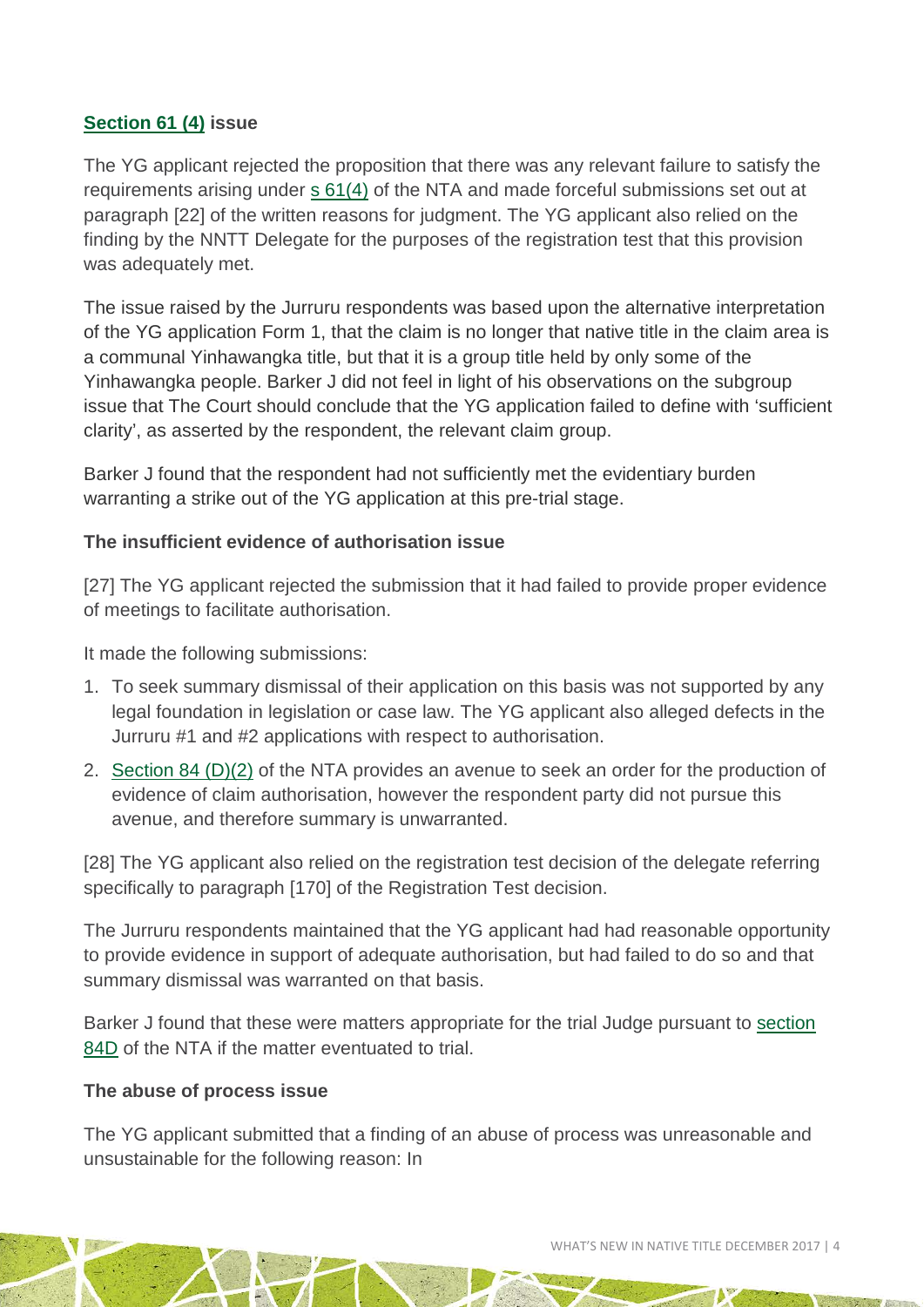range of abuse of process arguments. It was submitted that the case for summary dismissal of the YG claim is considerably weaker than it was in the Yilka and Edwards claims considered in *Murray*. In *Murray* the Court rejected the State's multipronged abuse of process application.

[34] By way of background to the *Yilka* decision the YG applicant asserted that:

- 1. The *Yilka* claim was preceded by a full trial and judgement in relation to the former Cosmo Newberry claim, which was brought by exactly the same applicant over the same claim area.
- 2. The Cosmo Newberry claim was dismissed on a jurisdictional basis on the grounds that it had not been properly authorised, nevertheless Lindgren J after hearing all of the evidence, went on to make substantive findings in relation to the merits of the Cosmo Newberry claim.
- 3. The Yilka claim group description included the members of the Cosmo Newberry claim, plus some additional claimants on the former Wongatha claim which overlapped the Cosmo Newberry Claim, which was also dismissed by Lindgren J for lack of authorisation.
- 4. The pleadings in the Cosmo Newberry claim were changed on numerous occasions by the Cosmo Newberry applicant.
- 5. All members of the Sullivan Edwards claim group had been included in the former Wongatha claim group and the members of the Sullivan Edwards claim group had made another claim prior to the Wongatha claim.
- 6. The Cosmo Newberry and Wongatha claims were pleaded and argued on the basis that native title rights were held on a group basis - or an aggregation of ngurra country rights. Lindgren J held that this was not consistent with traditional Western Desert Cultural Bloc laws and customs, but exercised his discretion to dismiss the claims only, rather than make a negative determination of native title.
- 7. The *Yilka* claim was pleaded on a different basis to the Cosmo Newberry claim on the basis that native title rights were held on an individual not group basis.
- 8. Likewise the Sullivan Edwards claim was pleaded on a different basis to the Wongatha claim.

[36] The YG applicant asserted factual inaccuracies in the Jurruru respondent submissions to the following effect:

- 1. The first suggested inference (subgroup argument) and invalidity pursuant to s 61(4) is not open as addressed earlier.
- 2. Secondly there are no grounds open that the application is brought for an improper purpose.
- 3. The Jurruru submissions fail to take into account the legitimate arguments made by the YG applicant.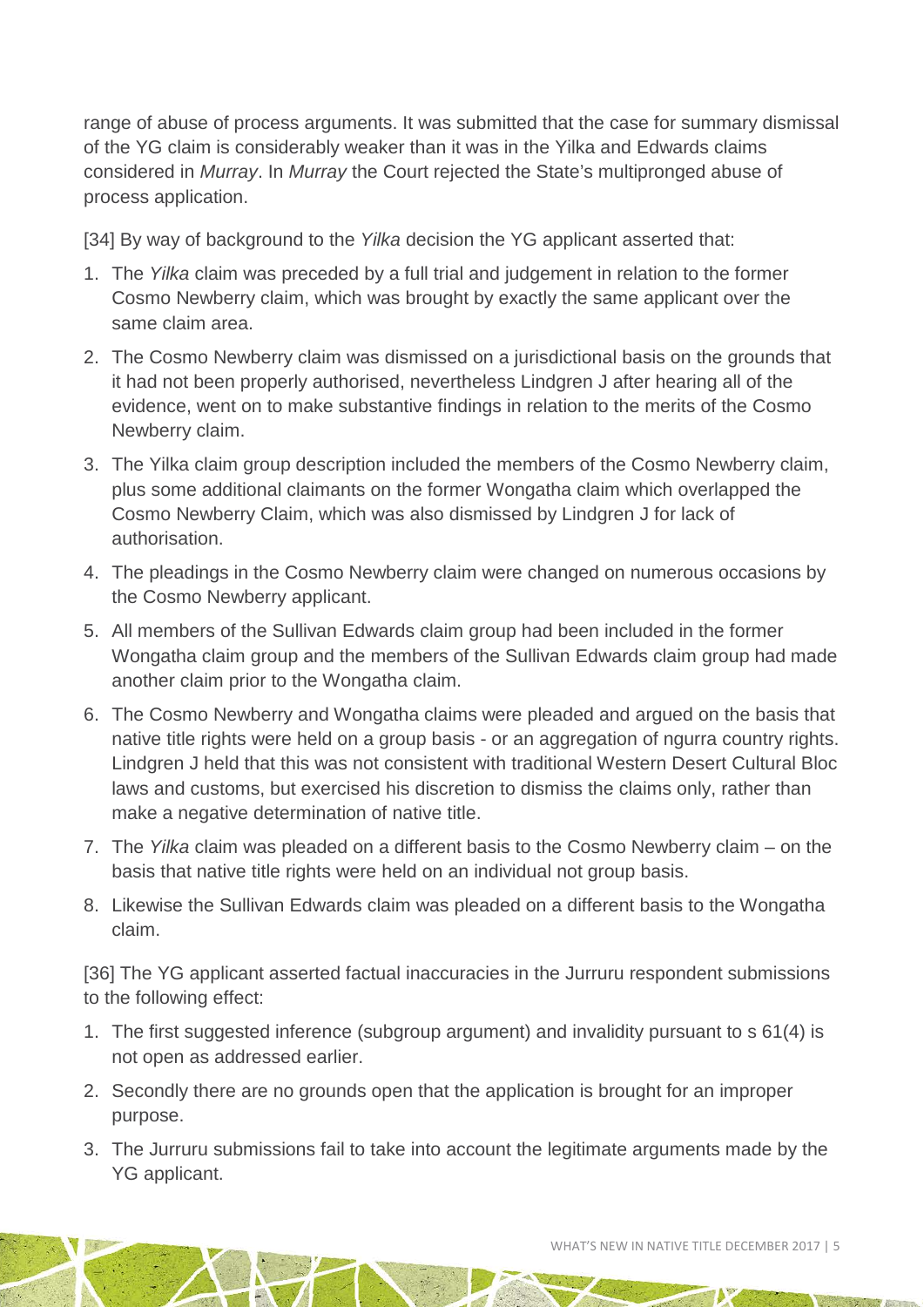- 4. The Jurruru respondents have been unable to point to any other Yinhawangka people asserting native title rights in the same claim area.
- 5. Jurruru respondent submissions failed to take into account the nature of GMY proceedings
- 6. The YG applicant affidavits and expert anthropological evidence of consultant anthropologist Dr Vachon demonstrate that *prima facie* the claim group description may be sustainable under Yinhawangka law.

[40]–[42] The YG Applicant further submitted:

- 1. There was no intention to relitigate a native title claim which was previously struck out.
- 2. The YG claim is based on a new claim prepared with reference to new instructions and authorisation.
- 3. The YG claim is based on the application of traditional Yinhawangka laws and customs.

The YG applicant did not breach the criterion established in *State Bank of New South Wales Ltd v Stenhouse Ltd* (1997) Aust Torts Reports 81–423 in relation to the abuse of process issue as set out in paragraph [42].

[43] The Jurruru respondents maintained an abuse of process allegation, asserting that the affidavits submitted by the YG applicant, were an attempt to override the legal implications of previous evidence and findings in *Giggles*, while essentially seeking prosecution of the same claim.

Barker J ruled that a ruling as to whether the new claim had been brought by a 'subset' as distinct from a 'subgroup' of the Yinhawangka People is for consideration by the trial judge and no abuse of process could be made out in this proceeding.

#### **The no reasonable prospects of success argument**

[45] The YG applicants submitted that the affidavits filed contained cogent evidence which weighed in favour of the applicant's submission.

The YG applicant criticised the Jurruru respondent submissions as flawed further observing that: [46](5) 'Questions regarding the level at which native title rights are held in particular Aboriginal societies are often complex and contentious, anthropologically and legally. Claim groups, applicants, Native Title Representative Bodies and of course the Courts have grappled with this issue in a number of native title cases over the years. It is not uncommon for claims to have been pleaded one way, then another, or for claims to have been superseded by later claims pleaded on a different basis. Many claims have ultimately been successfully determined despite having a history of prior claim incarnations, pleaded on a different basis, and/or prior evidence that on its face may have been criticised as being inconsistent, but which ultimately was understood and accepted in a broader context in light of the totality of evidence in the case.'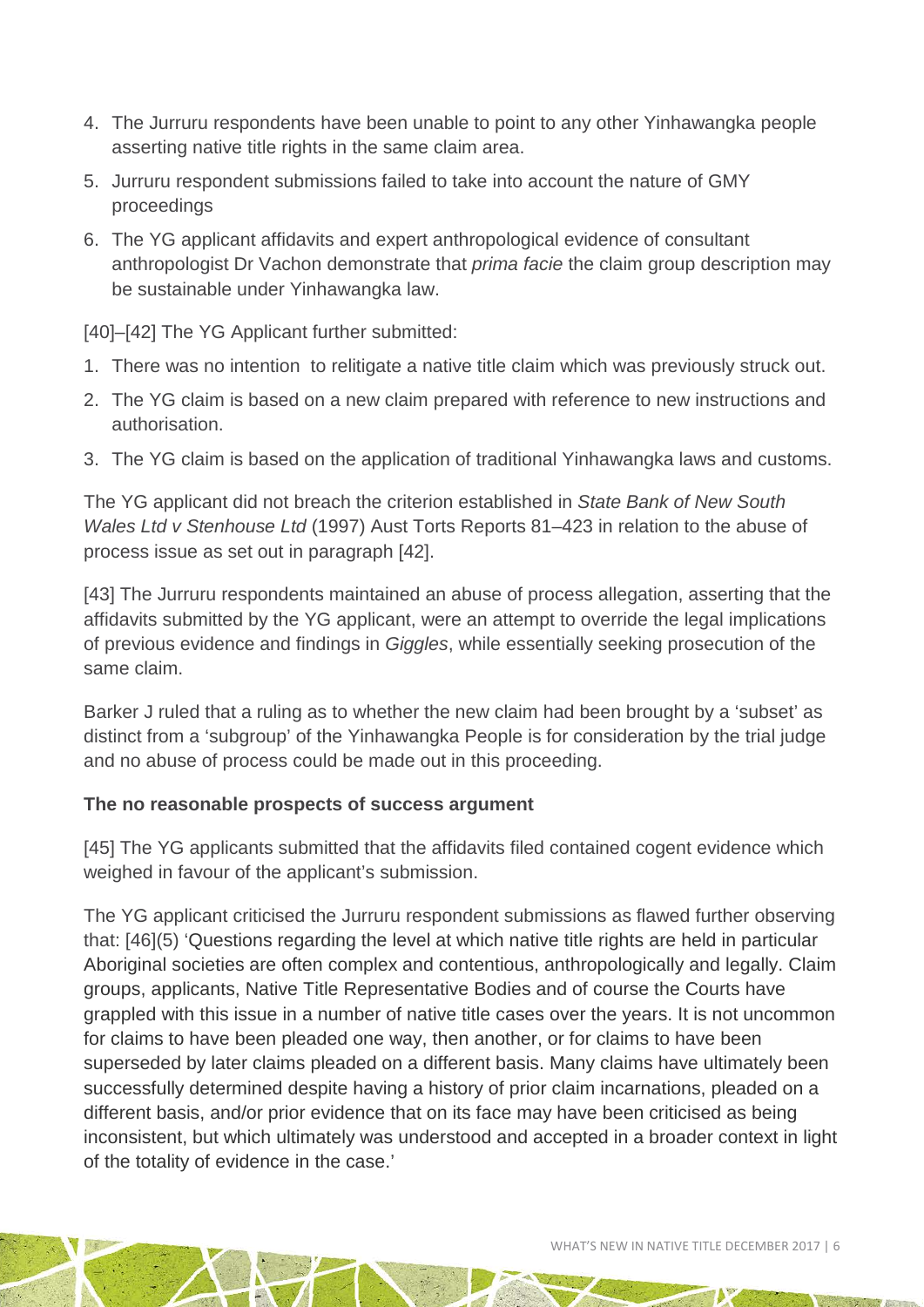The Jurruru respondents submitted that the YG application had unreasonable prospects of success and therefore should be dismissed under s 31A(2) *[Federal Court of Australia Act](http://www8.austlii.edu.au/cgi-bin/viewdoc/au/legis/cth/consol_act/fcoaa1976249/s31a.html)  [1976](http://www8.austlii.edu.au/cgi-bin/viewdoc/au/legis/cth/consol_act/fcoaa1976249/s31a.html)*.

[51] Barker J dismissed the strike out application dated 7 June 2017 brought by the Jurruru respondents, referring the matter to case management by the Registrar with a view to setting the proceedings down for trial, noting that any further orders sought by the parties were to be brought within 28 days of judgment.

#### *Charles, on behalf of Mount Jowlaenga [Polygon # 2 v Sheffield Resources Limited](http://www.austlii.edu.au/cgi-bin/viewdoc/au/cases/cth/FCAFC/2017/218.html)* **[2017] FCAFC 218**

#### **20 December 2017, Appeal – Future Act Negotiations, Full Federal Court of Australia, Western Australia, North, Griffiths and White JJ**

In this matter, The Federal Court of Australia, Court of appeal: North, Griffiths and White JJ ordered that:

- 1. The appeal be allowed
- 2. Order 1 of the Court's orders dated 21 September 2017 be set aside
- 3. The decision dated 22 May 2017 of the National Native Title Tribunal be set aside
- 4. The matter be remitted to the National Native Title Tribunal (NNTT) for re-hearing according to the law: confined to the issue of whether or not s 36(2) *[Native Title Act](http://www.austlii.edu.au/cgi-bin/viewdb/au/legis/cth/consol_act/nta1993147/)  [1993](http://www.austlii.edu.au/cgi-bin/viewdb/au/legis/cth/consol_act/nta1993147/)* (Cth) (NTA) applies
- 5. The implementation and operation of the decision dated 14 June 2017 of the NNTT be stayed until further order
- 6. The first respondents notify the Court in writing in terms of the decision of the NNTT in terms of order 4 within 72 hours of the order being published
- 7. The Court is to determine on the papers the validity of the decision of the NNTT arising from order 4 above
- 8. The parties were provided with liberty to apply on the giving of 48 hour's notice
- 9. The first and second respondents to pay the appellants' costs of the appeal as agreed or assessed

#### **North and Griffiths JJ**

In this matter the Full federal Court heard an urgent appeal from *[Charles, on behalf of](http://www.austlii.edu.au/cgi-bin/viewdoc/au/cases/cth/FCA/2017/1126.html)  [Mount Jowlaenga Polygon # 2 v Sheffield Resources Limited](http://www.austlii.edu.au/cgi-bin/viewdoc/au/cases/cth/FCA/2017/1126.html)* [2017] FCA 1126.

The central issue in the appeal was whether the primary judge erred in concluding that, on the proper construction of the relevant provisions of the NTA, the obligation to negotiate in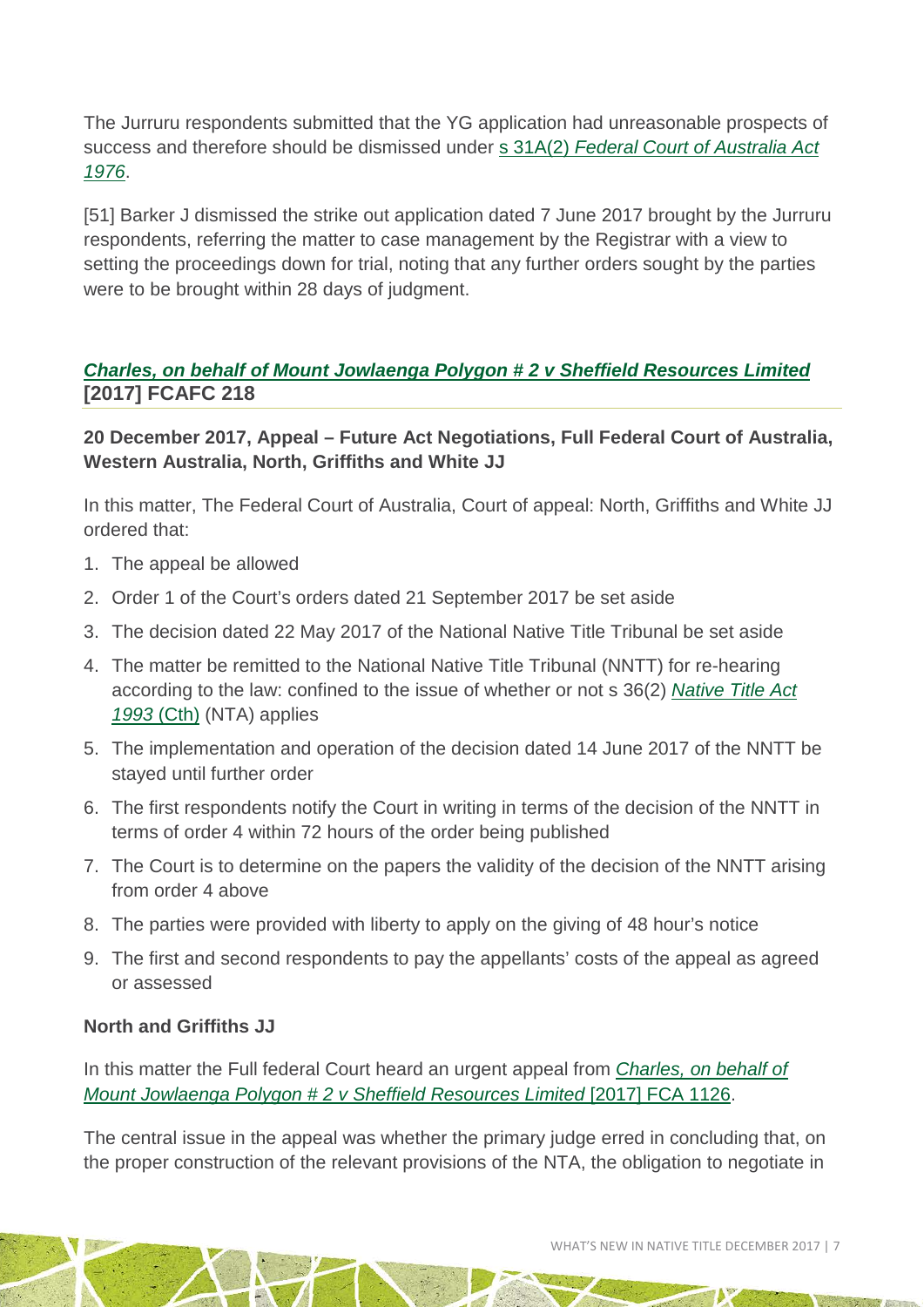good faith pursuant to [s 31\(1\)\(b\)](http://www8.austlii.edu.au/cgi-bin/viewdoc/au/legis/cth/consol_act/nta1993147/s31.html) did not continue to apply to negotiations which took place after a negotiation party made an application under [s 35,](http://www8.austlii.edu.au/cgi-bin/viewdoc/au/legis/cth/consol_act/nta1993147/s35.html) for the arbitral body to make a determination under s [38](http://www8.austlii.edu.au/cgi-bin/viewdoc/au/legis/cth/consol_act/nta1993147/s38.html) of the NTA. The hearing was expedited after an application from Sheffield Resources Limited (**Sheffield**).

#### **Relevant provisions of the** *Native Title Act*

[3] Subdivision P of Div 3 of Pt 2 of the *NTA* contains provisions relating to "the right to negotiate". 'The importance of these provisions for native title parties has long been recognised, as has the significance of the correlative obligation on other persons to negotiate in good faith.' (See *[North Ganalanja Aboriginal Corporation and Anor for and on](http://www.austlii.edu.au/cgi-bin/viewdoc/au/cases/cth/HCA/1996/2.html)  [behalf of the Waanyi People v The State of Queensland and Ors](http://www.austlii.edu.au/cgi-bin/viewdoc/au/cases/cth/HCA/1996/2.html)* (1996) 185 CLR 595 at 616 per Brennan CJ, Dawson, Toohey, Gaudron and Gummow JJ).

Griffiths and North JJ noted the overview of Subdivision P, as set out in [s 25](http://www5.austlii.edu.au/au/legis/cth/consol_act/nta1993147/s25.html) of the NTA: subdivision P applies to certain future acts as defined in [s 233](http://www5.austlii.edu.au/au/legis/cth/consol_act/nta1993147/s233.html) NTA done by the Commonwealth, State or a Territory which includes certain conferrals of mining rights. Before the future act is done the parties must negotiate with a view to reaching agreement. If no agreement is reached either, an arbitral body or a Minister can make a determination about the act instead. If the Subdivision P procedures are not complied with, the future act will be invalid in so far as it affects native title. [\(s 25\(](http://www5.austlii.edu.au/au/legis/cth/consol_act/nta1993147/s25.html)4) NTA). Griffiths and North JJ then set out the details and legislative effect of sections [26,](http://www5.austlii.edu.au/au/legis/cth/consol_act/nta1993147/s26.html) [27,](http://www5.austlii.edu.au/au/legis/cth/consol_act/nta1993147/s27.html) [28](http://www5.austlii.edu.au/au/legis/cth/consol_act/nta1993147/s28.html) and [29](http://www5.austlii.edu.au/au/legis/cth/consol_act/nta1993147/s29.html) of the NTA.

Section 31 is the key provision of this urgent appeal and is set out in full at paragraph [11] of the written reasons for judgment. A non-exhaustive list of matters which may be subject to the negotiations is set out in [section 33](http://www5.austlii.edu.au/au/legis/cth/consol_act/nta1993147/s33.html) NTA.

#### **Application for arbitral body determination**

[Section](http://www5.austlii.edu.au/au/legis/cth/consol_act/nta1993147/s35.html) 35 NTA permits the matter to be taken forward at the end of the six month period by way of an arbitral determination if the negotiations do not result in agreement.

[Section 36](http://www5.austlii.edu.au/au/legis/cth/consol_act/nta1993147/s36.html) NTA requires an arbitral body to make a determination as soon as practicable subject to [s 37](http://www5.austlii.edu.au/au/legis/cth/consol_act/nta1993147/s37.html) NTA. If any negotiation party satisfies the arbitral body that the other party did not negotiate in good faith, then the arbitral body must not make the determination on the application. Under [s 36A](http://www5.austlii.edu.au/au/legis/cth/consol_act/nta1993147/s36.html) NTA the relevant Minister may make a determination if there has been a delay in the arbitral body making the determination. [Section 38](http://www5.austlii.edu.au/au/legis/cth/consol_act/nta1993147/s38.html) NTA specifies what kind of determinations the arbitral body may make. [Section 39](http://www5.austlii.edu.au/au/legis/cth/consol_act/nta1993147/s39.html) NTA identifies various criteria an arbitral body must take into account when making a determination. Sections [75](http://www5.austlii.edu.au/au/legis/cth/consol_act/nta1993147/s75.html) and [76](http://www5.austlii.edu.au/au/legis/cth/consol_act/nta1993147/s76.html) NTA specify the type of applications that can be made and how a negotiation party may make an application for a determination to the arbitral body. The effect of [section 139](http://www5.austlii.edu.au/au/legis/cth/consol_act/nta1993147/s139.html) NTA, is that the NNTT must hold an inquiry into the "right to negotiate application" as defined in s 75. [Section 162](http://www5.austlii.edu.au/au/legis/cth/consol_act/nta1993147/s162.html) requires the NNTT to make a determination about the matters covered in the inquiry. The task of statutory construction must also take into account relevant parts of the Preamble and some of the explicit objects set out in [s 3](http://www5.austlii.edu.au/au/legis/cth/consol_act/nta1993147/s3.html) of the NTA.

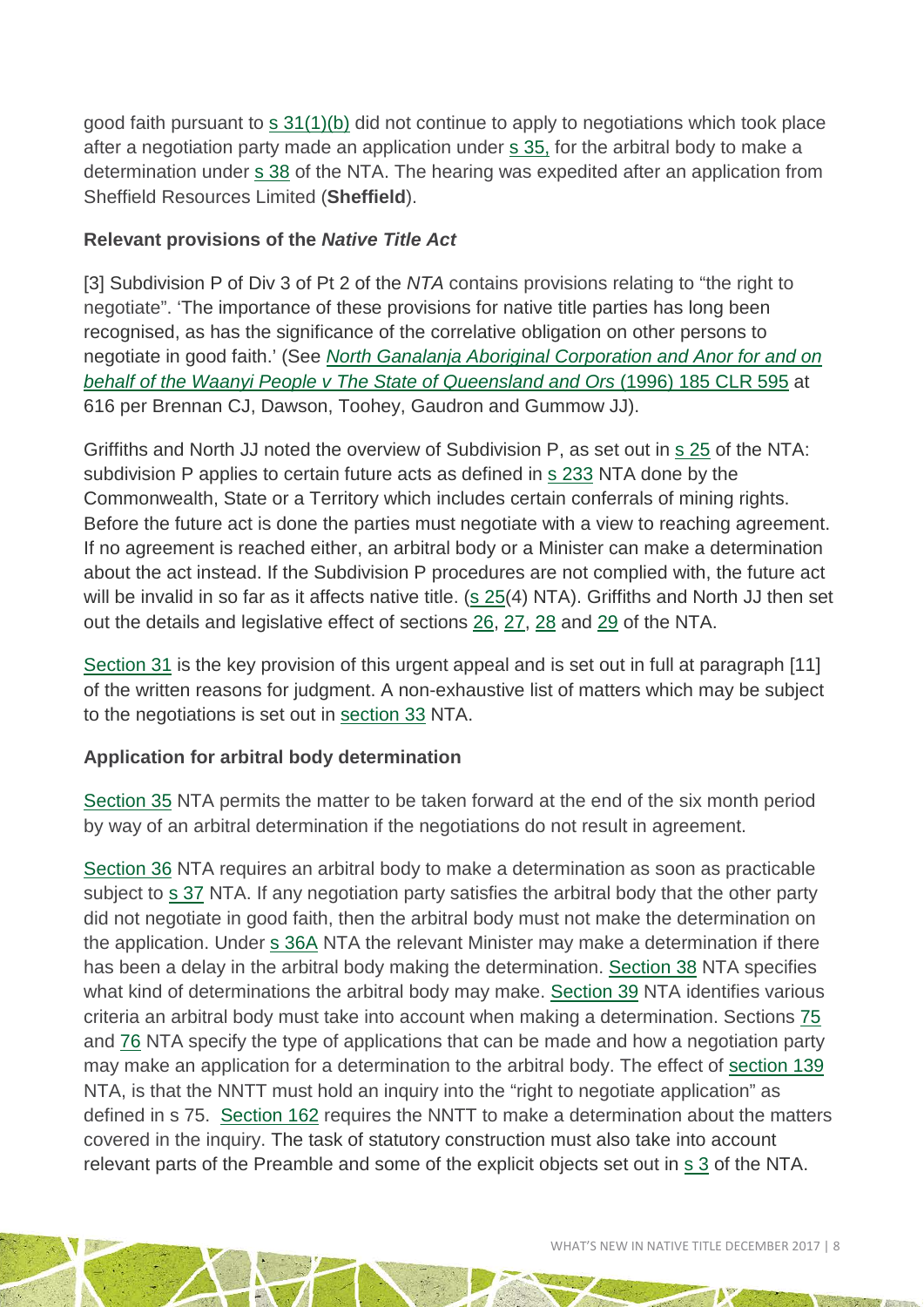[27] The broad features of this legislative scheme, focussing upon the obligation to engage in good faith negotiations and the process for obtaining an arbitral determination, were described by in *[FMG Pilbara Pty Ltd v Cox](http://www.austlii.edu.au/cgi-bin/viewdoc/au/cases/cth/FCAFC/2009/49.html)* [2009] FCAFC 49 (*Cox*) at [19], [21] and [22] by Spender, Sundberg and McKerracher JJ:

[19] 'The expression "negotiate in good faith" is to be construed in its natural and ordinary meaning and in the context of the Act as a whole (S*[trickland v Minister for Lands for](http://www.austlii.edu.au/cgi-bin/viewdoc/au/cases/cth/FCA/1998/868.html)  Western Australia*) Accordingly, the act of lodging an application under s 35, taken alone, cannot be relied upon in order to establish bad faith in the negotiating process (Strickland 85 FCR at 322). If negotiations reach a standoff, notwithstanding attempts in good faith to negotiate within the relevant six month period, there are no further obligations after the completion of the six month period on a party which wishes to lodge a notice under s 35 of the Act. There is no need, for example, to give further warning of the intention to do so.'

North and Griffiths JJ further explained that: [21] **'**The scheme of the relevant provisions of the Act recognises Parliament's intention that there must be a good faith period of negotiation in relation to the future act before there is any arbitral determination in relation to the future act. The period of six months provided for in s 35 of the Act ensures that there is reasonable time to enable those negotiations to be conducted. At the same time it permits the matter to be taken forward at the end of the six month period by way of an arbitral determination if the negotiations do not result in agreement. The ongoing protection provided for "negotiation parties" as defined by s 30A of the Act is that if any such party satisfies the arbitral body, in this case the Tribunal, that another negotiation party (other than the native title party) did not negotiate in good faith, the arbitral body must not make the determination on the application.'

#### **Background facts summarised**

On 8 August 2014 the Executive Director of the Department of Mines and Petroleum at the Government of Western Australia gave notice in accordance with s 29 of the Act, that a lease application (M04/459) under the *[Mining Act 1978 \(WA\)](http://www8.austlii.edu.au/cgi-bin/viewdb/au/legis/wa/consol_act/ma197881/)* may be granted to Sheffield Resources Limited.

Following notification the Mount Jowlaenga Polygon #2 claim group appointed KRED as its lawyer to engage in negotiations with the grantee party for s31 negotiation purposes.

The NNTT member considered that, following the making of the s 35 application, the grantee party did not have a continuing duty to negotiate in good faith: see *[Sheffield Resources Ltd and Another v Charles and Others on behalf of Mount Jowlaenga](http://www.austlii.edu.au/cgi-bin/viewdoc/au/cases/cth/NNTTA/2017/25.html)  Polygon #2* [\[2017\] NNTTA 25.](http://www.austlii.edu.au/cgi-bin/viewdoc/au/cases/cth/NNTTA/2017/25.html) On review, the primary judge affirmed the NNTT's construction was supported by a textual analysis of the key statutory provisions and by consideration of the effect of adopting the alternative construction. A principal textual consideration was his Honour's view that s 36(2) was not framed with continuing negotiations in mind because it adopted past tense, i.e. 'did not negotiate in good faith'. See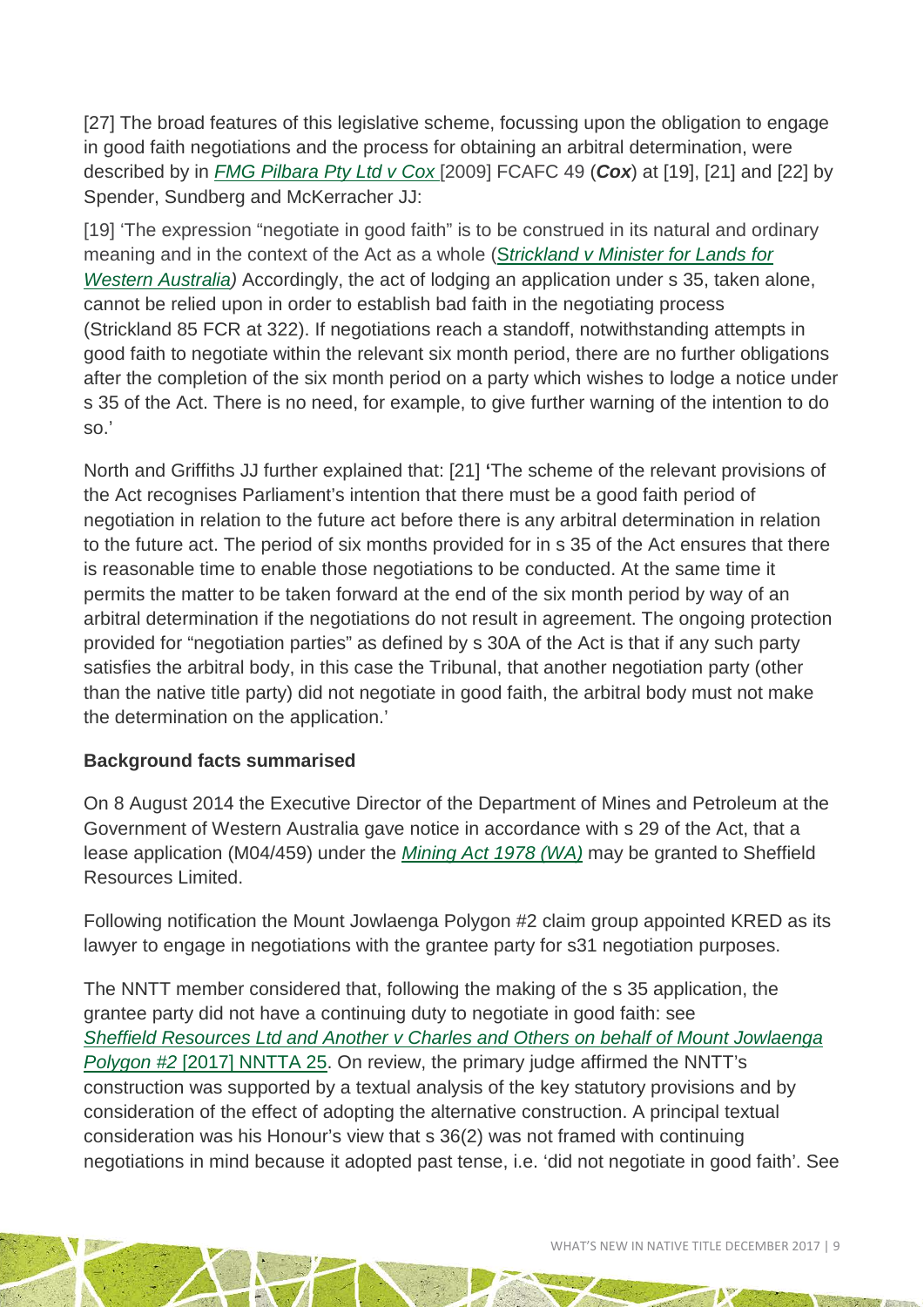paragraphs [28]–[39]. For the AIATSIS case note on this decision see [What's New in Native](http://aiatsis.gov.au/publications/products/whats-new-native-title-september-2017)  Title – [September 2017.](http://aiatsis.gov.au/publications/products/whats-new-native-title-september-2017)

#### **The appeal**

[46] The appellant pressed three grounds of appeal:

**Ground 1 –** focussed on the central issue of construction. The appellant claimed that the primary judge erred in concluding that the good faith obligation imposed by s 31(1)(b) did not attach to voluntary negotiations conducted by a negotiation party after a future act determination application has been made under s 35, but prior to a s 38 arbitral determination.

[50] Their Honours referred to the 'settled' approach to statutory construction in Australia, as described by Kiefel CJ, Nettle and Gordon JJ in *[SZTAL v Minister for Immigration and](http://www.austlii.edu.au/cgi-bin/viewdoc/au/cases/cth/HCA/2017/34.html)  [Border Protection](http://www.austlii.edu.au/cgi-bin/viewdoc/au/cases/cth/HCA/2017/34.html)* [2017] HCA 34 at [14]:

'The starting point for the ascertainment of the meaning of a statutory provision is the text of the statute whilst, at the same time, regard is had to its context and purpose. Context should be regarded at this first stage and not at some later stage and it should be regarded in its widest sense.' Their Honours also referred to the recent observations of Gageler J in *[ESSO Australia Pty Ltd v The Australian Workers' Union](http://www.austlii.edu.au/cgi-bin/viewdoc/au/cases/cth/HCA/2017/54.html)* [2017] HCA 54 at [71].

[52] The preamble to the NTA, as well as the objects of the legislation, set out in s 3, provide important context particularly: 'In future, acts that affect native title should only be able to be validly done if, typically, they can also be done to freehold land and if, whenever appropriate, every reasonable effort has been made to secure the agreement of the native title holders through a special right to negotiate. It is also important that the broader Australian community be provided with certainty that such acts may be validly done.'

[53] As the primary judge noted the two main objects of the NTA are to (1) provide for the recognition and protection of native title and (2) to establish ways in which dealings affecting native title may proceed and to set standards for those dealings.

[56] Their Honours considered that ten matters supported a different construction from that preferred by the primary judge:

- 1. The obligation to negotiate in good faith which is imposed by s 31(1)(b) is defined by reference to a particular possible outcome (i.e. the agreement of each of the native title parties to the doing of the act), but is not explicitly subject to any particular point in time or cut-off date, such as when a s 35 application is made (or accepted).
- 2. Although the obligation to negotiate in good faith is imposed on all the negotiation parties, it is explicitly stated to be directed to obtaining the agreement of each of the native title parties to the specified matters. The object of the obligation is directed to protecting the native title parties.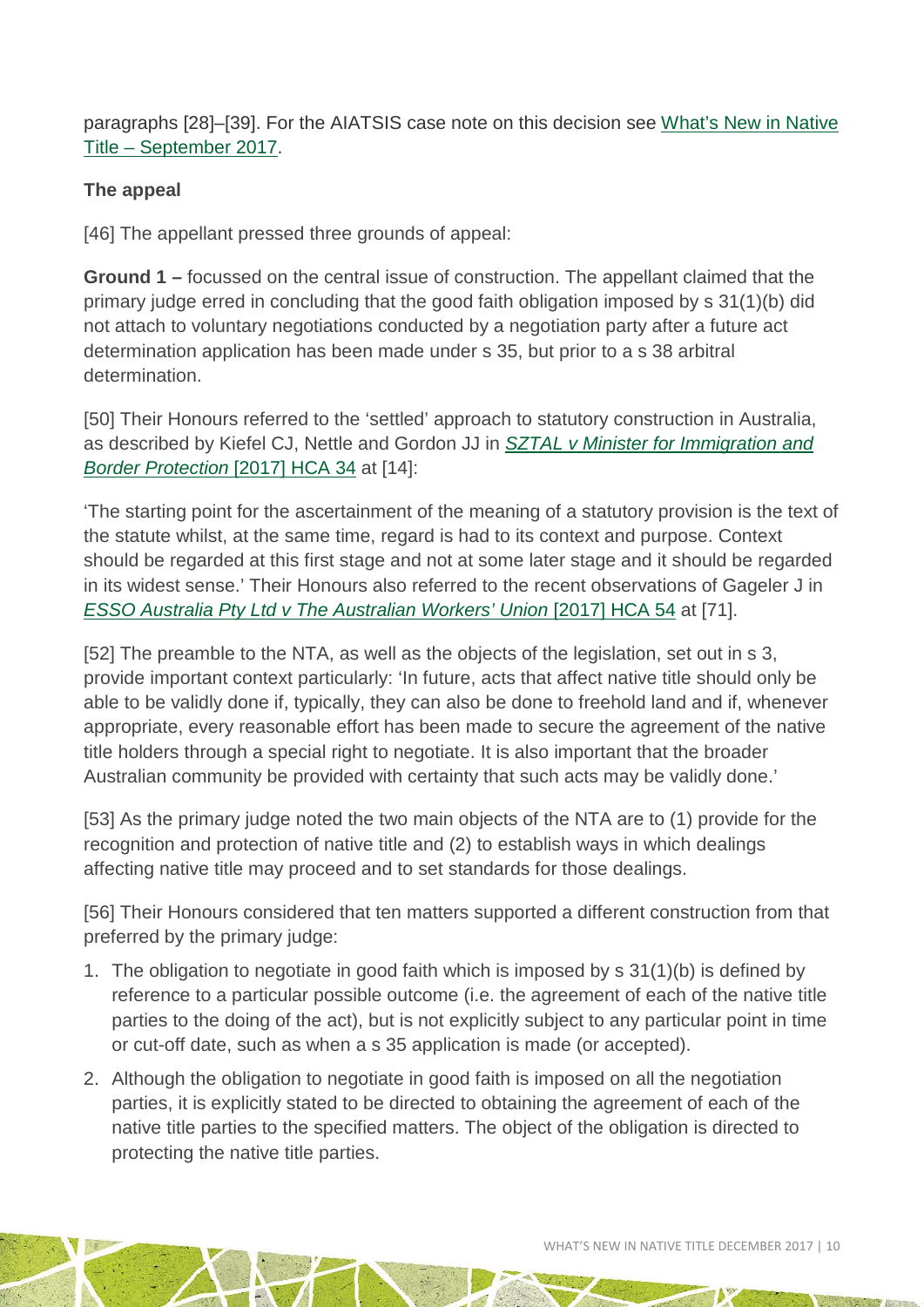- 3. The legislative regime (ss 34, 35(3), 36(4), 38(1A)) contemplates the possibility that the parties may voluntarily continue to negotiate notwithstanding that a s 35 application has been made.
- 4. The past tense used in s 36(2) (i.e. 'did not negotiate...') is not a determinative factor in favour of the construction preferred by the primary judge. The possibility of post-s 35 application negotiations being voluntarily conducted is contemplated in the legislation and, where that occurs, s 36(2) continues to apply. The issue whether any other negotiation party (other than a native title party) did not negotiate in good faith may involve consideration by the arbitral body of conduct which occurred in negotiations carried out both pre and post the making of the s 35 application.
- 5. Their Honours noted that an interpretation of the heading of s 31, 'Normal negotiation procedure' that confines the operation of that section to negotiations conducted prior to when a s 35 application, would prevent the NNTT from mediating any negotiations that take place after the making of an application; notwithstanding that the NTA contemplates that such negotiations may voluntarily occur. Their Honours questioned what purpose is served by freeing post-application negotiations from the standards which apply to negotiations conducted in the period before the making of the s 35 application: 'Why should the native parties in particular lose the protections which they enjoy in respect of negotiations carried out in that earlier period?' (at [64]). Their Honours considered that such a construction does not promote the purpose or object of the legislation.
- 6. Their Honours considered that in contrast to that of the primary judge, their preferred construction –one which promotes the purpose or object of the NTA (see [s15AA](http://www8.austlii.edu.au/cgi-bin/viewdoc/au/legis/cth/consol_act/aia1901230/s15aa.html) *Acts [Interpretation Act 1901](http://www8.austlii.edu.au/cgi-bin/viewdoc/au/legis/cth/consol_act/aia1901230/s15aa.html) (*Cth)) and gives full effect to ss 31, 34, 36(2), 41A, 39(4) and 40(b) NTA is to regard any post-s35 NTA voluntary negotiations, as negotiations which are carried out under Subdivision P, to which the standards imposed by that subdivision, apply. See paragraph [66] (1)–(5) of the written reasons for judgment.
- 7. Their Honours held that the distinction between 'process' and 'construction' in s 31(1)(b) is still preserved if the word 'agreement' in that section is construed as referring not only to the objective of obtaining an agreement before a s 35 application is made, but also an agreement reached after that event and finalised before the making of the s 35 determination.
- 8. Their Honours did not consider that Carr J's observations in *[Walley v Western Australia](http://www.austlii.edu.au/cgi-bin/viewdoc/au/cases/cth/FCA/1996/409.html)*  [\[1996\] FCA 409](http://www.austlii.edu.au/cgi-bin/viewdoc/au/cases/cth/FCA/1996/409.html) relevant, as the issue did not arise there and importantly provisions such as ss 31,34,35,36,37 and 38 have been significantly amended since Walley was decided as respectfully is the case with respect to Lee J's decision in *[Brownley v](http://www.austlii.edu.au/cgi-bin/viewdoc/au/cases/cth/FCA/1999/1139.html)  [Western Australia \(No 1\)](http://www.austlii.edu.au/cgi-bin/viewdoc/au/cases/cth/FCA/1999/1139.html)* [1999] FCA 1139.
- 9. Their Honours found it 'difficult to see how the issue of construction is affected by consideration of the "muddying" ramifications as referred to by the primary judge (see [87]). Those ramifications also arise under the primary judge's preferred construction,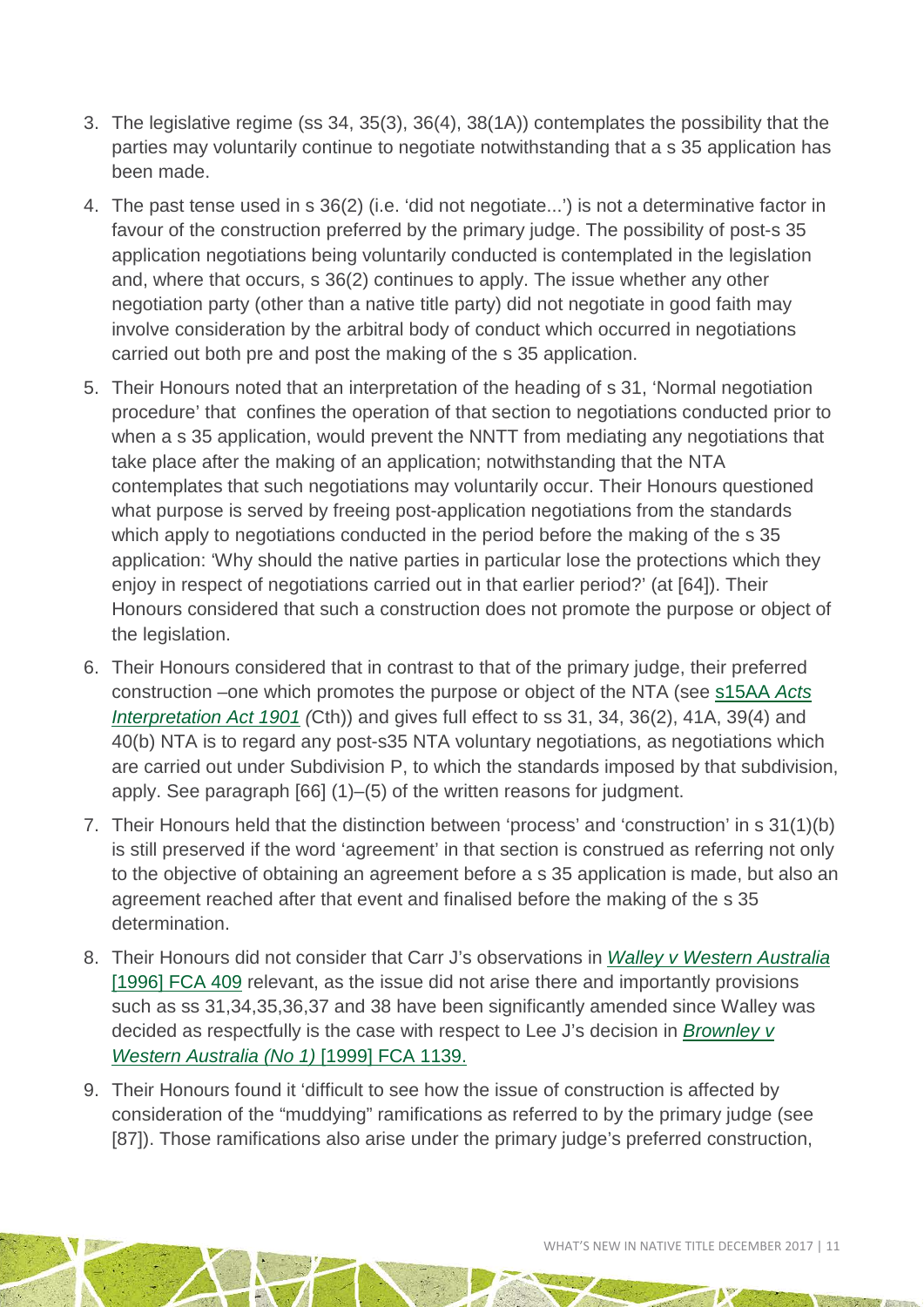because of the relevance under that analysis of post-s 35 application conduct in informing an assessment of the pre-s 35 application conduct.'

10.Finally their Honours rejected Sheffield's submission that their construction of the relevant provisions of the NTA is inconsistent with the Full Court's decision in *[Cox v](http://www.austlii.edu.au/cgi-bin/viewdoc/au/cases/cth/NNTTA/2008/90.html)  [Western Australia](http://www.austlii.edu.au/cgi-bin/viewdoc/au/cases/cth/NNTTA/2008/90.html)* [2008] NNTTA 90 on the basis that the issue of a continuing obligation to negotiate in good faith did not arise for determination in that matter. At [71]: 'The reference in [19] of *Cox* to there being "no further obligations after the completion of the six-month period on a party which wishes to lodge a notice under s 35 of the Act", is a reference to obligations relating to the arbitral process and not obligations which attach to any ongoing negotiations conducted by the negotiation parties voluntarily and in parallel with the arbitral process.'

[71] Their Honours considered that the obligation to negotiate in good faith applied as a matter of implication where the parties agree to negotiate after an application for determination is made. It was considered significant that s 35(3), which contemplates that the negotiation parties may voluntarily agree to continue to negotiate after the making of a s 35 application, describes the objective of those post-s 35 application negotiations as being to obtain an agreement of the kind mentioned in s 31(1)(b) before an arbitral determination is made.

At [59]: 'An agreement of that kind is an agreement which results from good faith negotiations as to the doing of the future act with or without conditions. The good faith obligation is an integral part of the process which is directed to the objective of making an agreement with the native title parties. That obligation subsists even though an agreement may not ultimately be reached.'

#### **Ground 2**

The second ground presented in the alternative, was that if the primary judge's construction is correct, it is essential to determine when the obligation of good faith ceased to apply to any continuing negotiations between the negotiating parties and in particular, whether the good faith obligation applied to negotiations between the appellant and Sheffield in relevant period [47]. Given the appellant's success in relation to ground 1 this ground did not arise for determination.

#### **Ground 3**

This ground, which was also expressed in the alternative, was that the primary judge erred if he accepted that a s 35 application is made when a Form 5 is 'lodged' with the Registrar, because this ignores the need for the NNTT to accept an application under s 77 of the NTA before it has jurisdiction to entertain a s 35 application. This ground did not arise for determination given the appellant's success in relation to ground 1.

[75] Griffiths and North JJ held that the appeal should be allowed, with costs.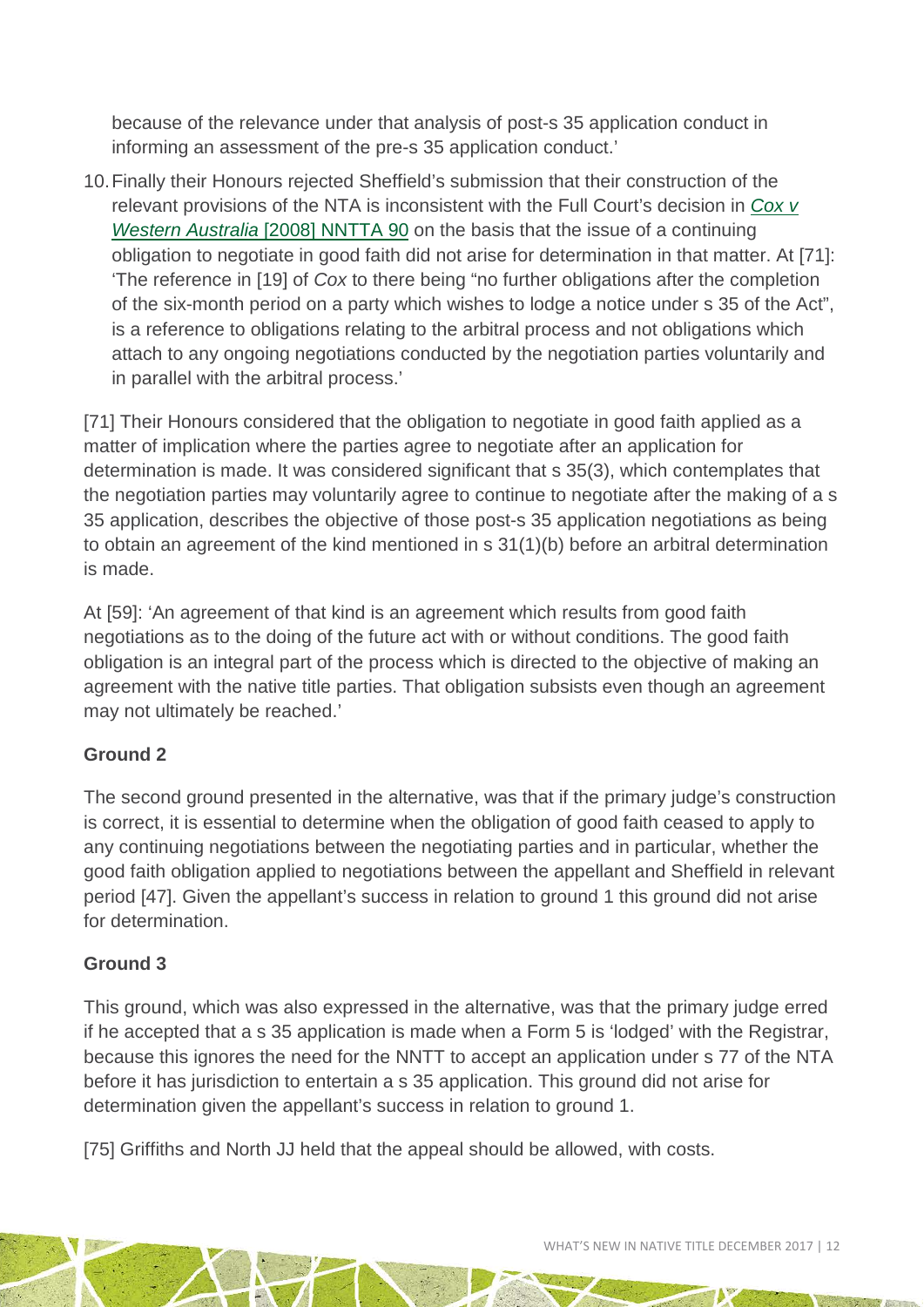[76] Their honours did not consider it appropriate for the Court to determine whether or not Sheffield was in breach of its obligation of good faith and remitted the matter to the NNTT, and stayed the NNTT's decision dated 14 June 2017 pending the decision of the NNTT on the question of good faith on the remitter.

#### **White J**

#### **Reasons for judgment**

White J considered the two issues raised by the appeal: (1) whether parties engaging in negotiations after a future act determination application (FADA) has been made pursuant to [s 35\(1\)](http://www.austlii.edu.au/cgi-bin/viewdoc/au/legis/cth/num_act/nta1993147/s35.html) of the NTA are obliged to do so in good faith.

[80] North and Griffiths JJ answered the question in the affirmative but White J reached a contrary conclusion. [81] The second issue would only arise if the first question were to have been answered in the negative and concerns the precise time at which the obligation to negotiate in good faith concludes.

White J gratefully adopted (1) the factual circumstances giving rise to the appeal (2) the relevant provisions of the NTA and (3) the appellant's ground of appeal as set out by North and Griffiths JJ in their written reasons for judgment.

#### **Negotiating in good faith**

[94] Negotiating in good faith has been said to involve acting honestly, without ulterior motive or purpose, with an open mind, willingness to listen, willingness to compromise, an active and open participation of the other parties, and the making of every reasonable effort to reach an agreement: *[Brownley v Western Australia](http://www.austlii.edu.au/cgi-bin/viewdoc/au/cases/cth/FCA/1999/1139.html)* [1999] FCA 1139. Delay, obfuscation, intransigence and pettifoggery have been said to be indicia of a want of good faith: *Brownley* at [25].

White J considered at [98] that the making of a future act determination application (FADA) 'seems implicitly to end the obligation to negotiate in good faith imposed by s 31(1) (b). That is the effect of s 35(3) which permits, but does not oblige, the negotiating parties to continue to negotiate.'

#### **Identifying the issue for construction**

His Honour characterised the 'real' question raised by the appellants' first ground of appeal as whether a failure by a negotiation party to negotiate in good faith after a FADA has been made is a failure of the kind to which s 36(2) refers, so as to preclude the arbitral body, on satisfaction that there has been such a failure, from making a determination. In the alternative, that the issue bears on whether an 'agreement of the kind mentioned in s 31(1) (b)' has been made. The submission was that an essential element of the agreement to which s 31(1) (b) refers is that it be the product of good faith negotiation.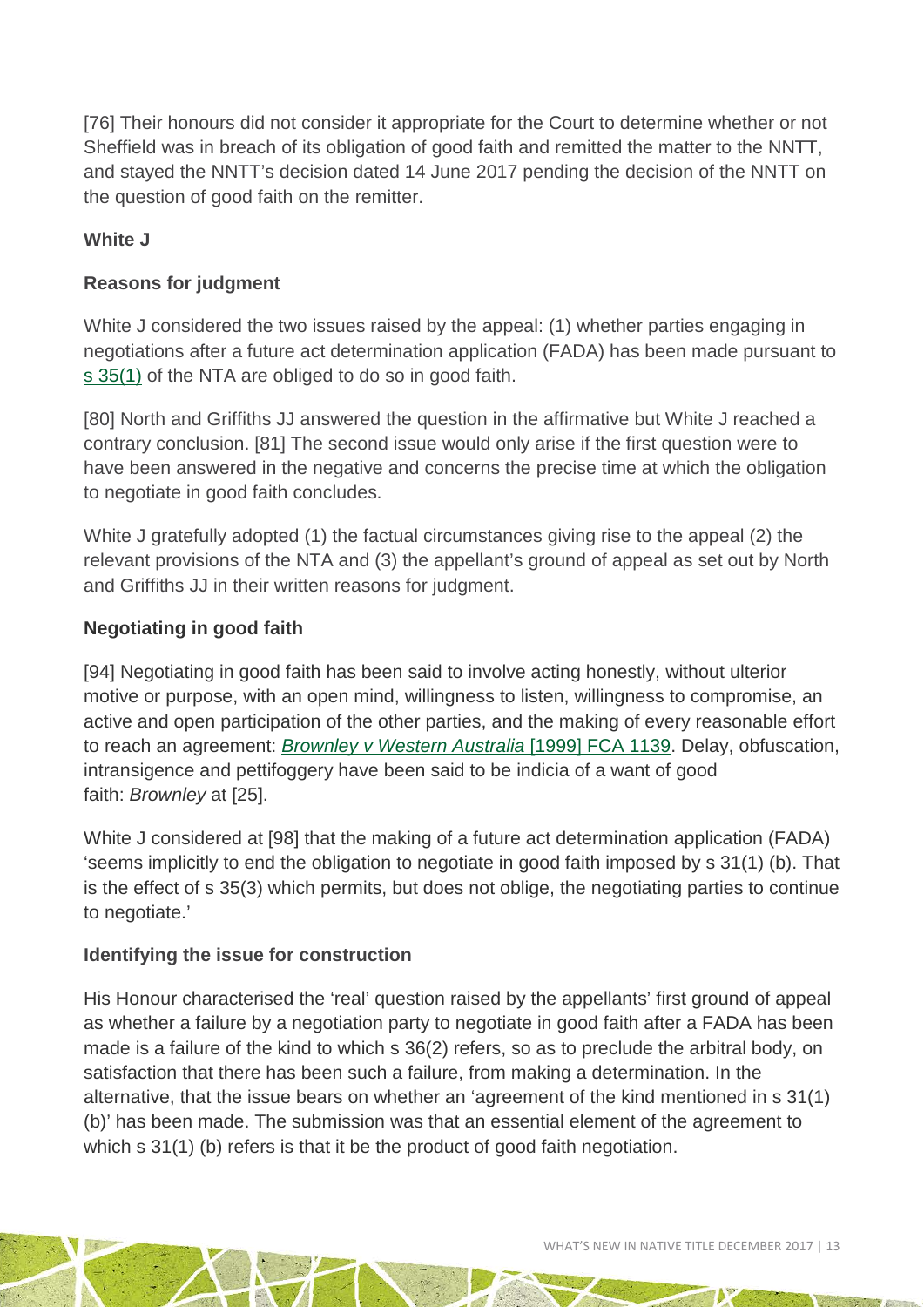His Honour did not accept the appellant's position, asserting firstly that [102] that s 31(1)(b) 'is more naturally to be understood as referring to an agreement having the specified content, without the inclusion of a requirement as to the process by which the agreement is reached' and [104] secondly that the obligation is good faith with a view to an agreement of a specified kind and therefore the mandatory obligation relates to the conduct of the parties in the negotiation and not the product of the negotiation. [105] Thirdly, White J considered that Parliament could have included an express statement as such, but did not elect to do so. Fourthly, [106] his Honour also considered that 'considerable uncertainty' into the operation of the Subdivision P NTA scheme may follow such a construction of the provision. Such uncertainty could arise if one of the parties to an agreement later took the view that it was not a product of good faith negotiation and then sought arbitration. [107] Fifthly, His Honour found this to be in line with the Carr J's decision in *Walle*y.

[108] – [109] Finally, His Honour did not regard the submission concerning the effect of an agreement on a FADA, for which s 35(3) provides, as being a persuasive indication. 'All it means is that the secondary (arbitral) process by which a future act may be permitted comes to an end. It is not as though that denies the arbitral body some supervisory role with respect to the agreement, because it did not have such a role in any event. The position is no different from that which would have applied had the parties reached agreement during the mandatory period of good faith negotiation.

Accordingly, White J accepted the submission of the first respondent (Sheffield) that the primary issue : whether a failure to negotiate in good faith after a FADA has been made operates, by reason of s 36(2), to preclude an arbitral body from making a determination on the application. Unless the arbitral body is satisfied of that fact, it is bound to conduct an inquiry and to make a determination of the FADA – see ss 38(1), 139(b) and 162 of the NT Act.'

#### **First issue – Ground 1 statutory construction**

[112] Firstly White J considered it significant that any negotiations occurring after a FADA has been made are voluntary, and that the NTA regards voluntary negotiation differently to the mandatory negotiation in good faith under s 31. Section 35(3) is permissive in that it provides that the negotiation parties *may* continue to negotiate even after the FADA has been made. This is in contrast with s 31(1) (b) which provides that the negotiation parties *must* negotiate in good faith. Section 35 does not contain any ancillary provisions relating to the negotiation. In particular, there are no counterparts in s 35 to ss 31(2), (3) and (4). His Honour considered the inference may readily be drawn that the legislature did not consider provisions of that kind to be necessary in respect of the voluntary negotiations contemplated by s 35(3) as there is no obligatory element of good faith in such negotiations.

Secondly, his Honour found that [115] the expression 'did not' in s 36(2), was significant as it is expressed in the past tense – and as referring to the particular time in the past when good faith negotiation was required and not those that may occur pursuant to s 35(3).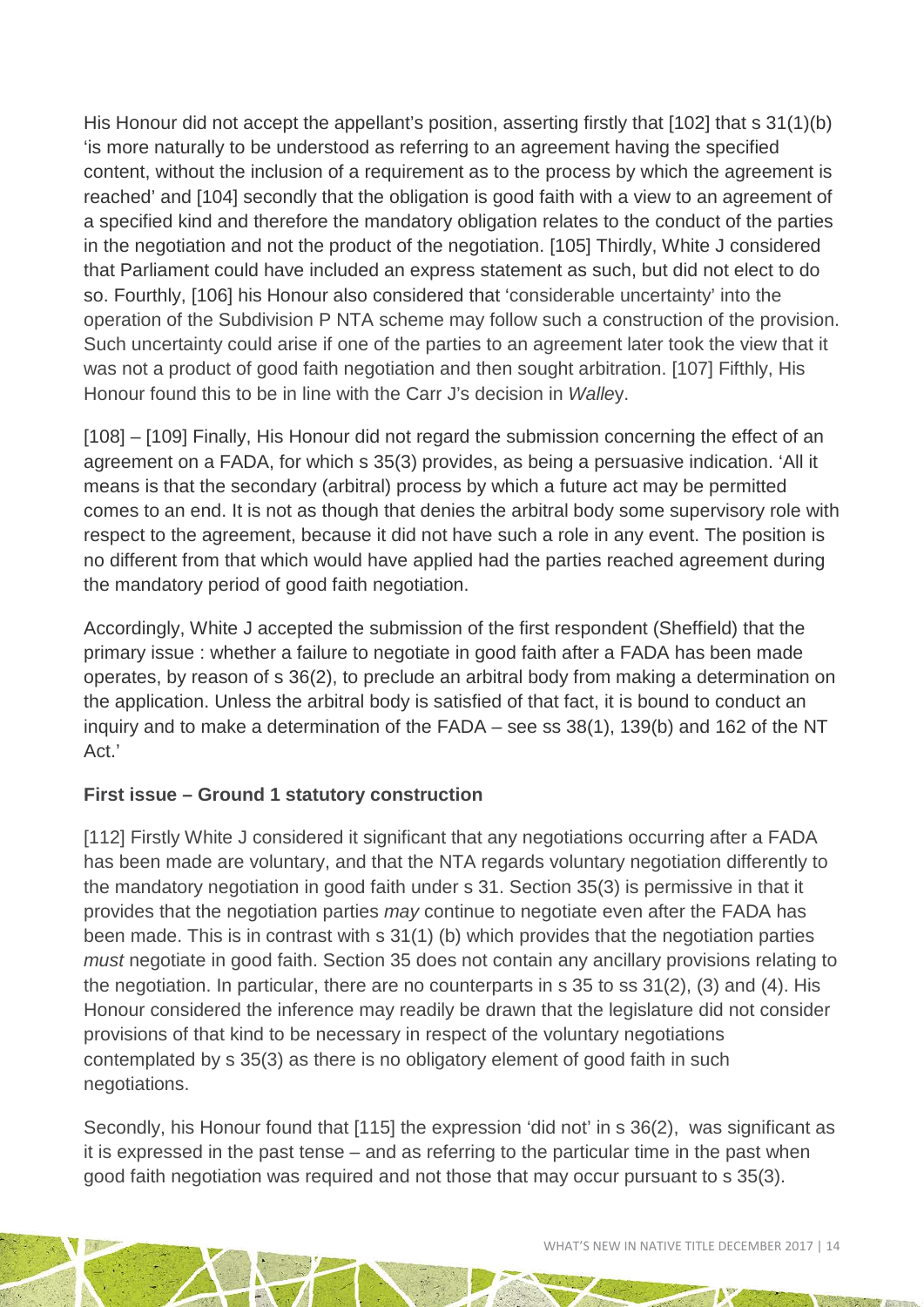[116] Thirdly, White J considered that the task of statutory construction requires a court to strive to give meaning to every word in the provision: *[Project Blue Sky Inc v Australian](http://www.austlii.edu.au/cgi-bin/viewdoc/au/cases/cth/HCA/1998/28.html)  [Broadcasting Authority](http://www.austlii.edu.au/cgi-bin/viewdoc/au/cases/cth/HCA/1998/28.html)* [1998] HCA 28 at [\[71\].](http://www.austlii.edu.au/cgi-bin/viewdoc/au/cases/cth/HCA/1998/28.html#para71) In the present case, this required effect to be given to the express reference to the negotiation in good faith 'mentioned in s 31(1)(b)' in 36(2), which indicated to his Honour that s 31(2) refers to the single composite obligation to negotiate in good faith imposed by s 31(1)(b). In addition, it is significant that, while referring expressly to the negotiation mentioned in s 31(1) (b), s 36(2), it does not refer at all to the negotiations mentioned in s 35(3).

[118] Fourthly, his Honour stated that the construction for which the appellants contend also involved the prospect of improbable consequences. As counsel for Sheffield pointed out, it could mean that an arbitral body may be precluded from making a determination in the case of a grantee party who had, before making a FADA, negotiated in good faith only because that party's subsequent conduct in negotiation had not been in good faith.

[120] Fifthly, his Honour agreed with the primary judge that a requirement that negotiations after the making of an FADA be in good faith, has the potential to complicate the arbitral process. It would mean that an issue about a party's good faith in negotiations could be raised at any time during the arbitral process (including after the arbitral body had reserved its decision) in respect of any negotiation conduct by a party, thereby giving rise to additional issues, and delay in the arbitral determination.

[122] Sixthly, White J stated that the Parliament could easily have stipulated that any negotiations occurring after the making of the FADA be in good faith, but did not do so.

[123] Finally White J held that 'the course of decision making in the Tribunal is consistent with the construction which I consider appropriate.' His honour held that earlier NNTT decisions supported his Honour's construction, citing S*[outh Blackwater Coal Ltd v](http://www.austlii.edu.au/cgi-bin/viewdoc/au/cases/cth/NNTTA/2001/23.html)  Queensland* [\[2001\] NNTTA 23](http://www.austlii.edu.au/cgi-bin/viewdoc/au/cases/cth/NNTTA/2001/23.html) at [\[11\];](http://www.austlii.edu.au/cgi-bin/viewdoc/au/cases/cth/NNTTA/2001/23.html#para11) *[Cameron v Hoolihan](http://www.austlii.edu.au/cgi-bin/viewdoc/au/cases/cth/NNTTA/2005/84.html)* [2005] NNTTA 84 at [\[38\]](http://www.austlii.edu.au/cgi-bin/viewdoc/au/cases/cth/NNTTA/2005/84.html#para38) and *[Cox v Western Australia](http://www.austlii.edu.au/cgi-bin/viewdoc/au/cases/cth/NNTTA/2008/90.html)* [2008] NNTTA 90 at [\[19\].](http://www.austlii.edu.au/cgi-bin/viewdoc/au/cases/cth/NNTTA/2008/90.html#para19)

His Honour rejected the argument that the heading to s 31 suggests that good faith negotiation is the 'normal' procedure, stating that the counterpart to s 31 is the expedited procedure for which s 32 provides.

White J also rejected the appellants' submission that the provision in s 35(3) for the parties to 'continue to negotiate' connoted implicitly the continuation of the negotiations required by s 31(1) (b) and the same terms and conditions, including the obligation of good faith. His Honour held that had it been intended that the term 'continue to negotiate' should have the effect for which the appellants contend, the legislature would have added words like 'in accordance with paragraph 31(1)(b)' immediately after that term.

In his Honour's view, the Court should not read into s 35(3) words which the legislature has not itself chosen to use.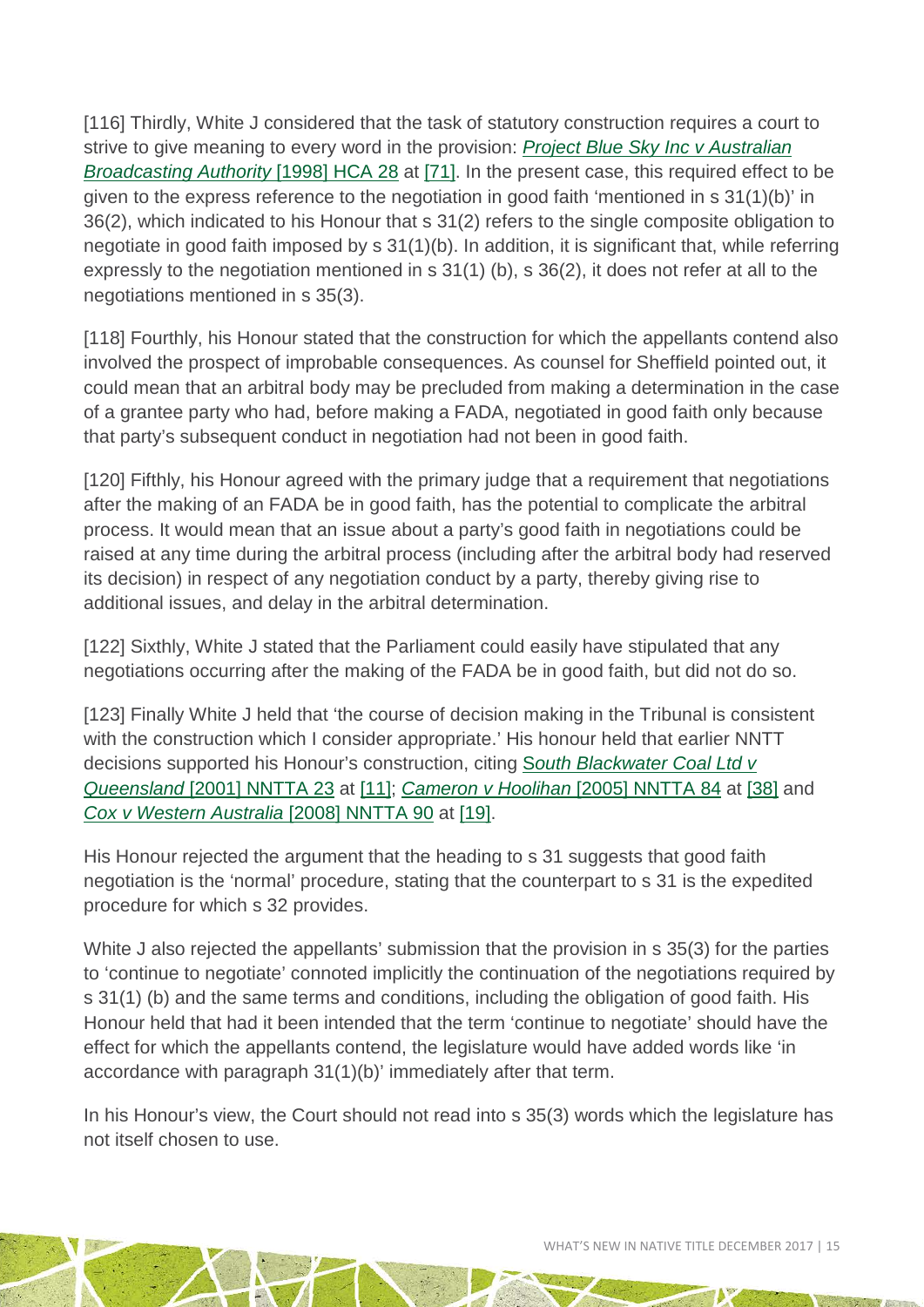The Court agreed with the primary Judge [130] 'that evidence of the negotiations occurring after the making of a FADA may in some cases be probative of whether a party was negotiating in good faith before the FADA was made. 'I also agree that it should be an ordinary expectation that parties will in fact negotiate in good faith. However, a failure by a party to do so after the making of a FADA does not require the arbitral body to refuse to make the determination.'

#### **Second issue – when a FADA is made**

The second issue of the appeal concerned the time at which the obligation imposed by s 31(1) (b) concludes and at which continued negotiations become a matter of choice for the parties. It turns on when the application is 'made' within the meaning of s 35 (3).

The appellants contended that, when the arbitral body is the Tribunal, an application is 'made' when it is accepted by the Tribunal (which in this case occurred on 1 November 2016). Sheffield contended that, at least in relation to the Tribunal, an application which conforms with the statutory requirements is made when it is given to the Registrar (which in this case was 24 October 2016).

[133] The difference between the two dates was said to be significant because some of the conduct on which the appellants relied for their claim that Sheffield did not negotiate in good faith, occurred in the period between 24 October and 1 November 2016. His Honour found it unclear whether the issue was raised before the primary judge, however, Sheffield did not submit that it was not open to the appellants to agitate this ground on the appeal to this Court.

[136] Based upon a reading of ss 75–77 of the NTA, his Honour found that an application for the purposes of s 35(1) is made when an application complying with the requirements of s 76 is given to the Registrar and the Tribunal determines to accept it, as required by s 77.

[143]: White J made the following conclusion:

'Although the parties made submissions concerning the appropriate orders in the event that the appellants succeeded on the primary issue, they did not address the orders which would be appropriate in the circumstance that the appellants failed on the primary issue but succeeded on the second issue. In those circumstances, had my view about the appropriate disposition of the appeal prevailed, I would hear from the parties as to the orders which are appropriate to give effect to these reasons.'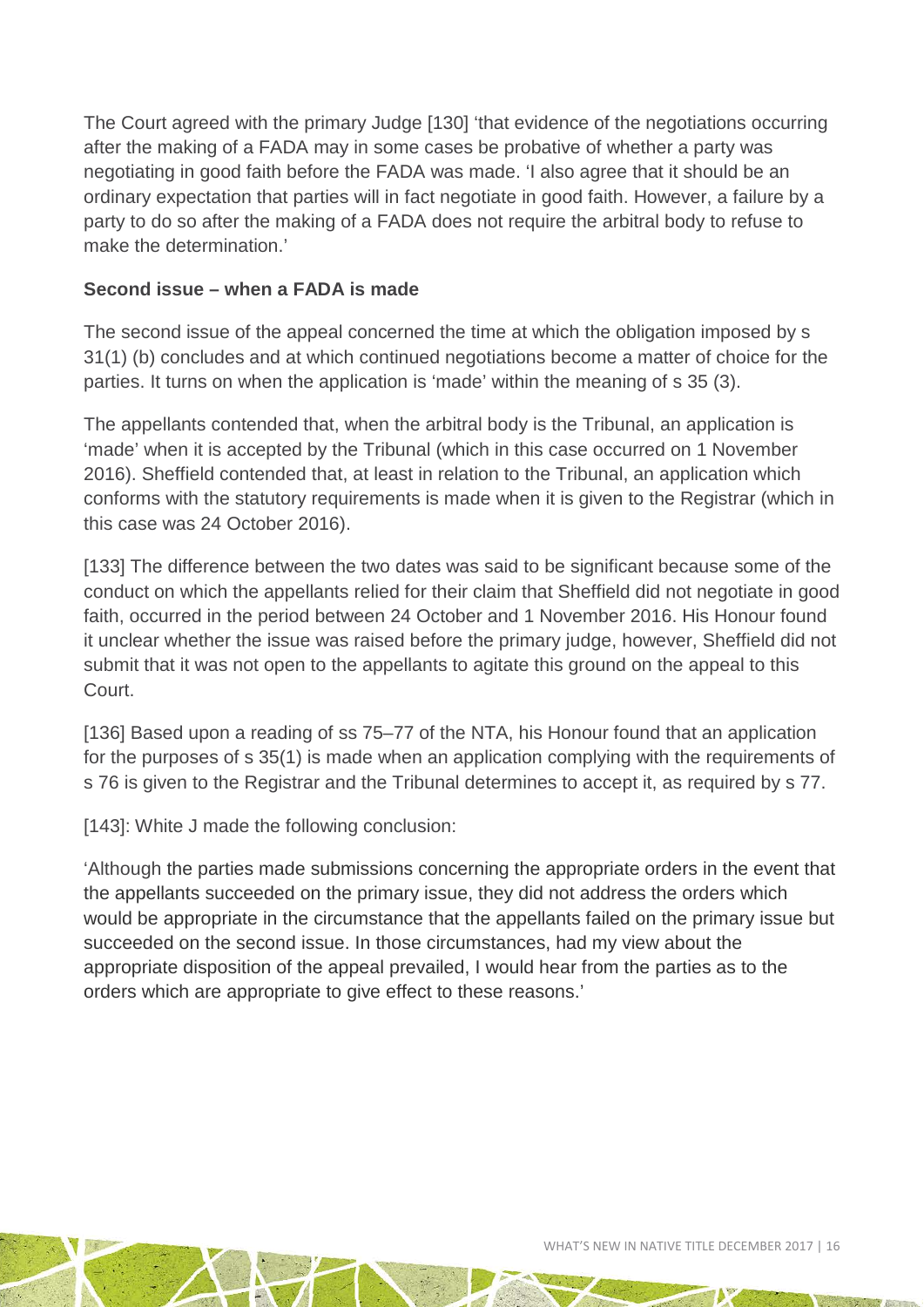#### *[Pearson on behalf of the Tjayuwara Unmuru Native Title Holders v State of South](http://www.austlii.edu.au/cgi-bin/viewdoc/au/cases/cth/FCA/2017/1561.html)  [Australia \(Tjayuwara Unmuru Native Title Compensation Claim\)](http://www.austlii.edu.au/cgi-bin/viewdoc/au/cases/cth/FCA/2017/1561.html)* **[2017] FCA 1561**

#### **20 December 2017, Consent Determination – Compensation, Federal Court of Australia, South Australia, White J**

In this matter, White J made a compensation determination by consent in favour of those people who are Nguraritja (landowners) for the Tjayuwara Unmuru determination, in relation to areas of land over which were excluded from their native title determination due to the extinguishment of native title. The State of South Australia was the respondent party and the Attorney-General of the Commonwealth intervened, but did not appear in the proceeding. The area subject to the determination is surrounded by the land which was the subject of the Tjayuwara Unmuru determination and would probably have formed part of the Tjayuwara Unmuru determination.

[1] On 16 July 2013, the Court made a native title determination by consent (the Tjayuwara Unmuru determination) recognising the rights and interests of the relevant Nguraritja people in relation to a significant area in the central part of the far north of South Australia: see *[De](http://www.austlii.edu.au/cgi-bin/viewdoc/au/cases/cth/FCA/2013/687.html)  [Rose v State of South Australia](http://www.austlii.edu.au/cgi-bin/viewdoc/au/cases/cth/FCA/2013/687.html)* [2013] FCA 687.

[2] On 27 February 2015, the Nguraritja filed an application pursuant to [s 61](http://www.austlii.edu.au/cgi-bin/viewdoc/au/legis/cth/num_act/nta1993147/s61.html) of the *[Native](http://www.austlii.edu.au/cgi-bin/viewdoc/au/legis/cth/num_act/nta1993147/)  [Title Act 1993](http://www.austlii.edu.au/cgi-bin/viewdoc/au/legis/cth/num_act/nta1993147/)* (Cth) (NTA) seeking compensation in respect of those areas excluded from the consent determination because native title had been extinguished. The extinguishment occurred by reason of acts of the State of South Australia. The compensation determination concerns relatively small portions of the Stuart Highway corridor, which traverses the Tjayuwara Unmuru determination area (together, the Stuart Highway Corridor Land); and land dedicated for the purpose of a Digital Radio Concentrator Tower which is under the care, control and management of Telstra Corporation Ltd (the DRC Land). The Stuart Highway Corridor land is an area of approximately 4.153 km2 and the DRC land comprises an area of approximately 0.0225 km2. The entitlement of the Applicants to compensation arises from the provisions in Pt 2, Div 2 of the *[Native Title Act 1993](http://www.austlii.edu.au/cgi-bin/viewdoc/au/legis/cth/num_act/nta1993147/)* (Cth) (NTA) and the counterparts to those provisions in the [NTSA](http://www.austlii.edu.au/cgi-bin/viewdb/au/legis/sa/consol_act/ntaa1994318/) Act.

[3] The parties agreed that [s 19](http://www6.austlii.edu.au/cgi-bin/viewdoc/au/legis/cth/consol_act/nta1993147/s19.html) of the NTA and [s 32](http://www8.austlii.edu.au/cgi-bin/viewdoc/au/legis/sa/consol_act/ntaa1994318/s32.html) of the *Native Title (South Australia) Act [1994](http://www8.austlii.edu.au/cgi-bin/viewdb/au/legis/sa/consol_act/ntaa1994318/)* (SA) (NTSAA) have the effect of validating the acts involved in the surrender and excision of the Stuart Highway Corridor land and the subsequent establishment of that land as part of the Stuart Highway Corridor. It was also agreed that [s 19](http://www6.austlii.edu.au/cgi-bin/viewdoc/au/legis/cth/consol_act/nta1993147/s19.html) of the NTA and [s 32A](http://www8.austlii.edu.au/cgi-bin/viewdoc/au/legis/sa/consol_act/ntaa1994318/s32a.html) of the NTSAA have the effect of validating the act of the State in excising the area of the DRC land. The entitlement of the Nguraritja to compensation pursuant to [s 20\(1\)](http://www6.austlii.edu.au/cgi-bin/viewdoc/au/legis/cth/consol_act/nta1993147/s20.html) in respect of that land was enlivened as a result.

The applicant and the respondent reached agreement as to the compensation payable by the State under the NTA. Pursuant to s [87\(2\)](http://www5.austlii.edu.au/au/legis/cth/consol_act/nta1993147/s87.html) NTA, the Court may make an order on the agreement of the parties without conducting a hearing. White J referred to the statement of Mansfield J in *[Lander v South Australia](http://www.austlii.edu.au/cgi-bin/viewdoc/au/cases/cth/FCA/2012/427.html)* [2012] FCA 427 at [11]–[12] and noted that 'those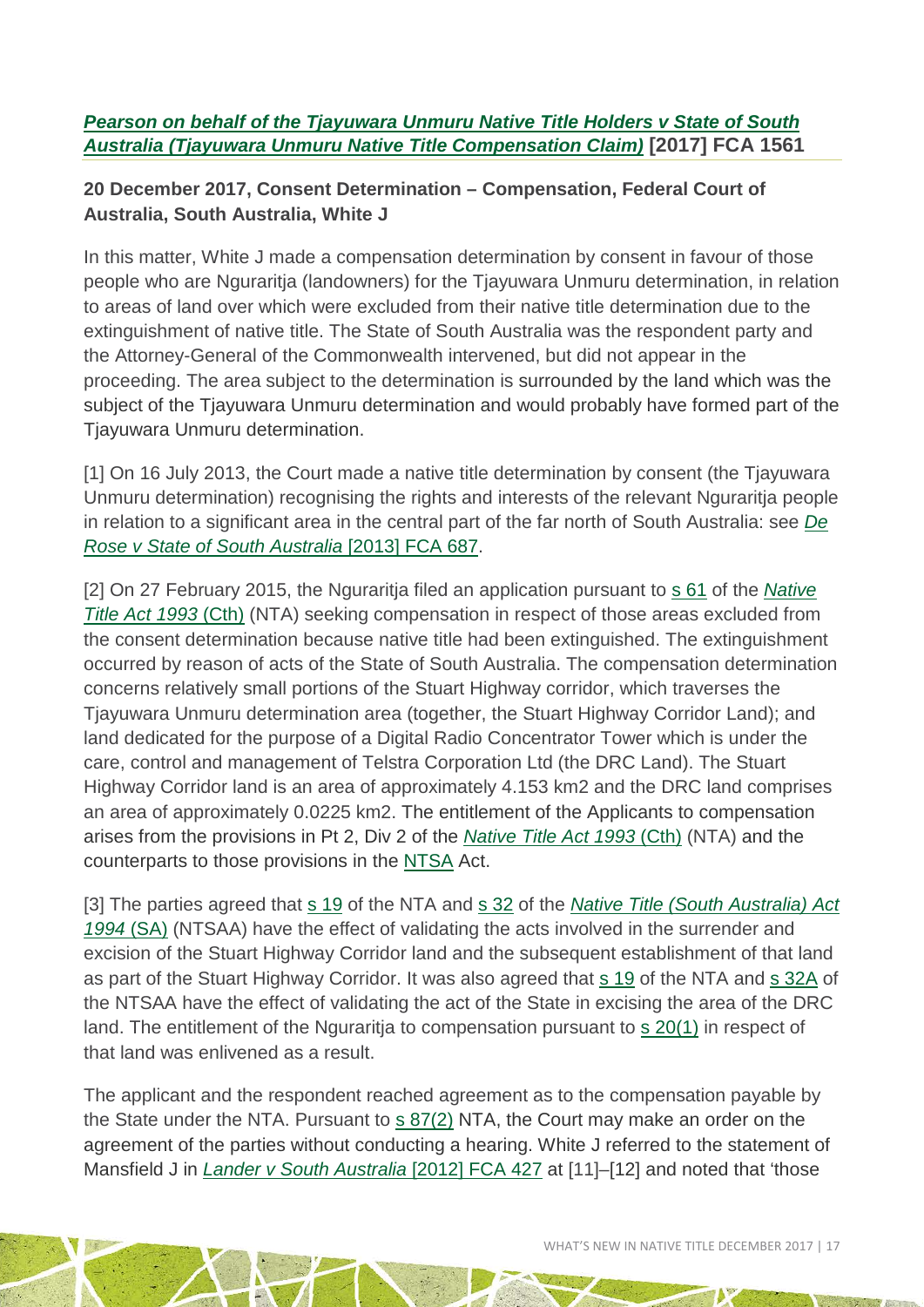observations are as apposite in the case of compensation determinations as they are in relation to consent determinations of native title.'

[25] The parties agreed that the payment by the respondent to the Tjayuwara Unmuru Aboriginal Corporation RNTBC on behalf of the native title holders of the confidential sum referred to in the agreement, comprises full and just (in the sense required by [s 51](http://www6.austlii.edu.au/cgi-bin/viewdoc/au/legis/cth/consol_act/nta1993147/s51.html) and [53](http://www6.austlii.edu.au/cgi-bin/viewdoc/au/legis/cth/consol_act/nta1993147/s53.html) of the NTA) compensation for any acts attributable to the respondent (or for which the respondent is liable to pay compensation) in the agreement area, in accordance with the terms of the agreement. The persons entitled to the compensation, the amount or kind of compensation to be given to each person and any dispute regarding the entitlement of a person to an amount of the compensation, shall be determined in accordance with the decision making processes of the RNTBC as set out in its constitution.

[27] The parties engaged in extensive negotiations on a confidential and without prejudice basis. During the course of the negotiations, the Nguraritja provided the State with videoed interviews of the claimants and an expert report concerning the effect of the loss. The videoed interviews included material containing culturally sensitive information provided by the native title holders in support of their claim. That material is, in accordance with the traditional laws and customs of the Nguraritja, to be viewed only by certain senior males.

[30] The Nguraritja have creation stories and laws, known as *tjukurpa*, which cross the determination area. They claim that the establishment of the Stuart Highway and of the Digital Radio Concentrator tower have interfered with the pathway of a particular highly restricted men's *tjukurpa*. There is a ceremony associated with this *tjukurpa* which is of the highest importance and in which only men of required ritual seniority can participate. The details of the *tjukurpa* and its association with the determination area have never been recorded in an open or public manner.

[31] The Nguraritja claimed that the Stuart Highway has cut the *tjukurpa* in three different places, causing irreversible damage to the cultural landscape and to the laws and customs associated with the *tjukurpa*. The Nguraritja also claimed that the Digital Radio Concentrator tower has been built in a sacred area and now constitutes an impediment to the *tjukurpa* track, as it travels from one site in the determination area to another. The Nguraritja also claim that Stuart Highway has changed the manner in which water flows across the land which, in turn, has spiritual consequences. In part, this is because the Stuart Highway has been built up and in part, because of the excavation of borrow pits at various places along its length.

The Nguraritja further claimed that the Stuart Highway has affected the exercise of their native title rights to hunt and gather from the land. This is because animals such as kangaroos and emus have been frightened away from the road. In addition, the Highway and its frequent use have restricted the activities which can be carried on in close proximity to it.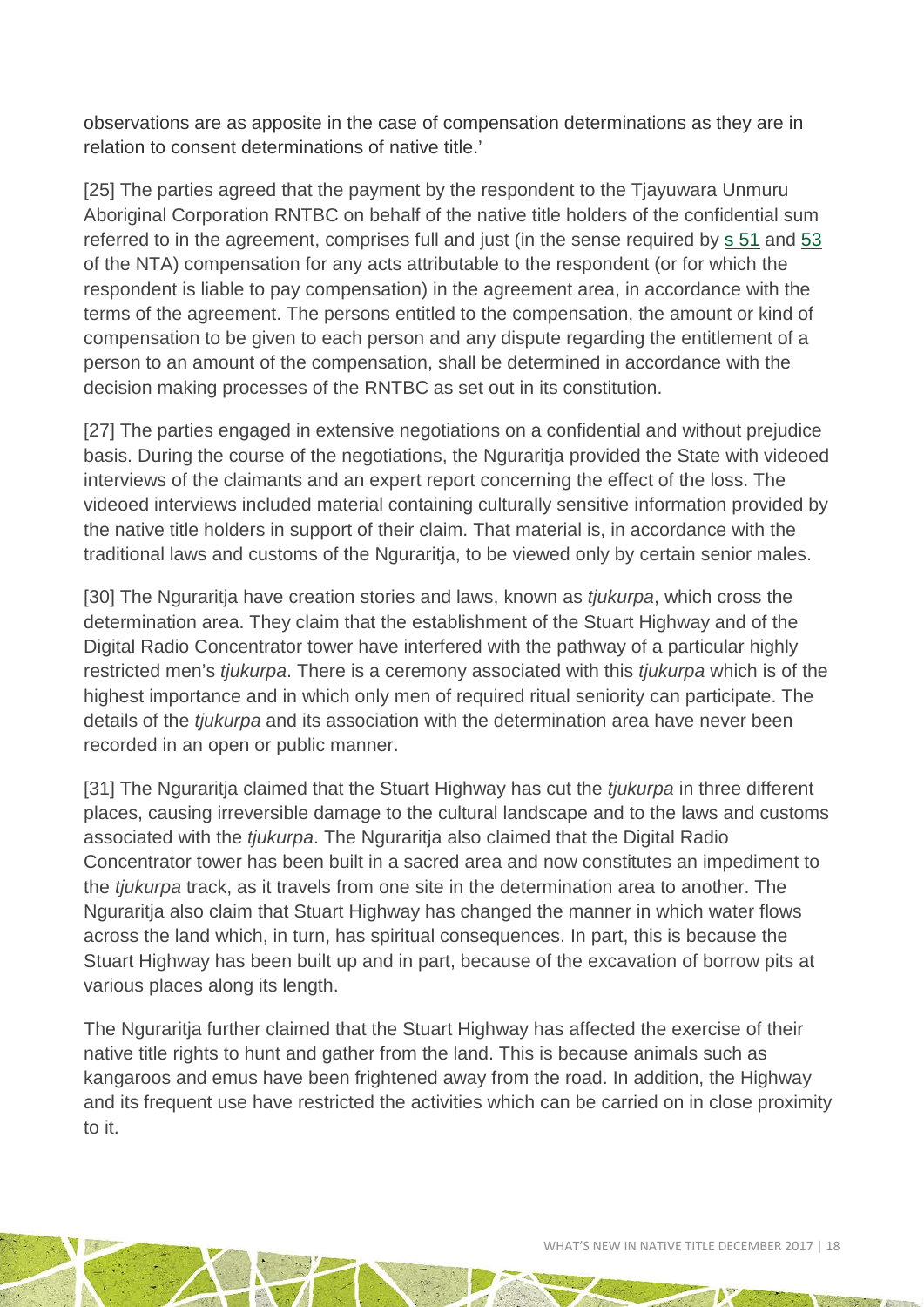[42] The parties filed joint submissions that the Court should make an order preserving the confidentiality of the amount of compensation. They sought the making of that order pursuant to [s 37AG \(1\) \(a\)](http://www5.austlii.edu.au/au/legis/cth/consol_act/fcoaa1976249/s37ag.html) of the *[Federal Court of Australia Act 1976](http://www.austlii.edu.au/cgi-bin/viewdoc/au/legis/cth/num_act/fcoaa1976249/)* (Cth) on the ground that it is necessary to prevent prejudice to the proper administration of justice. SANTS provided an affidavit from Mr Pearson, the first of the named claimants. Mr Pearson's affidavit disclosed the following:

- 1. the negotiations which the applicant conducted with the State were on a confidential basis and the applicant had understood, at the time of the negotiations, that the amount agreed upon would be kept confidential;
- 2. the amount of compensation is a compromise figure taking into account both legal and factual uncertainties and, further, the applicant's desire to avoid further disclosure of the highly secret men's law to which reference was made earlier; and
- 3. the potential for there to be a critique in the wider Aboriginal community, and in particular amongst the Western Desert People, of the compensation amount. Such a critique may be positive or negative, informed or uniformed, merited or unwarranted.

[44] Both the applicant and the State further submitted that the prospect of the compensation sum being kept confidential was a significant factor in the obtaining of agreement. Both parties pointed out that the principles concerning the assessment of compensation under s 51 of the NTA are still not finally settled, even taking account of the first instance decision in *[Griffiths v Northern Territory of Australia \(No 3\)](http://www.austlii.edu.au/cgi-bin/viewdoc/au/cases/cth/FCA/2016/900.html)* [2016] FCA [900](http://www.austlii.edu.au/cgi-bin/viewdoc/au/cases/cth/FCA/2016/900.html) and the Full Court decision in *[Northern Territory of Australia v Griffiths](http://www.austlii.edu.au/cgi-bin/viewdoc/au/cases/cth/FCAFC/2017/106.html)* [2017] FCAFC [106](http://www.austlii.edu.au/cgi-bin/viewdoc/au/cases/cth/FCAFC/2017/106.html) and that the compromise was reached in this particular context. The parties referred to the suppression order made by Mansfield J in *[De Rose v State of South Australia](http://www.austlii.edu.au/cgi-bin/viewdoc/au/cases/cth/FCA/2013/988.html#para25)* [2013] [FCA 988](http://www.austlii.edu.au/cgi-bin/viewdoc/au/cases/cth/FCA/2013/988.html#para25) and the reasons for that order given at [82].

His Honour considered there to be some countervailing factors: 'These include the importance of the open justice principle, the fact that the compensation involves expenditure of public money and the interests of transparency and accountability with respect to the compensation sum. Further, things have moved on since the decision in *De Rose*. There are now the two decisions in *Griffiths* to which reference was made earlier. It is also reasonable to think that, in some respects, the disclosure of the compensation figure in this case may facilitate negotiations in other matters' (at [46]).

[42] – [48] White J concluded that the order for suppression was appropriate, in particular having regard to the matters to which Mr Pearson deposed and the considerations to which Mansfield J referred in *De Rose*. In addition, his Honour took account of the policy of the NTA to encourage the resolution of matters by agreement, and the circumstance that, this being an early compensation case, the parties conducted their negotiations on the basis of an expectation of confidentiality. White J did note at [48] however, 'that in the future when the principles concerning the assessment of compensation become more settled, parties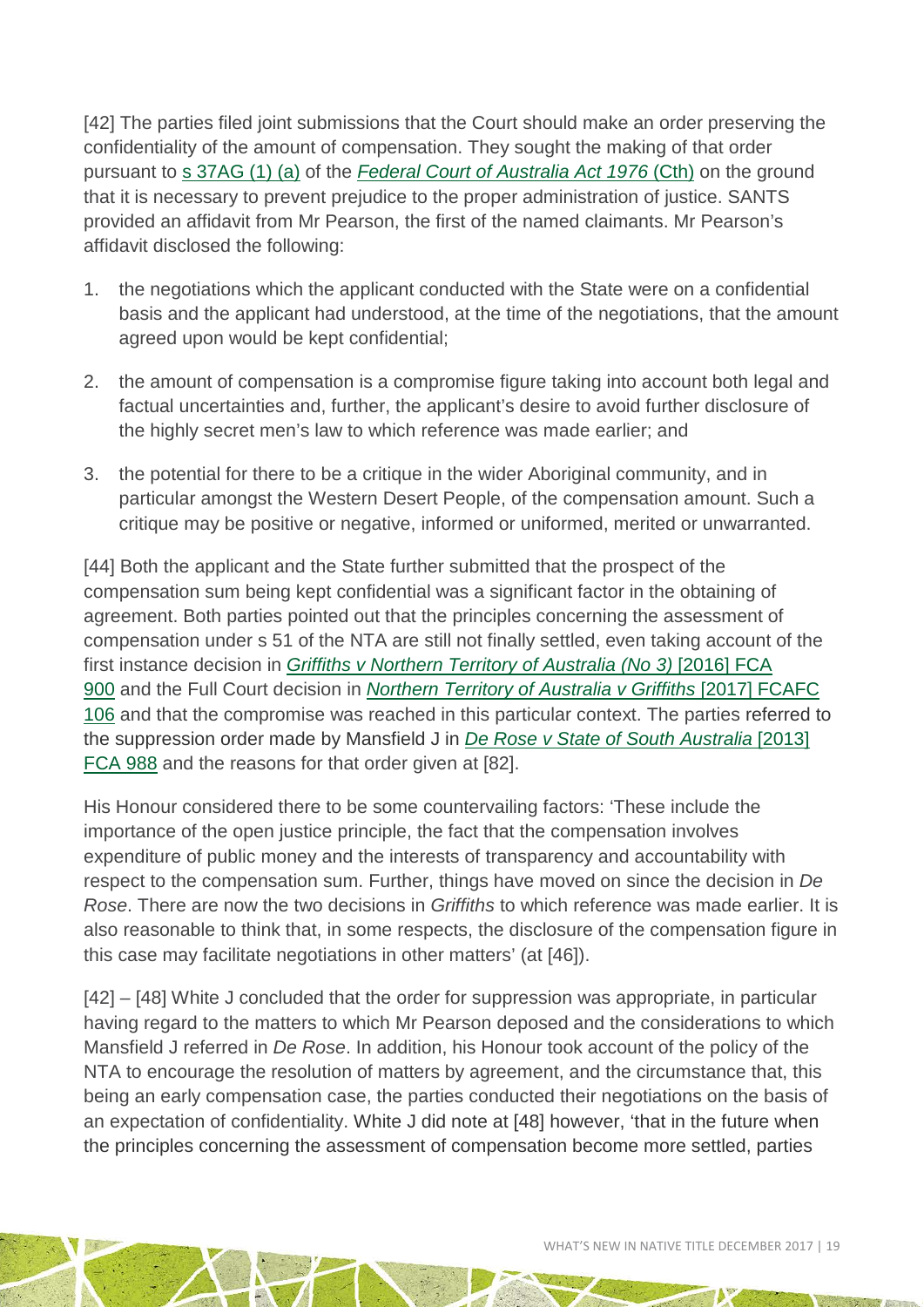may not be able to proceed on that assessed basis, especially having regard to the countervailing considerations to which I have referred.'

[49] His Honour was satisfied that it is appropriate to make the orders to give effect to the parties' agreement.

*[Akiba on behalf of the Torres Strait Regional Seas Claim v State of Queensland](http://www.austlii.edu.au/cgi-bin/viewdoc/au/cases/cth/FCA/2017/1560.html)* **[2017] FCA 1560**

**19 December 2017, Authorisation of Applicant, Federal Court of Australia, Queensland, Mortimer J**

In this matter, Mortimer J made programming orders for the re-authorisation of the applicant for Part B of the Torres Strait Regional Seas Claim. These orders are set out at the end of this case note.

[1] The hearing and reasons for judgment cover two topics: (1) the process in the lead up to a section 66B *[Native Title Act 1993](http://www8.austlii.edu.au/cgi-bin/viewdoc/au/legis/cth/consol_act/nta1993147/s66b.html) (Cth)* application and (2) why the Court foreshadows future consideration of costs orders against persons who are not a party to the proceedings, and as an alternative, against the Torres Strait Regional Authority (TSRA). This is the fourth ruling or set of interlocutory reasons the Court had had to give within three months.

Her Honour observed that [4] the responsibility for this state of affairs rests squarely with the Torres Strait Regional Authority (TSRA).

[6] A case management hearing was held on Thursday Island, 20–22 November 2017. Mortimer J set out the events on Thursday Island in *[Akiba on behalf of the Torres Strait](http://www.austlii.edu.au/cgi-bin/viewdoc/au/cases/cth/FCA/2017/1438.html)  [Regional Seas Claim v State of Queensland](http://www.austlii.edu.au/cgi-bin/viewdoc/au/cases/cth/FCA/2017/1438.html)* [2017] FCA 1438 (Transcript Reasons; see summary below). The background to this proceeding is set out in *[Akiba on behalf of the](http://www.austlii.edu.au/cgi-bin/viewdoc/au/cases/cth/FCA/2017/1336.html)  [Torres Strait Regional Sea Claim v State of Queensland](http://www.austlii.edu.au/cgi-bin/viewdoc/au/cases/cth/FCA/2017/1336.html)* [2017] FCA 1336 (Venue Reasons, see [What's New in Native Title –](http://aiatsis.gov.au/publications/products/whats-new-native-title-november-2017) November 2017). The necessity for a case management hearing (CMH) on 18 December 2017 arose from the series of events since the orders made by the Court following the Thursday Island CMH in November 2017.

[4] Following the CMH on Thursday Island, and after several confidential case management sessions conducted by Registrar Fewings as part of the three-day hearing, the urgency of the need to reconstitute the applicant became apparent to the Court. The Court stated that that situation emerged through the evidence of Mr Akiba about how he did not speak for the Part B area of the Regional Seas claim, and the breakdown (through the actions of the TSRA) in the working arrangements with the relevant PBC Chairs which had been in place for several years when Gilkerson Legal were acting for the applicant.

The directions made on 22 November 2017 required a process for authorisation of a new applicant for the Part B Sea Claim to be completed by 29 March 2018, and for any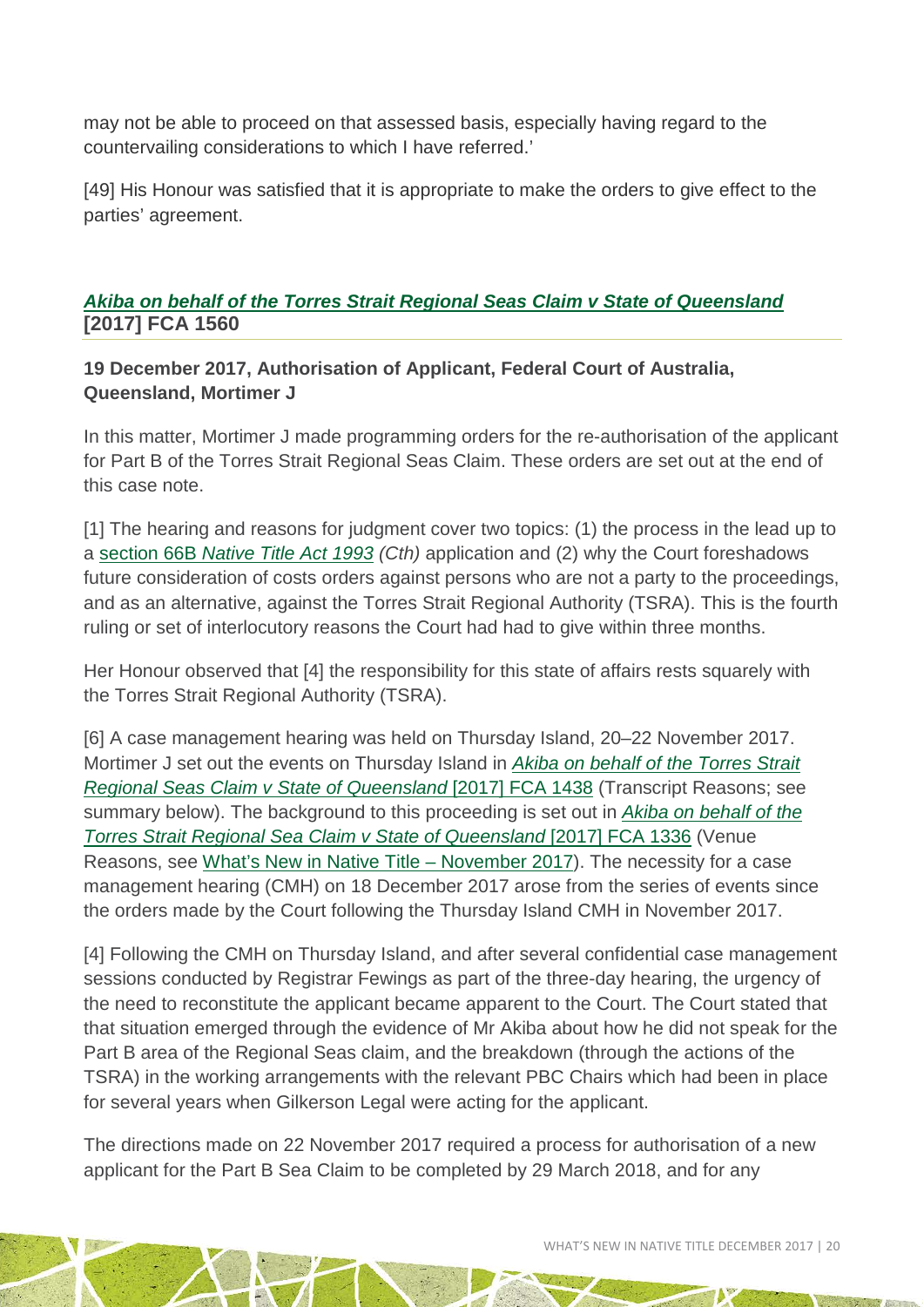application to replace the applicant under [s 66B](http://www5.austlii.edu.au/au/legis/cth/consol_act/nta1993147/s66b.html) of the *[Native Title Act 1993](http://www.austlii.edu.au/cgi-bin/viewdoc/au/legis/cth/num_act/nta1993147/)* (Cth) (NTA) to be filed by 12 April 2018. Despite the orders and the consent of the parties reached at the November CMH, at the time of the CMH on 18 December 2017 the orders had not been progressed.

The Court observed that the responsibility for that state of affairs lies solely with the TSRA, and the enormous amounts of public funds which have been expended by the Court and the parties (and, indeed, by the TSRA itself) since early 2017 are also the responsibility of the TSRA. Her Honour considered that if the TSRA had kept to the (appropriate) role it played in this proceeding until approximately April 2017, the claim would be close to a consent determination at least in relation to the Western Overlap area.

[11] The Court then temporarily joined the chairs of the relevant PBCs to the proceedings, so that there were some people who were party to the proceedings with a representative role in relation to the claim group members. Mr Maluwap Nona, Ms Garagu Kanai and Mr Ned David (the claim group member respondents) are people who may hold native title in the claim area and can speak to some extent for claim group members, unlike the current applicant Mr Akiba, who speaks for country subject to the Part A claim.

#### **The need for a stipulated process**

The Court stated at [14] that 'this ruling is necessary to ensure that the directions made on 22 November 2017 are complied with and achieve the necessary purpose of the applicant being properly authorised and constituted. Without that, this proceeding is in danger of being dismissed, or stayed, and all the hard work to date will be frustrated. It is also important to ensure that the positive direction achieved at the Thursday Island CMH is not lost.'

[17] At the close of the November CMH, the Court stated that the three individual claim group respondents together with Mr Akiba, would have the primary carriage of any s 66B application and would require funding for legal representation. Counsel for the TSRA informed the Court that the funding application was being considered by the TSRA Native Title Unit.

Due to the lack of progress following the November CMH, the Registrar listed the matter for a case management conference on 11 December 2017. Senior Counsel for the TSRA informed the Registrar at the conference that a funding decision would be made within 48 hours. That did not occur, and was part of the reason the 18 December CMH was listed.

[10] The Court considered that the lack of progress stemmed from the TSRA's attitude to funding the chosen legal representative for the three claim group member respondents. Their chosen legal representative is Mr Oliver Gilkerson of Gilkerson Legal, the firm which was until around October 2017 acting for the applicant and working with the relevant PBC Chairs, including Mr Nona, Ms Kanai and Mr David.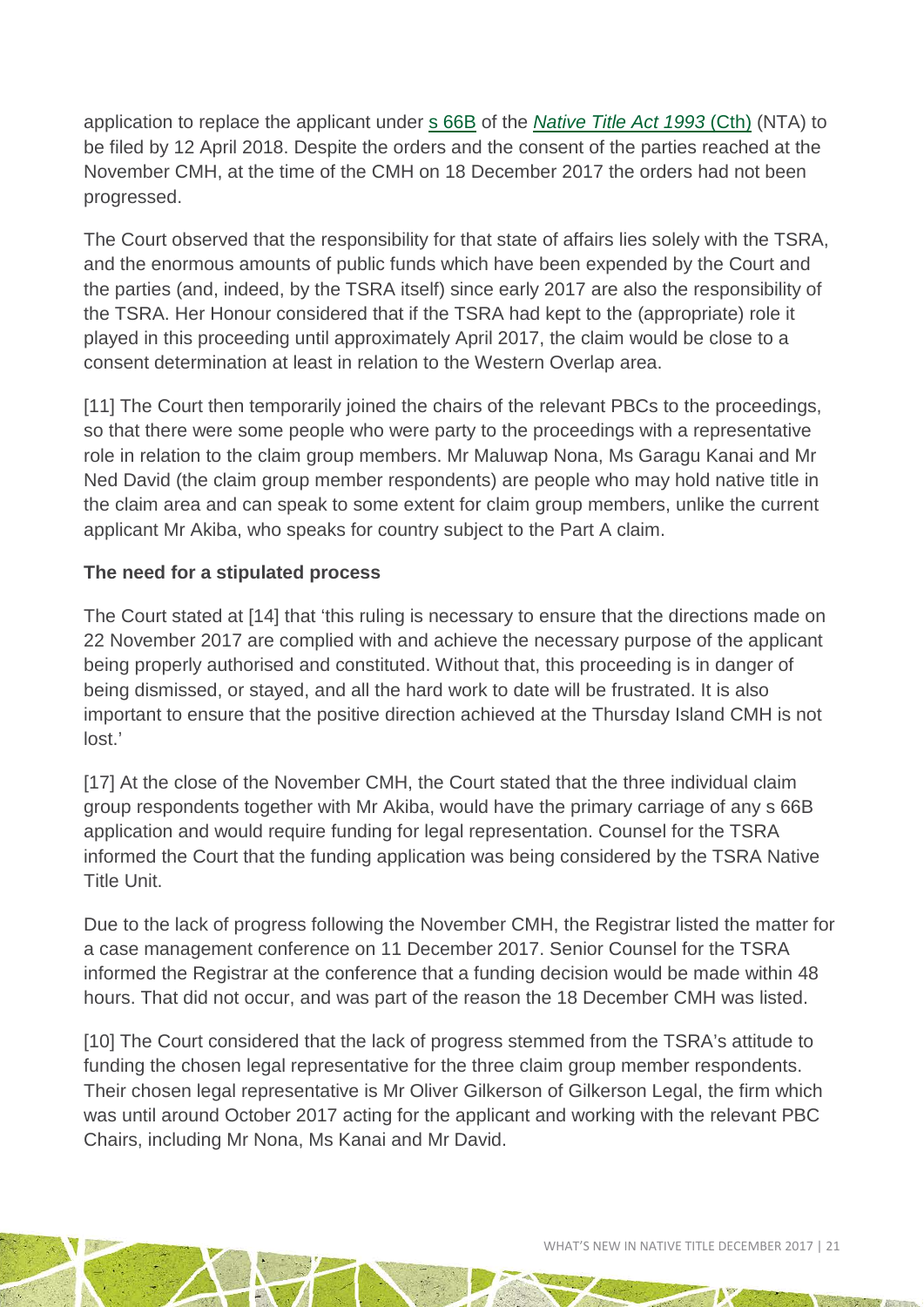[31]–[32] Gilkerson Legal made a request for [s 203BB](http://www8.austlii.edu.au/cgi-bin/viewdoc/au/legis/cth/consol_act/nta1993147/s203bb.html) NTA assistance (funding) on behalf of the claim group respondents on 22 November 2017, noting that the approval of the funding was both imperative and urgent in terms of the timeframes set out in the Court's orders of 22 November 2017. The Court found the initial response from the CEO of the TSRA to be disingenuous in the context of the agreed position established at the November CMH and found the organisation to be 'again playing an unproductive, unco-operative and negative role, quite counter to its representative body functions, and quite inappropriate for its (objectively) very minor role as a respondent in this proceeding' (at [31]). The Court observed from the ongoing correspondence Gilkerson Legal received in response to its request that the TSRA was flooding Mr Gilkerson with documents, and attempting to make the process as formal, document intensive and complicated as it could.

[46] The Court noted that in contrast to the ongoing funding delays and complications experienced by Mr David, Mr Nona and Ms Kanai and their legal representative, Mr Akiba's legal representative was able to obtain funding 28 minutes after the application was made (at [80]).

The 'obstructionist behaviour' of the TSRA towards the claim group respondents continued, with an offer to provide Gilkerson Lawyers and Dillon Bowers Lawyers, jointly, \$81,000 (inclusive of GST) to complete the authorisation process, and that such funding be split between the law firms depending on the tasks to be completed by each firm. The Court accepted Mr Gilkerson's contention about the inadequacy of the amount offered, on the basis that Dillon Bowers had been granted by the TSRA \$35,000 to 'read in' to the matter and attend a case management conference and a CMH.

[55]–[56] The Court was informed of a 'Torres Strait Regional Seas Claim consultation meeting' unilaterally convened by the TSRA in Cairns with a week's notice. The Court found it 'difficult to see this as anything other than a usurpation of the role envisaged by the Court's orders for the applicant and the three claim group member respondents' (at [57]). Her Honour further found it 'remarkable that the TSRA held cultural concerns over the Court conducting the CMH on Thursday Island, in circumstances where the parties were given more than two months' notice of the CMH, and on an island which is relevant to this proceeding (see [118] of the Venue Reasons), and yet appears to have had no concern itself about holding a consultation on the Part B Sea Claim in Cairns, on Aboriginal country that has nothing to do with this proceeding, with just over one week's notice' (at [62]).

A resolution was unanimously passed at that meeting on 8 December, directing the TSRA and their consultant to cease carrying out any further consultation sessions about the claim and endorsing the applicant and PBC Chair respondents to take over that role and action the Federal Court orders, on behalf of the claim group members supported by the legal representatives of their choice, and Gur a Baradharaw Kod (GBK).

At the time of the case management hearing on 18 December, the funding situation remained unresolved, and the attitude of the TSRA towards funding Mr Gilkerson and his clients remained 'obstructionist to say the least' (at [98]).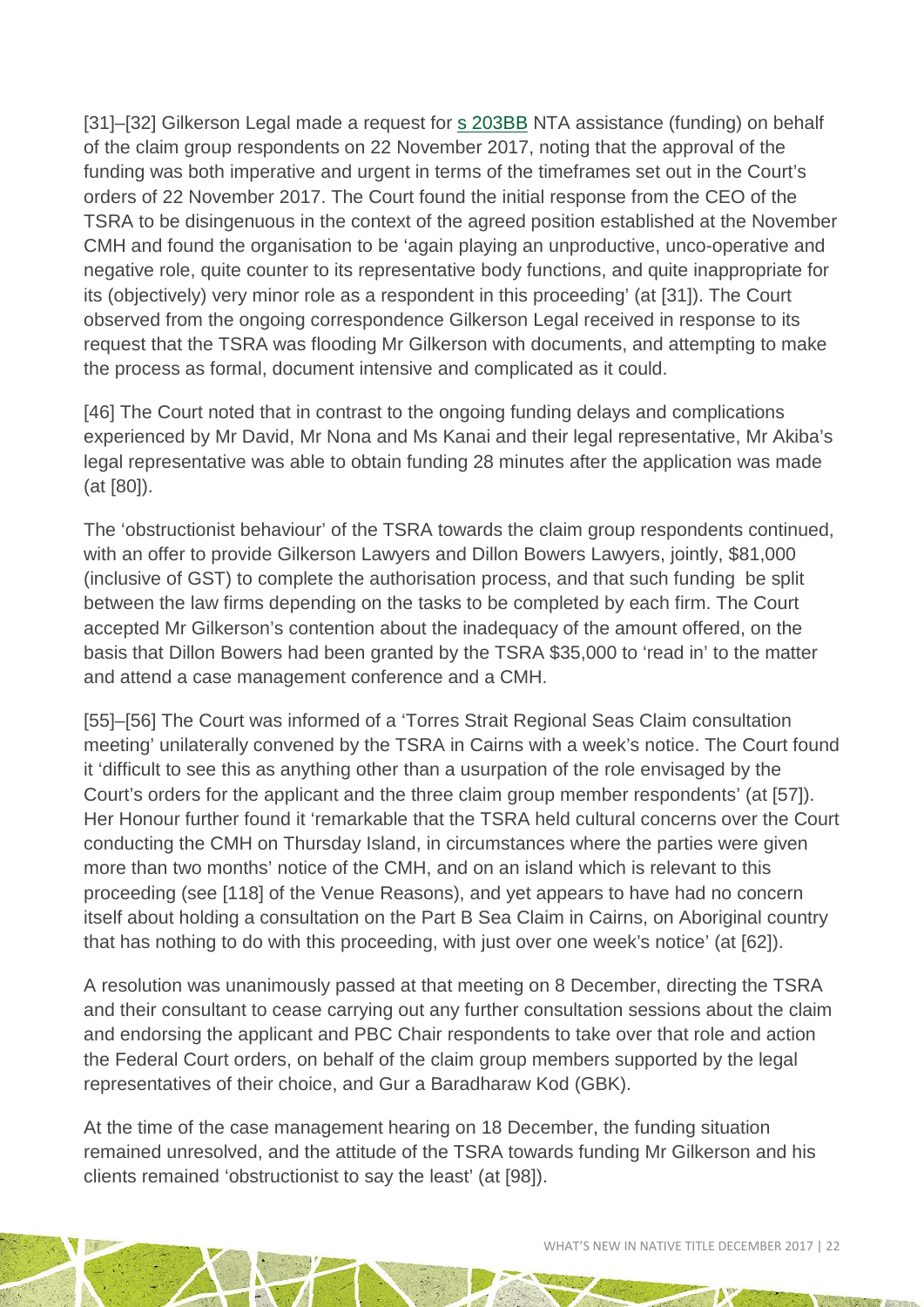[100] The Court examined its file in relation to the TSRA's funding of barristers and solicitors and found that in 2017, the TSRA funded at least 14 different barristers, many of whom are Senior Counsel, and law firms, on behalf of itself and Mr Akiba, and in one instance, on behalf of one of its lawyers. The Court was told during the 18 December CMH that the TSRA had sought its own legal advice from Senior Counsel about steps required for the authorisation process. The Court considered this to demonstrate 'the preparedness of some individuals within the TSRA to continue to spend significant amounts of public funds to further its own agenda and purposes (whatever those might be), while denying funding to claim group members' (at [102]).

The Court further stated: [117]–[118]: 'As is apparent from these reasons, I have a level of misgiving about what is going on behind the scenes of this proceeding. The evidence to which I have referred indicates it is those "behind the scenes" matters which have provoked conduct that seems directed at neutering this Court's ability to deal with this proceeding as its judicial functions require. It is also what is neutering the interests of the claim group members in having their native title claim, finally, progressed to a satisfactory resolution. That a native title representative body should be at the centre of, and the prime mover in, such a negative process is appalling.'

Mr Akiba submitted that he is not capable of being a member of the applicant as he does not speak for the claim area and does not wish to continue in that role. The Court noted that the orders made at the November CMH regarding authorisation and the s 66B application were not directed at a specific party, as Mr Akiba was not legally represented at the time. Mortimer J noted at [124] that 'it is an unusual turn of events. That is because, in such situations of a breakdown within an applicant, the Court can usually rely on the legal representatives of the applicant, and/or alternatively the native title representative body, to act professionally and in the interests of the claim group members as a whole to take steps to rectify the situation.'

The Court continued at [126], stating that it' has no confidence in the TSRA. Since I have been involved in this matter it has failed on every occasion this matter has been before the Court to act constructively and positively towards advancing the obviously necessary reconstitution of the applicant. It has also failed in the steps it has taken in between Court hearings.'

Mortimer J attributed the change in the cooperative approach taken by the TSRA and Gilkerson Legal to a change of personnel at the TSRA in early 2017, with Ms Cecilia O'Brien coming into the PLO role at the TSRA. Mortimer J noted at [127] that 'the TSRA has, as far as I can see, abused its funding powers to a significant extent to attempt to control this proceeding for its own purposes, whatever those might be, in a way which is wholly inappropriate.'

In light of that situation, the Court was required to take a 'much more interventionist and prescriptive role than would usually be the case' (at [128]).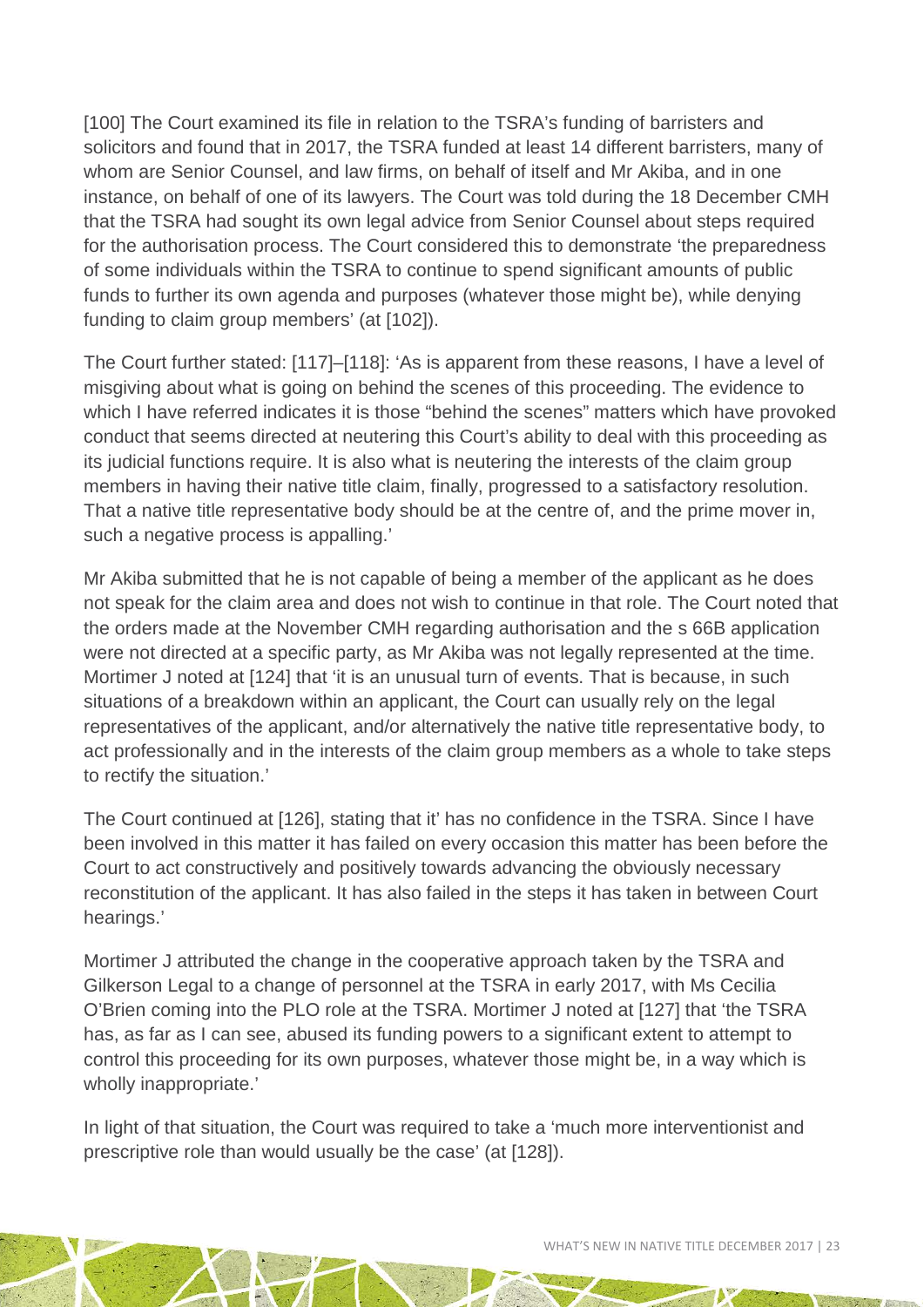[129] The Court made prescriptive programming orders for steps to be taken towards the s66B application. In *Burragubba on behalf of the Wangan and Jagalingou People v State of Queensland* [2017] FCA 373 Reeves J considered the relevance of authorisation meetings at [29]–[32]. See [What's New in Native Title](http://aiatsis.gov.au/publications/products/whats-new-native-title-april-2017) – April 2017. In the recent decision of *[Gomeroi](http://www.austlii.edu.au/cgi-bin/viewdoc/au/cases/cth/FCA/2017/1464.html?context=1;query=Gomeroi%20People%20%20v%20%20Attorney-General%20of%20New%20South%20Wales;mask_path=)  People v Attorney General of NSW* [Rangiah J also set out some of the problems with](http://www.austlii.edu.au/cgi-bin/viewdoc/au/cases/cth/FCA/2017/1464.html?context=1;query=Gomeroi%20People%20%20v%20%20Attorney-General%20of%20New%20South%20Wales;mask_path=)  [respect to authorisation meetings at \[48\]–\[53\]. A case note follows in this edition of What's](http://www.austlii.edu.au/cgi-bin/viewdoc/au/cases/cth/FCA/2017/1464.html?context=1;query=Gomeroi%20People%20%20v%20%20Attorney-General%20of%20New%20South%20Wales;mask_path=)  [New in Native Title.](http://www.austlii.edu.au/cgi-bin/viewdoc/au/cases/cth/FCA/2017/1464.html?context=1;query=Gomeroi%20People%20%20v%20%20Attorney-General%20of%20New%20South%20Wales;mask_path=) 

The Court's programming orders are set out at paragraph [137].

[143] Costs were not sought against the TSRA at the CMH on 18 December 2017, however the Court considered, on its own motion, whether costs should be awarded in respect of 'a hearing that should not have needed to take place.' The Court found at [154] that 'the circumstances in this case are such that I consider the TSRA's conduct to have been unreasonable even though, as the authorities make clear, that is not a threshold, or a jurisdictional fact which must be made out before the Court's discretion on costs can be exercised.' The Court considered that the conduct of the TSRA might justify a costs order against it, but did not consider there was a sufficient basis for a costs order presently, 'without knowing what the motivations of those within the TSRA are for the instructions that have apparently been given' (at [153]).

[155]–[156] The Court in conclusion noted that the conduct outlined in the reasons is conduct of officers within the TSRA who purport to discharge the TSRA's functions as a native title representative body, not as a respondent to the proceeding.

[175] The Court reserved the costs of the CMH for all parties except the TSRA and concluded by stating that 'the Court expects its Orders to be met. If the cause of noncompliance with the Orders is inadequate finding from the TSRA, then the Court will deal with that situation as and when it arises. If the TSRA, whether through its funding decisions or otherwise, continues to derail and disrupt this proceeding, and continues to take unilateral action without working cooperatively with the applicant and the three claim group member respondents, apparently for its own purposes whatever they might be, then the Court will, prior to the 1 February 2018 deadline for compliance with the first of these Orders, entertain whatever applications the applicant and the three claim group member respondents seek to make to the Court.'

The Court made the following orders:

- 1. Each of the steps and conduct set out be undertaken by the applicant and Mr Ned David, Mr Maluwap Nona and Ms Garagu Kanai in consultation with and working with each other.
- 2. Paragraph 1 does not prevent the applicant and Mr David, Mr Nona and Ms Kanai whether by themselves, legal representatives or third parties, speaking with and or working with the TSRA.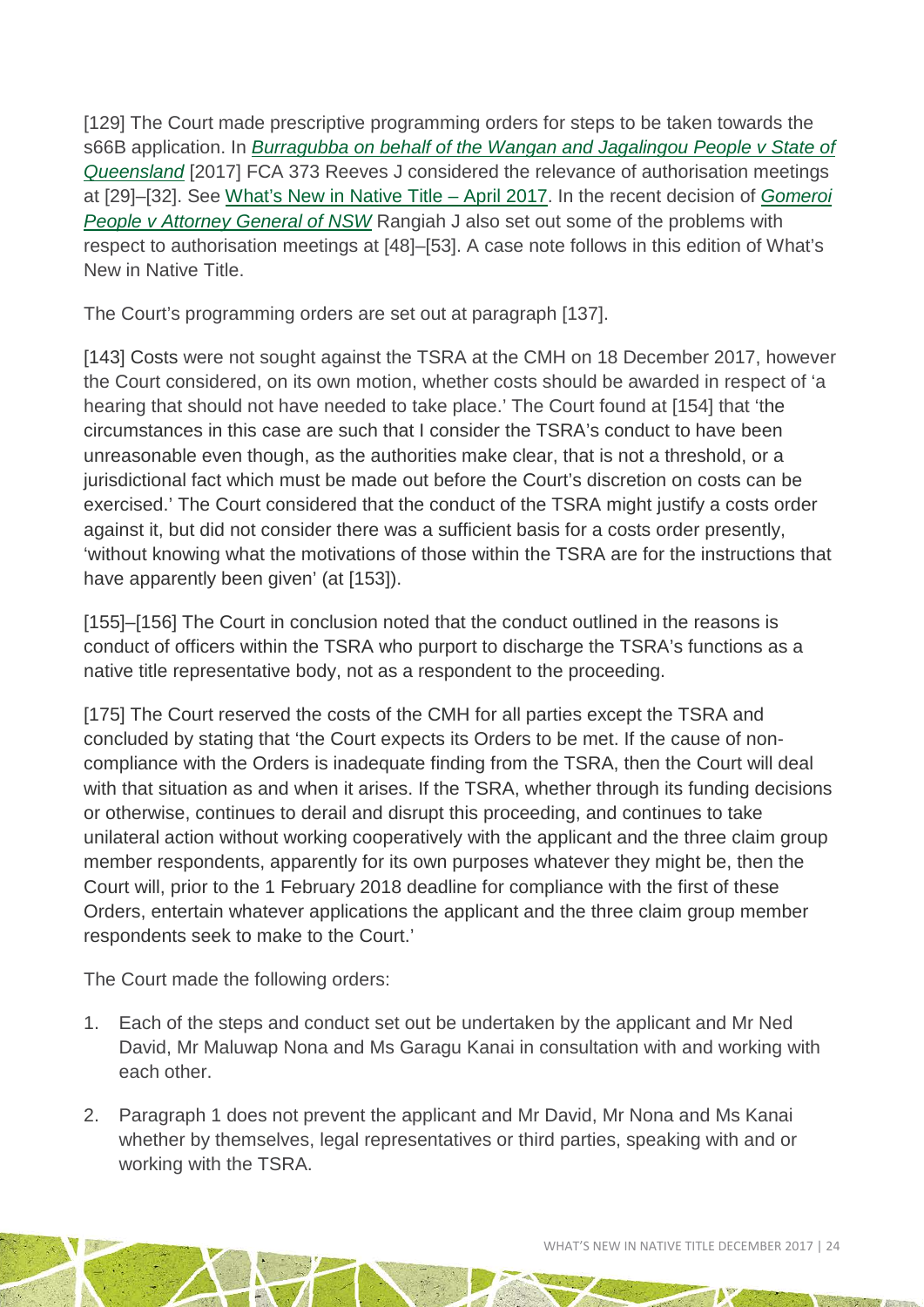- 3. All factual investigations including anthropological input for identifying the relevant claim group members be completed by 1 February 2018.
- 4. The method of attendance, notification and assistance to attend the authorisation meeting be agreed between the applicant and Mr David, Mr Nona and Ms Kanai by 15 February 2018.
- 5. The authorisation process as a whole be permitted to include the use of social media as agreed between the applicant and Mr David, Mr Nona and Ms Kanai.
- 6. All other active parties be notified of the agreed process by 15 February 2018.
- 7. Any concerns by any active party in relation to the agreed process be raised with the legal representatives for the applicant and Mr David, Mr Nona and Ms Kanai by 22 February 2018.
- 8. Any revisions required to the agreed process be decided by 1 March 2018.
- 9. All pre-authorisation steps be completed by 16 March 2018.
- 10. All preparations for the authorisation meeting be completed by 23 March 2018.
- 11. The authorisation meeting be held on 29 March 2018.
- 12. Each step in the process be the subject of a joint report to the Court.
- 13. Costs are reserved and incidental to the CMH of 18 December 2017.

#### *[Sumner v State of South Australia \(Ngarrindjeri Native Title Claim Part A\)](http://www.austlii.edu.au/cgi-bin/viewdoc/au/cases/cth/FCA/2017/1514.html)* **[2017] FCA 1514**

#### **14 December 2017, Consent Determination, Federal Court of Australia, South Australia, White J**

In this case White J recognised the non-exclusive native title rights and interests of the Ngarrindjeri people over approximately 7173 km2 of land and waters south of Adelaide, and in the upper South East of South Australia. The respondent parties included the State of South Australia, fishing licence holders, and local government interests.

The native title application was filed in 1998 and amended in 2016, to reduce the claim area and in particular to exclude seaward waters. In July 2017, the Court made orders by consent to split the native title determination proceedings into two parts – Ngarrindjeri Part A and Ngarrindjeri Part B. The Ngarrindjeri Part B is overlapped by the First Nations of the South East. Ngarrindjeri Part A comprises the remaining area of the Ngarrindjeri Claim.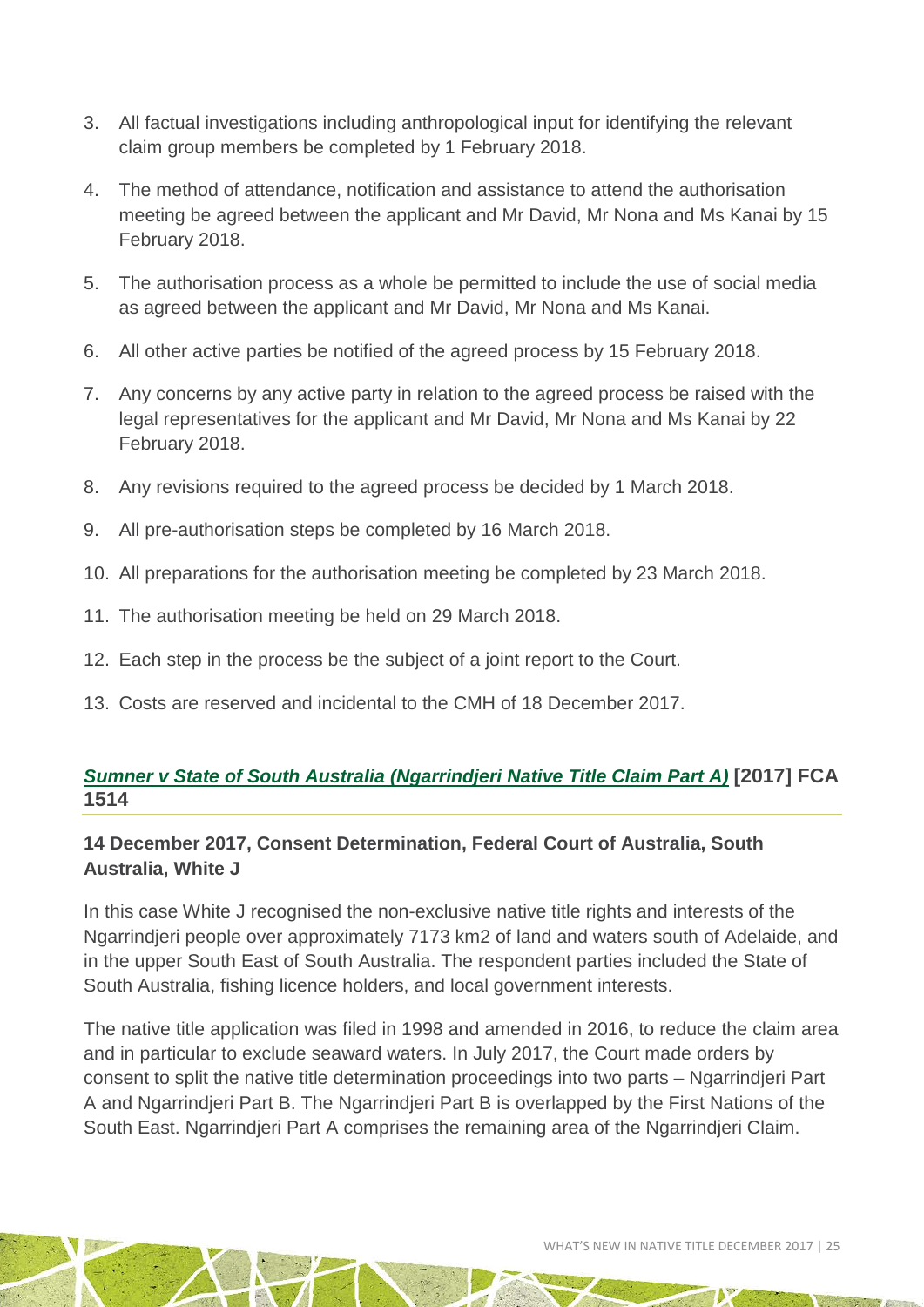All parties reached an agreement as to the determination of native title in relation to Part A and sought a consent determination as per [s 87A NTA.](http://www7.austlii.edu.au/cgi-bin/viewdoc/au/legis/cth/consol_act/nta1993147/s87a.html) The applicant and State of South Australia filed joint submissions, which included reports by anthropologists Professor Dianna Bell and Dr David Martin.

In accordance with [s 223](http://www5.austlii.edu.au/au/legis/cth/consol_act/nta1993147/s223.html) NTA, the Court held that a determination of native title requires there to exist a recognisable group of society that observes traditional laws and customs. The evidence submitted identified a system of totems called Ngatji, which regulated kinship, a central institution to Ngarrindjeri society. Semi-permanent seasonal camps, a shared Creation story called Ngurunderi, a standard governance structure called Tendi and mutually intelligible dialects were evidenced as distinctive features of the Ngarrindjeri. Furthermore, it was identified that the only means of inclusion into society was by descent, and therefore the sub-groups within the Ngarrindjeri people did not compromise the finding that they constitute a single community or group.

[23]–[24] Professor Bell's report indicated that the distinctive features of the Ngarrindjeri continued to operate through transmission of beliefs. White J held that the evidence of such in the determination area satisfied the requirements of [s 223 NTA.](http://www7.austlii.edu.au/cgi-bin/viewdoc/au/legis/cth/consol_act/nta1993147/s223.html)

[27] The evidence submitted determined that the way in which a Ngarrindjeri person connects to their land is their Ngatji, whereby the physical and cultural geography of the determination area is believed to have been laid by the Creation hero, Ngurunderi. The principles were identified as essentially religious or spiritual in character.

Furthermore the parties agreed that the key elements of Ngarrindjeri existed at the time of sovereignty in 1788.

The Court noted the inclination of both it and the NTA to encourage parties to reach an agreement on applications for a determination of native title, and found it appropriate to give effect to the agreement.

[29] The Court was satisfied that the requirements of [s 225 NTA](http://www7.austlii.edu.au/cgi-bin/viewdoc/au/legis/cth/consol_act/nta1993147/s225.html) had been met. The nonexclusive native title rights and interests recognised include the right to access, camp, hunt, fish and gather resources, and conduct ceremonies and maintain places of importance and areas of significance within the determination area.

[39] The Ngarrindjeri Aboriginal Corporation is the nominated prescribed body corporate for the determination area for the purposes of  $s$  57(2) of the NTA.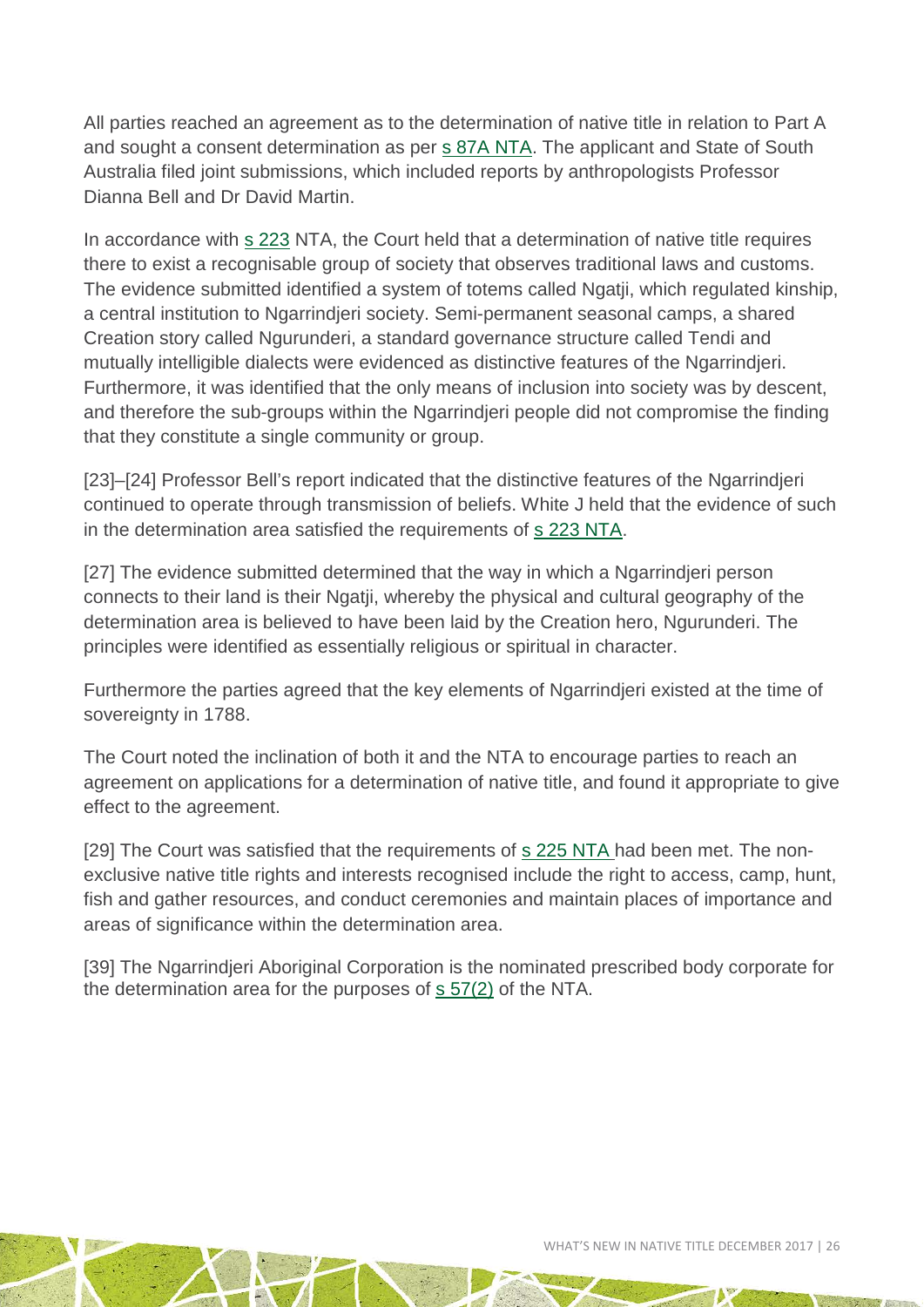#### *[Congoo on behalf of the Bar Barrum People #9 v State of Queensland](http://www.austlii.edu.au/cgi-bin/viewdoc/au/cases/cth/FCA/2017/1510.html)* **[2017] FCA 1510;** *[Congoo #10 v Queensland](http://www.austlii.edu.au/cgi-bin/viewdoc/au/cases/cth/FCA/2017/1511.html)* **[FCA 1511](http://www.austlii.edu.au/cgi-bin/viewdoc/au/cases/cth/FCA/2017/1511.html)**

#### **12 December 2017, Consent Determinations, Federal Court of Australia, Queensland, Reeves J**

In these matters, Reeves J made determinations by consent recognising the native title rights and interests of the Bar Barrum People over land and waters on the Atherton Tablelands in North Queensland. Determination of the Bar Barrum People's application #9 related to approximately 1.5 square kilometres of pastoral land in the Walsh River district. Determination of application #10 related to all watercourses and lakes within a bounded area on the Tablelands that were not part of the five Bar Barrum determinations made in 2016. Respondents to application #9 were the State of Queensland, Mareeba Shire Council and the Osborne Property Company Pty Ltd. Respondents to application #10 included the State of Queensland, Mareeba Shire Council, and Ergon Energy Corporation Limited.

Applications #9 and #10 were lodged in November 2015 and in August 2016 respectively. Amendment was made to #9 to change the description of the claim group, and some technical amendments were made to #10. The parties agreed to the terms of both determinations with the parties to #9 having failed to reach agreement on any upgrade of the pastoral lease to freehold.

The non-exclusive rights recognised include rights to: access and move freely over the determination areas; camp and erect shelters; hunt, fish, gather, take and use natural resources for non-commercial purposes; conduct ceremonies; maintain areas of significance; teach; hold meetings; and light fires for domestic, but not hunting or clearing purposes. In relation to the #9 pastoral land, his Honour recognised the right of the Bar Barrum people to conduct burials.

Reeves J made note (at [18]) that these applications were the last made on behalf of the Bar Barrum People over a period of twenty-six years, and that consequently, these determinations culminate in the successful recognition of native title over the whole of Bar Barrum traditional lands.

The Mbabaram Aboriginal Corporation is the nominated prescribed corporate body for the purposes of  $s$  57(2) of the NTA.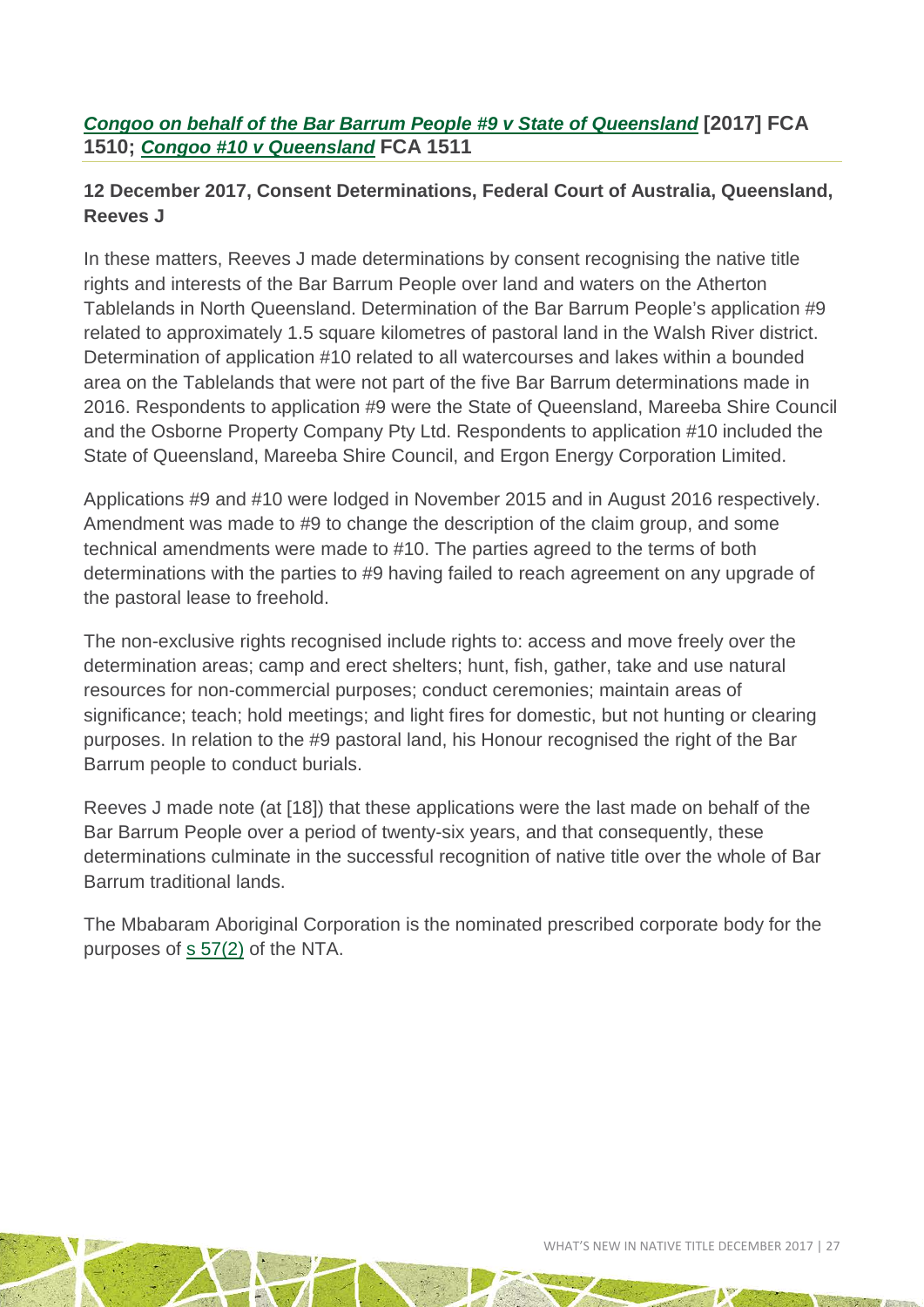#### *[Sumner v State of South Australia \(Ngarrindjeri Native Title Claim Part A\)](http://www.austlii.edu.au/cgi-bin/viewdoc/au/cases/cth/FCA/2017/1550.html)* **[2017] FCA 1550**

#### **11 December 2017, Application for Removal of the Applicant, Federal Court of Australia, South Australia, White J**

In this matter White J ordered that Ms Laura Agius and Mr Peter Rigney be removed from persons who constitute the applicant and dismissed the request to give the proceedings a new designation.

Since the native title determination application was commenced in 1998, two members of the applicant passed away. On 14 September 2016 the Court made orders pursuant to [s](http://www8.austlii.edu.au/cgi-bin/viewdoc/au/legis/cth/consol_act/nta1993147/s66b.html)  [66\(B\)\(2\)](http://www8.austlii.edu.au/cgi-bin/viewdoc/au/legis/cth/consol_act/nta1993147/s66b.html) of the *[Native Title Act 1993](http://www8.austlii.edu.au/cgi-bin/viewdb/au/legis/cth/consol_act/nta1993147/)* (Cth) (NTA) that the twenty people who now comprise the applicant, replace the then current parties.

[3] The application for determination of the native title in the area referred to as Ngarrindieri Part A was listed for a consent determination on 14 December 2017. On 6 December 2017, the Applicants filed an interlocutory application seeking two orders: that Mr Peter Rigney and Ms Laura Agius be removed from the persons constituting the applicant and that the proceedings be given the designation 'Mathew Rigney and Others v State of South Australia and Others'.

#### **Removal of the applicant**

S 66(1) (a) NTA permits that one or more members of a native title claim group may apply for an order that certain group members replace the current applicant where such persons are deceased or incapacitated. The applicant sought that Mr Peter Rigney and Ms Laura Agius be removed as persons constituting the applicant pursuant to that provision. A resolution passed by the Ngarrindjeri native title claim group on 9 November 2017, stipulated that all persons acting as applicants who are deceased, namely Laura Agius, or who are in seriously poor health, namely Mr Peter Rigney, are no longer to be applicants for the application. His Honour was satisfied that it was appropriate to make the order removing Ms Laura Agius and Mr Peter Rigney as persons who constitute the applicant. Basil Sumner became the lead applicant.

#### **Designation issue**

The Court has discretion to alter proceeding designations in accordance with [rr 2.13](http://www8.austlii.edu.au/cgi-bin/viewdoc/au/legis/cth/num_reg/fcr2011n134o2011269/s2.13.html) and [34.120](http://www8.austlii.edu.au/cgi-bin/viewdoc/au/legis/cth/num_reg/fcr2011n134o2011269/s34.120.html) of the *[Federal Court Rules 2011](http://www8.austlii.edu.au/cgi-bin/viewdb/au/legis/cth/num_reg/fcr2011n134o2011269/)* (Cth). The applicant sought to have the designation changed from 'Ngarrindjeri Native Title Claim' to 'Mathew Rigney and Others v State of South Australia and Others' in honour of the late Mr Mathew Rigney, who died in 2011. Mr Matthew Rigney had been a party to the proceedings as applicant, until he was removed on 14 September 2016. While his Honour appreciated the wish to honour the late Mathew Rigney, due to his contribution the Ngarrindjeri Native Title Management Committee and the Ngarrindjeri people, his Honour held the change in designation not appropriate. The refusal was based on the confusion a change in designation would cause: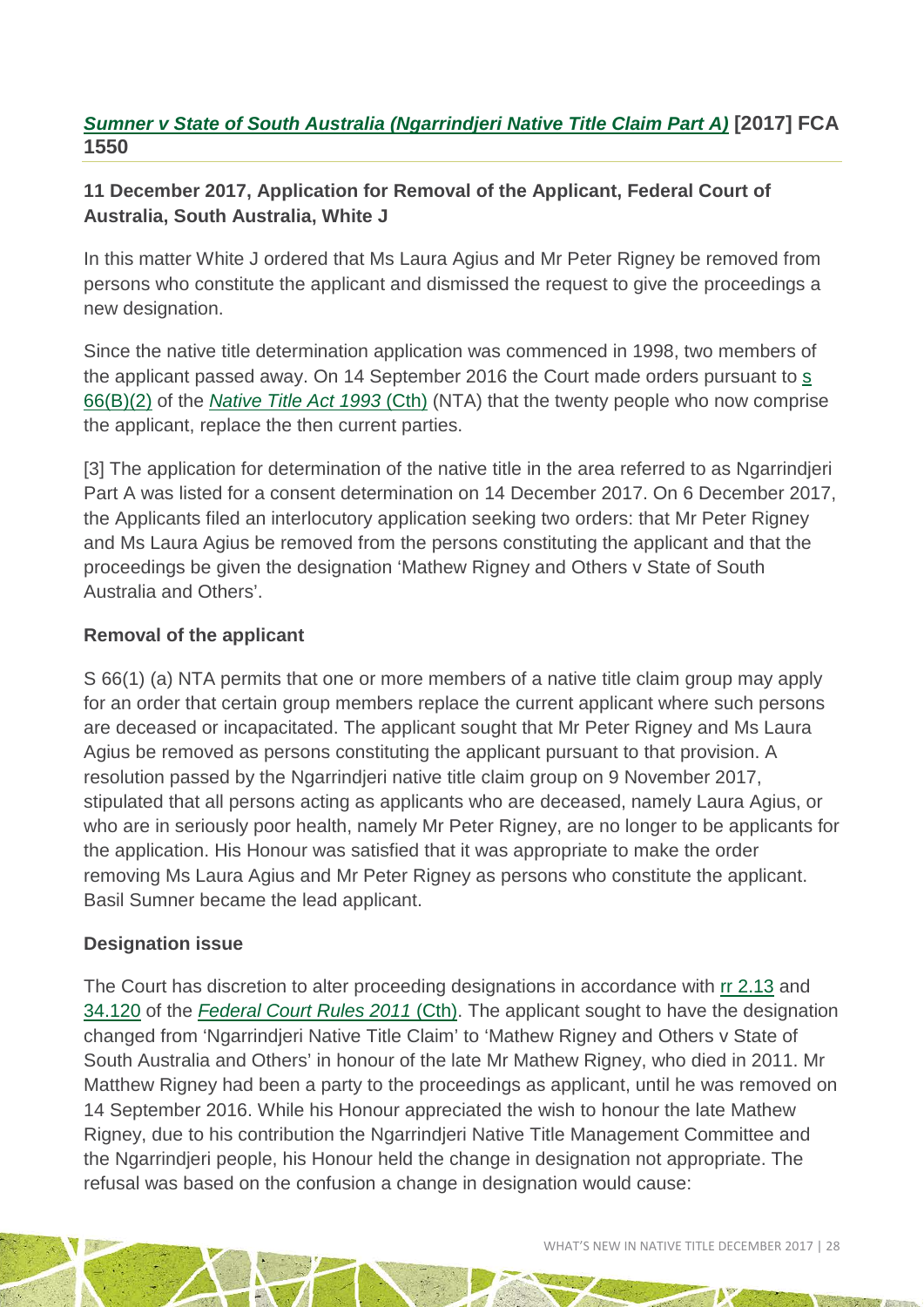- 1. The proceedings have been known for a very long time as Ngarrindjeri Native Title Claim
- 2. The change would imply that the late Mr Mathew Rigney was a member of the current Applicant group
- 3. The change would imply that the matter is a special case where a deceased is applicant to the proceedings as in *[Lennon v South Australia](http://www.austlii.edu.au/cgi-bin/viewdoc/au/cases/cth/FCA/2010/743.html)* [2010] FCA 743 and *[I.S.](http://www.austlii.edu.au/cgi-bin/viewdoc/au/cases/cth/FCA/2017/1215.html)  [\(Deceased\) on behalf of the Wajarri Yamatji People \(Part](http://www.austlii.edu.au/cgi-bin/viewdoc/au/cases/cth/FCA/2017/1215.html) A) v State of Western Australia* [\[2017\] FCA 1215.](http://www.austlii.edu.au/cgi-bin/viewdoc/au/cases/cth/FCA/2017/1215.html) His Honour deemed that it was not.
- 4. The proposed designation is different from those used in relation to other native title applications.

The Court ordered (1) that Ms Laura Agius and Mr Peter Rigney be removed from the persons who constitute the applicant and (2) dismissed the orders sought by paragraph two of the interlocutory application lodged on 6 December 2017.

#### *[Kelly on behalf of the Gumbaynggirr People v Attorney General of New South Wales](http://www.austlii.edu.au/cgi-bin/viewdoc/au/cases/cth/FCA/2017/1459.html)* **[2017] FCA 1459**

#### **8 December 2017, Consent Determination, Federal Court of Australia, New South Wales, Collier J**

In this matter, Collier J recognised the rights and interests of the Gumbaynggirr people in relation to Crown land and waters east of the north coast railway line, west of the mean high water mark of the Pacific Ocean, with the northern boundary at the southern border of Lot 102 in the Parish of Newry, County of Raleigh and the southern boundary at Nambucca Shire. Wenonah Head is a landmark within the area. The respondent parties included the Attorney-General of New South Wales, Bellingen Shire Council and Urunga Amateur Anglers Club Inc., the New South Wales Aboriginal Land Council (NSWALC) and Coffs Harbour and District Local Aboriginal Land Council (LALCs) were joined as respondents in November 2015 with the consent of the parties.

[1] In 2014 Jagot J delivered judgment in *[Phyball on behalf of the Gumbaynggirr People v](http://www.austlii.edu.au/cgi-bin/viewdoc/au/cases/cth/FCA/2014/851.html)  [Attorney-General of New South Wales](http://www.austlii.edu.au/cgi-bin/viewdoc/au/cases/cth/FCA/2014/851.html)* [2014] FCA 851 (*Phyball*). This consent determination concerns a separate claim by the same native title claim group, to an area of land outside that recognised in *Phyball*. The application was filed in June 1998, and has been amended several times, including in 1999, 2001, 2016 and 2017.

Following a conference of experts in June 2016, the applicant and LALCs provided the first respondent with a joint in-principle settlement proposal. Subsequently in September 2016, the State filed a notice stating that it accepted the applicant's evidence as sufficient to establish connection for the purposes of negotiating a consent determination recognising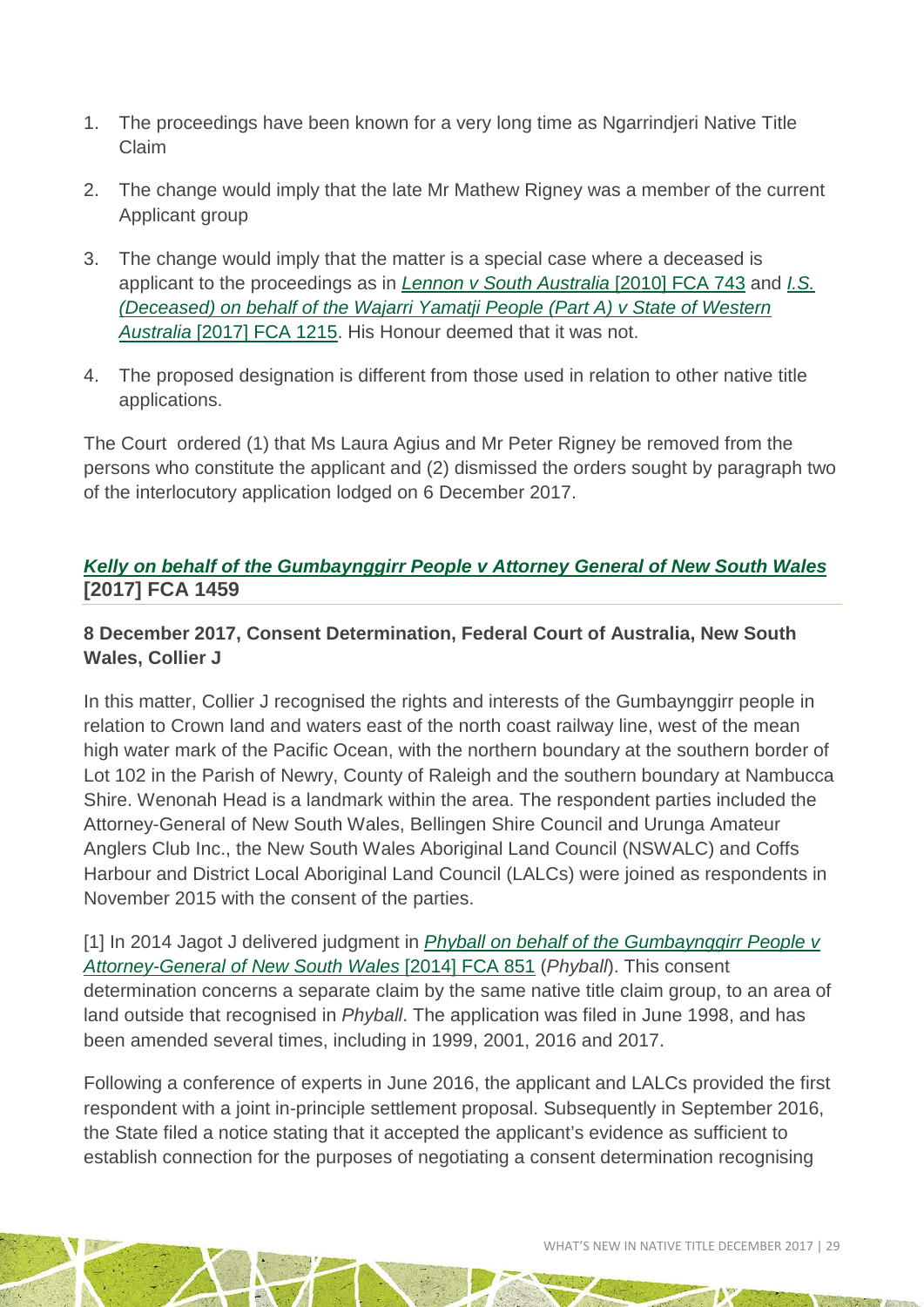non-exclusive native title subject to tenure. However, it provided a counter-proposal in early November 2016.

The parties reached an agreement in accordance with [s 87](http://www.austlii.edu.au/cgi-bin/viewdoc/au/legis/cth/consol_act/nta1993147/s87.html) of the *[Native Title Act 1993](http://www.austlii.edu.au/cgi-bin/viewdb/au/legis/cth/consol_act/nta1993147/)* [\(Cth\)](http://www.austlii.edu.au/cgi-bin/viewdb/au/legis/cth/consol_act/nta1993147/) (NTA) and joint submissions in support of that agreement were filed by the applicant and the State. [7] The application area is also subject to 10 Aboriginal land claims made under [s 36](http://www.austlii.edu.au/cgi-bin/viewdoc/au/legis/nsw/consol_act/alra1983201/s36.html) of the *[Aboriginal Land Rights Act 1983](http://www.austlii.edu.au/cgi-bin/viewdoc/au/legis/nsw/consol_act/alra1983201/)* (NSW) (ALRA), one of which (LALC 5044) was made in 1993 prior to the applicant commencing this proceeding. In addition to the [s 87](http://www.austlii.edu.au/cgi-bin/viewdoc/au/legis/nsw/consol_act/alra1983201/s87.html) agreement, two Indigenous Land Use Agreements (ILUAs) and an agreement under the ALRA have also been executed between the relevant parties. The [s 87](http://www.austlii.edu.au/cgi-bin/viewdoc/au/legis/nsw/consol_act/alra1983201/s87.html) agreement has been facilitated by the execution of the ILUAs and the ALRA agreement.

The parties also submitted that, in order to address uncertainties expected to arise for all parties and the public in relation to the exercise of native title and the co-existence of other non-native title rights and interests, the State, the applicant and other parties agreed to negotiate the two ILUAs and an agreement pursuant to [s 36AA](http://www.austlii.edu.au/cgi-bin/viewdoc/au/legis/nsw/consol_act/alra1983201/s36aa.html) of the ALRA, to accompany the consent determination. The parties submitted that the agreements contain 'matters consequential upon or related to the recognition of native title rights and interests' as contemplated by Mansfield J in *[Brown v The State of South Australia](http://www.austlii.edu.au/cgi-bin/viewdoc/au/cases/cth/FCA/2010/875.html)* [2010] FCA 875 at [\[29\].](http://www.austlii.edu.au/cgi-bin/viewdoc/au/cases/cth/FCA/2010/875.html#para29)

The parties entered into the following agreements:

- 1. An ILUA between the Applicant, the Gumbaynggirr Wenonah Head Aboriginal Corporation 7376, the Attorney General of New South Wales, the Minister administering the *[Crown Lands Act 1989](http://www.austlii.edu.au/cgi-bin/viewdoc/au/legis/nsw/consol_act/cla1989134/)* (NSW), the Minister administering the *[National Parks and](http://www.austlii.edu.au/cgi-bin/viewdoc/au/legis/nsw/consol_act/npawa1974247/)  [Wildlife Act 1974](http://www.austlii.edu.au/cgi-bin/viewdoc/au/legis/nsw/consol_act/npawa1974247/)* (NSW) and the chief executive of the Office of Environment and Heritage (the State ILUA);
- 2. An ILUA between the Applicant, the Gumbaynggirr Wenonah Head Aboriginal Corporation 7376 and Coffs Harbour and District Local Aboriginal Land Council (the CHDLALC ILUA); and
- 3. An Aboriginal Land Agreement pursuant to [s 36AA](http://www.austlii.edu.au/cgi-bin/viewdoc/au/legis/nsw/consol_act/alra1983201/s36aa.html) of the ALRA between the Minister administering the *[Crown Lands Act 1989](http://www.austlii.edu.au/cgi-bin/viewdoc/au/legis/nsw/consol_act/cla1989134/)* (NSW) and Coffs Harbour and District Local Aboriginal Land Council and New South Wales Aboriginal Land.

Ms Moss for the State deposed that the basis of these agreements was to enable the recognition of the Gumbaynggirr people's native title rights and interests by the Court so that the transfer of lands to the Coffs Harbour and District Local Aboriginal Land Council under the Aboriginal Land Agreement would be subject to native title. The orders sought by the parties were in terms that they are to take effect 21 days after the later in time of registration of the State ILUA and the CHDLALC ILUA.

Collier J accepted the submission of the parties that the s 87 agreement and orders sought by the parties endeavour to balance the interests of the applicant together with the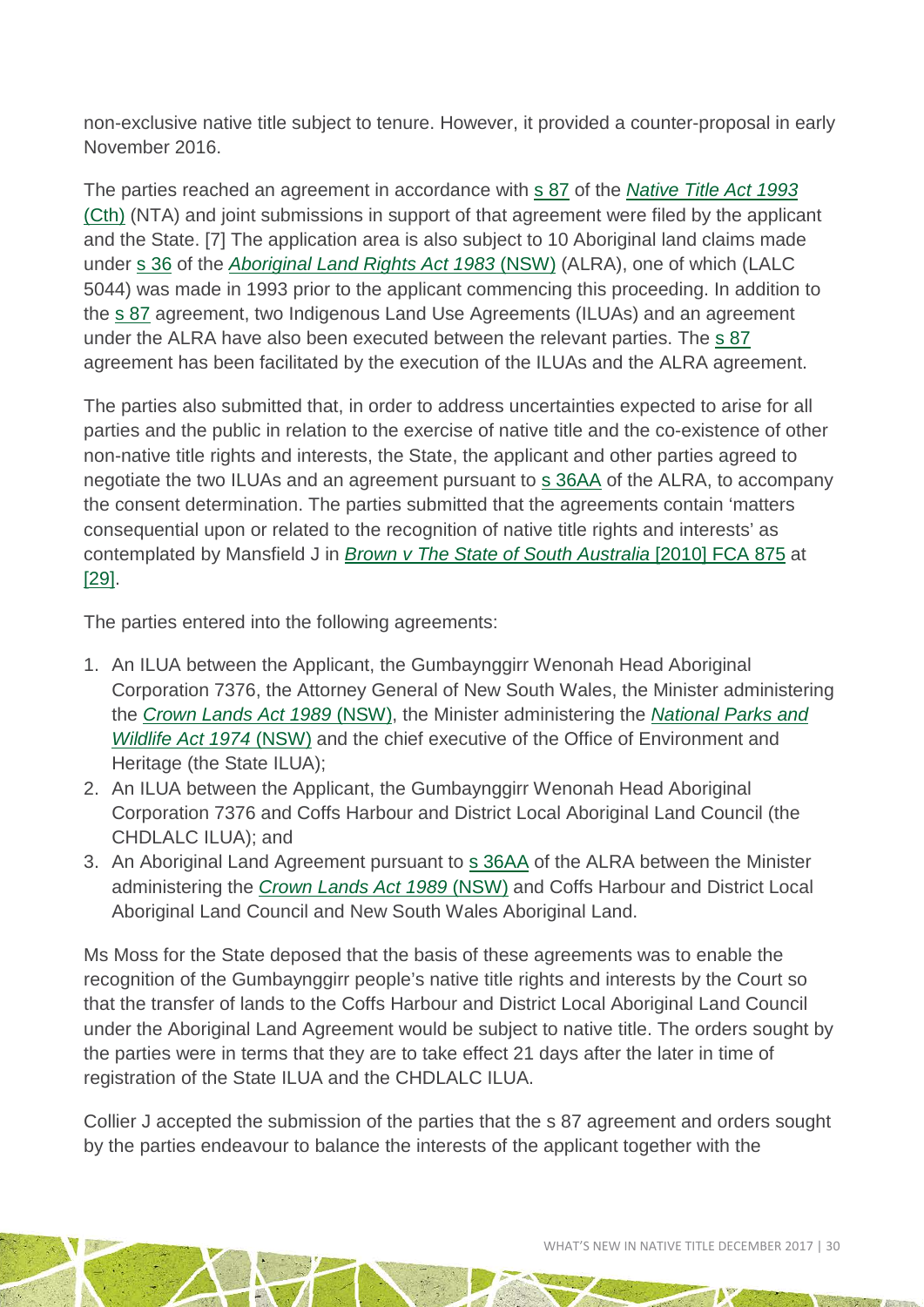Aboriginal Land Councils (being Coffs Harbour and District Local Aboriginal Land Council and NSW Aboriginal Land Council), the State and the other respondent parties.

The orders sought by the parties expressed the native title rights to be subject to the laws of the State of New South Wales and the Commonwealth. The parties submitted that the order is intended to reflect the understanding of the parties that where the *[Fisheries Management](http://www.austlii.edu.au/cgi-bin/viewdoc/au/legis/nsw/consol_act/fma1994193/)  [Act 1994](http://www.austlii.edu.au/cgi-bin/viewdoc/au/legis/nsw/consol_act/fma1994193/)* (NSW) operates to require native title holders to obtain any licence or permit for commercial fishing activities, such a licence or permit to fish for commercial purposes will be obtained.

The Court found that it has power to make an order that the determination of native title takes effect upon the registration of the State ILUA or CHDLALC ILUA, referring to: *[Doyle](http://www.austlii.edu.au/cgi-bin/viewdoc/au/cases/cth/FCA/2011/1466.html)  [on behalf of the Kalkadoon People #4 v State of Queensland \(No 3\)](http://www.austlii.edu.au/cgi-bin/viewdoc/au/cases/cth/FCA/2011/1466.html)* [2011] FCA 1466; *[Doctor on behalf of the Bigambul People v State of Queensland](http://www.austlii.edu.au/cgi-bin/viewdoc/au/cases/cth/FCA/2016/1447.html)* [2016] FCA 1447; *[Bullen](http://www.austlii.edu.au/cgi-bin/viewdoc/au/cases/cth/FCA/2014/197.html)  [on behalf of the Esperance Nyungar People v State of Western Australia](http://www.austlii.edu.au/cgi-bin/viewdoc/au/cases/cth/FCA/2014/197.html)* [2014] FCA 197; *[Cashmere on behalf of the Jirrbal People #1 v State of Queensland](http://www.austlii.edu.au/cgi-bin/viewdoc/au/cases/cth/FCA/2010/1090.html)* [2010] FCA 1090.

The non-exclusive native title rights and interests recognised include rights to access the area; hunt, gather and fish; to take, use, share and exchange natural resources for any purpose; conduct and to participate in cultural and religious activities, practices and ceremonies, including the conduct of burials; and maintain and to protect from physical harm, places and areas of importance or significance under traditional laws and customs.

At paragraph [61] Collier J concluded: 'the settlement of this proceeding also resolves the last pre-2000 native title determination application in New South Wales, which is a milestone in native title determinations in this country. In my view it is clear that the Court has the power to make the orders sought granting native title. I also consider it appropriate that the orders be made.'

[18] The applicant nominated Gumbaynggirr Wenonah Head Aboriginal Corporation ICN 7376 pursuant to [s 56\(2\)](http://www.austlii.edu.au/cgi-bin/viewdoc/au/legis/cth/consol_act/nta1993147/s56.html) of the NTA to hold the determined native title in trust for the common law holders.

#### *[Atkins on behalf of the Gingirana People v State of Western Australia](http://www.austlii.edu.au/cgi-bin/viewdoc/au/cases/cth/FCA/2017/1465.html)* **[2017] FCA 1465**

#### **7 December 2017, Consent Determination, Federal Court of Australia, Western Australia, Barker J**

In this matter, Barker J recognised, by consent, the native title rights and interests of the Gingirana people to approximately 12,153 square kilometres of land located in the western perimeter of the Little Sandy Desert, south of Newman and northwest of Wiluna in Western Australia. The application was filed in 2003 and amended three times. The respondent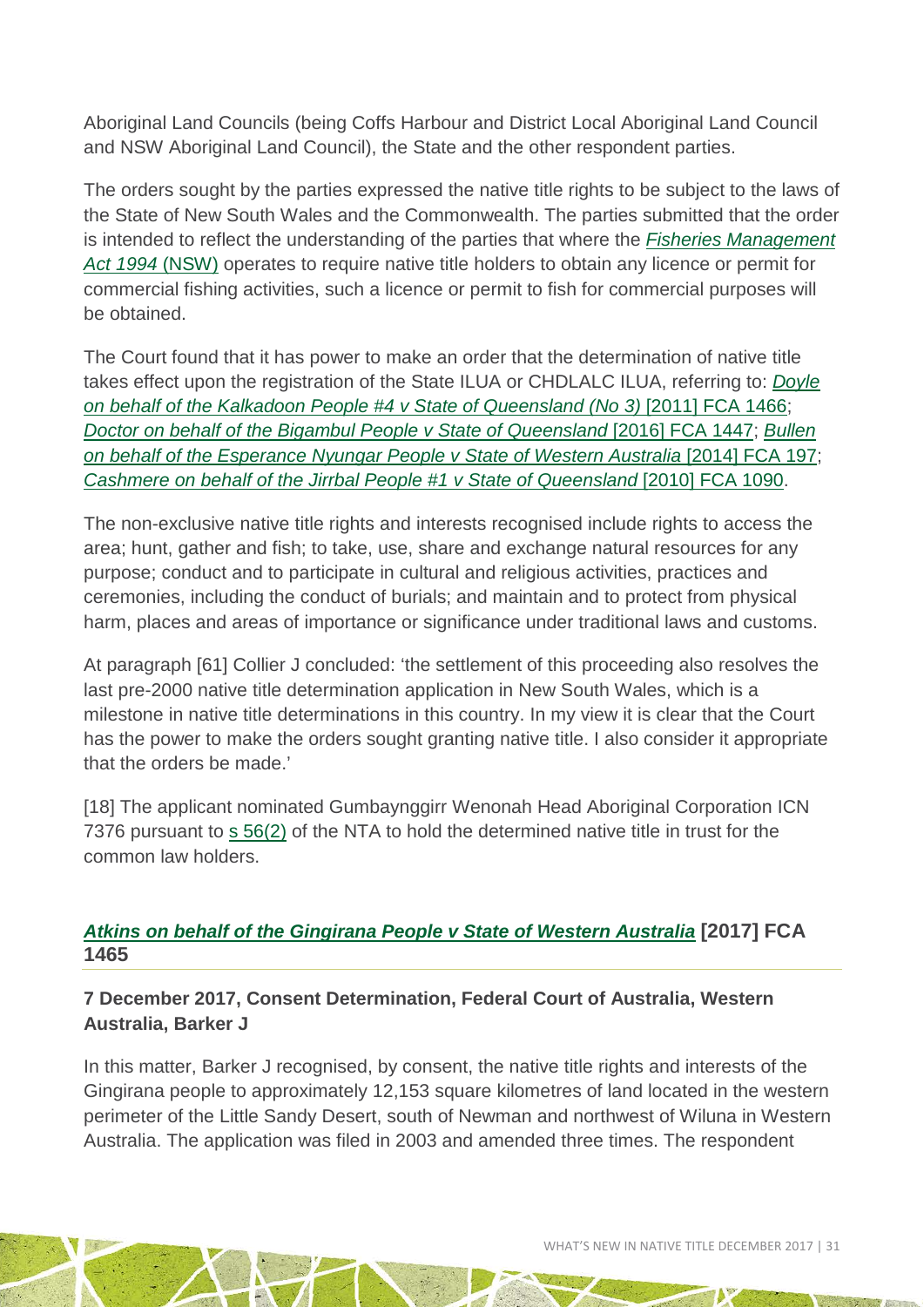parties included the State of Western Australia, Yamatji Marlpa Aboriginal Corporation and Telstra Corporation Limited. The Commonwealth Attorney General was an intervenor.

[4] On 14 August 2017, the Attorney General of the Commonwealth of Australia intervened in the application pursuant to [s 84A\(1\)](http://www8.austlii.edu.au/cgi-bin/viewdoc/au/legis/cth/consol_act/nta1993147/s84.html) of the *[Native Title Act 1993](http://www.austlii.edu.au/cgi-bin/viewdoc/au/legis/cth/num_act/nta1993147/)* (Cth) (NTA). The intervention arose over the issue of whether the State may have an entitlement to compensation from the Commonwealth arising under [s 53](http://www.austlii.edu.au/cgi-bin/viewdoc/au/legis/cth/num_act/nta1993147/s53.html) of the NTA, with respect to the operation of [s 47A and s 47B](http://www.austlii.edu.au/cgi-bin/viewdoc/au/legis/cth/num_act/nta1993147/s47.html) NTA to parts of the application.

The Court recognised exclusive native title rights and interests to possession, occupation and enjoyment of Unallocated Crown Land 1, 3 and 4. The non-exclusive native title rights and interests recognised include: the right to access, take and use the resources for any purpose, and the right to maintain and protect places of significance.

[11]–[24] The Court accepted that the Gingirana claimants belong to a system of laws and customs referred to as the Western Desert Cultural Bloc. The pathways to connection recognised were: by descent of people with traditional association with the land; by birth or birth of an ancestor on the determination area; or by possession of traditional cultural knowledge of the determination area. The Court found there to be a significant amount of material in support of the claimants' connection to the determination area. This was partly due to the evidence given by five Gingirana claimants during the preservation evidence hearing in March 2015.

During the preservation evidence hearing, all the witnesses explained the significance of the law to Gingirana claimants. In particular, Mr Patterson explained in his witness statement [20]:

'The Tjukurpa is the story – the Law – about Putijarra country. It has been passed down from the old people. It started in the beginning – in the dreamtime. Tjukurpa makes special places. From the dreamtime, we pass it on from generation to generation. It is still alive today. Men have their tjukurpa, and ladies have their own tjukurpa – men can't talk about ladies stuff and ladies can't talk about the men's side. For some tjukurpa, both men and women share the knowledge. Some parts of law business are for men, some parts of law business are for women and some parts are for everyone together. This is our Putijarra Law, and we are still following that.'

The State was satisfied that the evidence was sufficient to establish the maintenance of connection according to traditional laws and customs in the determination area. The State was also satisfied that the connection material is sufficient to establish that the claimants occupied UCL 1, UCL 3 and UCL 4 in the eastern portion of the determination area at the requisite time for s 47B(1)(c) of the [NTA](http://www.austlii.edu.au/cgi-bin/viewdoc/au/legis/cth/num_act/nta1993147/) to apply.

The parties and the Commonwealth agreed that the description of the native title holders in Schedule 2 of the determination, rather than that in the Form 1, accurately reflects those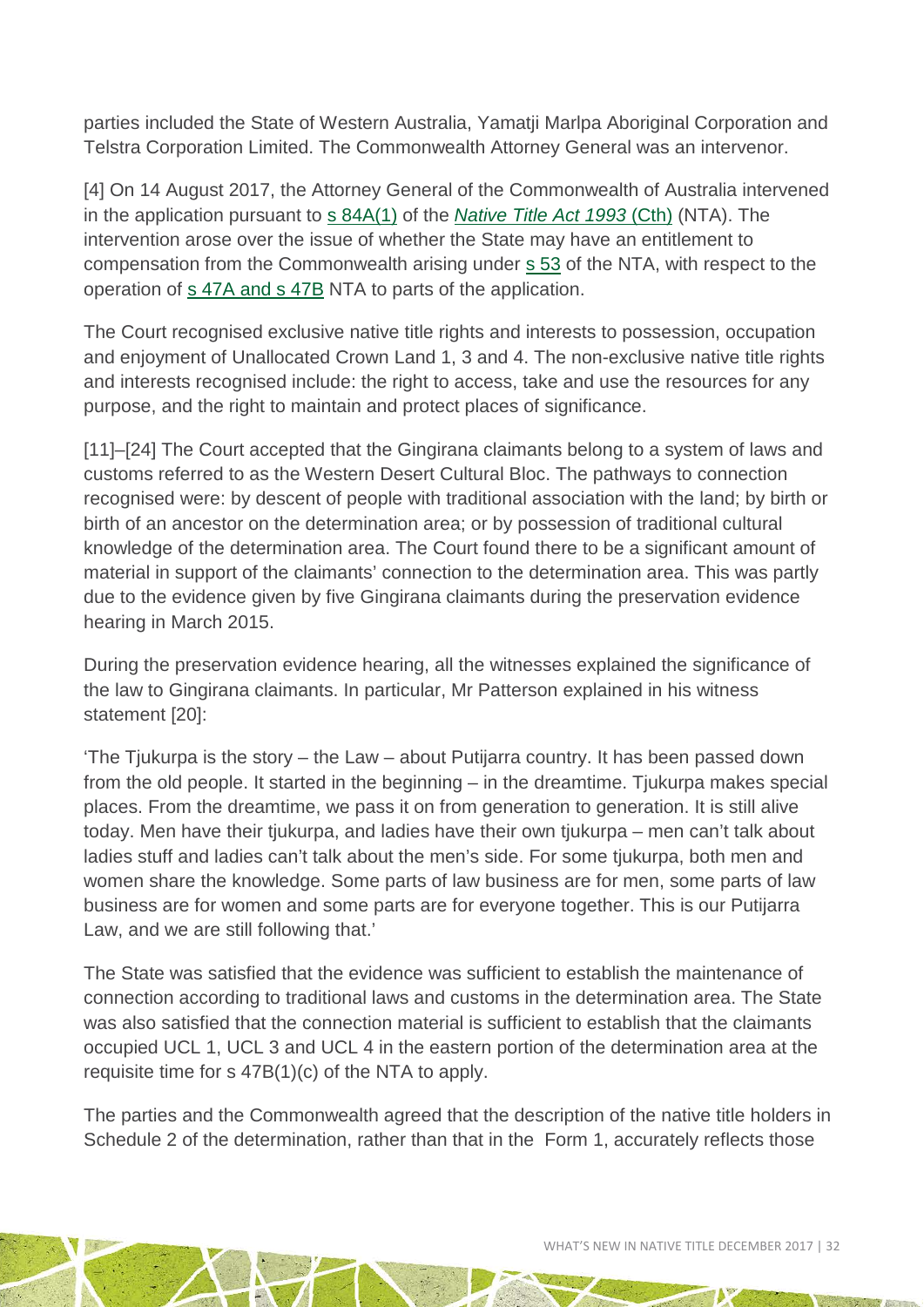persons who hold native title rights and interests in the determination area according to traditional laws and customs.

The Court made the determination as sought in Schedule 2, holding at [26]–[27] that 'the Court is not limited to making a determination in the form sought in the Form 1 and may proceed to make a determination in such form as it sees fit based on the evidence, provided the application is valid: see *[BP \(deceased\) on behalf of the Birriliburu People](http://www.austlii.edu.au/cgi-bin/viewdoc/au/cases/cth/FCA/2008/944.html) v [Western Australia](http://www.austlii.edu.au/cgi-bin/viewdoc/au/cases/cth/FCA/2008/944.html)* [2008] FCA 944 at [18], Watson on behalf of the Nyikina Mangala People v State of Western Australia (No 6) [2014] FCA 545 at [33] and *[Street on behalf of the](http://www.austlii.edu.au/cgi-bin/viewdoc/au/cases/cth/FCA/2016/1250.html)  [Yarrangi Riwi Yoowarni Gooniyandi People v State of Western Australia](http://www.austlii.edu.au/cgi-bin/viewdoc/au/cases/cth/FCA/2016/1250.html)* [2016] FCA 1250 at [18].

The Court was satisfied that it is appropriate and within the power of the Court under [ss 87](http://www.austlii.edu.au/cgi-bin/viewdoc/au/legis/cth/consol_act/nta1993147/s87.html) and [94A](http://www.austlii.edu.au/cgi-bin/viewdoc/au/legis/cth/consol_act/nta1993147/s94a.html) of the [NTA,](http://www.austlii.edu.au/cgi-bin/viewdoc/au/legis/cth/consol_act/nta1993147/) to make the determination. The determination includes an agreement that within six months of the date of the determination, a prescribed body corporate will be nominated in accordance with the requirements of [ss 55,](http://www.austlii.edu.au/cgi-bin/viewdoc/au/legis/cth/num_act/nta1993147/s55.html) [56](http://www.austlii.edu.au/cgi-bin/viewdoc/au/legis/cth/num_act/nta1993147/s56.html) and [57](http://www.austlii.edu.au/cgi-bin/viewdoc/au/legis/cth/num_act/nta1993147/s57.html) of the [NTA.](http://www.austlii.edu.au/cgi-bin/viewdoc/au/legis/cth/num_act/nta1993147/)

#### *[Gomeroi People v Attorney General of New South Wales](http://www.austlii.edu.au/cgi-bin/viewdoc/au/cases/cth/FCA/2017/1464.html)* **[2017] FCA 1464**

#### **7 December 2017, Application to Replace Applicant, Federal Court of Australia, New South Wales, Rangiah J**

In this matter, Rangiah J heard an interlocutory application pursuant to [s 66B](http://www7.austlii.edu.au/cgi-bin/viewdoc/au/legis/cth/consol_act/nta1993147/s66b.html) of the *[Native](http://www7.austlii.edu.au/cgi-bin/viewdb/au/legis/cth/consol_act/nta1993147/)  [Title Act 1993](http://www7.austlii.edu.au/cgi-bin/viewdb/au/legis/cth/consol_act/nta1993147/)* (Cth) (NTA) seeking an order that 19 persons (the replacement applicant) replace the current applicant of the native title determination application filed on behalf of the Gomeroi people.

The application relied upon resolutions carried at a meeting of the native title claim group on 19 and 20 July 2016 (the 2016 authorisation meeting). The application was opposed by the current applicant, who alleged that the resolutions did not reflect decisions by the whole of the claim group to remove the current applicant and authorise the replacement applicant.

The current applicant was authorised by the claim group at a meeting held on 10 and 11 May 2013 (the 2013 authorisation meeting). The claim group passed a resolution at that meeting that it wished to have 19 individuals as the applicant, each drawn from one of the 19 regions which were said to comprise the traditional Gomeroi country. Resolution #10 also passed at that meeting and outlined the expectations of the claim group for the applicant. It stated that the applicant may not attempt to terminate the services of NTSCORP Limited or the legal practice funded by NTSCORP as solicitor acting on behalf of the Gomeroi people native title claim group, and must not execute any agreement conferring benefits or obligation on Gomeroi People, without first obtaining a resolution of the Gomeroi People native title claim group specifically authorising it to do so. The resolution stated that the applicant or any person comprising the applicant may be replaced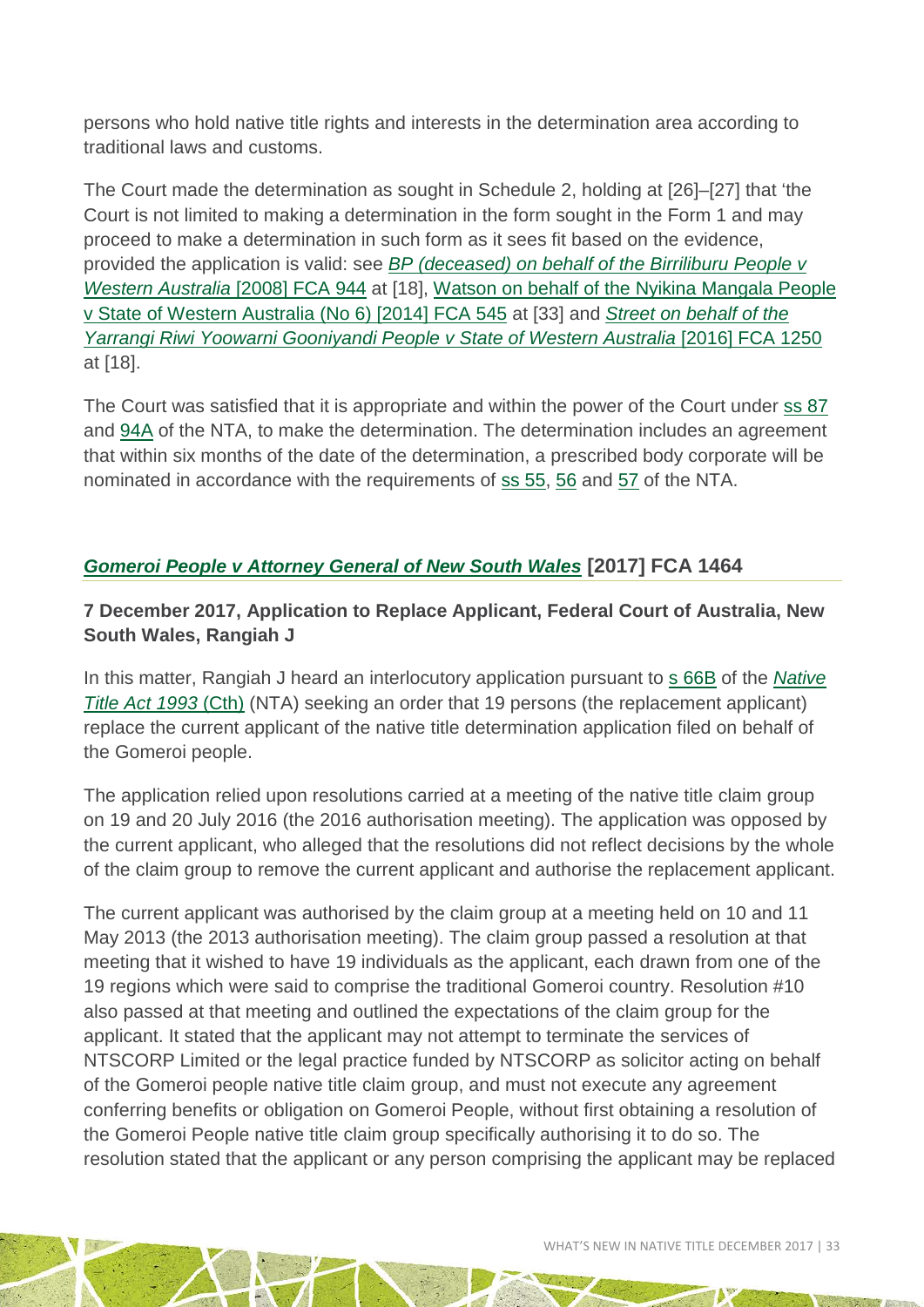for acting contrary to those expectations and therefore exceeding the authority conferred on them by the Gomeroi people native title claim group.

The current applicant did not adhere to Resolution #10 in two respects: (1) the current applicant appointed Sam Hegney Solicitors to prosecute the native title claim and associated legal matters in place of Robert Powrie, a solicitor funded by NTSCORP; (2) the current applicant, by majority, agreed to the grant of a mining lease in favour of three mining companies. The authority of the claim group for these actions was not obtained.

On 8 June 2016, NTSCORP decided to convene the 2016 authorisation meeting. The meeting was to be held to, among other things, enable the Gomeroi claim group to consider whether to replace the current applicant. Alexander Chalmers, a solicitor employed by NTSCORP, deposed that the decision was based on requests received by NTSCORP from various Gomeroi claim group members.

Eleven resolutions were put to that meeting, the most significant of which were:

- 1. Resolution #6 the Gomeroi People native title claim group resolve to remove the following 19 people jointly comprising the Applicant and confirm that they are no longer authorised by the Gomeroi People native title claim group: Maureen Sulter, Susan Smith, Michael Anderson, Raymond Welsh (Snr), Richard Green, Greg Griffiths, , Elaine Binge, Alfred Priestly, Leslie 'Jacko' Woodbridge, Ray Tighe, Alfred Boney, Anthony Munro, Madeline McGrady, Bob Weatherall, Jason Wilson, Lyall Munro Jnr, Clifford Toomey, Burrul Galigabali (dec), Norman McGrady (dec).
- 2. Resolution #11 the Gomeroi People native title claim group confirm that the 19 people they have elected and authorised as their Applicant in native title determination application NSD2308/2011 are Jason Wilson, Leslie Duncan, Marcus Waters, Malcolm Talbot, Barry French, Garry Binge, Raymond Weatherall, Steven Talbott, Donald Craigie, Dennis Griffen, Jennifer Bennett, Sheryl Barnes, Roslyn Nean, Sharon Porter, Emily Roberts, Fay Twidale, Tania Matthews, Natasha Talbott and Maria Cutmore.

At paragraph [35] the Court set out the five conditions that must be satisfied for a successful s 66B application set out by French J in *[Daniel v State of Western Australia](http://www.austlii.edu.au/cgi-bin/viewdoc/au/cases/cth/FCA/2002/1147.html)* [\[2002\] FCA 1147](http://www.austlii.edu.au/cgi-bin/viewdoc/au/cases/cth/FCA/2002/1147.html) at [17].

The replacement applicant relied on the first and third conditions:

- 1. The person to be replaced is no longer authorised by the claim group to make the application and to deal with matters arising in relation to it.
- 2. The persons making the application under s 66B are authorised by the claim group to make the application and to deal with matters arising under it.

A further issue was whether, if the five conditions were satisfied, the Court should refuse to make the order in the exercise of its discretion under [s 66B\(2\)](http://www.austlii.edu.au/cgi-bin/viewdoc/au/legis/cth/consol_act/nta1993147/s66b.html) NTA.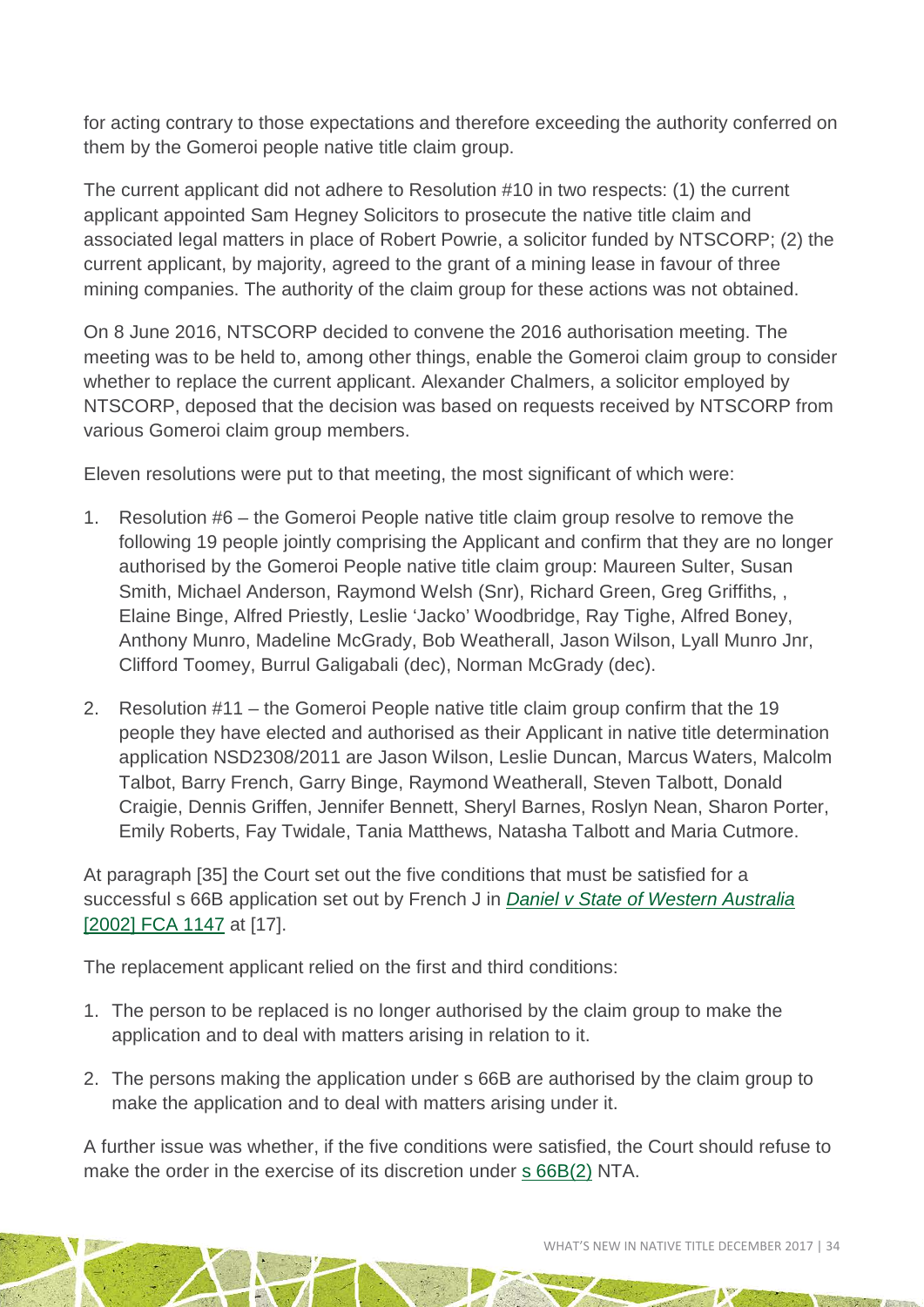The current applicant submitted that the interlocutory application should be dismissed because:

- 1. The notice of the 2016 authorisation meeting drafted by NTSCORP was inadequate.
- 2. The 2016 authorisation meeting was not adequately advertised.
- 3. The composition of the persons attending the 2016 authorisation meeting was not appropriately representative of the Gomeroi Claim Group.
- 4. The conduct of the 2016 authorisation meeting was irregular and/or unfair.
- 5. The replacement applicant was not validly elected and authorised by those in attendance at the 2016 authorisation meeting.
- 6. The replacement applicant is not representative of the Gomeroi Claim Group.
- 7. The 2016 authorisation meeting was not convened by NTSCORP for a purpose permitted under the Act.
- 8. The Court's discretion should be exercised against making an order for the replacement of the current applicant.

The current applicant asserted that there were misrepresentations in the meeting notice and procedural defects in the conduct of and voting at the meeting. The current applicants relied on cases referring to the necessity for a 'valid' or 'properly conducted' meeting of the claim group. His Honour considered 'prescriptive expressions such as these are unhelpful in a context where, as Reeves J pointed out in *[Burragubba on behalf of the Wangan and](http://www.austlii.edu.au/cgi-bin/viewdoc/au/cases/cth/FCA/2017/373.html)  [Jagalingou People v State of Queensland](http://www.austlii.edu.au/cgi-bin/viewdoc/au/cases/cth/FCA/2017/373.html)* [2017] FCA 373 at [21] at [29], the Act does not require an authorisation meeting to be held.' The NTA does not prescribe rules for the conduct of authorisation meetings, or conditions for their validity.

[47] The questions that must be answered under s 66B NTA are whether the current applicant is no longer authorised, and whether the proposed replacement applicant is authorised, by the claim group to make the application and deal with matters arising in relation to it. Rangiah J noted that defects, whether substantive or procedural, do not necessarily require refusal of an order for replacement of the applicant: see, for example, *[Dodd on behalf of the Wulli Wulli People v State of Queensland \(No 2\)](http://www.austlii.edu.au/cgi-bin/viewdoc/au/cases/cth/FCA/2009/1180.html)* [2009] FCA 1180 at [14], *[Doctor on behalf of the Bigambul People v State of Queensland](http://www.austlii.edu.au/cgi-bin/viewdoc/au/cases/cth/FCA/2010/1406.html)* [2010] FCA 1406 at [71].

[54] Rangiah J acknowledged the practical difficulties involved in organising and conducting a claim group meeting, referring to *[Lawson v Minister for Land and Water Conservation for](http://www.austlii.edu.au/cgi-bin/viewdoc/au/cases/cth/FCA/2002/1517.html)  [the State of New South Wales](http://www.austlii.edu.au/cgi-bin/viewdoc/au/cases/cth/FCA/2002/1517.html)* [2002] FCA 1517 at [28], where Stone J said: 'I do not think, however, that the Act requires decisions of native title groups to be scrutinised in an overly technical or pedantic way. Unless a practical approach is adopted to such questions the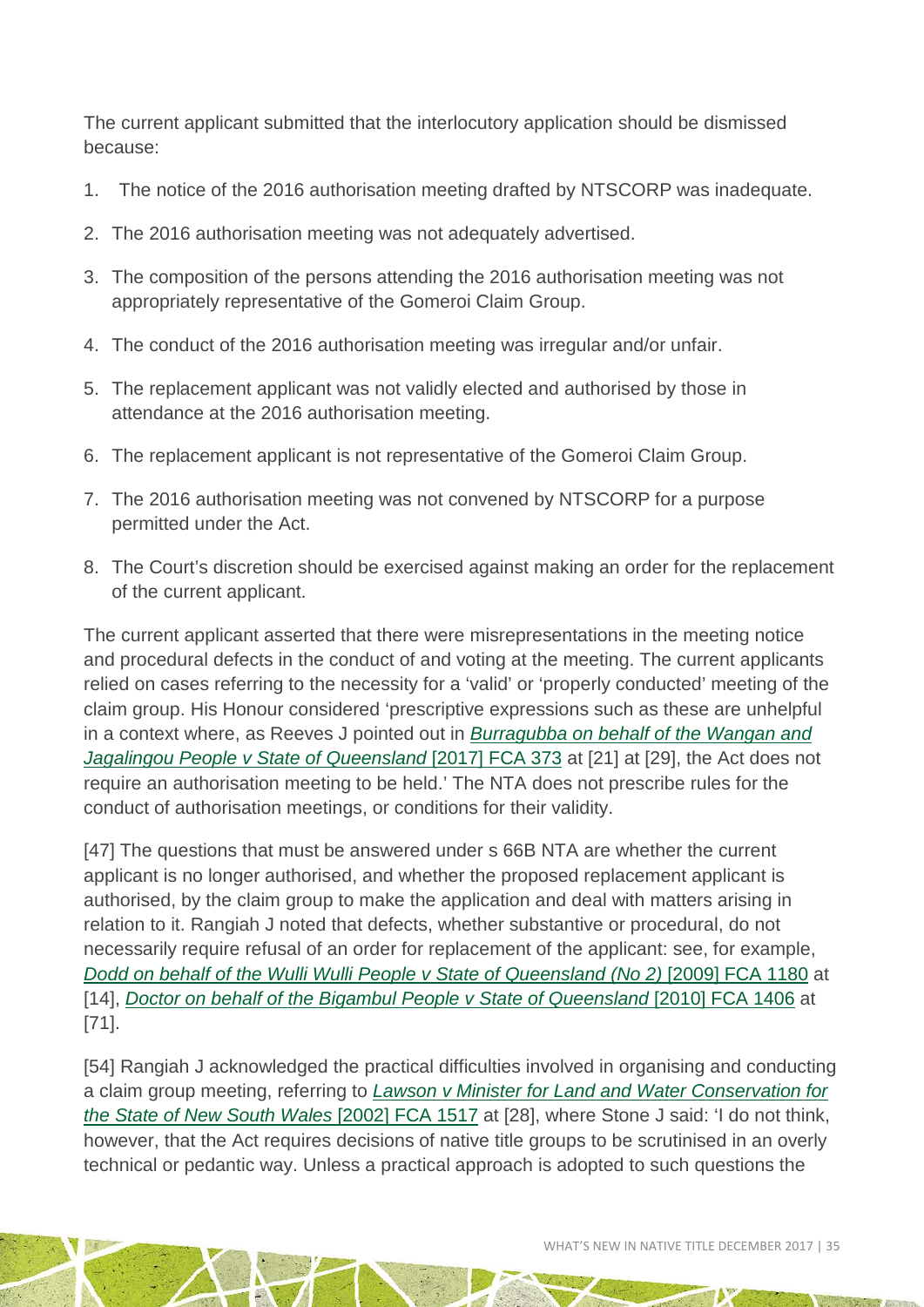ability of indigenous groups to pursue their entitlements under the Act will be severely compromised.' His Honour preferred to adopt 'a robust approach…to determining whether or not the claim group as a whole has made any decision about authorisation'.

#### **Whether notice was only directed to claim group members with similar concerns**

The current applicant submitted that the meeting notice was a notice for a meeting of the members of the Gomeroi claim group who held the same concerns as those calling the meeting. The meeting notice was expressly addressed to 'all' members of the Gomeroi claim group and invited all such members to attend the meeting. It indicated that a purpose of the meeting was for the claim group to make a decision as to whether to continue to authorise the current applicant, or to replace the current applicant. It also set out the two particular concerns of those who wished the meeting to be called.

Rangiah J stated at [65] that 'it is difficult to see why the articulation of these concerns should mean that the meeting was called only for those who shared the same concerns…The meeting notice made it adequately clear that any member of the claim group who did not share the concerns expressed, or who did not want the current applicant to be replaced, could attend the meeting and have their say upon the proposed resolutions.' At [63], his Honour rejected the current applicant's reliance on *[Burragubba on behalf of the](http://www.austlii.edu.au/cgi-bin/viewdoc/au/cases/cth/FCA/2017/373.html)  [Wangan and Jagalingou People v State](http://www.austlii.edu.au/cgi-bin/viewdoc/au/cases/cth/FCA/2017/373.html) of Queensland* [2017] FCA 373 and held that the meeting notice cannot be described as calling a meeting only for those members of the claim group who held the same concerns.

#### **Whether the meeting notice was misleading**

[66] The Court stated that the notice must be sufficient to enable the persons to whom it is addressed, namely members or potential members of the native title claim group, to judge for themselves whether to attend the meeting and vote for or against a proposal, or whether to leave the matter to be determined by the majority who do attend and vote at the meeting. The current applicant submitted that the notice was misleading because it stated that the current applicant decided to change lawyers and execute the agreement with the mining companies without the authority of the claim group, whereas the current applicant was so authorised. Rangiah J noted that the current applicant's argument 'seemed to be that by virtue of its authorisation as the applicant, it was empowered under [s 62A](http://www.austlii.edu.au/cgi-bin/viewdoc/au/legis/cth/consol_act/nta1993147/s62a.html) of the NTA to 'deal with all matters arising under this Act in relation to the application', including deciding which lawyers should represent the claim group and to entering into agreements under [s 31](http://www.austlii.edu.au/cgi-bin/viewdoc/au/legis/cth/consol_act/ea199580/s31.html) of the NTA' (at [69]).

#### **Whether the meeting notice was misleading by stating the current applicant acted without authority of claim group**

In *[Gomeroi People v Attorney-General of New South Wales](http://www.austlii.edu.au/cgi-bin/viewdoc/au/cases/cth/FCAFC/2016/75.html)* [2016] FCAFC 75, Barker J (Reeves J concurring), held at [80]–[82] that the claim group may place limits on the authority that the applicant would otherwise have. At [87]–[91] it was accepted that a claim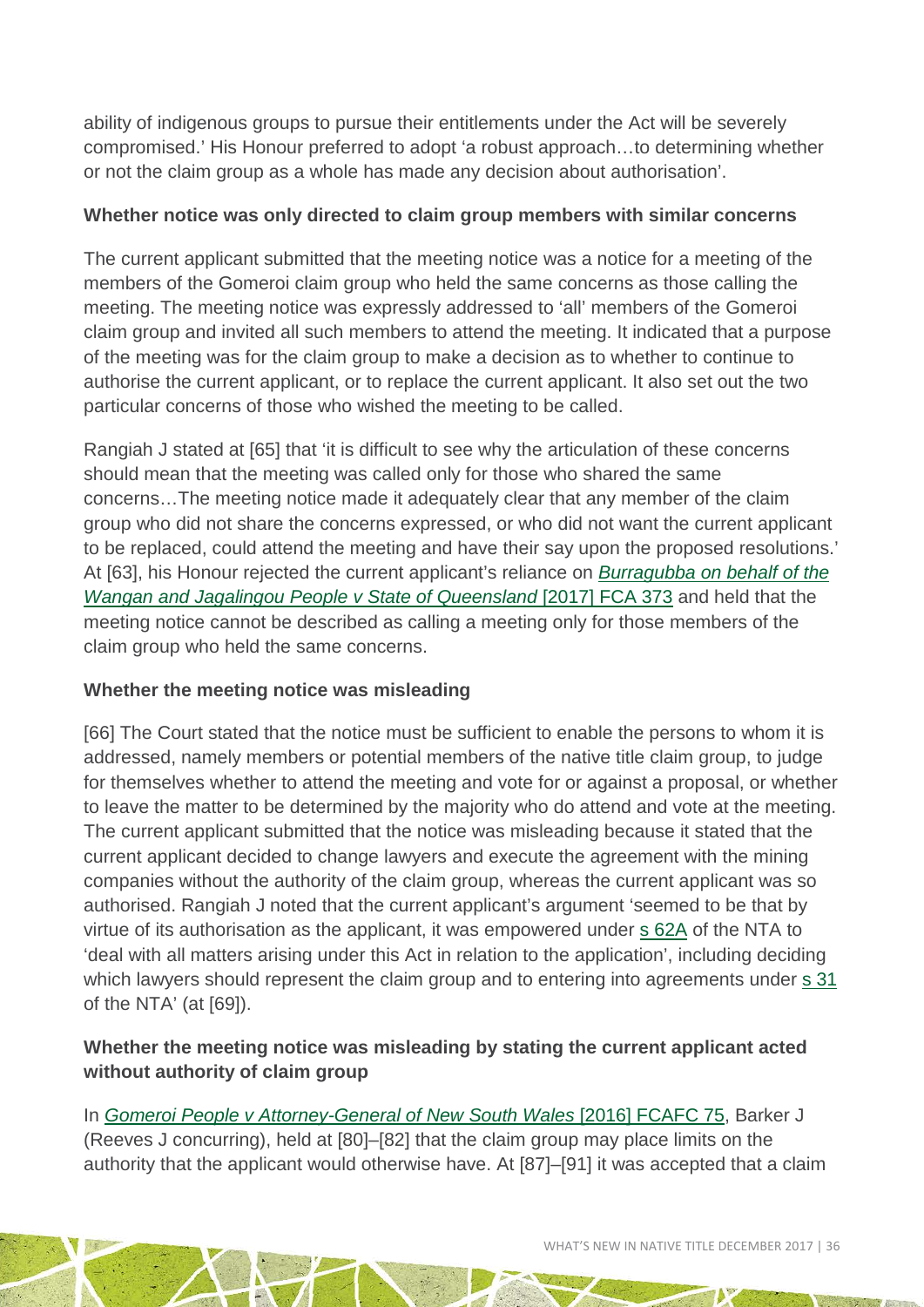group may place limits upon the power of the applicant to change lawyers. Barker J also accepted that the claim group may restrict the power of the applicant to enter into an agreement under s 31(1)(b) of the NTA. Rangiah J held that the statement in the notice is supported by those findings and therefore not misleading. Even if it was misleading, his Honour found that the statement was unlikely to have made any material difference to the outcome of the meeting [73].

#### **Whether the meeting notice was misleading as to when registration would take place**

The Current Applicant submitted that the meeting notice clearly indicated that registration would *only* be permitted from 8:00 am to 12:00 pm on Day 1. The Court rejected that submission, on the basis that there was no evidence of anyone not attending the meeting due to that understanding of the notice.

#### **Whether meeting notice was misleading by stating that a large number of requests to call the meeting had been received**

The current applicant submitted that the only request that had been received by NTSCORP was in the form of the petition. They further submitted that the petition may have been fabricated. The Court accepted the evidence of Leslie (Phil) Duncan, who prepared the petition. There was no evidence from any of the signatories that they had not signed the petition and The Court was not prepared to find that Mr Duncan or someone else took the signature pages from another petition and attached them to the petition.

The Court held that the petition can be considered to be a request to call a meeting made by each of the individuals who signed it, and found that the meeting notice was accurate, and not misleading, when it said that NTSCORP had received a large number of requests from members of the claim group to call the meeting.

#### **Whether the meeting notice was misleading by failing to disclose NTSCORP's motives for calling the meeting**

The current applicant submitted that the meeting notice was misleading because it failed to disclose that the motivating purposes of NTSCORP were to have itself reinstated as the lawyers for the claim group and to provide a reason to refuse to hand over the file relating to the native title determination application to Mr Hegney. Further, they submitted that the meeting notice failed to disclose the substantial interest NTSCORP had in the outcome of the 2016 authorisation meeting. The current applicant contended that the 2016 authorisation meeting was not convened for a purpose permitted by the NTA.

The notice stated that NTSCORP was assisting in the notification and organisation of the meeting in accordance with their statutory facilitation and assistance in dispute resolution functions under [s 203BB](http://www.austlii.edu.au/cgi-bin/viewdoc/au/legis/cth/consol_act/nta1993147/s203bb.html) and [s 203BF](http://www.austlii.edu.au/cgi-bin/viewdoc/au/legis/cth/consol_act/nta1993147/s203bf.html) of the NTA.

[98] The Court stated that a discretionary statutory power must exercised for a purpose for which the power was granted, and not for an ulterior purpose: *[Thompson v The Council of](https://aia-dams-pro.aiatsis.local/alfresco/aos/_aos_nodeid/0a12701e-108e-4227-8b2d-458905ead073/Thompson%20v%20The%20Council%20of%20the%20Municipality%20of%20Randwick%20%5b1950%5d%20HCA%2033)*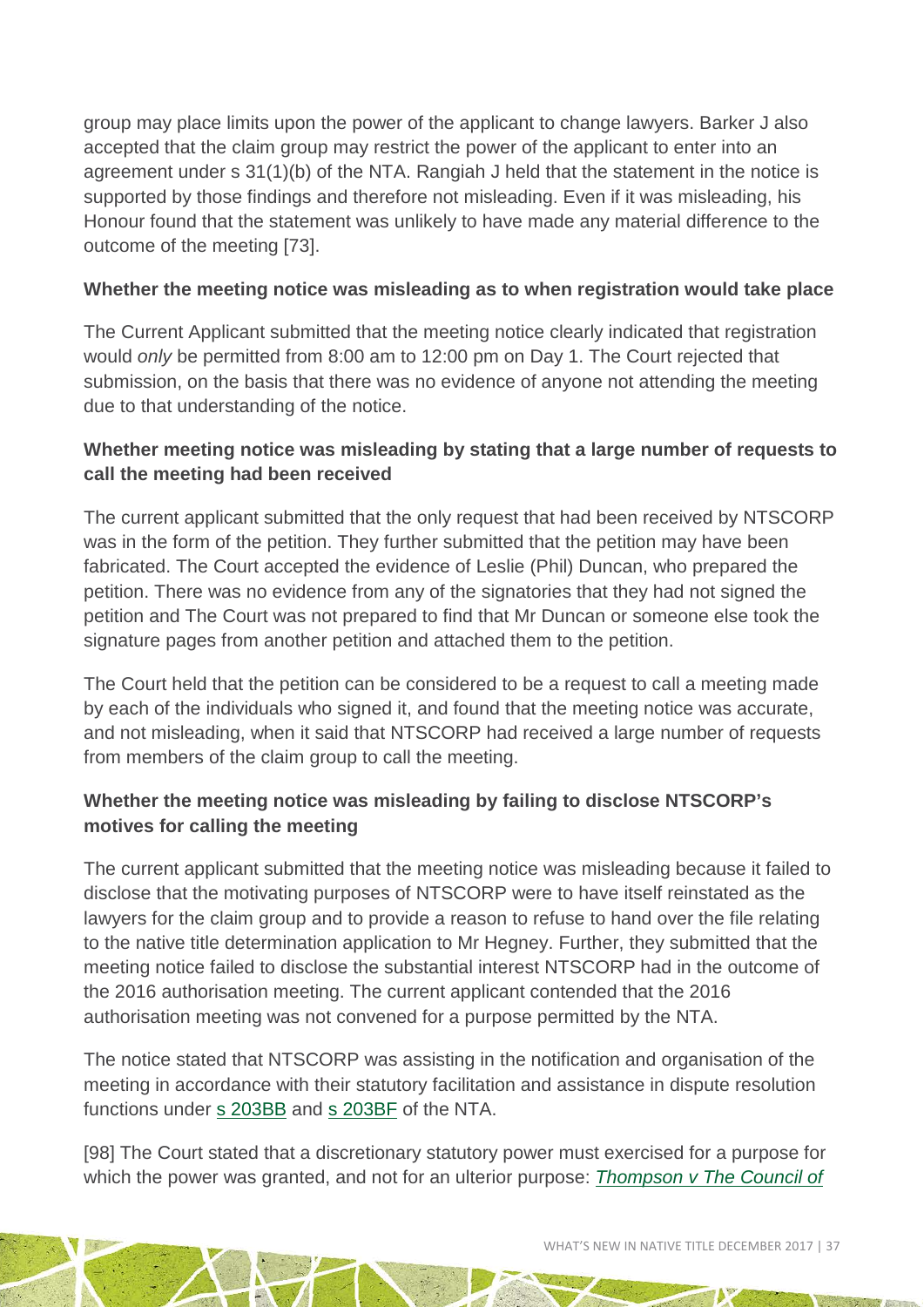*[the Municipality of Randwick](https://aia-dams-pro.aiatsis.local/alfresco/aos/_aos_nodeid/0a12701e-108e-4227-8b2d-458905ead073/Thompson%20v%20The%20Council%20of%20the%20Municipality%20of%20Randwick%20%5b1950%5d%20HCA%2033)* [1950] HCA 33 at 105–106; *[Samrein Pty Ltd v Metropolitan](http://www.austlii.edu.au/cgi-bin/viewdoc/au/cases/cth/ArgusLawRp/1935/105.html)  [Water Sewerage and Drainage Board](http://www.austlii.edu.au/cgi-bin/viewdoc/au/cases/cth/ArgusLawRp/1935/105.html)* [1935] ArgusLawRp 105 at 468. It is enough to invalidate a decision if an improper purpose was a substantial purpose of the power: *Thompson* at 106, *Samrein* at 468.

[104] Rangiah J accepted that it must have been a part of NTSCORP's motivation for calling the meeting that it (or, at least, the legal practice it funded) had been removed as lawyers for the claim group and it wished to regain its position. That motivation seemed to stem from the current applicant acting contrary to the stated expectations of the claim group as a whole and in circumstances where Resolution #10 indicated that the persons comprising the applicant may be replaced for acting contrary to those expectations. His Honour also accepted that part of NTSCORP's motivation was to avoid handing over its file to Mr Hegney. However, his Honour did not accept that those matters were a substantial purpose and held that the dominant purpose, of NTSCORP in calling and facilitating the 2016 authorisation meeting, was to assist the claim group following receipt of a number of requests by exercising its facilitation, assistance and dispute resolution of functions under [ss 203BB](http://www.austlii.edu.au/cgi-bin/viewdoc/au/legis/cth/consol_act/nta1993147/s203bb.html) and [203BF](http://www.austlii.edu.au/cgi-bin/viewdoc/au/legis/cth/consol_act/nta1993147/s203bf.html) of the NTA.

#### **Whether the meeting notice was misleading by failing to identify that the replacement applicant would not consist of representatives of the 19 regions**

The current applicant submitted that if the meeting notice had said it was proposed that the applicant would no longer consist of representatives of each of the 19 regions, it is likely that more members of the claim group would have attended the meeting to oppose the motion.

The meeting notice stated that there would be discussion and the making of decisions on whether the claim group wished to continue to authorise the current applicant or replace the current applicant, and if the latter, the claim group would consider resolutions to authorise a new applicant. The 2013 authorisation meeting had resolved to elect the applicant so as to represent each of the 19 regions. However, Rangiah J held that the 2013 Resolution was not binding upon those who attended the 2016 authorisation meeting. It was always possible that if the claim group decided to authorise a new applicant, the new applicant would not be chosen on the same basis as in 2013.

Further, the Court considered that the proposal that the new applicant would not represent the regions, seems to have arisen from the floor of the 2016 authorisation meeting. It does not appear that there was some pre-conceived plan for this to occur.

The Court was satisfied that one of the allegations made by the current applicant, that the meeting notice was misleading, was made out. The notice was misleading because it was ambiguous as to whether registration would be permitted after 12:00pm on Day 1. However, Rangiah J found that none of the allegations if made out were likely to have made a difference to the outcome of the 2016 authorisation meeting.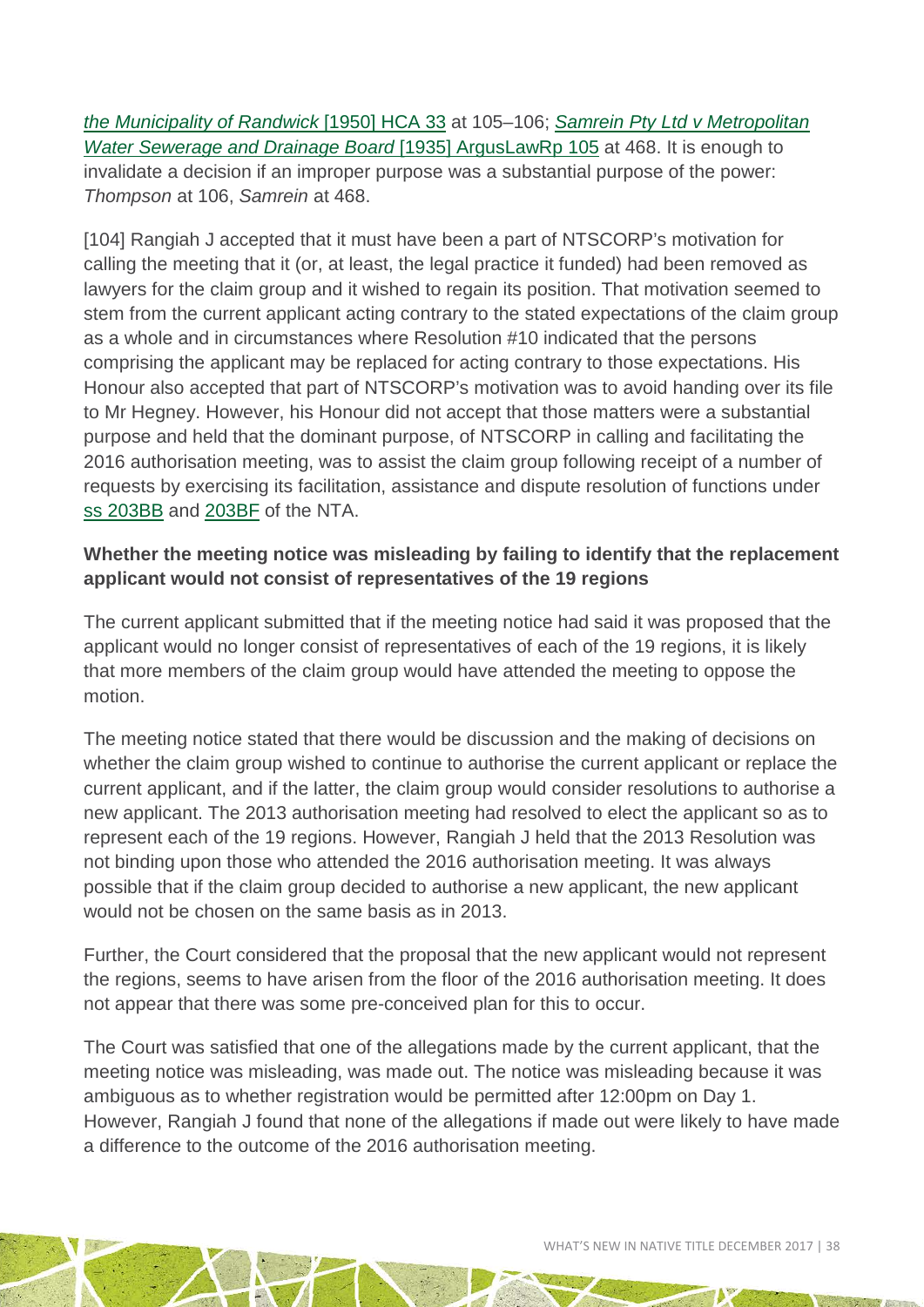#### **Whether the 2016 authorisation meeting was adequately advertised**

[115] The adequacy of advertising is relevant to the issue of whether members of the claim group were given every reasonable opportunity to make an informed decision as to whether to attend the meeting and to participate in the decision-making process. What is required is that reasonable attempts be made to notify all the members of the claim group who have the capacity to participate in decision-making: cf. *[Frank on behalf of the Mayala People v](http://www.austlii.edu.au/cgi-bin/viewdoc/au/cases/cth/FCA/2016/1255.html)  [State of Western Australia \(No 3\)](http://www.austlii.edu.au/cgi-bin/viewdoc/au/cases/cth/FCA/2016/1255.html)* [2016] FCA 1255 at [\[10\].](http://www.austlii.edu.au/cgi-bin/viewdoc/au/cases/cth/FCA/2016/1255.html#para10)

There was no evidence presented that indicated any member of the claim group was unaware of the fact that the meeting had been called and of the business to be dealt with at that meeting. Rangiah J was satisfied that the advertising of the meeting was adequate and was not prepared to infer that other persons did not attend the meeting because they did not receive the meeting notice and did not find out about the meeting and the business to be discussed from some other source.

#### **Whether the composition of the persons attending the 2016 authorisation meeting was appropriately representative of the Gomeroi Claim Group**

[137] On the evidence available, the Court did not accept that there was a mandatory traditional process of decision-making that had to be followed at the meeting involving decision-making by persons who together could speak for all of the Gomeroi country. It was therefore open to the claim group to agree upon the process of decision-making.

[139] The Court did not accept that it was necessary for there to be representatives of each of the 19 regions in attendance at the meeting. All that was required was that the members of the claim group be given every reasonable opportunity to participate in the decisionmaking process.

#### **Whether the meeting degenerated into chaos and whether Mr Bergmann was not independent**

[142]–[168] The current applicant submitted that the meeting facilitator, Mr Bergmann failed to conduct the meeting in a fair and proper manner and that Mr Bergmann permitted people to engage in shouting, yelling, swearing and abusive behaviour.

It was submitted that on most occasions Mr Bergmann would decide who the microphone would be passed to by pointing to the person or nodding at them and that, more often than not, a person who was opposed to the current applicant was permitted to speak.

Mr Bergmann of KRED Enterprises was engaged by NTSCORP to facilitate the meeting. Mr Bergmann resides in Broome, Western Australia, and is admitted as a solicitor and barrister. His role involved chairing the meeting, reading to the group's proposed resolutions and coordinating the counting of votes. In response to the allegation that Mr Bergmann favoured those opposed to the current applicant when distributing microphones during the meeting, Mr Bergmann said that he had not met any of the members of the claim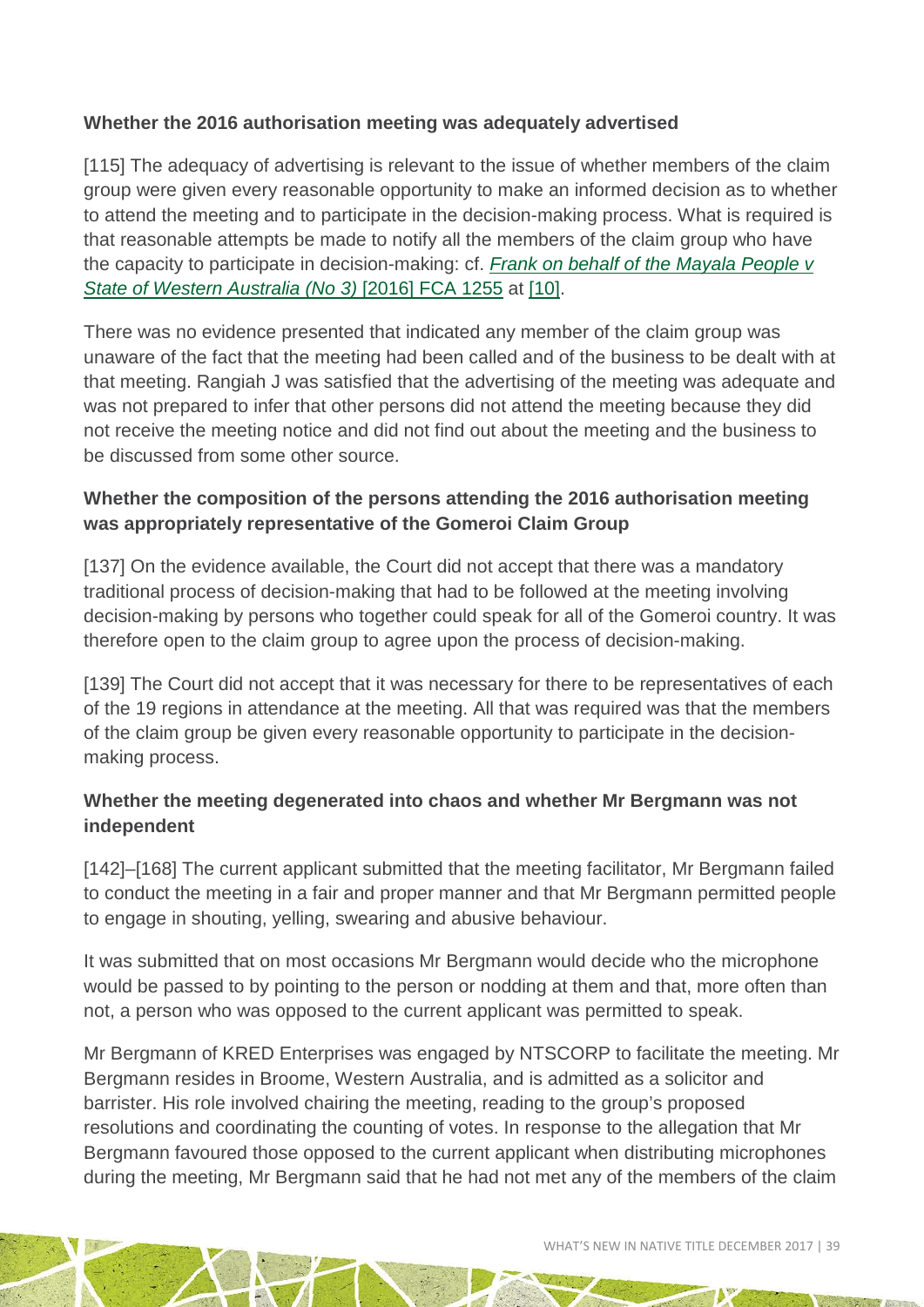group previously, and was not a position to assess whether an individual was sympathetic to the current applicant or not. He said that he instructed the staff of NTSCORP to distribute the microphones based on the order in which meeting attendees raise their hands to indicate that they wanted to speak. He expressed the opinion that all those attendees who wanted to say something at the meeting were given an opportunity to speak.

Mr Bergmann maintained that he had acted independently and conducted the meeting an impartial way. Rangiah J considered Mr Bergmann to be an honest and reliable witness and that he acted independently and impartially in the way that he conducted the meeting.

The Court did not accept the current applicant's submission that their treatment at the meeting was such as to cause them to walk out of the meeting, so that the outcome of the meeting did not reflect the decision of the claim group as a whole. The Court found that it was only necessary that the current applicant and their supporters had every reasonable opportunity to attend and participate in the meeting. They were given such an opportunity but elected to remove themselves from the meeting.

#### **Alleged defects in the system of registration and record keeping**

[169] The Current Applicant alleged that the system of registration and record keeping at the 2016 authorisation meeting was defective.

#### **Whether there was an error in allowing people to register outside the times stated in the meeting notice**

As noted above, Rangiah J rejected the submission that the meeting notice indicated that registration would only be open between 8:00am and 12:00pm on the first day of the meeting. The Court did not find there to be any error in permitting registration outside of those times.

The current applicant further submitted that there was no evidence before the Court that accurately recorded which attendees were verified as members of the claim group, and that there was no evidence as to how the attendance list relied on by the replacement applicant was created, but ample evidence that it was defective.

The procedure adopted by NTSCORP was that those who were verified as members of the claim group from the claim group list were given green wristbands. Only those with green wristbands were entitled to vote at the meeting.

[184] Rangiah J considered the process to have been generally reliable and was not prepared to infer that green wrist bands were erroneously issued in such numbers as to affect the outcomes off the voting at the meeting. Further, like Kiefel J in *Butchulla* at [29], his Honour found it difficult to believe that members of the claim group would not have immediately spoken out if they observed persons not within the claim group who were voting. The Court was not satisfied that the defects in record keeping pointed to by the current applicant concerning the attendance records reflected broader problems with voting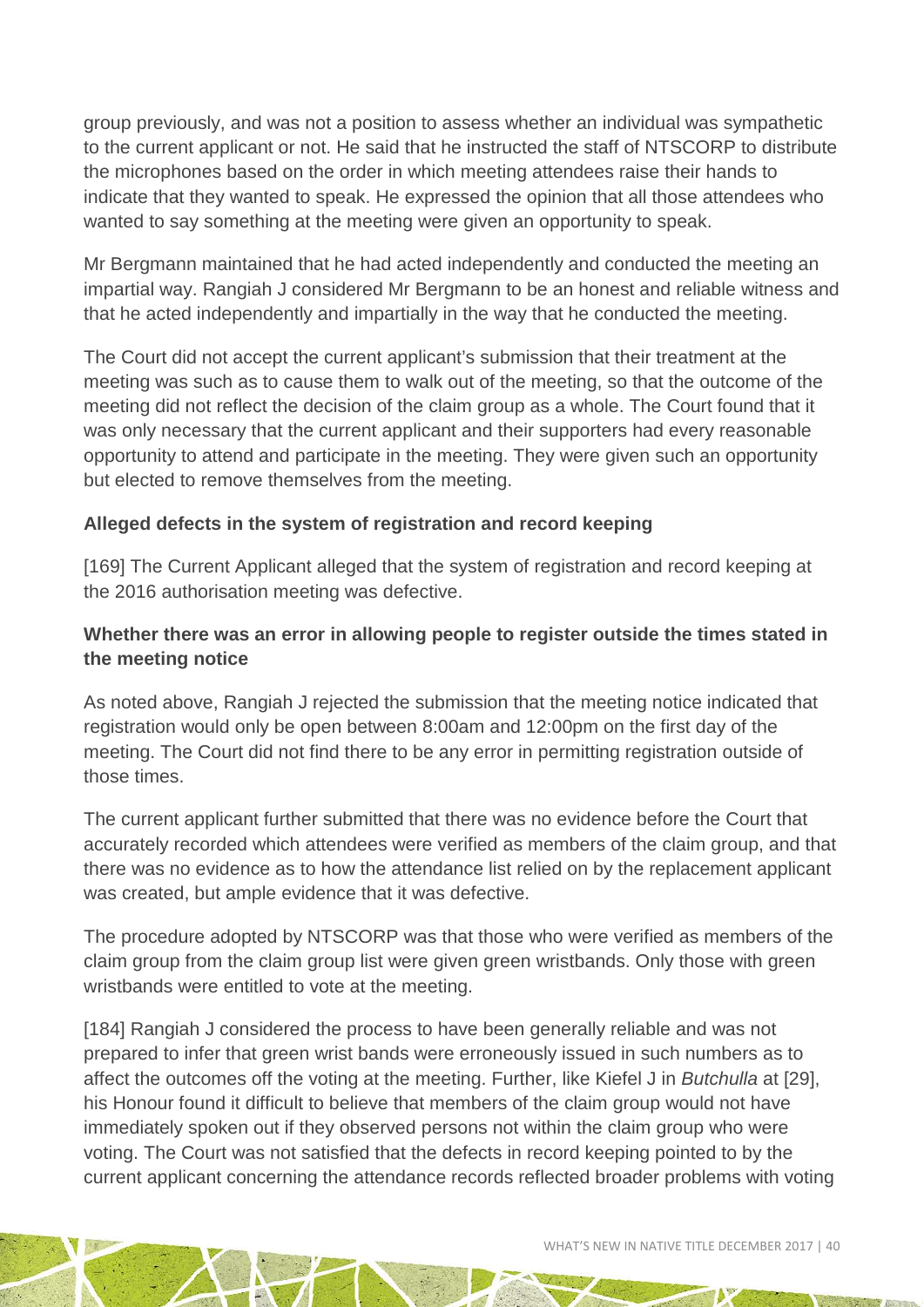by claim group members, or had any material impact on the voting outcomes of the meeting.

#### **Whether people were able to remove green wristbands or vote without green wristbands**

The Court noted that it is possible that there were some mistakes made in the process of registration, but was not satisfied that any such mistakes were likely to be of such magnitude that the voting outcome is likely to have been affected. Rangiah J considered it to be unlikely that members of the group gave their green wristbands to non-members who then fraudulently used the wristbands to vote, while those members procured a second wristband which they used to vote.

#### **Other alleged defects in the conduct of the 2016 authorisation meeting**

[200] The current applicant alleged that there were nine further defects in the conduct of the 2016 Authorisation Meeting.1. Whether Resolution #1 was ambiguous

Resolution # 1 stated:

The Gomeroi People native title claim group have agreed to and adopted the following process of decision-making for the purposes of the native title claim:

- 1. the decision to be made will be put in the form of a clearly worded written motion;
- 2. the motion will be read out to the meeting;
- 3. the motion must be moved and seconded by members of the group before it is decided on;
- 4. the decision will then be made by the group by a show of hands;
- 5. a decision of the majority in relation to the motion shall be a decision of the meeting.

The current applicant submitted that Resolution #1 was ambiguous because it was not clear whether the decision was to be made by a majority of those who registered to vote at the meeting or all those who were present at the time the vote was taken. Rangiah J accepted that the resolution was ambiguous, however the manner in which the decision would be made, was clarified shortly after the resolution was passed by Mr Bergmann, who stated that only those in the room would be counted during voting.

The Court held that the claim group as a whole must be understood to have agreed that the decision of the majority present in the room would be taken to be a decision of the meeting, referring to *[Noble v Mundraby, Murgha, Harris and Garling](http://www.austlii.edu.au/cgi-bin/viewdoc/au/cases/cth/FCAFC/2005/212.html)* [2005] FCAFC 212 at [18]: '…Nor does [s 251B](http://www.austlii.edu.au/cgi-bin/viewdoc/au/legis/cth/consol_act/nta1993147/s251b.html) require a formal agreement to the process adopted for the making of a particular decision. Agreement within the contemplation of [s 251B](http://www.austlii.edu.au/cgi-bin/viewdoc/au/legis/cth/consol_act/nta1993147/s251b.html) may be proved by the conduct of the parties. The claim group as a whole must be understood to have agreed that the decision of the majority present in the room would be taken to be a decision of the meeting.'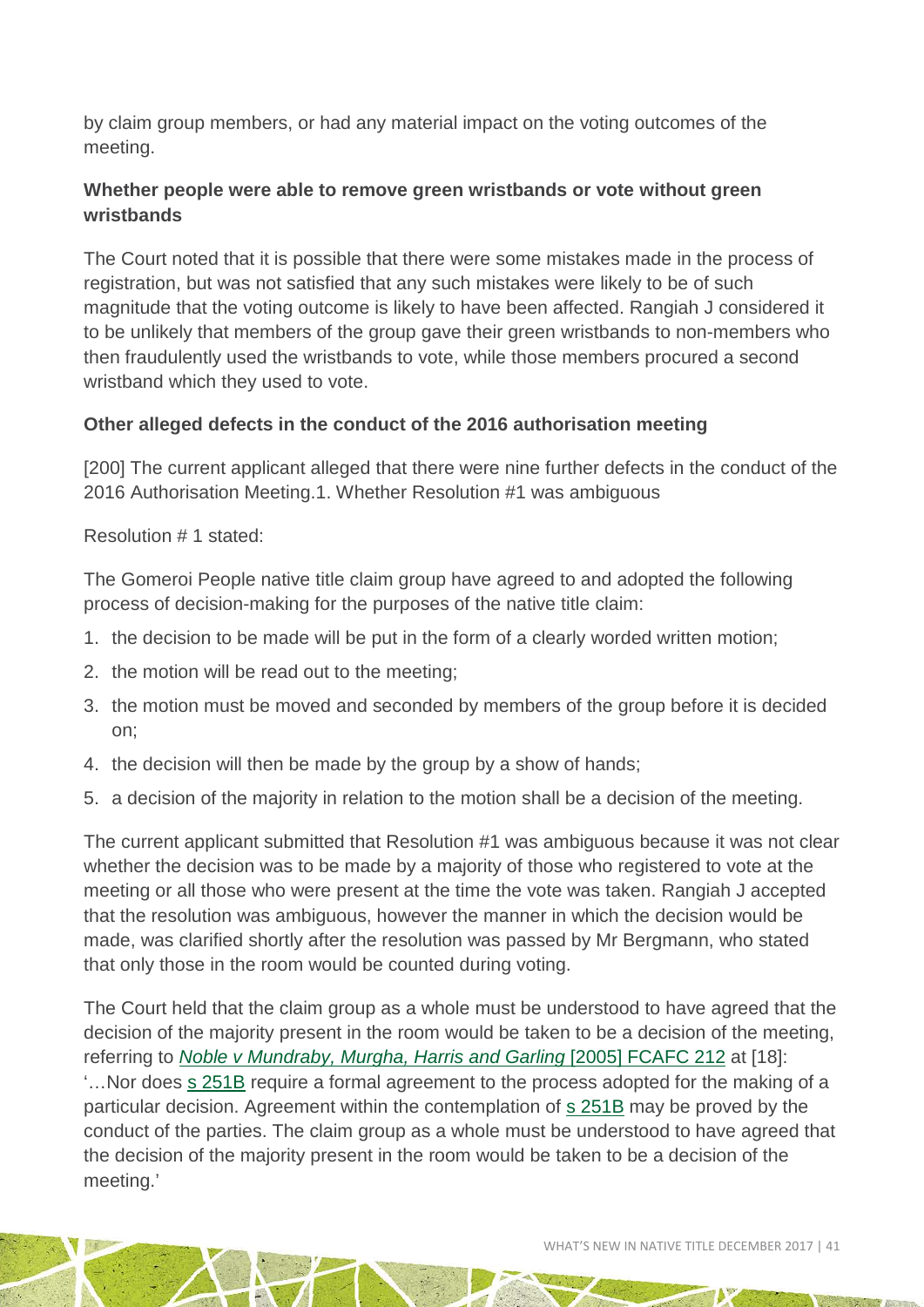Resolution #1 required that a motion must be moved and seconded by members of the group before it is decided on. The current applicant submitted that six members of the replacement applicant were not validly nominated. Rangiah J considered that Resolution # 1 only required a 'motion' to be moved and seconded by members of the claim group. The nominations and seconding of the nominations of candidates were not motions, and were not required to be carried out in accordance with Resolution # 1. In any event, his Honour found that while the nominations of Ms Cutmore, Mr Griffen, Ms Talbott and Ms Roberts were inconsistent with Resolution # 1, the claim group by electing those people had decided to depart from the procedure set out in Resolution # 1 in respect of those four persons. That course was open to the claim group and did not require a formal resolution. The Court was satisfied that the irregularities identified did not materially affect the decision of the meeting to authorise the members of the replacement applicant.

The current applicant submitted that the replacement applicant is not appropriately representative of the Gomeroi claim group in accordance with Gomeroi laws and customs. They submitted that decisions concerning all of the claim area must be made by persons who can collectively speak for all of the claim area, which requires representatives of each of the 19 areas. Rangiah J was not satisfied on the evidence that there is a traditional Gomeroi law or custom that requires decision-making of the kind required in respect of a native title application to be made by persons who collectively represent the 19 regions.

#### **Consideration of cumulative effect of defects**

[245] The Court held that each of the identified defects in the meeting notice, the registration process, record keeping and the conduct of the meeting, individually or cumulatively, made no material difference to the outcome of the meeting.

#### **Exercise of the discretion**

[248] [Section 66B\(2\)](http://www.austlii.edu.au/cgi-bin/viewdoc/au/legis/cth/consol_act/nta1993147/s66b.html) of the NTA gives the Court a discretion to refuse to make an order for replacement of the current applicant even if it is satisfied that the grounds set out in [s](http://www.austlii.edu.au/cgi-bin/viewdoc/au/legis/cth/consol_act/nta1993147/s66b.html)  [66B\(1\)](http://www.austlii.edu.au/cgi-bin/viewdoc/au/legis/cth/consol_act/nta1993147/s66b.html) are established. The current applicant submitted that an important discretionary consideration is that there is no indication from the meeting notice or the resolutions passed at the 2016 authorisation meeting of any member of the claim group having any concerns about the manner in which the current applicant had carried out its primary role, in connection with the native title determination application.

They relied on *[Burragubba on behalf of the Wangan and Jagalingou People v State of](http://www.austlii.edu.au/cgi-bin/viewdoc/au/cases/cth/FCA/2017/373.html)  Queensland* [\[2017\] FCA 373,](http://www.austlii.edu.au/cgi-bin/viewdoc/au/cases/cth/FCA/2017/373.html) where Reeves J held that the discretion under [s 66B\(2\)](http://www.austlii.edu.au/cgi-bin/viewdoc/au/legis/cth/consol_act/nta1993147/s66b.html) would have been exercised against making an order for replacement of the applicant because there was no indication of any members of the claim group having any concerns about the manner in which the existing applicant was carrying out its primary role of conducting the native title application.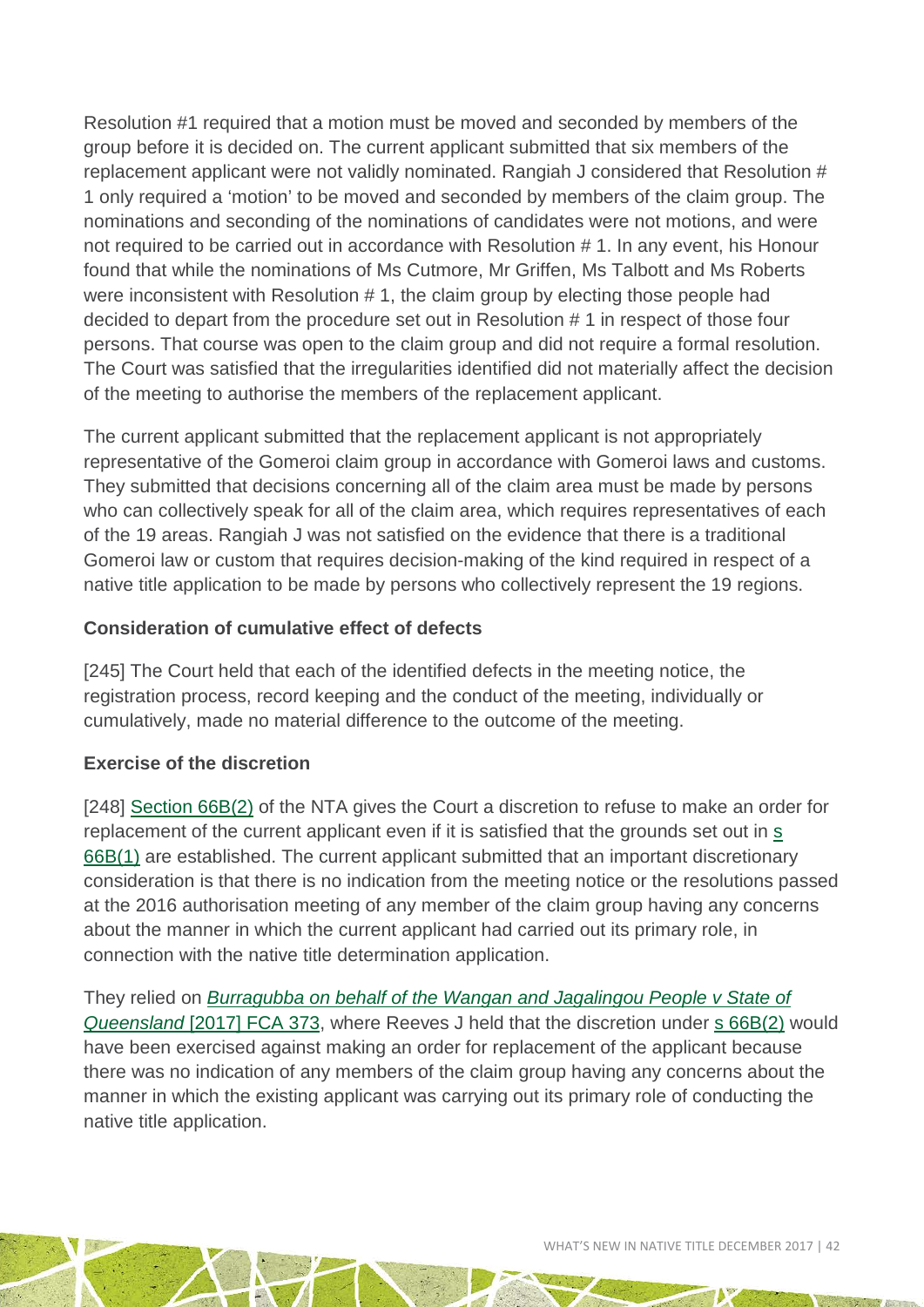The Court considered this to be important as the application had been on foot for about 13 years and it was imperative that it be brought to finalisation as soon as it was reasonably possible, and that the existing applicant be permitted to continue to pursue the application without the hindrance or disruption that would undoubtedly be associated with the replacement of the applicant.

[250] Rangiah J held that there was a clear indication in the petition, in the meeting notice and in Resolutions #5 and #6 that there was substantial concern among the claim group about the current applicant's conduct of the native title application. That concern was that the current applicant had replaced NTSCORP (or the legal practice funded by NTSCORP) as their legal representatives in relation to the native title application. This was a concern about the current applicant's conduct of the application. The Court stated that even if members of the claim group were only dissatisfied with the current applicant's entry into the [s 31](http://www.austlii.edu.au/cgi-bin/viewdoc/au/legis/cth/consol_act/nta1993147/s31.html) agreement, the Court did not find that there was a sufficient basis to decline to make an order under s 66B.

While the primary function of an applicant is in connection with a native title application, the applicant also has important secondary functions such as entry into agreements under [s](http://www.austlii.edu.au/cgi-bin/viewdoc/au/legis/cth/consol_act/nta1993147/s31.html)  [31\(1\)\(b\)](http://www.austlii.edu.au/cgi-bin/viewdoc/au/legis/cth/consol_act/nta1993147/s31.html) of the NTA. The dissatisfaction of the claim group as a whole expressed in the form of Resolution #6 and #11 with such secondary aspects of the current applicant's conduct, provided a powerful reason for making the order. The Court distinguished this matter from *Burragubba* on the basis that the application was commenced six years ago and there is no indication that it would be unduly delayed by the replacement of the applicant.

[255] Rangiah J ordered that the members of the current applicant are no longer authorised by the claim group to make the native title determination application and to deal with the matters arising in relation to it. [265] The Court further ordered that the members of the replacement applicant are authorised by the claim group.

#### *[Gebadi v Woosup \(No 2\)](https://www.austlii.edu.au/cgi-bin/viewdoc/au/cases/cth/FCA/2017/1467.html)* **[2017] FCA 1467**

#### **7 December 2017, Fiduciary Duty of Applicant, Federal Court of Australia, Queensland, Greenwood J**

In this matter, Greenwood J heard an application brought against Mr Larry Woosup and Ms Beverley Tamwoy for alleged breach of fiduciary duties owed by them to the Ankamuthi people native title holding group as members of the applicant.

[1] The application was brought by the remaining members of the applicant, Mr Mark Gebadi, Ms Tracey Ludwick, Ms Catherine Salee, Mr Benjamin Tamwoy, Mr Asai Pablo, Mr Charles Woosup and Mr Nelson Stephen, in a representative capacity on behalf of the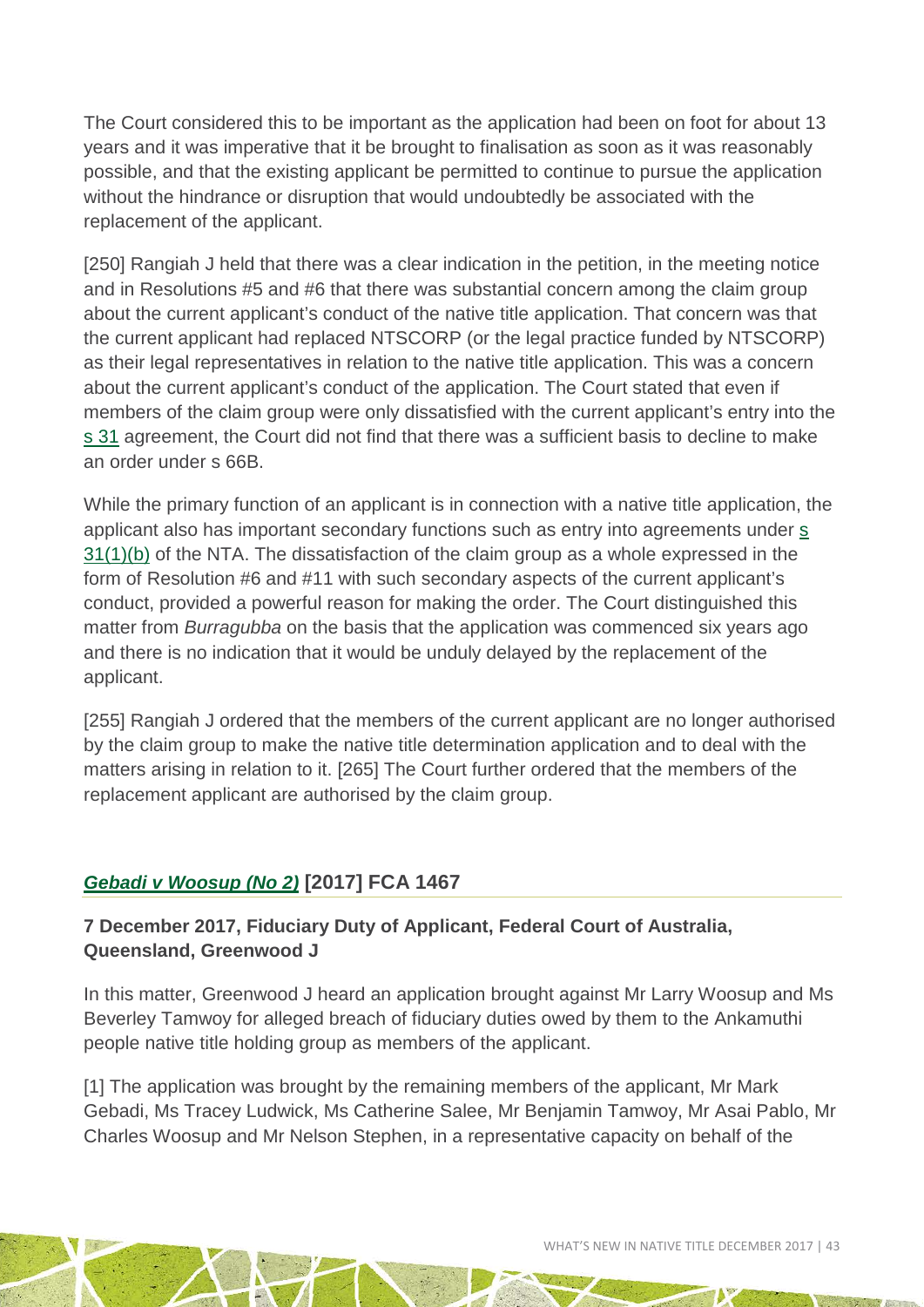Ankamuthi people. The Court's declaration and orders made by the Court are set out paragraphs [1] and provided at the conclusion of this case note.

[4] The Court made a determination of native title in favour of the Ankamuthi people in July 2017: *[Woosup on behalf of the Ankamuthi People #1 v State of Queensland](https://www.austlii.edu.au/cgi-bin/viewdoc/au/cases/cth/FCA/2017/831.html)* [2017] FCA [831.](https://www.austlii.edu.au/cgi-bin/viewdoc/au/cases/cth/FCA/2017/831.html) [6] The prescribed statutory corporate trustee pursuant to [s 56\(2\)\(a\)](http://www8.austlii.edu.au/cgi-bin/viewdoc/au/legis/cth/consol_act/nta1993147/s56.html) NTA was the nominated and ordered by the Court to be the *Seven Rivers Aboriginal Corporation (ICN 8522).* The proceedings against Mr Woosup and Ms Tamwoy were commenced in April 2016. As originally filed, Gulf Alumina Limited (Gulf) and the State of Queensland were joined as the third and fourth respondents. An order for the dismissal of the proceeding as against the third and fourth respondents was obtained in December 2016.

Greenwood J emphasised at paragraph [20]: 'Those individuals who become or who are constituted as *the applicant* prosecute each application for and on behalf of all members holding the common or group rights and interests comprising the particular native title or, where relevant, those persons comprising the compensation claim group (apart from revocation or variation applications). In doing so, the Act contemplates that those individuals constituting the applicant act in the *interests* of the group members and also in their own interests but, in respect of their own interests, they do so only in their capacity as *members* of the group, and not in furtherance of their private interests which in any way conflict with the interests of the relevant group. These arrangements under the Act reflected in ss [13](http://www8.austlii.edu.au/cgi-bin/viewdoc/au/legis/cth/consol_act/nta1993147/s13.html) and [61,](http://www8.austlii.edu.au/cgi-bin/viewdoc/au/legis/cth/consol_act/nta1993147/s61.html) and all of the provisions of the Act relating to those sections, have been enacted by the Parliament of Australia in order to give effect to the *Preamble* to the Act and the *main objects* of the Act.'

#### **Background**

[46] Firstly, on 4 December 2013, Mr Larry Woosup and Ms Beverley Tamwoy entered into an agreement (the ancillary agreement) with Gulf for the purposes of [s 31](http://www8.austlii.edu.au/cgi-bin/viewdoc/au/legis/cth/consol_act/nta1993147/s31.html) of the *[Native Title](http://www8.austlii.edu.au/cgi-bin/viewdb/au/legis/cth/consol_act/nta1993147/)  [Act 1993](http://www8.austlii.edu.au/cgi-bin/viewdb/au/legis/cth/consol_act/nta1993147/)* (Cth) (NTA), permitting Gulf to conduct the Skardon River Bauxite Mining Project (SRBM Project). Mr Woosup and Ms Tamwoy made the agreement on their own behalf and on behalf of the Ankamuthi people, defined as the native title claim group in the Ankamuthi native title determination application. The payments to be made to the Ankamuthi people under the agreement were as follows:

- 1. \$20,000 upon execution of the agreement;
- 2. \$350,000 upon execution of the deeds;
- 3. \$30,000 upon commencement of production of the [SRBM Project].

At the time the agreement was entered into, Mr Woosup and Ms Tamwoy were the only living members of the applicant for the Ankamuthi claim. In December 2014, meetings of the Ankamuthi people were held to authorise the seven applicants together with Mr George Mamoose, Mr Michael Toby and Ms Ella Hart (Deemal) to become individuals constituting the Ankamuthi applicant. Mr Larry Woosup and Ms Beverley Tamwoy were authorised to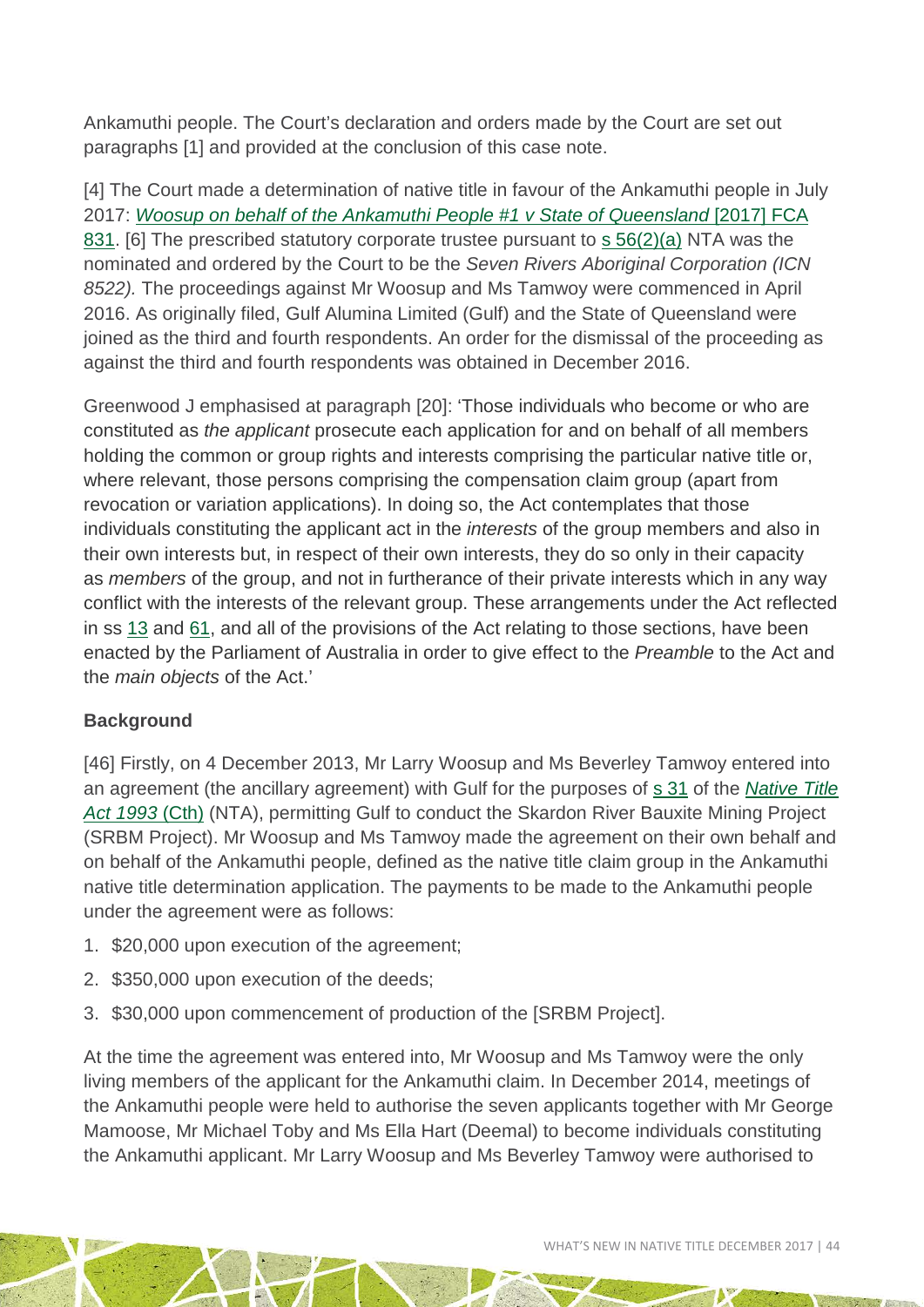continue to be individuals constituting the Ankamuthi applicant along with the new appointees.

#### **Contentions**

[47] Secondly, the applicants in this proceeding submitted that Mr Woosup and Ms Tamwoy failed to submit a proposal to a meeting of the Ankamuthi people enabling the Ankamuthi people to decide whether to enter into the ancillary agreement with Gulf or not, and failed to disclose the agreement to the other members of the applicant consequent upon the reconstitution of the applicant in December 2014, or the claim group.

[48] Thirdly, it was further submitted that Mr Woosup and Ms Tamwoy owed fiduciary obligations to the Ankamuthi people as members of the native title claim group, which they breached by entering into the agreement with Gulf.

[49]–[50] The applicants argued that by receiving financial benefits under the Gulf agreement; by not advising the members of the native title claim group of the payments; by retaining and using the monies paid under that agreement for his own benefit; and by not paying the financial benefits to the native title claim group, Mr Woosup breached particular fiduciary obligations he owed to the Ankamuthi native title claim group and [51] Mr Woosup was required to account to the *Ankamuthi* native title claim group for the financial benefits he received.

[52] The Court observed: 'It can be seen therefore that the central contention in these proceedings is that Mr Woosup and Ms Tamwoy owed fiduciary obligations to the *Ankamuthi* native title claim group when acting as applicant and that they failed to discharge those obligations. In the case of Mr Woosup, it is said that he has taken for his *own* benefit, benefits payable under the Gulf agreement for and on behalf of the *Ankamuthi* native title claim group.'

The essential questions for the Court were:

- 1. Whether Mr Woosup and/or Ms Tamwoy owe fiduciary obligations to the *Ankamuthi* native title claim group, that is to say, are they in a fiduciary relationship with that group?
- 2. If fiduciary obligations are owed by either of them to the claim group, what are the obligations so owed?
- 3. Have either of them failed to discharge those obligations?

The relevant procedural matters to this proceeding are set out by the Court in paragraphs [56] to [78]. The relevant factual matters are set out at paragraphs [74] to [95].

The Court considered that it would be inconsistent with the statutory scheme for some persons, amongst a group of persons constituting an applicant for the purposes of a s 61 native title determination application, to 1) enter into a s 31(1)(b) agreement with a person or entity, 2) not disclose the fact of it to the claim group or the other persons constituting the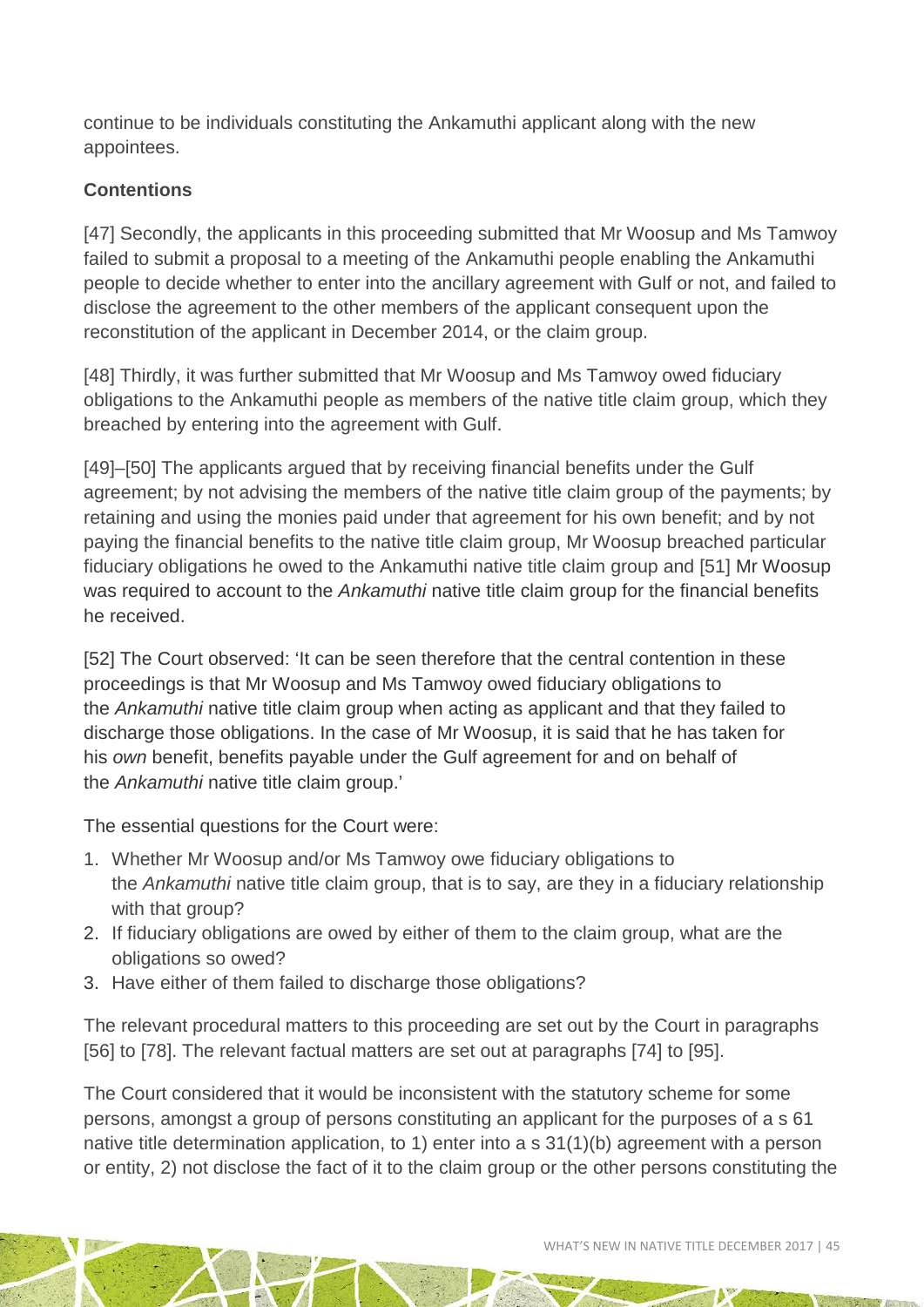applicant, and 3) cause payments made under the agreement to be applied and used for the personal benefit of those persons within the applicant who had struck the agreement. The payments under such an agreement do not become the 'applicant's money' personally. The payments retain their character as payments made to and for the benefit of those persons who hold the common or group rights and interests comprising the particular native title as claimed. An applicant, when exercising any aspect of the right to negotiate and bring into existence a s 31(1)(b) agreement, does so as applicant for those persons who hold the common law group rights and interests comprising the native title as claimed.

#### **Fiduciary obligations**

The Court noted that: [96] 'In accepting a role (as a member of the *Ankamuthi People*), of acting as persons constituting the *Ankamuthi applicant* so as to make the native title claim for the native title claim group, Mr Woosup and Ms Tamwoy accepted and undertook to act for and on behalf of the members of the claim group in the exercise of any right, power or discretion affecting the interests of the *Ankamuthi* native title claim group in either a legal sense or a practical sense. The principles which lead to that result in the context of the role of persons who constitute *the applicant* in a native title determination application are the essential principles which determine whether a person has accepted or assumed fiduciary obligations to another. The *context* in the case of Mr Woosup and Ms Tamwoy, in accepting and undertaking to act as persons constituting *the applicant*, is the *relevant context* but the *principles* to be applied in determining whether they owed fiduciary obligations to the native title claim group *are the same principles determined in our jurisprudence for deciding whether a person has, in all the circumstances, assumed particular fiduciary obligations to another*.'

[97] In *[Oliver Hume South East Queensland Pty Ltd v Investa Residential Group Pty](https://www.austlii.edu.au/cgi-bin/viewdoc/au/cases/cth/FCAFC/2017/141.html)  Ltd* [2017] [FCAFC 141,](https://www.austlii.edu.au/cgi-bin/viewdoc/au/cases/cth/FCAFC/2017/141.html) the Full Court (Dowsett, Greenwood and White JJ) considered the question of whether particular parties owed fiduciary obligations to another. In determining that question, the Court analysed the principles to be applied, within the relevant factual matrix, in answering that question. Greenwood J (with White J in agreement) identified the principles to be applied. Dowsett J differed as to the application of the principles to the facts in issue but did not depart from the expressions of principle of Greenwood J (and White J in agreement), although his Honour set out the relevant principles in his own terms.

[98] The following principles identified by Greenwood J (White J concurring) of relevance to the present proceedings are these.

It is worth setting out Greenwood J's observations in *[Oliver Hume South East Queensland](https://www.austlii.edu.au/cgi-bin/viewdoc/au/cases/cth/FCAFC/2017/141.html)  [Pty Ltd v Investa Residential Group Pty Ltd](https://www.austlii.edu.au/cgi-bin/viewdoc/au/cases/cth/FCAFC/2017/141.html)* [2017] FCAFC 141 in this case note in detail:

236. In developing his seminal analysis of the coherent body of law developed by Equity in identifying "certain and distinct" obligations which define their own "fiduciary" for their own respective purposes, Dr Finn expressed this observation in *Fiduciary Obligations* 1977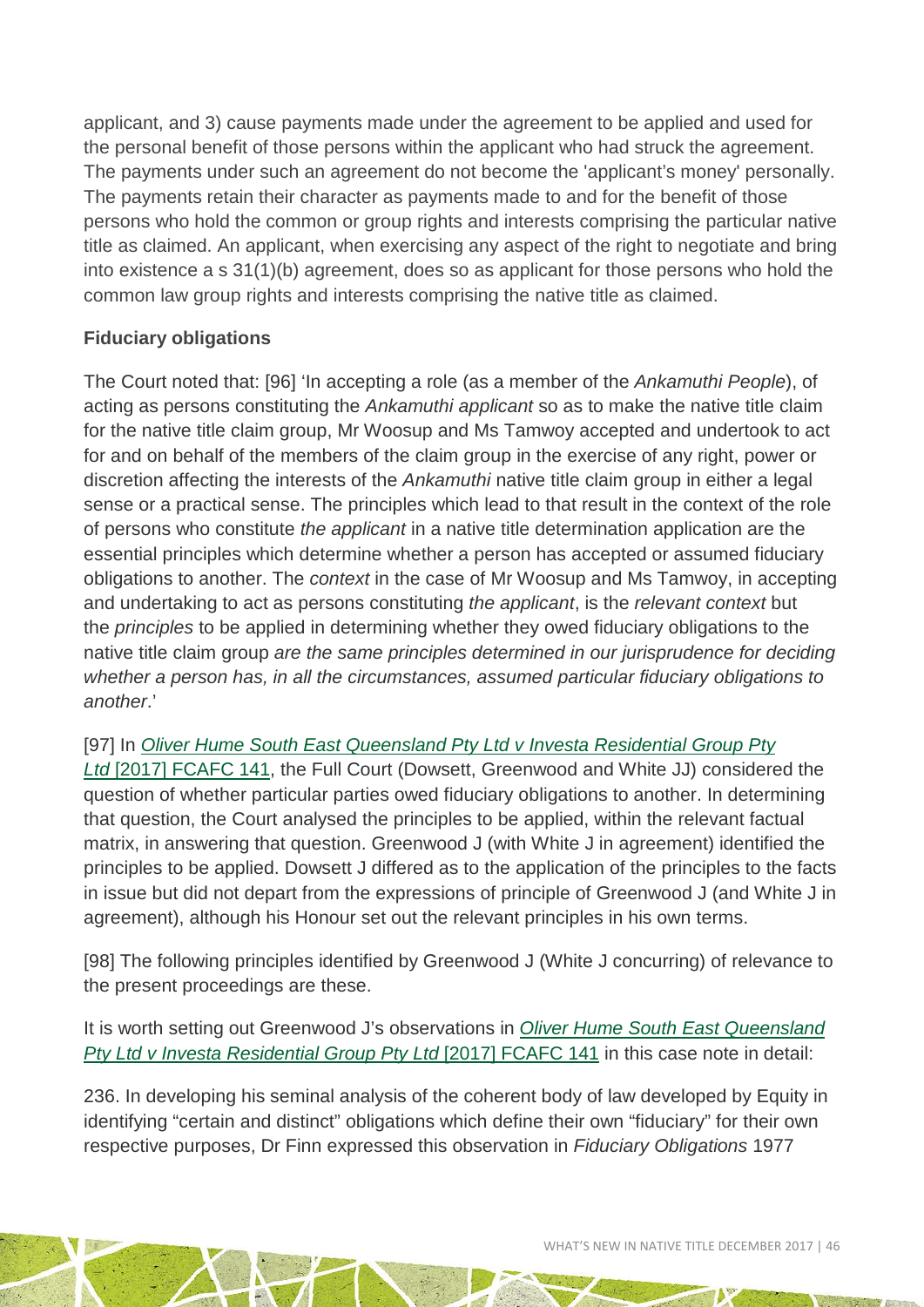(described by Millett L.J. in the Court of Appeal in *Bristol v Mothew* at p 18 as "his classic work"), at p 2:

[Equity] has evolved a series of self-contained obligations – obligations which are themselves certain and distinct, and which individually define their own "fiduciary" for their own respective purposes. These obligations attribute no large significance to the term used to describe the persons to whom each individually applies. In some instances he is referred to as a fiduciary: in others as a confidant. The term used is unimportant. It is not because a person is a "fiduciary" or a "confidant" that a rule applies to him. It is because a particular rule applies to him that he is a fiduciary or confidant *for its purposes*. [original emphasis of the author]

237. The point of emphasis adopted by Dr Finn in the above passage is that a person to whom the relevant rule applies is a fiduciary *for the purposes* of the applied rule and not necessarily for all rules, as all rules might not apply although, plainly enough, more than one rule might apply to a person. The relevant rules, however, do not apply to a person by simply attaching a taxonomic label "fiduciary" to the person. In *Bristol v Mothew*, Millett L.J. at p 18 recognised the force of the point of principle identified by Dr Finn but detached it from the *specific relativity* of the relationship between the application of the particular rule to a person and the fiduciary relationship of trust and confidence thus arising simply *for the purposes of the particular rule* applied in all the relevant circumstances

238. The matrix of fact and contextual circumstances will determine whether a relevant rule applies and if it does, the person will be a fiduciary for the purposes of the rule. Once a person is a fiduciary for the purposes of a relevant rule, remedies peculiar to the equitable jurisdiction apply which are primarily restitutionary or restorative rather than compensatory. The nature of the obligation will also determine the nature of the breach.

239. In *Fiduciary Obligations* 1977, Dr Finn took the approach at p 2 that particular obligations will be "imposed" upon particular persons in Equity because those persons might be carrying on particular activities which "require the law's regulation". In *Bristol v Mothew*, Millett L.J. observed, at p 18AB, that the application of the relevant rule rendering a person a fiduciary of another for the purposes of the rule is a function of someone having "undertaken" to act "for or on behalf of another" in a particular matter in circumstances which give rise to a relationship of trust and confidence. These duties are "special to fiduciaries": Millett L.J. at p 18AB.

240. In Edelman J's *2010 LQR Article*, Edelman J expounds a thesis that the essential unifying theme emerging from the corpus of cases involving fiduciary duties is that the "scope of those obligations" depends upon the "scope of an express or implied undertaking", that is, a "voluntary undertaking" of one to another. However, in that article, Edelman J expressly "does not enter the debate about which duties must be owed in a voluntary undertaking before a person can be said to be a 'fiduciary'": the *2010 LQR Article* at p 316.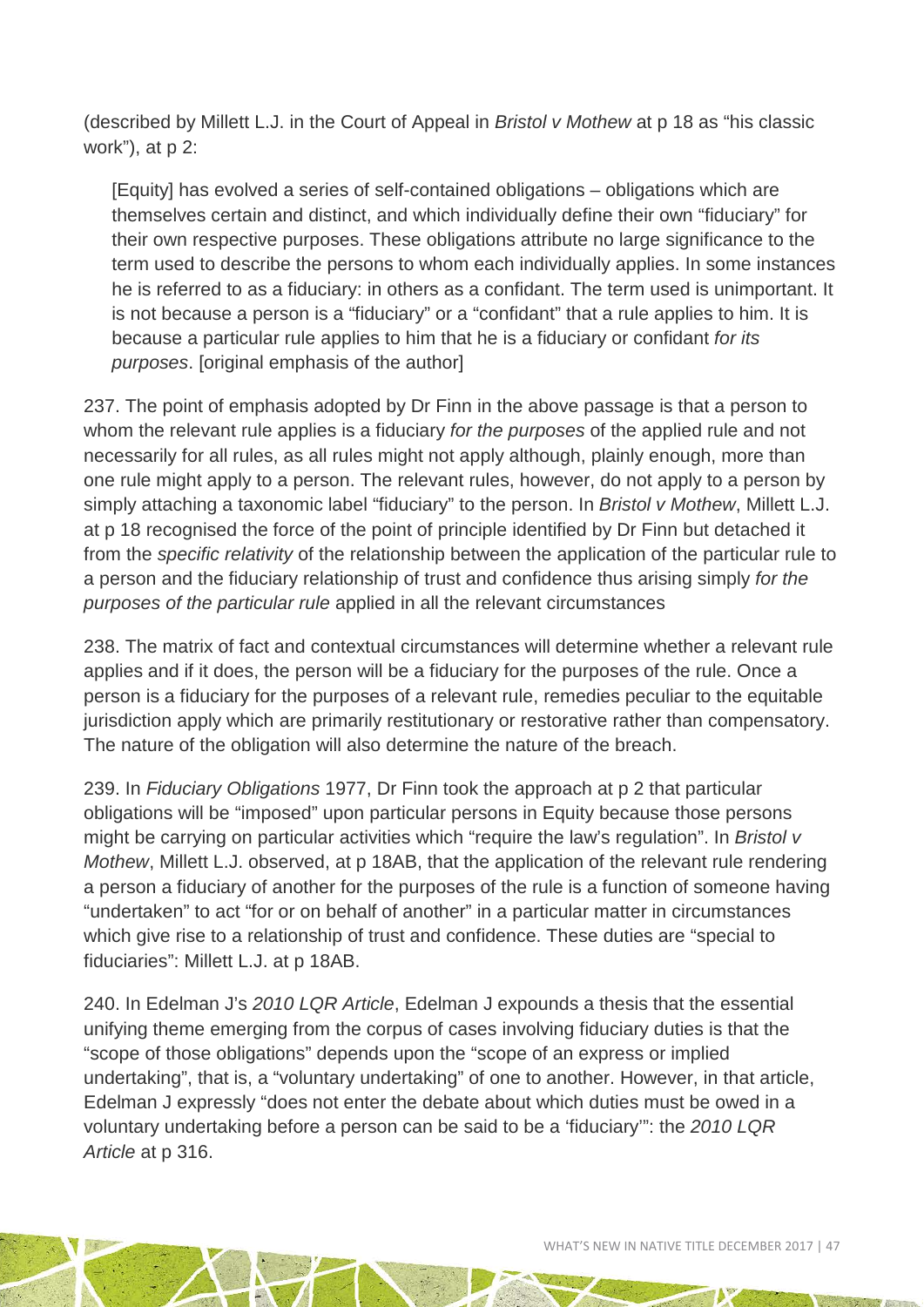241. In the *McPherson Articles*, McPherson J describes the nature of the "undertaking" as either express, implied or inferred and cautions against the analytical sloppiness inherent in finding "constructive undertakings": [72 ALJ 289;](https://www.austlii.edu.au/cgi-bin/LawCite?cit=72%20Australian%20Law%20Journal%20289) *CLC Papers*, Vol 5.4, Paper No. 2, p 2. McPherson J contends that the underlying explanation of "most of the decisions" is that the transaction in question is shown to be one in which "a person is expected to act in the interests of the other party": an expectation we would now describe as reflecting an obligation derived from an undertaking, express or implied, by one to the other to so act, arising out of the forensic circumstances of the transaction between the relevant participants.

242. McPherson J put his view of the principle this way [\(72 ALJ 290;](https://www.austlii.edu.au/cgi-bin/LawCite?cit=72%20Australian%20Law%20Journal%20290) *CLC Papers*, Vol 5.4, Paper No. 2 at p 4):

Approaching the matter in this way is capable of explaining most of the decisions which have been vexing the minds of so many for so long. Solicitors, agents, company directors and employees are precluded from acting in their own interests from the moment they assume the conduct of another's affairs, or a segment of those affairs. So also with an investment counsellor who advises me where to put my money. The question is one of degree. How far have I surrendered my affairs to the control of someone else?

243. In *Hospital Products*, Mason J at p 96 sought to "distil the essence or the characteristics" of a relationship which might be described as a "fiduciary relationship".

244. That became necessary, "[b]ecause [a] distributor – manufacturer is not an established fiduciary relationship": Mason J at p 96. His Honour observed at pp 96 and 97 that the "critical feature" of "accepted fiduciary relationships" is that a person (the fiduciary) "undertakes or agrees to act for or on behalf of or *in the interests of* another person in the exercise of a *power* or *discretion* which will *affect* the interests of that other person in a *legal* or *practical* sense" [emphasis added]. If that be so, the "relationship" between the parties is "therefore" one which gives the first person a "special opportunity" to exercise the power or discretion "to the detriment of that other person who is accordingly vulnerable to abuse by [the first person] of his position": Mason J at p 97. Thus, the first person is understood to be a fiduciary of the second and the two stand in a "fiduciary relationship". Although referred to as a relationship of "trust and confidence", this "essence" or characterising "feature" so described by Mason J is "critical" to *each* such relationship: Mason J at pp 96 and 97.

245. A person agreeing or undertaking to act "for" or "on behalf of" or "in the interests of" another signifies that the fiduciary acts in a "representative" character in the exercise of "his responsibility": Mason J at p 97. Mason J also observes at p 97 that it is "partly" because the first person's exercise of the power or discretion "can adversely affect the interests" of the second person and also because the second person is "at the mercy of" the first person that the first person "comes under a duty" to exercise the power or discretion "in the interests of the person to whom the duty is owed".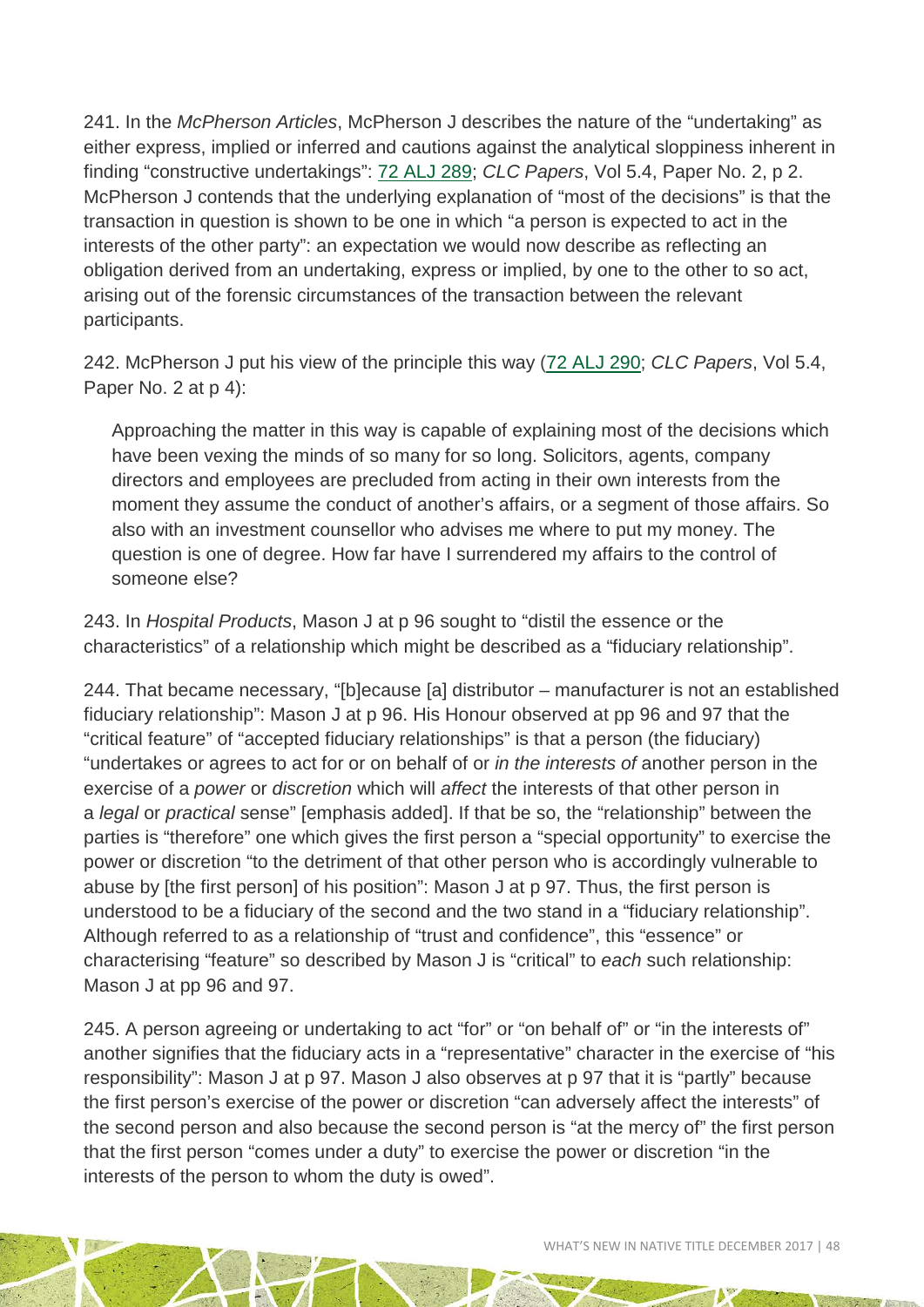246. See also the observations of Gibbs CJ at pp 6869 and 72; Dawson J at p 142 in *Hospital Products*.

248. In *Hospital Products*, Mason J made two further observations of importance.

249. The first concerns the coexistence of contractual and fiduciary relationships. Often, the existence of a basic contractual relationship provides "a foundation for the erection of a fiduciary relationship": Mason J at p 97. In *Hospital Products*, Mason J was, of course, considering a bilateral contract between a manufacturer and a distributor. Where there is a contract, "it is the contractual foundation which is all important because it is the contract that regulates the basic rights and liabilities of the parties": Mason J at p 97. Mason J also said this at p 97:

... The fiduciary relationship, if it is to exist at all, must *accommodate itself* to the terms of the contract so that it is consistent with, and conforms to, them. The fiduciary relationship cannot be *superimposed upon the contract* in such a way as to alter the operation which the contract was intended to have according to its true construction. [emphasis added]

251. The second is that although Hospital Products International Pty Ltd's ("HPI") capacity to make decisions and take action in some matters by reference to its *own interests* was inconsistent with the existence of a "general fiduciary relationship", that circumstance did not "exclude the existence of a more limited fiduciary relationship for it is well settled that a person may be a fiduciary in some activities but not in others": Mason J at p 98.

252. In *Hospital Products*, Mason J concluded that a limited fiduciary obligation sprang from the United States Surgical Corporation ("USSC") having "entrusted" the Australian distributor, HPI, with the "protection, promotion and custodianship of its product goodwill in Australia". This gave rise to USSC's "vulnerability" to the distributor's abuse of its position which enabled HPI (and its controller, Mr Blackman) to "take every opportunity to enrich themselves at USSC's expense": as explained by the High Court in *John Alexander's Clubs* at [93].

258. In *John Alexander's Club*, French CJ, Gummow, Hayne, Heydon and Kiefel JJ observed at [88] that phrases such as acting "for or on behalf of" and "in the interests of", another person, must be understood "in a reasonably strict sense, lest the criterion they formulate becomes circular". That caution follows because although, no doubt, undertaking to act in such a way is, as their Honours say, "inherent" in the position of a trustee administering a trust or a director participating in the control and management of a company (as two examples among other often recited "accepted fiduciary relationships" to use the phrase adopted by Mason J in *Hospital Products* at p 96) *and* although such an undertaking "may be found in the facts of a particular case" ad hoc, the task of isolating *whether* a person has undertaken to act for another especially in the context of a coexisting contract with a multiplicity of interests may be very difficult to determine.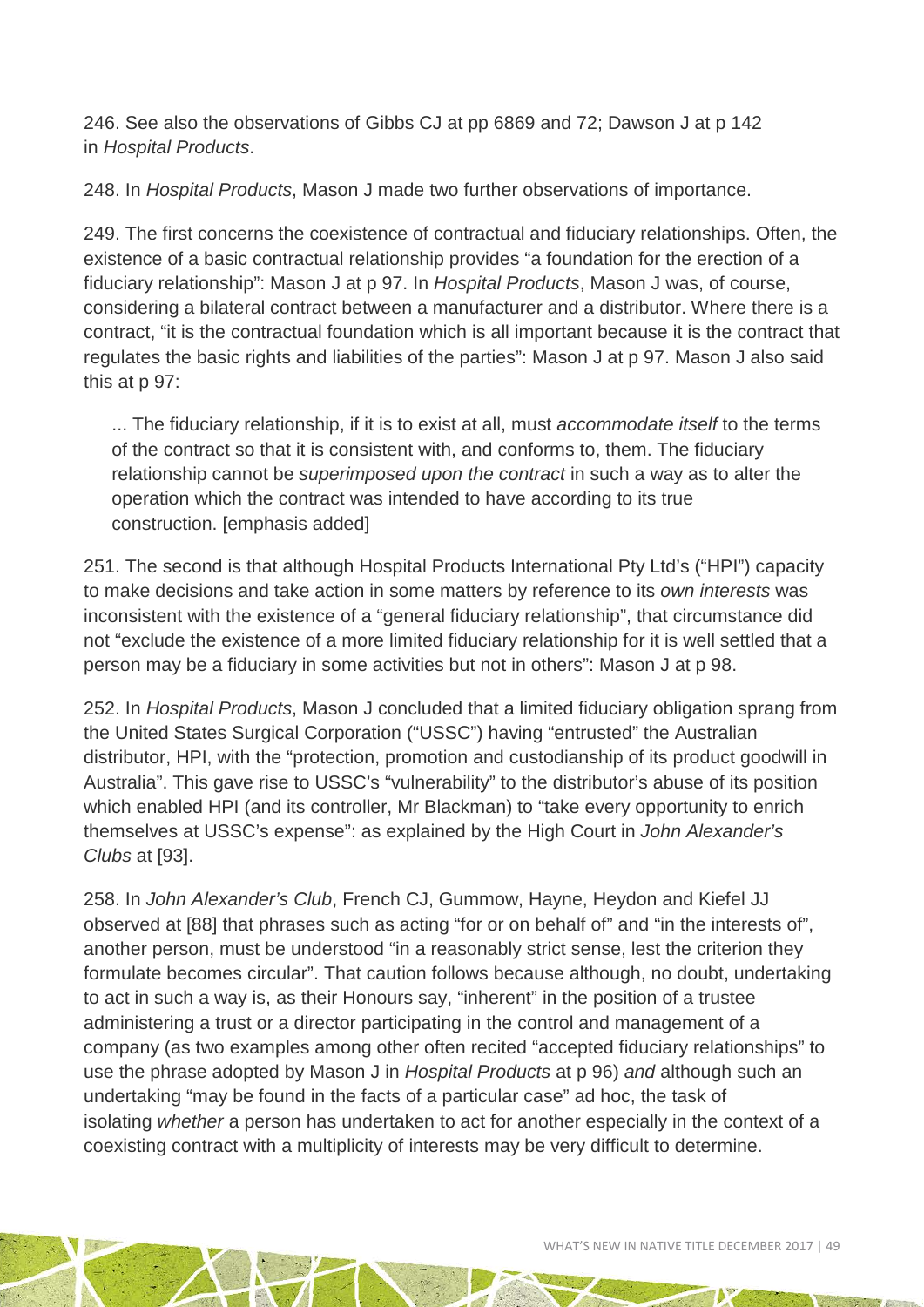261. In his *UNSW 1989 Article*, Dr Finn observes at p 85 that the received judicial wisdom is that it is "unwise" and perhaps "unhelpful" to attempt to provide a general answer to that most basic question: "when and why will a relationship be a fiduciary one?". Dr Finn acknowledges that this may be prudent because a "useful jurisdiction should not be fettered" and the "perennially repeated observation" is that the "categories of fiduciary relationship are not closed". Dr Finn observes, however, that, in the end, these observations are "an endorsement of uncertainty, not of understanding".

262. Dr Finn adds this at p 85:To the extent that judges of recent times have attempted to isolate *general characteristics* common to fiduciary relationships, they have focussed unevenly on two phenomena: first the *capacity* (the *power* or *discretion*) one party has to *affect* the interests of the other and the corresponding *vulnerability* of that other; secondly, the *reliance* one party has upon the other because of the trust or confidence reposed in, or because of the *influence* or *ascendancy* enjoyed by, that other. The seeds, but *only* the seeds, of understanding are to be found here. [emphasis added]

263. Dr Finn observes at p 87 that "[t]he critical matter is our evaluation [that is, on the facts] of the nature and purpose of a relationship (or of a part of it) and of the *roles* to be ascribed to one or both parties in it: whose *interests* is the relationship structured or contrived to serve and who in the relationship is responsible for serving them?".

264. Dr Finn also says this at p 87:

The cases suggest that there are two distinct approaches to *relationship characterisation*, though they overlap in some factual contexts. They entail quite different inquiries. The first requires an analysis of the *actual legal incidents* [original emphasis] of a relationship itself in the setting in which it occurs and from this a conclusion is arrived at as to the purpose to be attributed to the relationship and to a party's role in it. Thus the *Restatement, Second, Agency*, for example, asserts unequivocally of the principal and agent relationship that "an agent is a fiduciary with respect to matters within the scope of the agency". The second approach focuses upon *the presence (actual or presumed)* of *factual phenomena* [original emphasis] in a relationship – an ascendancy or influence acquired, a dependence or reliance conceded, a trust or confidence given – and from these a conclusion is arrived at as to the character to be attributed to the relationship and as to the role of the 'superior' party in it. [emphasis added]

265. Dr Finn also observes at p 93 that the fiduciary question is "essentially factual in character" and "if we entrust our interests to another person's care, we should be entitled to expect that that other will act in our interests – at least where that other knows or has reason to know we are so doing and apparently accepts this". Dr Finn also observes at p 93 that the difficulty in examining the "factual phenomena in relationships" lies in isolating whether "something more" is present in a relationship so as to characterise a person as a "fiduciary" of another. Although Dr Finn was examining these matters of "relationship characterisation" in the context of whether something more is present between parties to an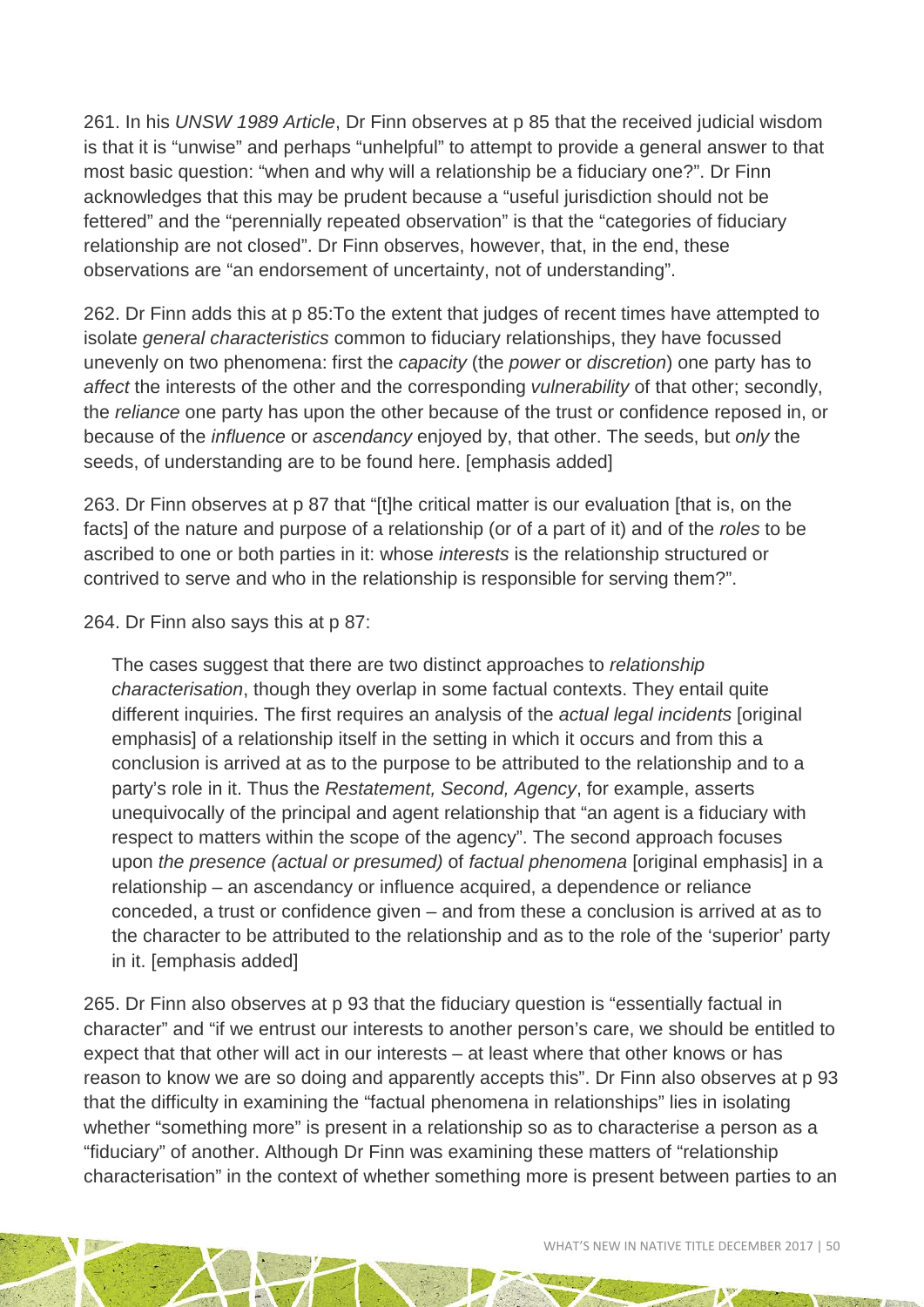existing contractual relationship so as to render one person the fiduciary of another, the quoted opinions expressed at pp 85, 87 and 93 go to matters of essential principle which determine the question of appropriate characterisation in all the circumstances of the essential forensic factual enquiry.

266. Reminiscent of some of the observations of Mason J in *Hospital Products* is this observation at p 93:

Though the raw materials of a fiduciary finding here are a trust and confidence reposed, a dependence or reliance conceded, or an ascendancy or influence acquired, the important matter is the character to be attributed to the *role* the alleged fiduciary has, or should be taken as having, in the *circumstances* of the relationship. It must *so implicate* that person in the conduct of the other's affairs or *so align* him with the protection and promotion of that other's *interests* (or their *joint interest*) that "foundation" exists for the fiduciary expectation: it must be such as could properly entitle that other to expect that he will act in that other's interests (or their joint interests) – at least to the extent that he is *practically enabled* to *affect* those interests by *action, recommendation, advice or otherwise*. [emphasis added]

267. In *Tate v Williamson*, Lord Chelmsford put the principle this way at p 61:

Whenever two persons stand in such a relation that, while it continues, confidence is necessarily reposed by one, and the influence which naturally grows out of that confidence is possessed by the other, and this confidence is *abused*, or the influence is *exerted* to obtain *an advantage* at the *expense* of the confiding party, the person so availing himself of his position will not be allowed to retain the advantage, although the transaction could not have been impeached if no such confidential relation had existed.

268. Dr Finn in *The Fiduciary Principle 1989* took up the notion of abuse of confidence in this way at p 46:

The shape of any country's fiduciary law will turn in the end on the preparedness of the courts of that country to acknowledge the role of Lord Chelmsford's "abuse of confidence" in fiduciary law's scheme of things ... [T]he courts of Canada, Australia and New Zealand, at different paces, are according it *explicit recognition*. If the *fiduciary principle* is not to suffer *artificial curtailment* then, in the writer's view, that recognition must be given. If, from *whatever combination of factual conditions*, the parties in their relationship are *so circumstanced* that one is *reasonably entitled to expect* that the other is acting or will act in his interests, then that person should be entitled, on bare grounds of public policy, to have that expectation protected.

This said, *the critical question* is *when will parties be found to be so circumstanced*? It is obviously not enough that one is in an ascendant position over another: such is the invariable prerequisite for the unconscionability principle. It is obviously not enough that one has the practical capacity to *influence* the other: representations are made,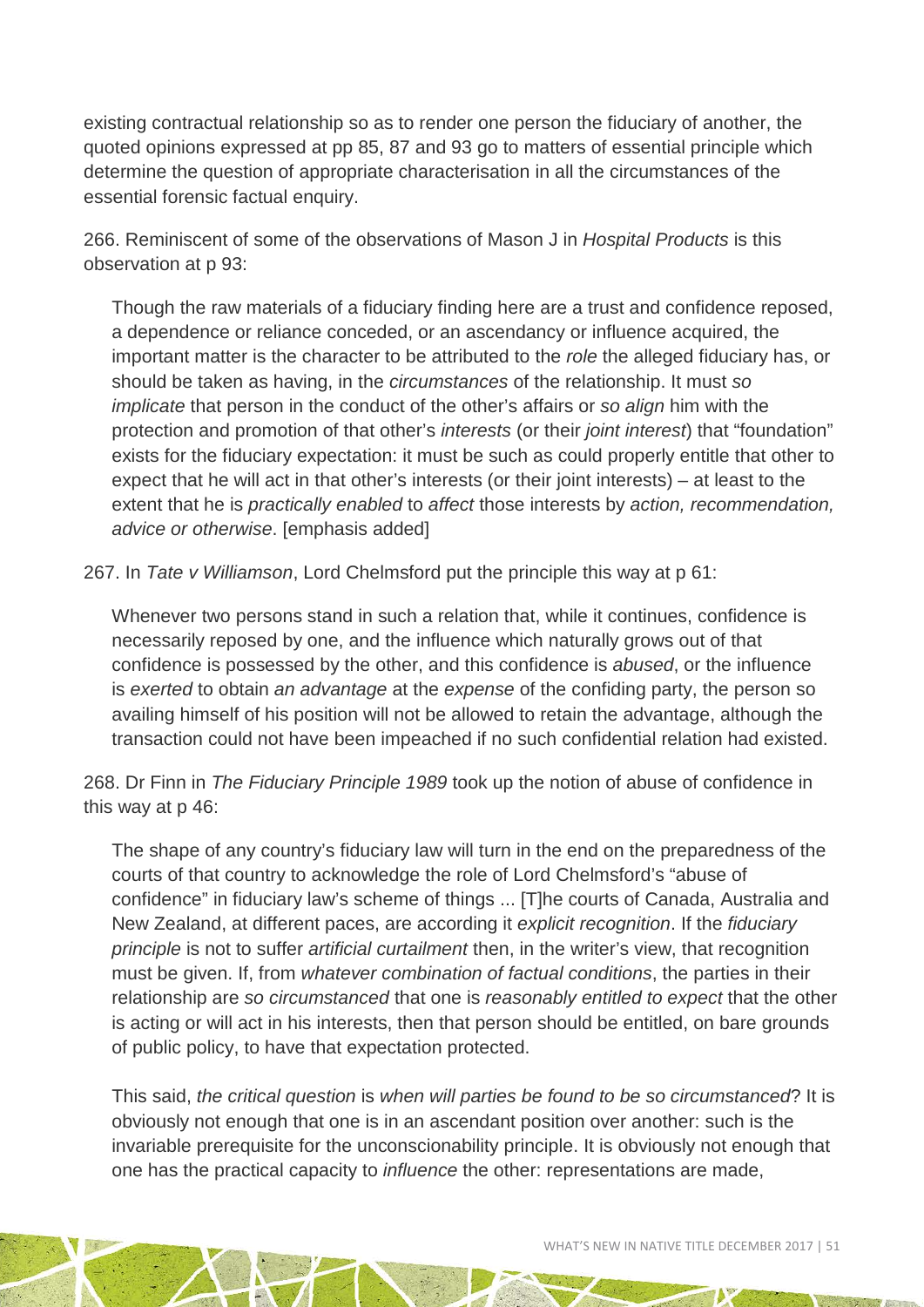information is supplied (or not supplied) as of course with the object of, and in fact, influencing a host of contractual dealings. It is obviously not enough that the other party is in a *position of vulnerability*: such is the almost inevitable state in greater or lesser degree of all parties in contractual relationships. It is obviously not enough that *some degree* of trust and confidence are there: these are commonly placed in the skill, integrity, fairness and honesty of the other party in contractual dealings. It is obviously not enough that there is a *dependence* by one party upon the other: as the good faith cases illustrate, a party's information needs can occasion this. Indeed elements of *all* of the above *may* be present in *a dealing* – and consumer transactions can illustrate this – *without* a relationship being in any way fiduciary. [emphasis added]

269. What is it that renders one person a fiduciary of another and places the two of them in a fiduciary relationship? Dr Finn answers that question in this way at p 46:

What must be shown, in the writer's view, is that the *actual circumstances* of a relationship are such that one party is entitled to *expect* that the other will act in his interests in and for the purposes of the relationship. Ascendancy, influence, vulnerability, trust, confidence or dependence doubtless will be of importance in making this out, but they will be important *only* to the extent that they *evidence* a relationship *suggesting* that entitlement. The *critical matter* in the end is the *role* that the alleged fiduciary has, or should be taken to have, in the relationship. It must *so implicate* that party in the other's affairs or *so align* him with the protection or advancement of that other's interests that foundation exists for the "fiduciary expectation". Such a *role may generate an actual expectation* that the other's interests are being served. This is commonly so with lawyers and investment advisers. But *equally*, the expectation may be a *judicially prescribed one* because the law itself ordains it to be that other's entitlement. This may be so either because that party should, given the actual circumstances of the relationship, be *accorded* that entitlement irrespective of whether he had *adverted* to the matter or because the *purpose* of the relationship itself is perceived to be such that to allow disloyalty in it would be to *jeopardise its perceived social utility*. [emphasis added]

In this proceeding at paragraph [100] the Court also had regard to the following authorities: *[Re Wadi Wadi Peoples](https://www.austlii.edu.au/cgi-bin/LawCite?cit=%281995%29%20124%20FLR%20110)* (1995) 124 FLR 110 at 124 per French J; *[Weribone v Queensland](https://www.austlii.edu.au/cgi-bin/viewdoc/au/cases/cth/FCA/2013/485.html)  (No 2)* [\[2013\] FCA 485](https://www.austlii.edu.au/cgi-bin/viewdoc/au/cases/cth/FCA/2013/485.html) at [44][46] per Rares J; *[Weribone on behalf of the Mandandanji](https://www.austlii.edu.au/cgi-bin/viewdoc/au/cases/cth/FCA/2013/255.html)  [People v State of Queensland](https://www.austlii.edu.au/cgi-bin/viewdoc/au/cases/cth/FCA/2013/255.html)* [2013] FCA 255 at [58], [60][62] per Rares J. See also, as to matters of fundamental principle, the observations of Brennan CJ in *[Breen v Williams](http://www8.austlii.edu.au/cgi-bin/viewdoc/au/cases/cth/HCA/1996/57.html)* [\(1996\) 186 CLR 71](http://www8.austlii.edu.au/cgi-bin/viewdoc/au/cases/cth/HCA/1996/57.html) at pp 82 and 83. In *[Wik Peoples v Queensland](https://www.austlii.edu.au/cgi-bin/LawCite?cit=%281996%29%20187%20CLR%201)* (1996) 187 CLR 1 at 95, Brennan CJ considered submissions of the Wik People which asserted the existence of a fiduciary duty owed by the Crown to the indigenous inhabitants of the leased area. Although that was the context of the discussion by Brennan CJ, nevertheless the statement of general principle remains important. Brennan J said this at pp 95 and 96: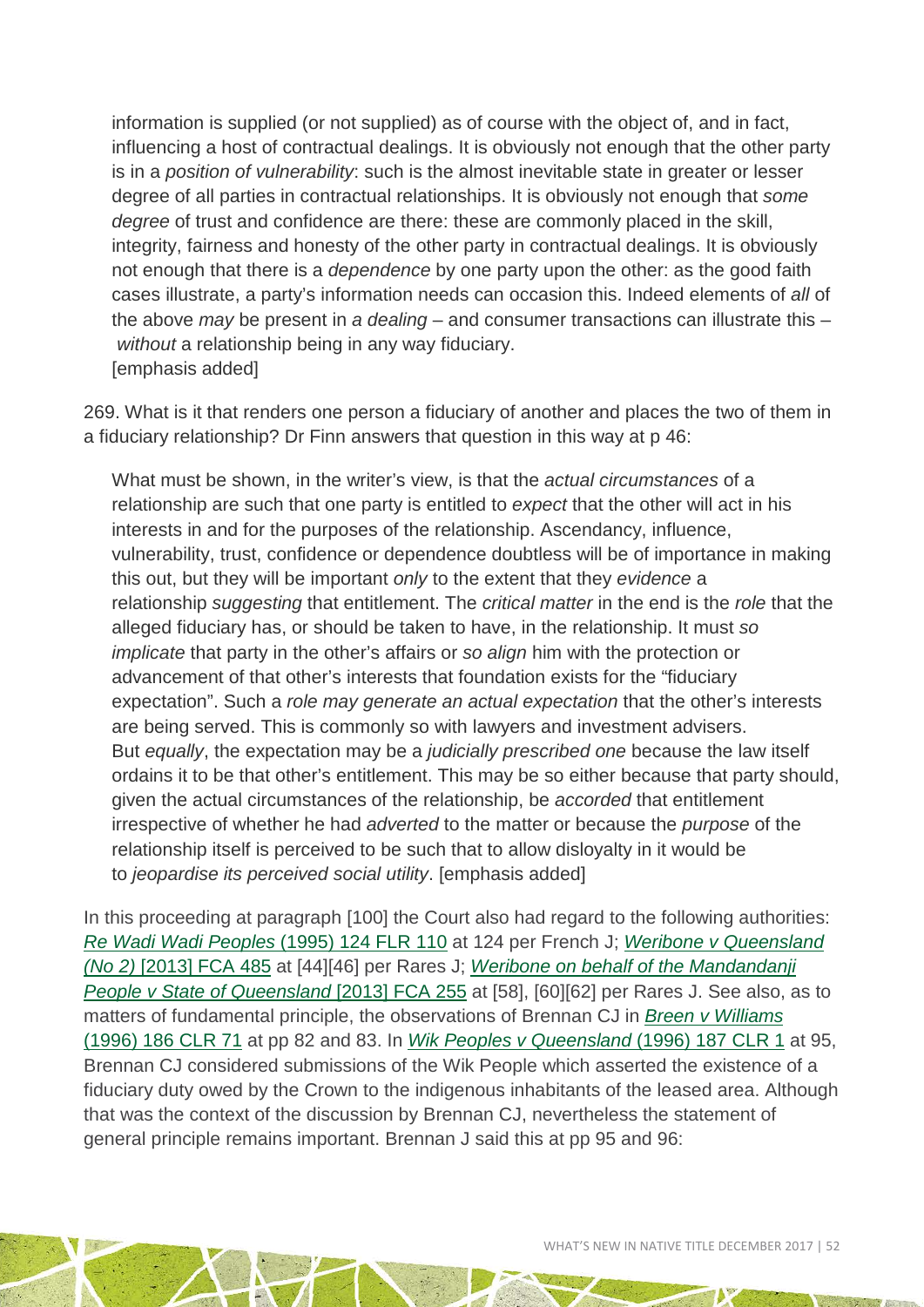'[In order to establish]...the existence of a fiduciary duty… [i]t is necessary to identify some action or function the doing or performance of which attracts the supposed fiduciary duty to be observed. The doing of the action or the performance of the function must be capable of affecting the interests of the beneficiary and the fiduciary must have so acted that it is reasonable for the beneficiary to believe and expect that the fiduciary will act in the interests of the beneficiary (or, in the case of a partnership or joint venture, in the common interest of the beneficiary and fiduciary) to the exclusion of the interest of any other person or the separate interest of the beneficiary.'

The Court held at [101] that 'there can simply be no doubt that Mr Woosup and Ms Tamwoy, as persons constituting the applicant at any time, undertook or agreed to act for and on behalf of and in the interests of the native title claim group in the exercise of any and all powers, responsibilities and discretions affecting the interests of the claim group in a legal or practical sense. Mr Woosup and Ms Tamwoy, by reason of that role, enjoyed a special opportunity to exercise any such powers or discretions to the detriment of the claim group, and the claim group was, plainly enough, vulnerable to any abuse of position by Mr Woosup and Ms Tamwoy. Mr Woosup and Ms Tamwoy thus stood in a fiduciary relationship, often described as a relationship of "trust or confidence" with the members of the Ankamuthi native title claim group. The members of the Ankamuthiclaim group were entitled to expect that Mr Woosup and Ms Tamwoy would act in the best interests of the claim group in exercising any of the functions, powers, responsibilities or discretions conferred upon an applicant.'

[102] The Court found that the obligations or duties Mr Woosup and Ms Tamwoy owed to the members of the Ankamuthi native title claim group were:

- 1. an obligation to not place themselves in a position where their private or personal interests came into conflict with the interests of the members of the Ankamuthi native title claim group: a conflict of interest and duty;
- 2. an obligation to not pursue and secure a personal benefit: a conflict of interest and duty;
- 3. an obligation to not make a profit from their position of trust unless expressly permitted to do so with the informed consent of the Ankamuthi native title claim group: a conflict of interest and duty;
- 4. an obligation to not place themselves in a position where their personal interests or duties conflicted with duties owed to the Ankamuthi native title claim group: a conflict of interest and duty, and a conflict of duty and duty.

When Mr Woosup and Ms Tamwoy entered into the ancillary agreement with Gulf on 4 December 2013, they owed those duties to the Ankamuthi native title claim group.

[108] Mr Gebadi deposed that he first became aware of the SRBM Project involving Gulf during negotiations with the new owner of Gulf, Metro Mining Limited in 2014. He was a member of the negotiating committee for the Ankamuthi people in negotiations concerning Metro's proposed projects on Ankamuthi country and during those meetings it was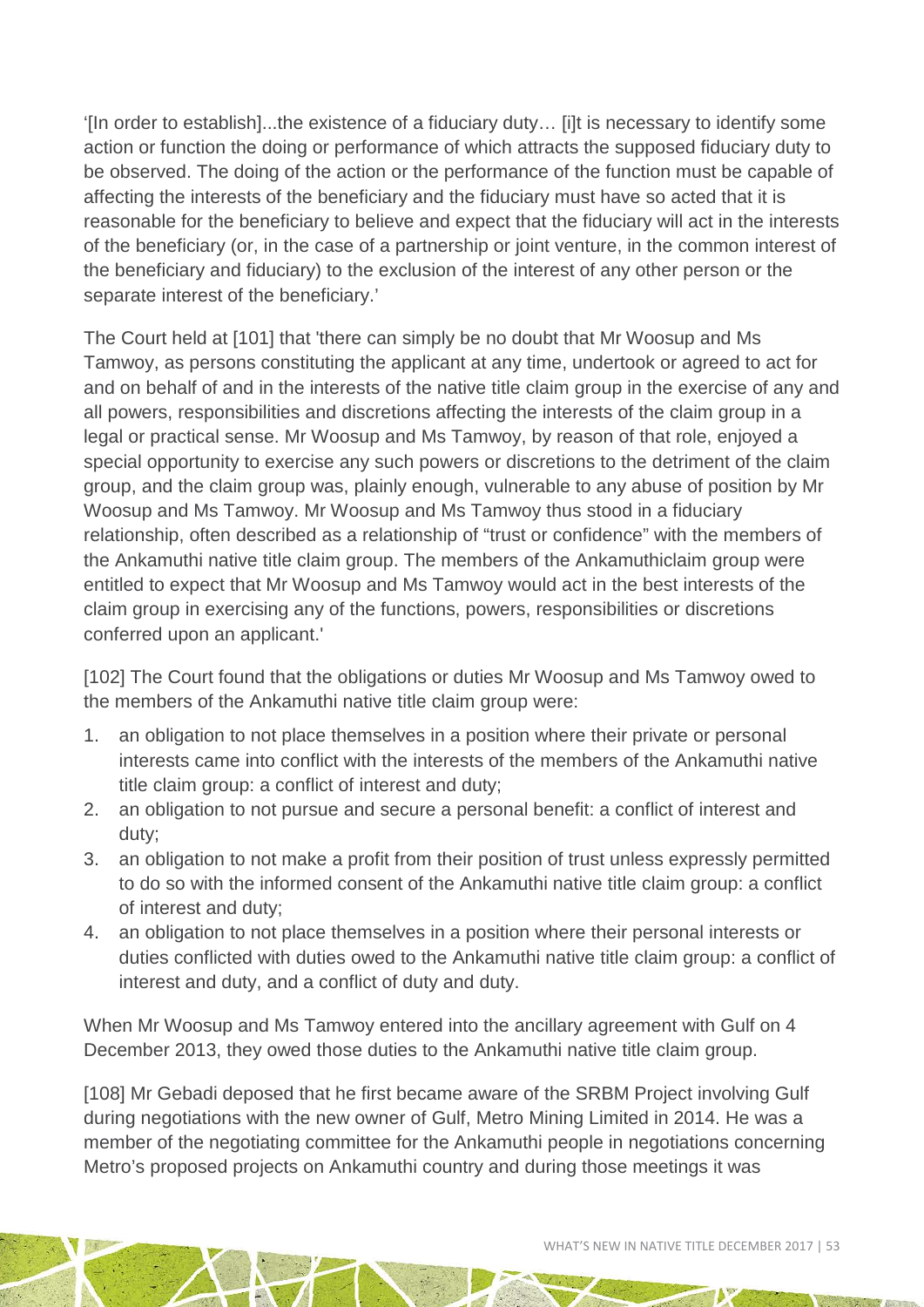mentioned that Gulf had already commenced their project on Ankamuthi country. He says that he had 'no previous knowledge of the agreement or negotiations for the agreement before it was signed', nor was he aware of the money paid under the agreement, at paragraphs [6] and [7].

[108] Mr Gebadi outlined the decision-making process of the Ankamuthi people: 'When Ankamuthi People need to make a decision about something that will happen on Ankamuthi Country we hold a community authorisation meeting. There is a clear understanding that the negotiating committee does not have authority to make a decision until they go back to their people at an authorisation meeting. At that meeting the negotiating committee make[s] a presentation about the negotiations from start to finish, there is an open for discussion and people can ask questions, and then we see if there is a consensus.

Similarly, if there is a decision to be made about what to do with payments from a mining company we would hold a community authorisation meeting, some options would be presented; everyone gets to have their say; and the people present will vote on the options.'

[109]–[113] The evidence of Ms Tracey Ludwick, Ms Catherine Salee, Mr Nelson Stephen, Mr Benjamin Tamwoy, Mr Charles Woosup reflected that of Mr Gebadi.

[117] The applicants also relied on the evidence of Mr Wone, an accountant that provided advice to Mr Woosup about the establishment of a trust to manage the payments under the agreement. The Ankamuthi Western Cape Community Trust was established in June 2010, with Mr Larry Woosup as trustee. Clause 4.1 of the trust deed provides that no later than one calendar month after the date of the deed, the trustee is to appoint a steering committee comprised of five persons to represent the interests of the Ankamuthi Western Cape Community in respect of the trust. This did not occur.

[124]–[126] Mr Wone deposed, 'during the time I acted for Mr Woosup, he frequently said to me that he was the only decision maker for the Ankamuthi people...On many occasions I strongly cautioned Mr Woosup about making decisions on behalf of the Ankamuthi people, and frequently told him about matters which needed to go to a full community meeting for approval. As I was not a legal advisor, I did not advise in detail about this, but I understand that Chalk & Fitzgerald did so...'

[129]–[141] The payments were made in the form of bank cheques payable to the Ankamuthi Western Cape Community Trust and were received into the control of Mr Woosup (either directly or into accounts operated by him in the name of the Ankamuthi Western Cape Community Trust) or paid to a party in discharge of obligations owed by Mr Woosup and Ms Tamwoy to that party:

1. an amount of \$20,000 paid by Gulf by bank cheque dated 28 November 2013 made out to the Ankamuthi Western Cape Community Trust and paid into a National Australian Bank account on 6 December 2013 in the account name Ankamuthi Western Cape Community Trust, operated by Mr Larry Woosup;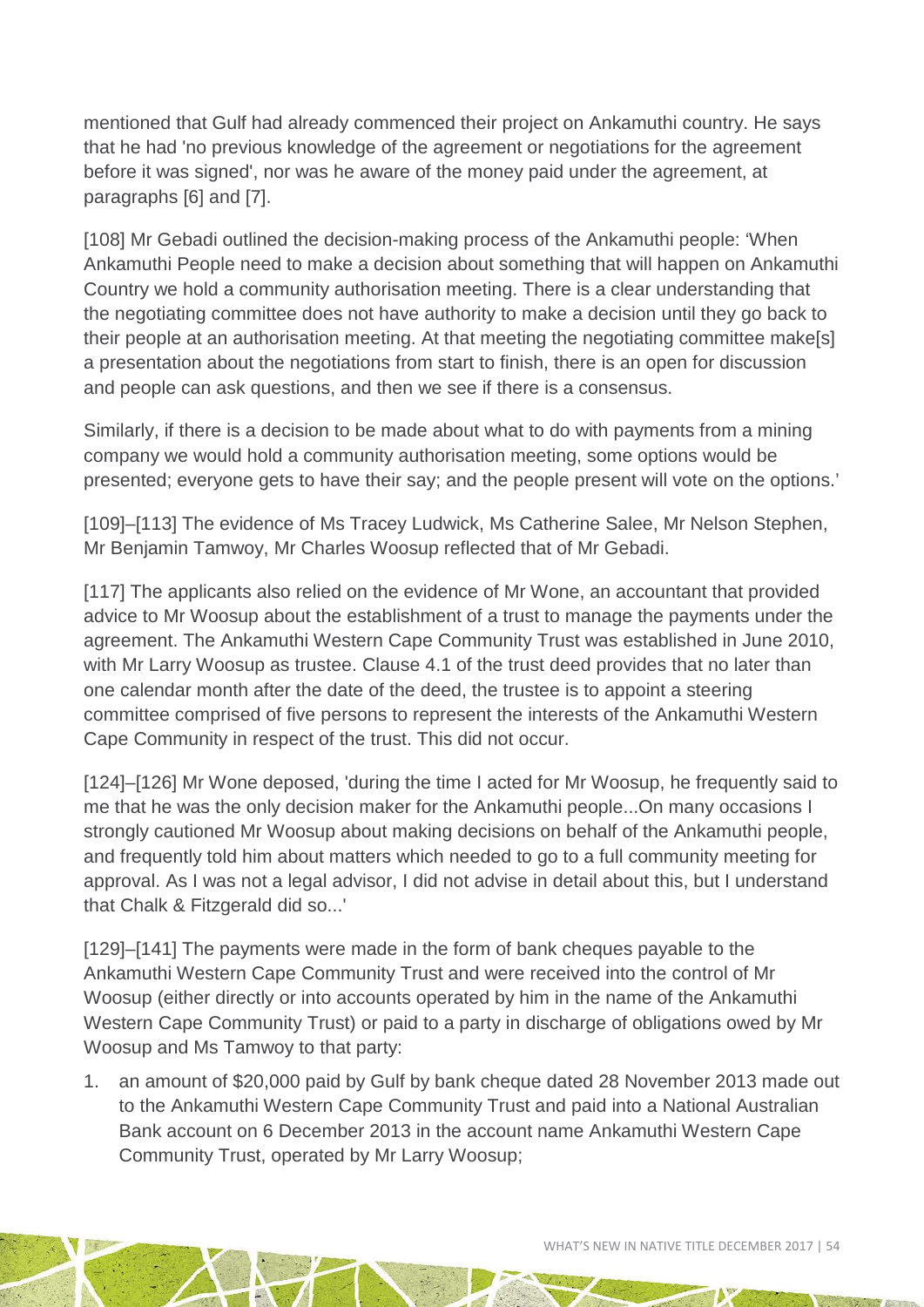- 2. an amount of \$95,000 paid by Gulf by bank cheque dated 27 February 2014 made out to the Ankamuthi Western Cape Community Trust and paid into a Queensland Country Credit Union Account in the name of the Ankamuthi Western Cape Community Trust also operated by Mr Woosup;
- 3. an amount of \$150,000 paid by Gulf by bank cheque into the Supreme Court of Queensland on 31 March 2014 (as part of the payment by Gulf of \$255,562.56 into Court) and paid out of Court to Chalk & Fitzgerald;
- 4. an amount of \$75,000 paid by Gulf into Court by bank cheque on 31 March 2014 (as part of the \$255,562.56 payment) and paid out of Court into an account operated by Mr Woosup in the name of the Ankamuthi Western Cape Community Trust at the CBA on 7 August 2014;
- 5. an amount of \$30,000 paid by Gulf into Court by bank cheque on 31 March 2014 (as part of the \$255,562.56 payment) and paid out of Court to MacDonnells Law for and on behalf of Mr Woosup and Ms Tamwoy;
- 6. an amount of \$1,267.25 paid from the trust account of MacDonnells Law on 12 January 2015 to the Ankamuthi Western Cape Community Trust (which amount formed part of the amount of \$31,267.25 paid out of Court to MacDonnells Law for the benefit of Mr Woosup and Ms Tamwoy)

The bank statements produced on subpoena show that an account was opened at the Commonwealth Bank branch at 76 Lake Street, Cairns in the name 'Larry Joe Woosup as trustee for the Ankamuthi Western Cape Community Trust' on 28 January 2014. On 29 January 2014, there was a cash withdrawal of \$50,000 at Cairns from that account and a further cash withdrawal at Cairns from that account of \$50,000 on 31 January 2014. By 31 January 2014, the account was overdrawn by an amount of \$100,160 with a temporary excess limit of \$135,000. It is not clear what happened to the \$50,000 cash withdrawal from the CBA Woosup Trust Account 188 on 29 January 2014. However, the \$50,000 cash withdrawal from that account on 31 January 2014 was paid into the CBA Woosup Personal Account 343 on 31 January 2014.

[137] In all, these amounts constitute total payments of \$371,267.25 paid either into the hands of Mr Woosup, by payment into accounts controlled and operated by him in the name of the Ankamuthi Western Cape Community Trust or to him personally, or payments made in discharge of obligations owed by Mr Woosup and Ms Tamwoy to Chalk & Fitzgerald and then to MacDonnells Law. Of that sum of \$371,267.25, an amount of \$370,562.56 was paid by Gulf. The remaining amount of \$1,267.25 represents the accretions on Gulf's payment into Court of \$255,562.56.

[247] Greenwood J accepted the evidence given by all of the deponents relied upon by the applicants and at paragraph [248] apart from accepting the evidence of the deponents relied upon by the applicants. The Court found as facts all of those matters of fact described in these reasons.

[154] The Court made the following findings: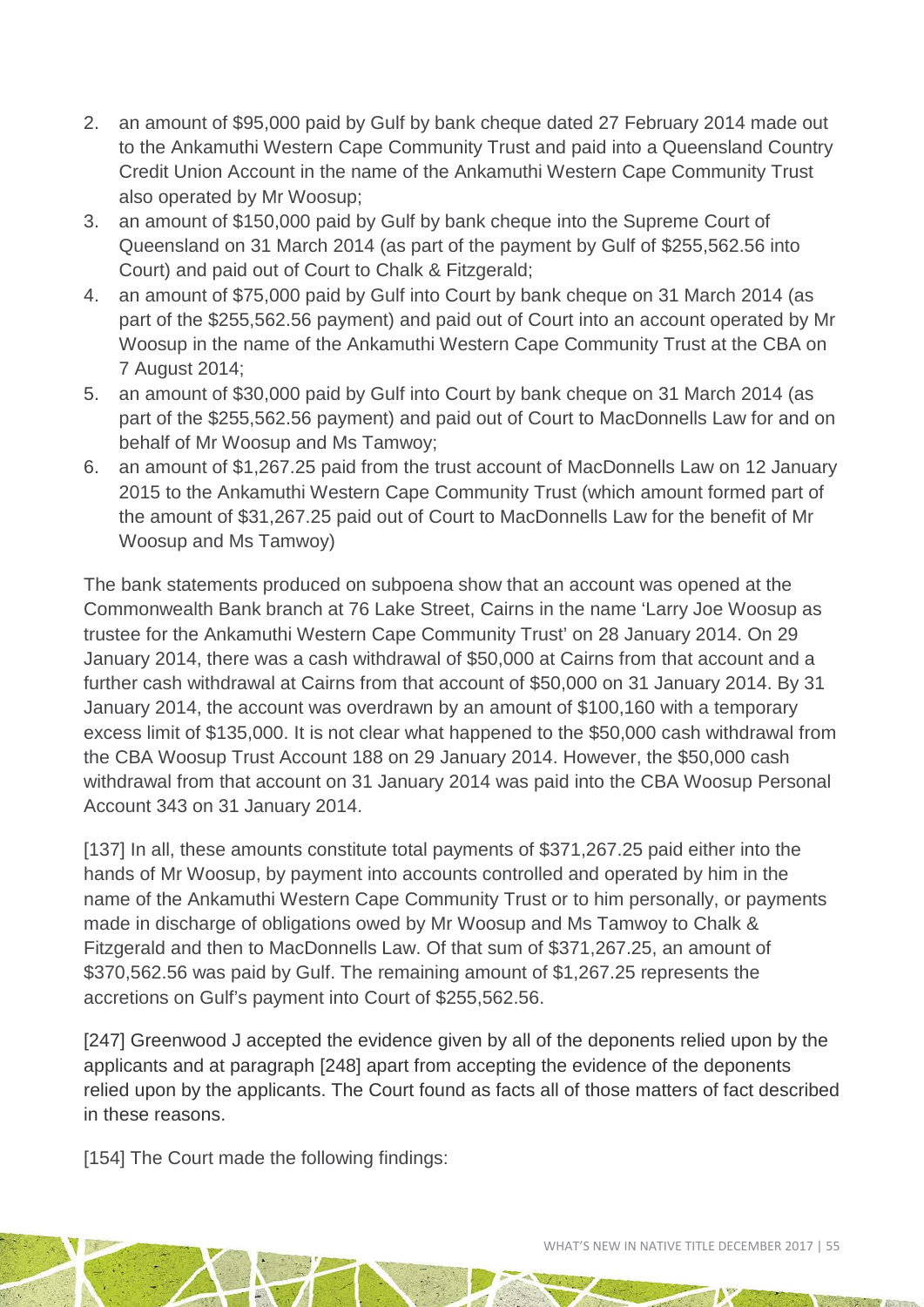- 1. Mr Woosup and Ms Tamwoy entered into the Gulf Ancillary agreement without prior disclosure to the Ankamuthi native title claim group of the outcome of the negotiations. They also failed to disclose to the Ankamuthi native title claim group, prior to entering into the agreement, the terms of any proposed agreement with Gulf or a draft of a proposed agreement. In particular, they also failed to disclose to the Ankamuthi native title claim group, prior to entering into the agreement, the arrangements for the payment of royalties, prepayments and other benefits payable by Gulf under the agreement. They also failed to disclose to the Ankamuthi native title claim group prior to entering into the agreement, the rights they purported to confer upon Gulf in consideration of Gulf performing the terms of the agreement and, in particular, in consideration of Gulf paying the prepayments and the royalty payments contemplated by the agreement.
- 2. By engaging in the conduct described at, Mr Woosup and Ms Tamwoy deprived the Ankamuthi native title claim group of the opportunity of considering any proposed agreement with Gulf at a meeting of the members of the Ankamuthi People, consistent with their cultural traditions. Mr Woosup engaged in the conduct described above, despite having been told by Mr Wone and Chalk & Fitzgerald Lawyers that he, in undertaking discussions with Gulf, was acting for and on behalf of the Ankamuthi people as a whole and acting on behalf of the Ankamuthi native title claim group as a whole and owed his people 'strict duties'.
- 3. Mr Woosup and Ms Tamwoy did not disclose to the Ankamuthi native title claim group the fact of the agreement or details of the receipt of payments from Gulf pursuant to that agreement. Rather, representatives of the Ankamuthi native title claim group became aware of the terms of the agreement during the course of these proceedings.
- 4. Mr Woosup appropriated for his own benefit all of the payments and failed to deal with those monies for and on behalf of his people. Mr Woosup treated his people's money, benefits and compensation, as his own, and has entirely failed to account for the way in which it was used.
- 5. Mr Woosup has acted in breach of the fiduciary obligations he owed to his own people. He has preferred his own interests to their interests. All of the monies paid by Gulf have been used and applied by Mr Woosup in furtherance of his own interests and in derogation and disregard of the interests of his people, the Ankamuthi native title claim group.
- 6. The monies paid by Gulf under the Ancillary agreement to the Ankamuthi Western Cape Community Trust, were held on trust by Mr Woosup (whether in his own capacity or in his contended capacity as trustee of the Western Cape Community Trust) for and on behalf of the Ankamuthi native title claim group. Once banked, the monies were held in those accounts (in either capacity in which Mr Woosup held the monies) on trust for the Ankamuthi native title claim group as beneficiaries.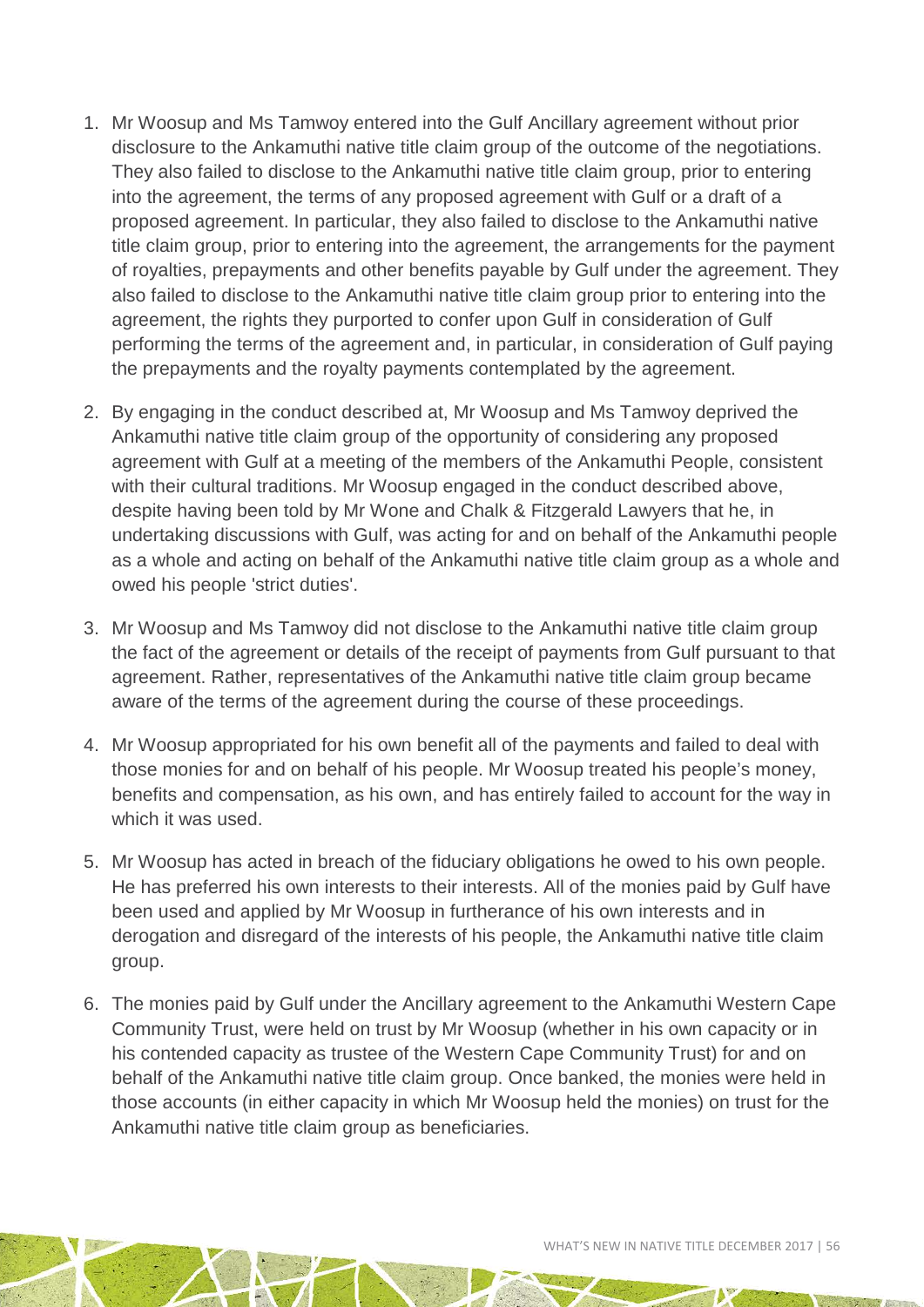- 7. Every day that Mr Woosup and Ms Tamwoy failed to fully disclose the terms of the Ancillary agreement with Gulf and the payment to Mr Woosup either personally or in his capacity as trustee of the Western Cape Community Trust (a trust controlled by him), of any benefits payable by Gulf under the agreement, constituted a continuing breach of duty owed to the Ankamuthi native title claim group by them.
- 8. Every transaction by which Mr Woosup applied the monies received by him from Gulf, to his own use, constituted a breach of fiduciary duty owed to the Ankamuthi native title claim group and a breach of trust by applying the monies to his own use rather than applying the monies for and on behalf of the Ankamuthi native title claim group.

[160] The total amount paid to or for the benefit of Mr Woosup is \$371,267.25 as described in these reasons and, in particular, the matters set out at [128][137]). However, the applicants abandon any claim in relation to the accretions and thus they confine their claim on behalf of the Ankamuthi people to recovery from Mr Woosup of an amount of \$370,000.00.

[161] The Court stated that by the well settled doctrines of equity, a constructive trust arises whenever one party has obtained money which does not equitably belong to him and which he cannot in good conscience retain or withhold from another who is beneficially entitled to it as, for example, when money has been paid by accident, mistake of fact, or fraud, or has been acquired through a breach of trust, or violation of fiduciary duty, and the like. His Honour made a declaration that he held the monies on a constructive trust from the moment in time that Mr Woosup received any part of the benefits.

[163]–[171] Greenwood J granted the following relief:

*'First*, a declaration that Larry Woosup and Beverley Tamwoy (also known as Beverley Mamoose) breached the duties they owed to the native title claim group for the *Ankamuthi* native title determination application QUD 6158 of 1998 being a native title claim group as described at [4] of the reasons for judgment published today by entering into an agreement described as an "Ancillary agreement" with Gulf Alumina Limited without first obtaining the authority of the native title claim group for the *Ankamuthi* native title determination application QUD 6158 of 1998.

*Second*, a declaration that the financial benefits set out in the schedule to the declaration paid by Gulf Alumina Limited pursuant to the Ancillary agreement dated 4 December 2013 and received by Larry Woosup whether in his own capacity or in purported exercise of a capacity as trustee of the Ankamuthi Western Cape Community Trust were at all relevant times benefits held by Larry Woosup for and on behalf of the native title claim group for the *Ankamuthi* native title determination application QUD 6158 of 1998 being a native title claim group as described at [4] of the reasons published today.

*Third*, a declaration that as to the benefits described in Declaration 2, Mr Woosup held those benefits on a constructive trust for and on behalf of the *Ankamuthi* native title claim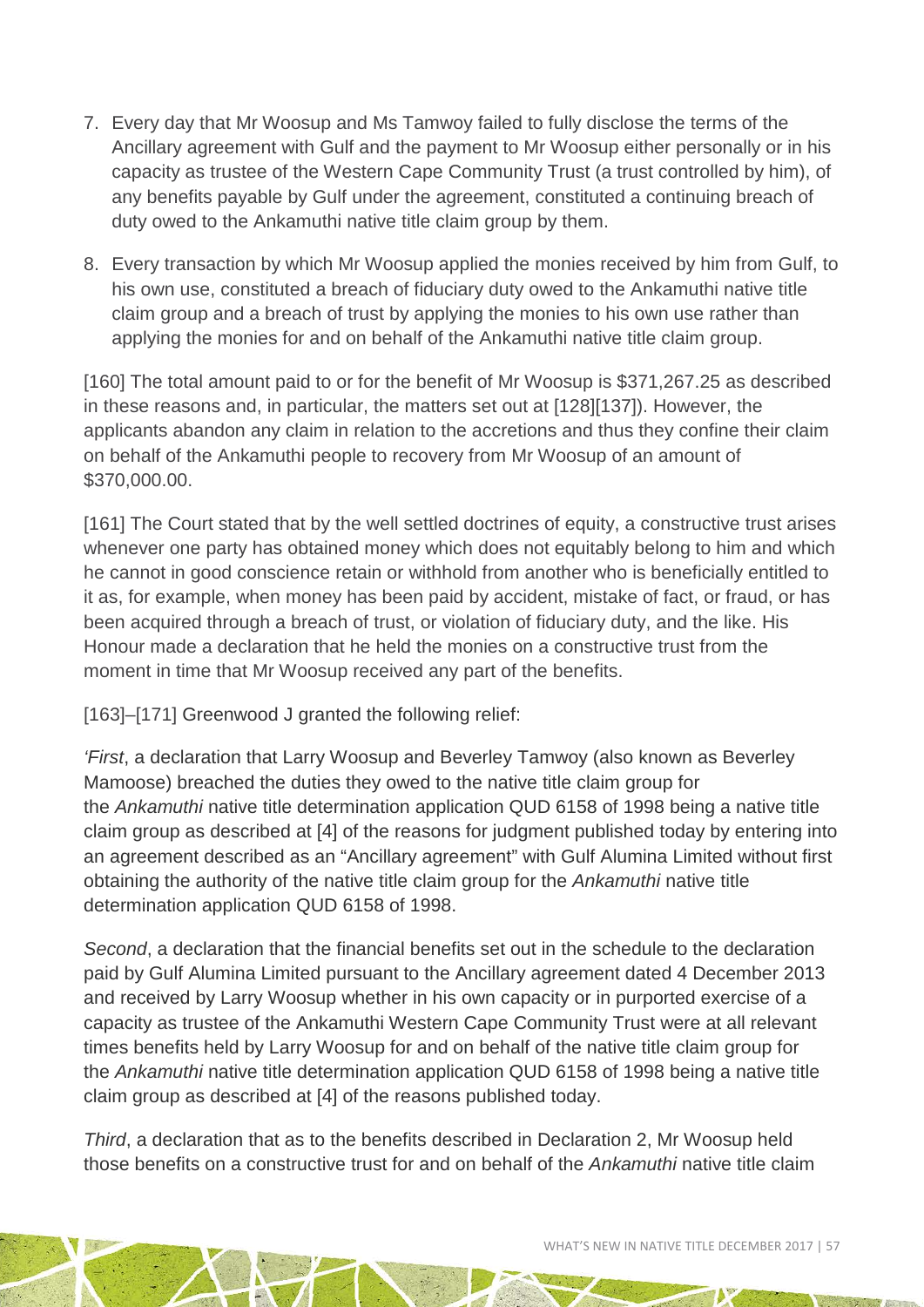group (the "beneficiaries") being the native title claim group described at [4] of the reasons for judgment published today, from the moment Mr Woosup received those benefits represented by each payment whether he received them by bank cheque in the way described or whether the monies were received from Gulf by payment of the monies into the Supreme Court of Queensland and then paid out in the way described in these reasons.

*Fourth*, an order that Larry Woosup account for the financial benefits derived by him or under his control identified in Declaration 2 and the schedule to Declaration 2, to the native title claim group for the *Ankamuthi* claim being a native title claim group as described at [4] of the reasons published today.

*Fifth*, an order that Larry Woosup pay to and for the benefit of the native title claim group being a native title claim group as described at [4] of the reasons published today an amount of \$370,000 by paying that sum to *Seven Rivers Aboriginal Corporation (ICN 8522).*

*Sixth*, an order that Larry Woosup pay the monies contemplated by the above order by paying those monies into Court by 6 February 2018.

*Seventh*, Larry Woosup and Beverley Tamwoy pay the costs of the applicants of and incidental to these proceedings.

Greenwood J made an order that the proceeding be adjourned to a date to be nominated by the Court after 6 February 2018.'

[173] The Court deemed it appropriate to act to protect the interests of the beneficiaries of the constructive trust, the Ankamuthi people, by making an order, returnable when the proceeding is listed at a date after 6 February 2018, directing that Mr Woosup be prevented from exercising any power or authority to effect transactions on any account held by the PBC as trustee for the native title holders to which any monies are deposited by Gulf or any other party for and on behalf of the native title holders. To the extent that the beneficiaries are potentially exposed to the adverse consequences of any conduct by Mr Woosup, by reason of his position within the PBC, which may provide him with an opportunity to act to the detriment of the native title holders, the jurisdiction in equity is sufficiently broad to enable the Court to protect the interests of the beneficiaries by making the order contemplated by [172] of these reasons.

#### *[Peterson on behalf of the Wunna Nyiyaparli People v State of Western Australia \(No](http://www.austlii.edu.au/cgi-bin/viewdoc/au/cases/cth/FCA/2017/1468.html)  [2\)](http://www.austlii.edu.au/cgi-bin/viewdoc/au/cases/cth/FCA/2017/1468.html)* **[2017] FCA 1468**

#### **6 December 2017, Costs Application, Federal Court of Australia, Western Australia, McKerracher J**

In this matter McKerracher J ordered that the appellant pay the Nyiyaparli respondent's costs of appeal and the objection to the competency of the appeal, in a lump sum of \$14, 561.00.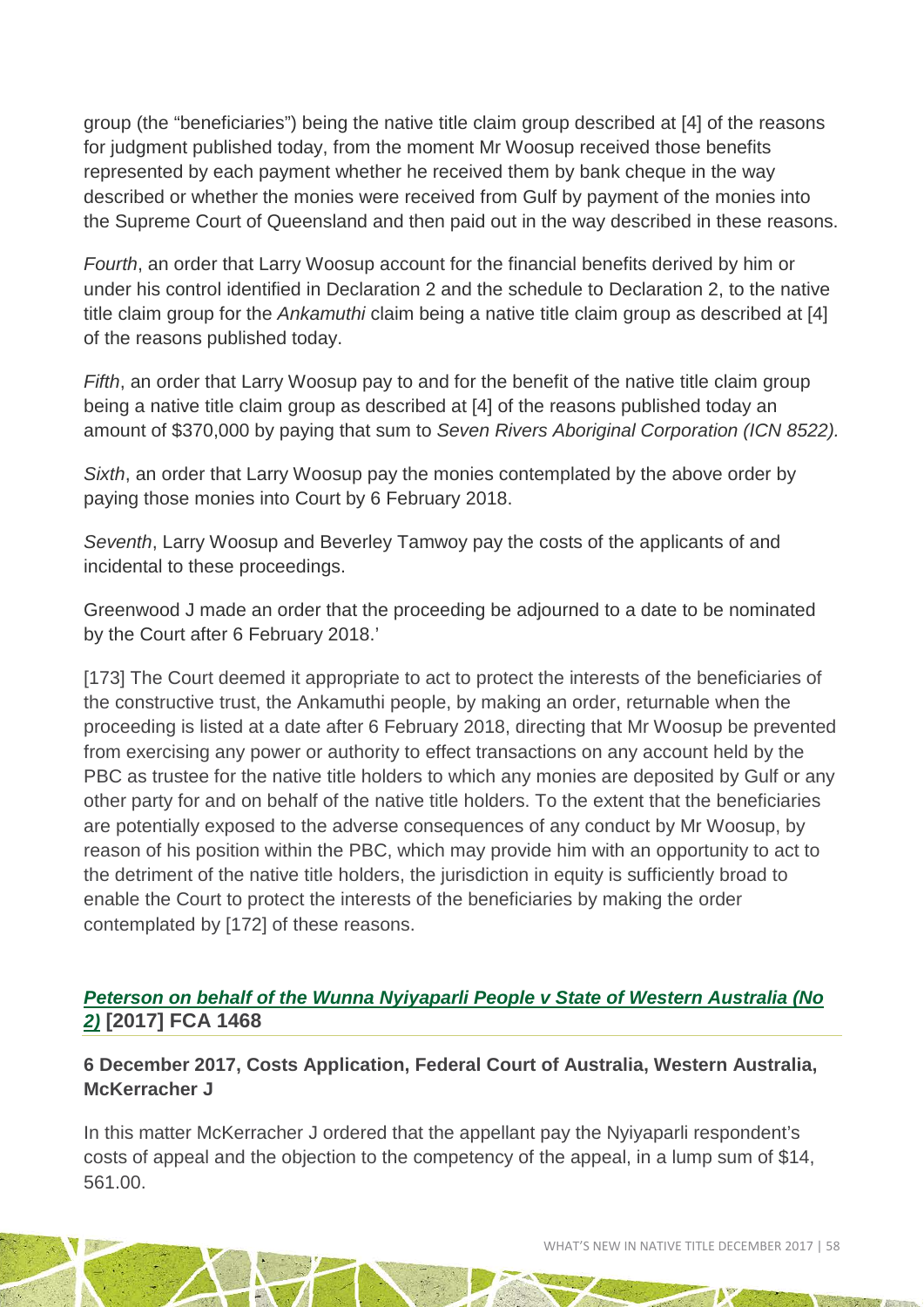In *[Peterson on behalf of the Wunna Nyiyaparli People v State of Western Australia](http://www.austlii.edu.au/cgi-bin/viewdoc/au/cases/cth/FCA/2017/1056.html)* [2017] [FCA 1056](http://www.austlii.edu.au/cgi-bin/viewdoc/au/cases/cth/FCA/2017/1056.html) (*Peterson No 1*), McKerracher J upheld an application for the appeal's summary dismissal on the basis of lack of competency. The Nyiyaparli people sought an order that the appellant pay the Nyiyaparli respondent's costs of the appeal and objection to the competency of the appeal in the sum of \$14,561.00, or, alternatively, for an order that the costs be taxed if not agreed. No submissions were filed by any other respondent and the appellant did not file any submissions in response.

The Court noted that, in accordance with *[Far West Coast Native Title Claim v State of](http://www.austlii.edu.au/cgi-bin/viewdoc/au/cases/cth/FCA/2014/635.html)  [South Australia \(No 8\)](http://www.austlii.edu.au/cgi-bin/viewdoc/au/cases/cth/FCA/2014/635.html)* [2014] FCA 635, the fact that the Nyiyaparli Respondent was represented by an ATSI representative body, did not preclude the award of costs [9].

The Nyiyaparli respondent submitted that the appellant had acted unreasonably as per s [85A\(2\)](http://www8.austlii.edu.au/cgi-bin/viewdoc/au/legis/cth/consol_act/nta1993147/s85a.html) of the *Native Title Act 1993* (Cth) in:

- 1. purporting to serve and proceed with an appeal which was back-dated and not filed within the required 21 days
- 2. purporting to serve and proceed with an appeal against an interlocutory order for which no leave had been sought or granted and would not have been granted because no substantial injustice would occur from refusal
- 3. purporting to serve and proceed with an appeal against an order removing them as respondents to an action which is not possible due to [s 24\(1AA\)\(b\)\(i\)](http://www7.austlii.edu.au/cgi-bin/viewdoc/au/legis/cth/consol_act/fcoaa1976249/s24.html) of the *Federal [Court of Australia Act 1976](http://www7.austlii.edu.au/cgi-bin/viewdb/au/legis/cth/consol_act/fcoaa1976249/)* (Cth)
- 4. putting the Nyiyaparli respondent to the expense of participating in the incompetent appeal and in having to lodge an objection to the competency of the appeal.

The affidavit of Cheryl Collins submitted a draft bill of costs outlining the costs incurred by the Yamatji Marlpa Aboriginal Corporation as legal representative of the Nyiyaparli Respondent. The lump sum for the order of costs may be made in accordance with [rule](http://www8.austlii.edu.au/cgi-bin/viewdoc/au/legis/cth/num_reg/fcr2011n134o2011269/s40.02.html)  [40.02\(b\)](http://www8.austlii.edu.au/cgi-bin/viewdoc/au/legis/cth/num_reg/fcr2011n134o2011269/s40.02.html) of the *[Federal Court Rules 2001](http://www8.austlii.edu.au/cgi-bin/viewdb/au/legis/cth/num_reg/fcr2011n134o2011269/)* (Cth). His Honour noted that an order of lump sum costs was deemed to save the additional costs of taxation in *[Stock v Native Title](http://www.austlii.edu.au/cgi-bin/viewdoc/au/cases/cth/FCA/2014/202.html)  [Registrar \(No 2\)](http://www.austlii.edu.au/cgi-bin/viewdoc/au/cases/cth/FCA/2014/202.html)* [2014] FCA 202.

The Court held that the success of the respondent was comprehensive, and upheld the validity of respondent submissions to varying degrees. Arguments on appeal were deemed to have no prospects of success and for the reasons outlined in *Peterson No 1*, appellant proceedings were before the primary judge were validly refused. The pursuit of appeal was rendered unreasonable and the Court held that the respondent should have costs awarded and that the costs sought were reasonable.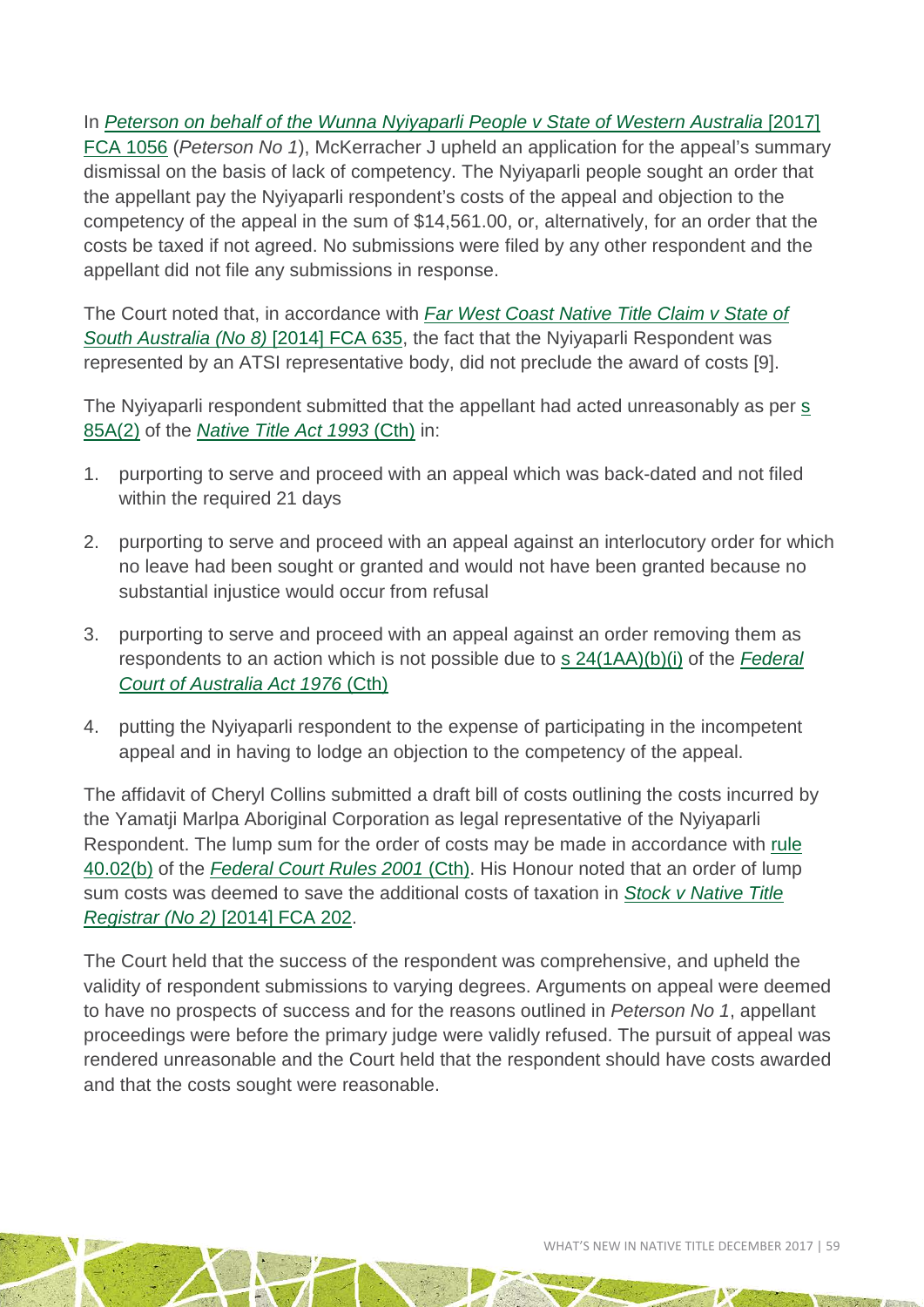#### *[Griffith Local Aboriginal Land Council v Attorney-General of New South Wales](http://www.austlii.edu.au/cgi-bin/viewdoc/au/cases/cth/FCA/2017/1452.html)* **[2017] FCA 1452**

#### **4 December 2017, Non-claimant Application, Federal Court of Australia, New South Wales, Griffiths J**

In this case Griffiths J determined that native title does not exist in relation to land held in fee simple by the applicant, the Griffith Local Aboriginal Land Council. The respondents were the Attorney-General of NSW and NTSCORP Ltd. The applicant had been transferred the land from the State of NSW under *[s 36 of the Aboriginal Land Rights Act 1983](http://www.austlii.edu.au/cgi-bin/viewdoc/au/legis/nsw/consol_act/alra1983201/s36.html?context=1;query=section%2036%20aboriginal%20land%20rights%20act;mask_path=)* (NSW) (ALR Act) in 2015 and intends to develop the unused police station on the land as a Community Centre for Wiradjuri culture. The determination sought relates to restrictions in dealing with the land as a result of ss [36\(9\)](http://www.austlii.edu.au/cgi-bin/viewdoc/au/legis/nsw/consol_act/alra1983201/s36.html?context=1;query=section%2036%20aboriginal%20land%20rights%20act;mask_path=) and [42](http://www.austlii.edu.au/cgi-bin/viewdoc/au/legis/nsw/consol_act/alra1983201/s42.html?context=1;query=section%2036%20aboriginal%20land%20rights%20act;mask_path=) of the ALR Act.

The Court was satisfied on the applicant's evidence of a 1934 Gazette Notice, together with aerial photographs and historical work from the Griffith Library, that native title had been extinguished due to the establishment of a public work, that is, the former Griffith Police Station, on the land before 23 December 1996. The evidence was sufficient to establish the former police station as an exclusive possession act under *[s 23B\(7\)\(b\) of the Native Title](http://www8.austlii.edu.au/cgi-bin/viewdoc/au/legis/cth/consol_act/nta1993147/s23b.html)  [Act 1993](http://www8.austlii.edu.au/cgi-bin/viewdoc/au/legis/cth/consol_act/nta1993147/s23b.html)* (Cth). Furthermore, there were no submissions of native title existing in the land and the respondents did not oppose the orders being made.

#### *[Akiba on behalf of the Torres Strait Regional Seas Claim v State of Queensland](http://www.austlii.edu.au/cgi-bin/viewdoc/au/cases/cth/FCA/2017/1438.html?context=1;query=Akiba;mask_path=au/cases/cth/FCA)* **[2017] FCA 1438**

#### **1 December 2017, Practice and Procedure, Federal Court of Australia, Queensland, Mortimer J**

In this matter, Mortimer J vacated an order for confidentiality with respect to the transcript of proceedings of a closed session on 22 November 2017.

[2] On 22 November the Court heard evidence from Mr Leo Akiba in a closed session. Mr Akiba is the only individual who constitutes the applicant in this proceeding. Pursuant to an order the transcript of those proceedings remained confidential to those who remained in the Closed Court session. Her Honour concluded in these proceedings that the confidentiality order made on 22 November 2017 in relation to the transcript should be vacated.

[14] Mr Akiba and the members of the claim group were invited to speak directly to the Court around the bar table in an informal court session; 'a practice that which has been commonly adopted in native title case management in Queensland and is useful when there are concerns about the applicant, conduct of the native title procedure or a disagreement. In the present proceeding the issue was that no one who is entitled to speak for the waters of the Part B Sea Claim is a member of the applicant. However, the chairs of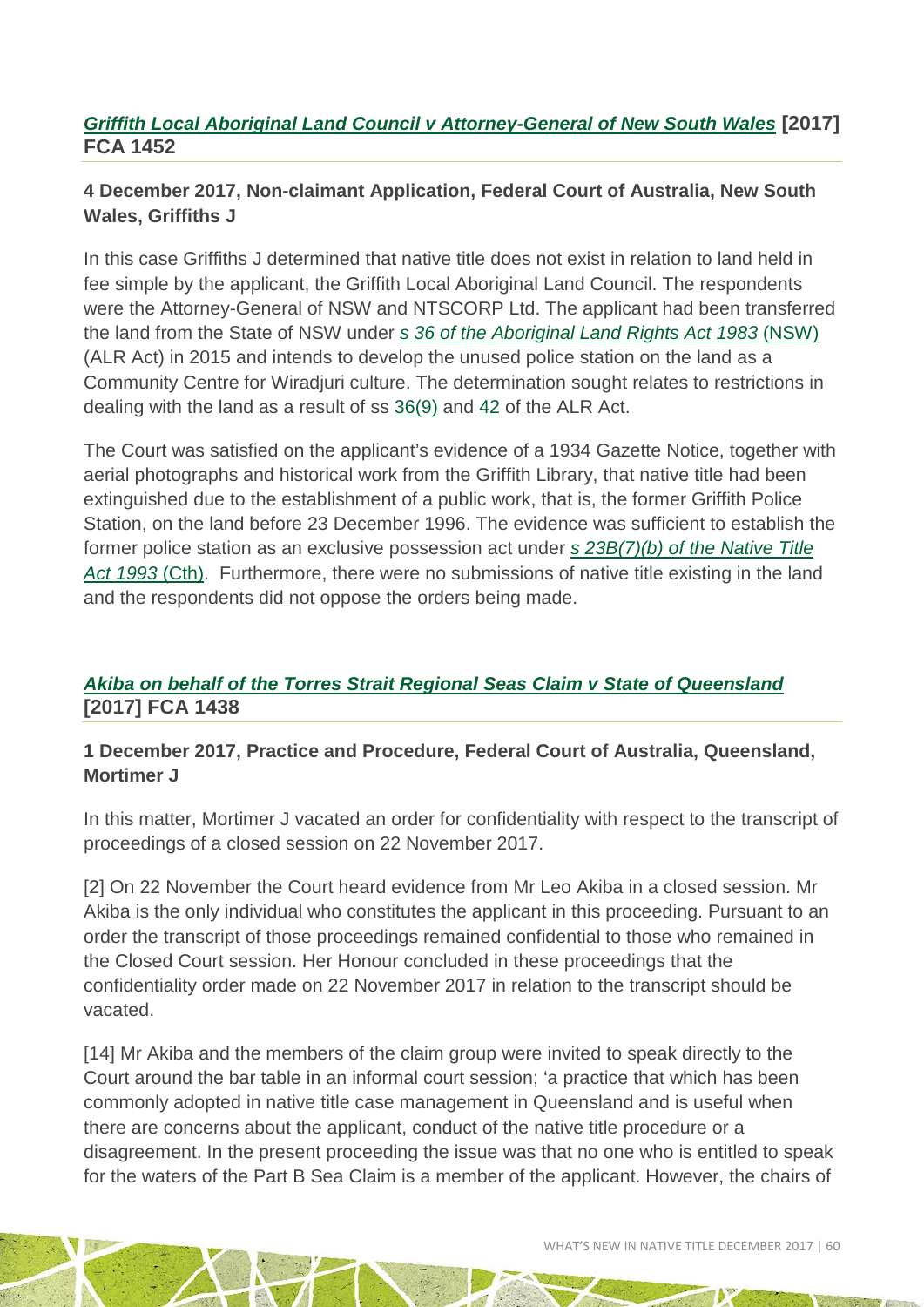the Prescribed Body Corporate (PBC) who represent native title holders from that claim had no official recognised role in the proceeding.'

On 22 November 2017, Mr Akiba gave evidence that he could only speak for his islands: Saibai, Dauan and Boigu and that he could not speak for the other island and therefore could not speak for Part B of the Sea claim and consequently there was an urgent need to reconstitute the applicant. The employed solicitor for the Torres Strait Regional Authority said that there would be practical difficulties in authorising the constitution of a new applicant given the size and diaspora of the claim group and suggested that Mr Akiba should remain the sole applicant until at least April 2018. Mr Akiba subsequently instructed the employed solicitor that he no longer wished for him to act as his legal representative for Part B of the Seas claim and subsequently a notice of ceasing to act was filed later that day.

Proposed orders sought a process for authorising a new applicant for Part B of the Sea Claim to be completed by 29 March 2018. The TSRA did not consent nor oppose the making of such orders.

The closed session to hear evidence from Mr Akiba involved only the Court asking questions to Mr Akiba who is now an elderly man. The Court gave leave to the other parties and legal representatives present to submit any additional questions they wished her Honour to ask Mr Akiba, and it would be within her Honour's discretion whether or not to put those questions to Mr Akiba.

At the end of the closed session the Court had determined that nothing could occur or be progressed until an authorisation meeting was organised by the three new Indigenous respondents and Mr Akiba via their legal representatives.

[56] The Court vacated the order for confidentiality with respect of the transcript Mr Akiba consented to this course of action and the confidentiality order was vacated.

### <span id="page-60-0"></span>2. Legislation

#### **Commonwealth**

*[Aboriginal Land Rights \(Northern Territory\) Amendment Bill 2017](https://www.aph.gov.au/Parliamentary_Business/Bills_Legislation/Bills_Search_Results/Result?bId=s1112)*

**Status:** Introduced and second reading moved on 6 December 2017

**Stated purpose:** The Bill adds land subject to traditional land claims in the Kakadu region, in the Northern Territory (Kakadu Land), to Schedule 1 of the *[Aboriginal Land Rights](http://www8.austlii.edu.au/cgi-bin/viewdb/au/legis/cth/consol_act/alrta1976444/http:/www8.austlii.edu.au/cgi-bin/viewdb/au/legis/cth/consol_act/alrta1976444/)  [\(Northern Territory\) Act 1976](http://www8.austlii.edu.au/cgi-bin/viewdb/au/legis/cth/consol_act/alrta1976444/http:/www8.austlii.edu.au/cgi-bin/viewdb/au/legis/cth/consol_act/alrta1976444/)* (Cth) (*Land Rights Act*). This enables Kakadu Land can be granted as Aboriginal land. The Bill also provides for the leaseback of the Kakadu Land to the Director of National Parks (Director).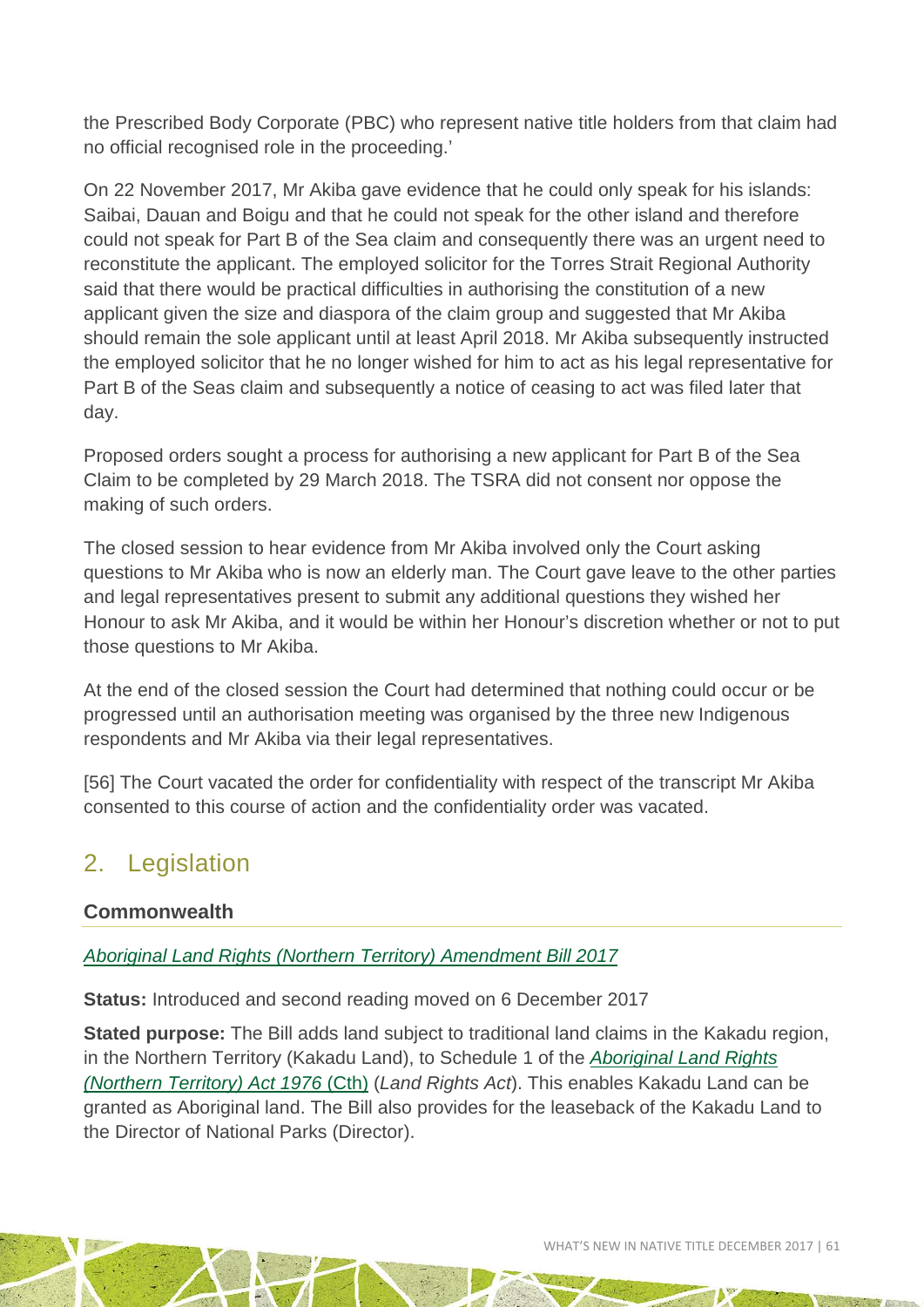The Bill also adds land in the town of Urapunga, subject to the Township of Urapunga Indigenous Land Use Agreement (Urapunga Land) to Schedule 1, of the *Land Rights Act*. This enables Urapunga Land to be granted as Aboriginal land.

**Native title implications:** The Kakadu Land is subject to four, currently unresolved, land claims. These claims may be settled on the basis that Kakadu Land will be granted as Aboriginal land, under the *Land Rights Act,* but subject to immediate leaseback of the land, to the Director.

For further information please see the [Second Reading Speech.](https://www.aph.gov.au/en/Parliamentary%20Business/Bills%20Legislation/Bills%20Search%20Results/Result/Second%20Reading%20Speeches?BillId=s11122)

#### **Victoria**

#### [Planning and Environmental Amendment \(Distinctive Areas and Landscapes\) Bill 2017](http://www.legislation.vic.gov.au/domino/Web_Notes/LDMS/PubPDocs.nsf/ee665e366dcb6cb0ca256da400837f6b/bf94f71fe0da7314ca2581f40078b75d!OpenDocument)

**Status:** Introduced and second reading moved on 14 December 2017

**Stated purpose:** The Bill amends the *[Planning and Environment Act 1987](http://www8.austlii.edu.au/cgi-bin/viewdb/au/legis/vic/consol_act/paea1987254/)* to provide for the protection and conservation of distinctive areas and landscapes, to make consequential amendments to other Acts and for other purposes.

The Bill also provides for the preparation and implementation of a Statement of Planning Policy for a declared area, to ensure coordinated decision-making by public entities in relation to declared areas.

**Native title implications:** The Bill requires that the Statement of Planning Policy for a declared area must set out Aboriginal tangible and intangible cultural values, and other cultural and heritage values, in relation to the declared area.

For further information please see the [Second Reading Speech.](http://hansard.parliament.vic.gov.au/search/?LDMS=Y&IW_DATABASE=*&IW_FIELD_ADVANCE_PHRASE=be+now+read+a+second+time&IW_FIELD_IN_SpeechTitle=Planning+and+Environment+Amendment+Distinctive+Areas+and+Landscapes+Bill+2017&IW_FIELD_IN_HOUSENAME=ASSEMBLY&IW_FIELD_IN_ACTIVITYTYPE=Second+reading&IW_FIELD_IN_SittingYear=2017&IW_FIELD_IN_SittingMonth=December&IW_FIELD_IN_SittingDay=14)

#### [Marine and Coastal Bill 2017](http://www.legislation.vic.gov.au/domino/Web_Notes/LDMS/PubPDocs.nsf/ee665e366dcb6cb0ca256da400837f6b/0ec5da10fede3449ca2581f4007850a4!OpenDocument)

**Status:** Introduced and second reading moved on 13 December 2017

**Stated purpose:** The Bill repeals and partially re-enacts the *[Coastal Management Act 1995](http://www8.austlii.edu.au/cgi-bin/viewdb/au/legis/vic/consol_act/cma1995168/)* and provides for the integrated and coordinated planning and management of the marine and coastal environment of Victoria. The Bill is designed to facilitate integrated and coordinated policy, planning, management, decision-making and reporting across catchment, coastal and marine areas.

**Native title implications:** The Bill outlines that the objectives of the planning and management of the marine and coastal environments, require 1) acknowledgement of traditional owner groups' knowledge, rights and aspirations for land and sea country and 2) engagement with specified Aboriginal parties, the community, user groups and industry in marine and coastal planning, management and protection.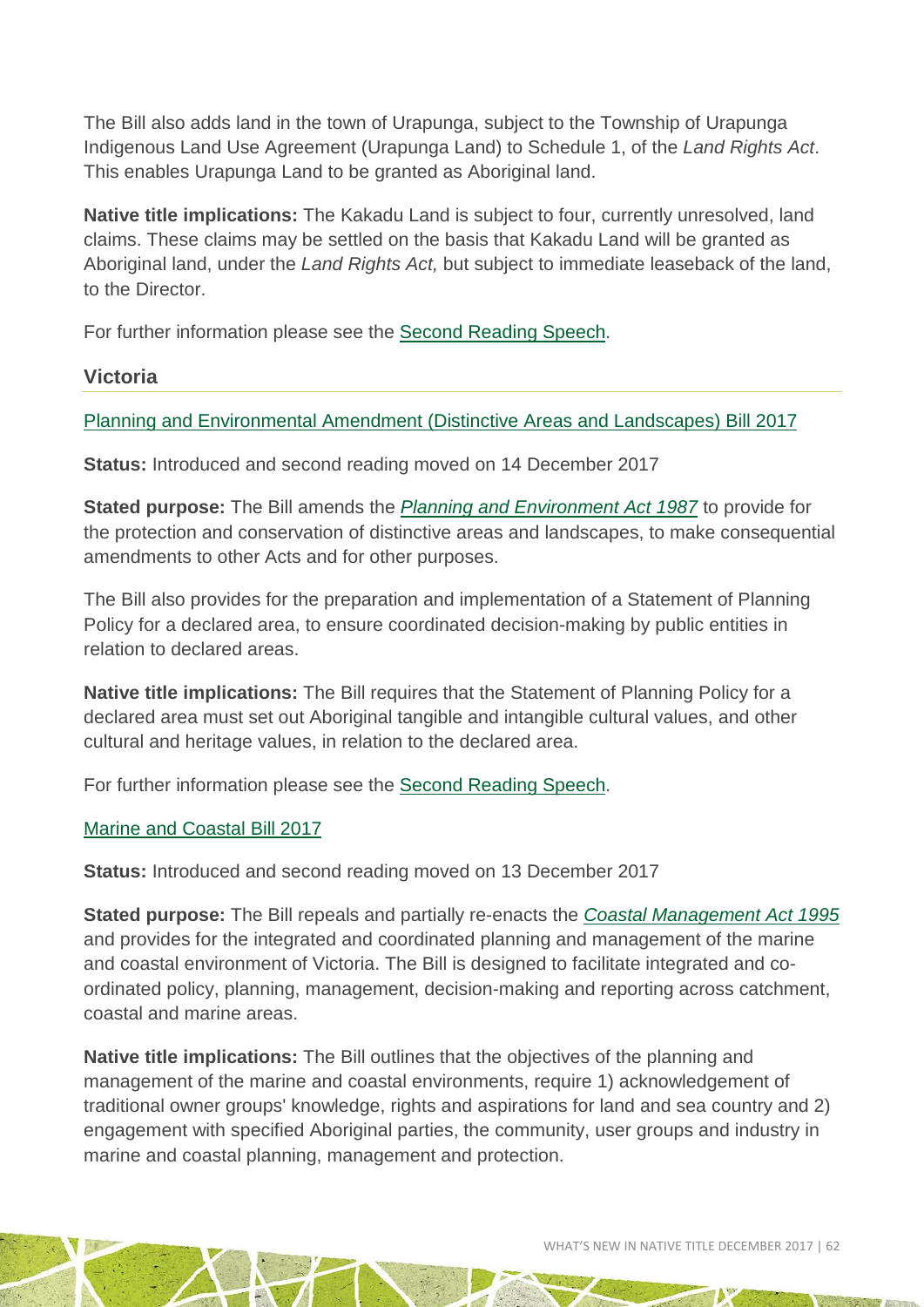#### For further information please see the [Second Reading Speech.](http://hansard.parliament.vic.gov.au/search/?LDMS=Y&IW_DATABASE=*&IW_FIELD_ADVANCE_PHRASE=be+now+read+a+second+time&IW_FIELD_IN_SpeechTitle=Marine+and+Coastal+Bill+2017&IW_FIELD_IN_HOUSENAME=ASSEMBLY&IW_FIELD_IN_ACTIVITYTYPE=Second+reading&IW_FIELD_IN_SittingYear=2017&IW_FIELD_IN_SittingMonth=December&IW_FIELD_IN_SittingDay=13)

# <span id="page-62-0"></span>3. Native Title Determinations

In December 2017, the NNTT website listed 7 native title determinations.

| <b>Short</b><br><b>Name</b><br>(NNTT)                      | <b>Case Name</b>                                                                                                        | Date<br>(NNTT) | <b>State</b> | <b>Outcome</b>                                                     | <b>Legal</b><br><b>Process</b> | <b>Type</b>  | <b>RNTBC/</b><br><b>PBC</b>                           |
|------------------------------------------------------------|-------------------------------------------------------------------------------------------------------------------------|----------------|--------------|--------------------------------------------------------------------|--------------------------------|--------------|-------------------------------------------------------|
| Tjayuwara<br>Unmuru<br>Compensation<br>Application         | Pearson on behalf<br>of the Tjayuwara<br><b>Unmuru Native</b><br><b>Title Holders v</b><br><b>South Australia</b>       | 20/12/2017     | <b>SA</b>    | Native title does<br>not exist                                     | Consent                        | Compensation | N/A                                                   |
| Ngarrindjeri<br>and Others<br><b>Native Title</b><br>Claim | Sumner v State of<br>South Australia<br>(Ngarrindjeri<br><b>Native Title Claim</b><br>Part A)                           | 14/12/2017     | <b>SA</b>    | Native title<br>exists in parts of<br>the<br>determination<br>area | Consent                        | Claimant     | Ngarrindjeri<br>Aboriginal<br>Corporation             |
| <b>Bar Barrum</b><br>People #9                             | Congoo on behalf<br>of the Bar Barrum<br>People #9 v State<br>of Queensland                                             | 12/12/2017     | Qld          | Native title<br>exists in the<br>entire<br>determination<br>area   | Consent                        | Claimant     | Mbabaram<br>Aboriginal<br>Corporation<br><b>RNTBC</b> |
| <b>Bar Barrum</b><br><b>Rivers Claim</b>                   | Congoo on behalf<br>of the Bar Barrum<br>People #10 v<br>State of<br>Queensland                                         | 12/12/2017     | Qld          | Native title<br>exists in the<br>entire<br>determination<br>area   | Consent                        | Claimant     | Mbabaram<br>Aboriginal<br>Corporation<br><b>RNTBC</b> |
| Gumbaynggirr<br>People                                     | Kelly on behalf of<br>the Gumbaynggirr<br>People v Attorney<br><b>General of New</b><br><b>South Wales</b>              | 8/12/2017      | <b>NSW</b>   | Native title<br>exists in parts of<br>the<br>determination<br>area | Claimant                       | Consent      | N/A                                                   |
| Gingirana                                                  | Atkins on behalf of<br>the Gingirana<br>People v State of<br>Western Australia                                          | 7/12/2017      | <b>WA</b>    | Native title<br>exists in the<br>entire<br>determination<br>area   | Claimant                       | Consent      | N/A                                                   |
| <b>Griffith Local</b><br>Aboriginal<br><b>Land Council</b> | <b>Griffith Local</b><br><b>Aboriginal Land</b><br>Council v<br><b>Attorney-General</b><br>of New South<br><b>Wales</b> | 4/12/2017      | <b>NSW</b>   | Native title does<br>not exist                                     | Non-<br>claimant               | Unopposed    | N/A                                                   |

<span id="page-62-1"></span>N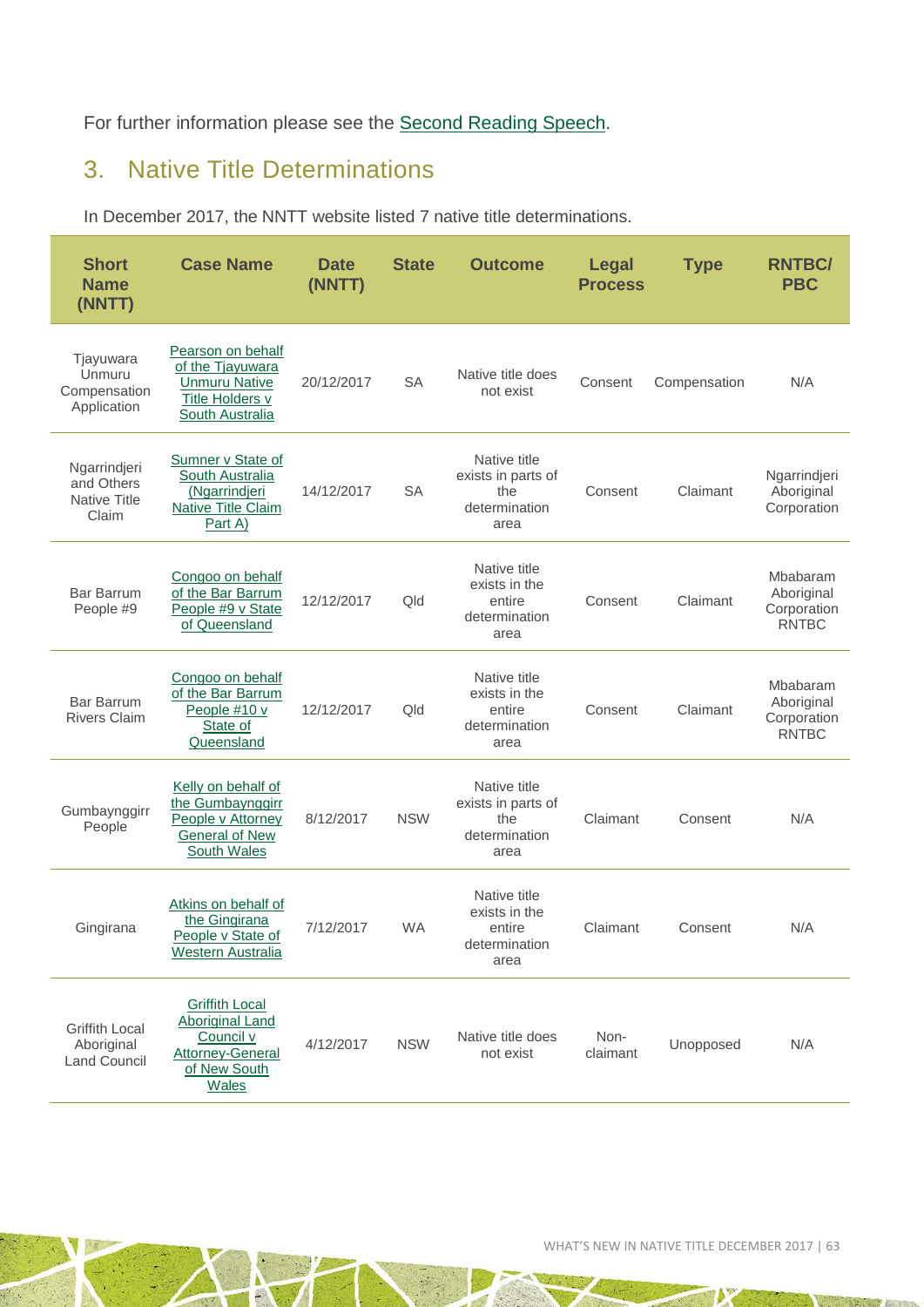### 4. Registered Native Title Bodies Corporate & Prescribed Bodies **Corporate**

| <b>State/Territory</b>              | <b>RNTBCs</b> | No. of successful (&<br>conditional) claimant<br>determinations for which<br><b>RNTBC to be advised</b> |
|-------------------------------------|---------------|---------------------------------------------------------------------------------------------------------|
| <b>Australian Capital Territory</b> | $\mathbf 0$   | $\mathbf 0$                                                                                             |
| <b>New South Wales</b>              | 6             | $\overline{0}$                                                                                          |
| Northern Territory                  | 26            | $\overline{2}$                                                                                          |
| Queensland                          | 82            | 5                                                                                                       |
| South Australia                     | 16            | $\mathbf 0$                                                                                             |
| Tasmania                            | 0             | $\Omega$                                                                                                |
| Victoria                            | 4             | $\Omega$                                                                                                |
| Western Australia                   | 45            | $\overline{2}$                                                                                          |
| <b>NATIONAL TOTAL</b>               | 179           | 4                                                                                                       |

**Note** some RNTBCs relate to more than one native title determination and some determinations result in more than one RNTBC. Where a RNTBC operates for more than one determination it is only counted once, as it is one organisation.

**Source:** <http://www.nntt.gov.au/searchRegApps/NativeTitleClaims/Pages/default.aspx> and Registered Determinations of Native Title and RNTBCs as at 11 January 2018.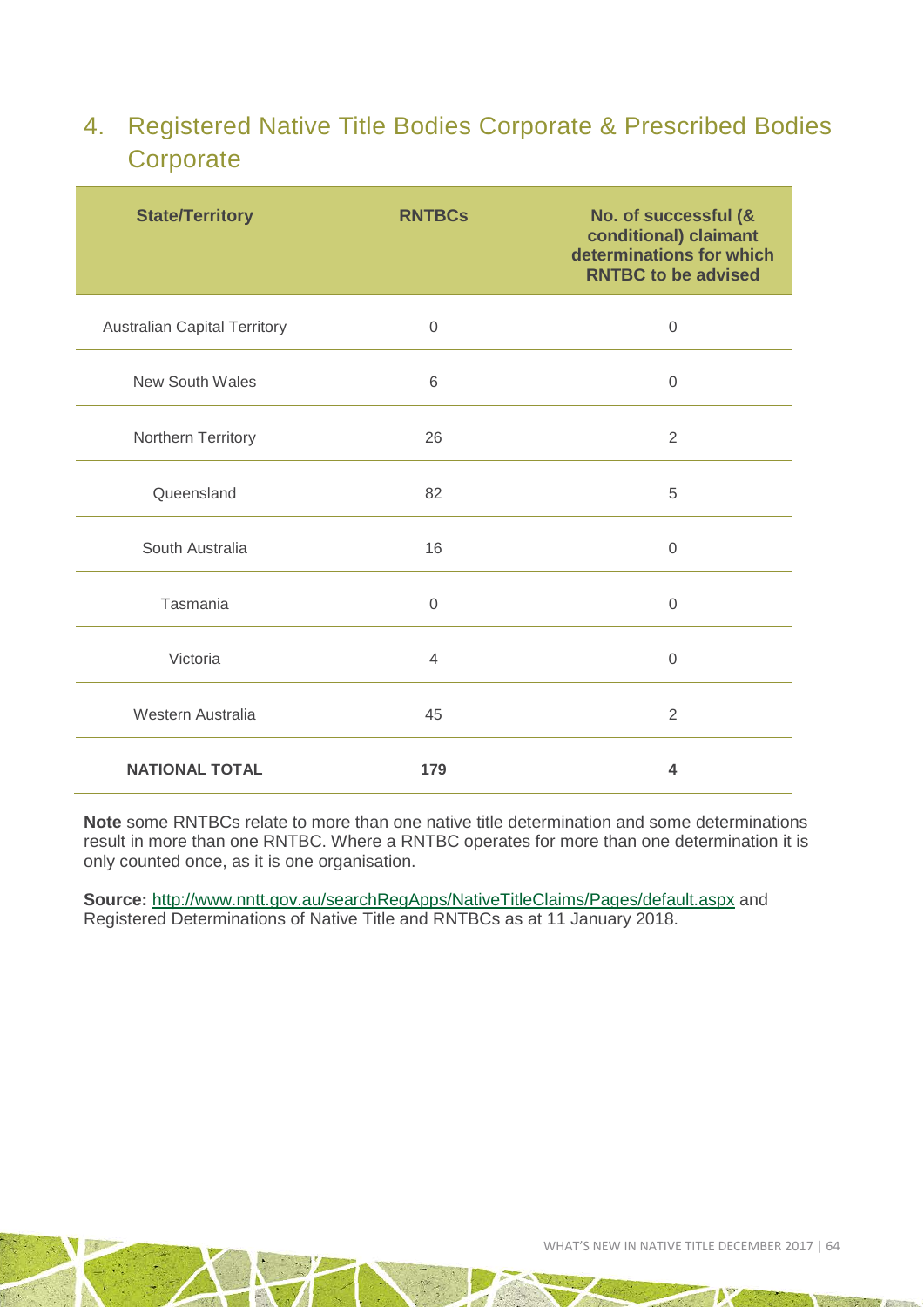# <span id="page-64-0"></span>5. Indigenous Land Use Agreements

| <b>Registration</b><br>date | <b>Name</b>                                                                            | <b>Tribunal</b><br>file no. | <b>Type</b>              | <b>State or</b><br><b>Territory</b> | <b>Subject matter</b>                      |
|-----------------------------|----------------------------------------------------------------------------------------|-----------------------------|--------------------------|-------------------------------------|--------------------------------------------|
| 21/12/2017                  | <b>Ugar Community</b><br><b>Hall ILUA</b>                                              | QI2017/011                  | <b>Body</b><br>Corporate | Qld                                 | Community,<br>Infrastructure               |
| 8/12/2017                   | Wangan &<br>Jagalingou People<br>and Adani Mining<br><b>Carmichael Project</b><br>ILUA | QI2016/015                  | Area<br>Agreement        | Qld                                 | Mining,<br>Extinguishment,<br>Large mining |

In December 2017, 2 ILUAs were registered with the National Native Title Tribunal.

For more information about ILUAs, see the **NNTT** website and the [ATNS Database.](http://www.atns.net.au/subcategory.asp?subcategoryID=121)

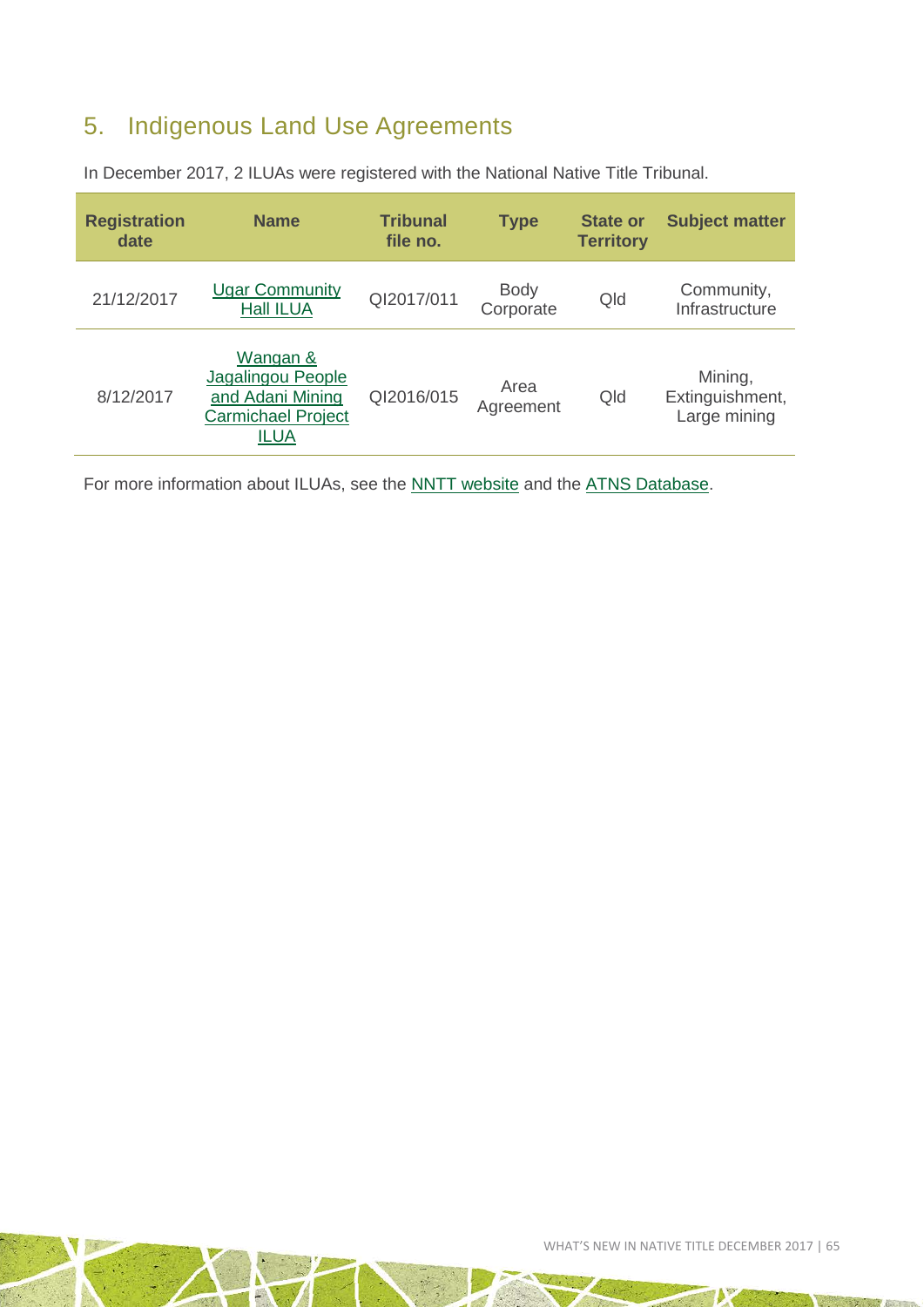### 6. Future Act Determinations

In December 2017, 2 Future Act Determinations were handed down.

<span id="page-65-0"></span>

| <b>Date</b> | <b>Parties</b>                                                                                                   | <b>Tribunal file</b><br>no. | State or<br><b>Territory</b> | <b>Determination</b>      | <b>Reasons for the Determination</b>                                                                                                                                                                                                                                                                                                                                                                                                                                                                                                                                |
|-------------|------------------------------------------------------------------------------------------------------------------|-----------------------------|------------------------------|---------------------------|---------------------------------------------------------------------------------------------------------------------------------------------------------------------------------------------------------------------------------------------------------------------------------------------------------------------------------------------------------------------------------------------------------------------------------------------------------------------------------------------------------------------------------------------------------------------|
| 21/12/2017  | Kevin Allen & Others on<br>behalf of Njamal and David<br>John Taylor and Western<br>Australia                    | WO2017/0516                 | <b>WA</b>                    | Objection -<br>Dismissed  | Member Shurven did not receive any contentions from the<br>group as to why the objection to the expedited procedure<br>application should not be dismissed, nor was a request for<br>extension of time made in order to comply with directions.<br>Member Shurven considered the group had been given<br>sufficient opportunity to comply with directions set by the<br>Tribunal, and it would be unfair to prejudice the other parties<br>with further delays. The objection application was dismissed<br>pursuant to s 148(b) of the Native Title Act 1993 (Cth). |
| 11/12/2017  | Kevin Allen & Others on<br>behalf of Njamal and<br>Raymond John Thomas<br><b>Butler and Western</b><br>Australia | WO2017/0102                 | <b>WA</b>                    | Future Act -<br>Dismissed | As above.                                                                                                                                                                                                                                                                                                                                                                                                                                                                                                                                                           |

 $\mathcal{A}$ THE STATE OF STREET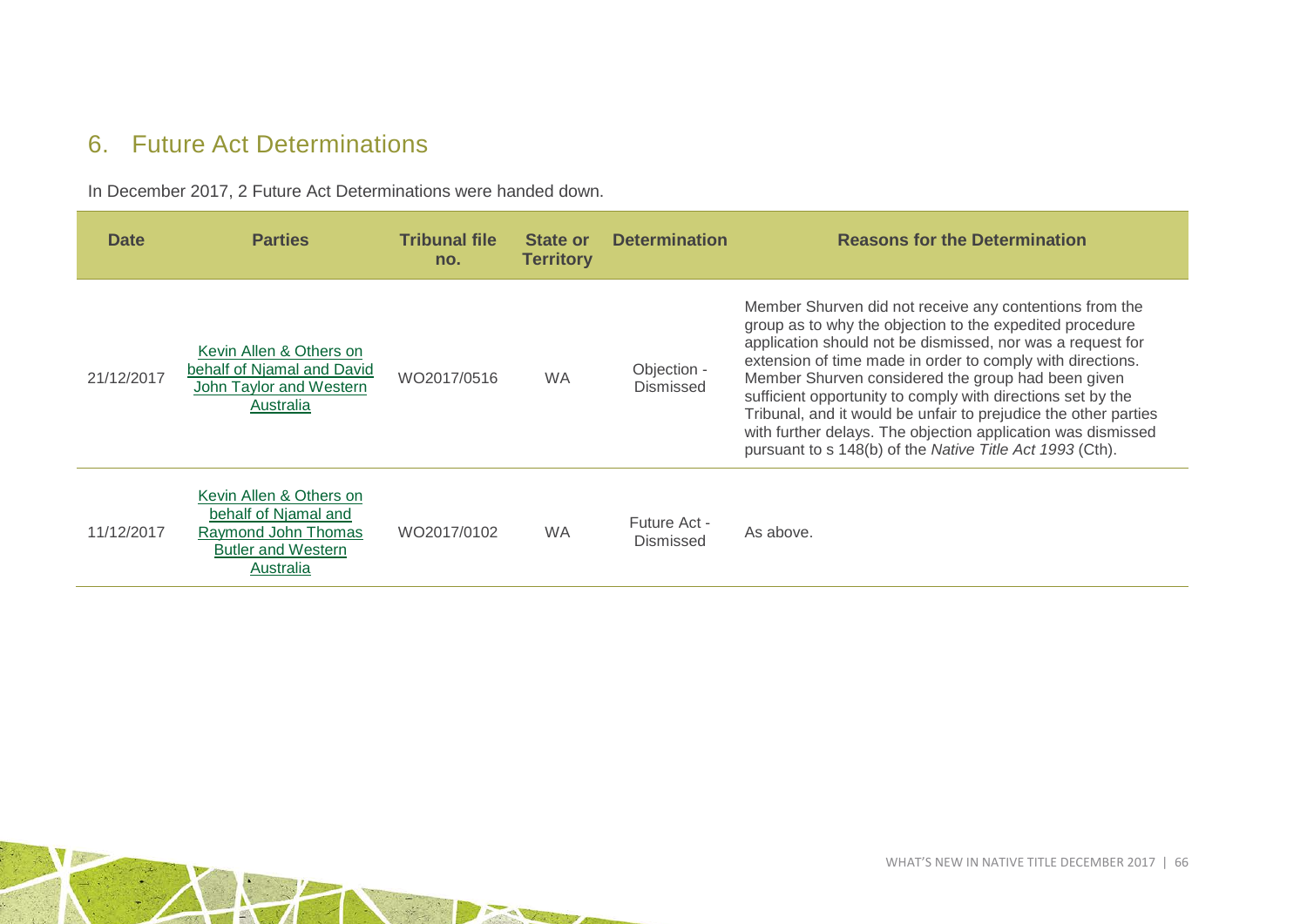### <span id="page-66-0"></span>7. Publications

#### **Attorney General's Department**

#### *Reforms to the Native Title Act 1993 (Cth)*

On 29 November 2017 the Attorney General and Minister for Indigenous Affairs released an options paper – *Reforms to the Native Title Act 1993* (Cth). The paper is available on the [Attorney-General's Department website.](https://www.ag.gov.au/Consultations/Pages/Reforms-to-the-Native-Title-Act-1993.aspx) Submissions on the options paper will be accepted until **Thursday 25 January 2018**. Submissions can be emailed to [native.title@ag.gov.au](mailto:native.title@ag.gov.au) or posted to:

Native Title Unit

Attorney-General's Department

3–5 National Circuit BARTON ACT 2600

If you have any questions about the reforms process or the options included in the paper, please contact the Native Title Unit at [native.title@ag.gov.au](mailto:native.title@ag.gov.au) or (02) 6141 3615.

#### **Carpentaria Land Council Aboriginal Corporation**

#### *Newsletter*

The July–December edition of the CLCAC newsletter is now available. To download, please visit the **CLCAC** website.

#### **Indigenous Business Australia**

#### *Annual Report*

The IBA's 2016–2017 annual report is now available. For more information, visit the [IBA website.](http://iba.gov.au/reports/AR1617/index.html)

#### **Lexis Nexis**

#### *Native Title News*

The latest article by Robert Blowes SC, 'Getting to native title – roles and important distinctions for anthropologists and advocates' is now available in Volume 12 No 8 (December 2017) of Native Title News.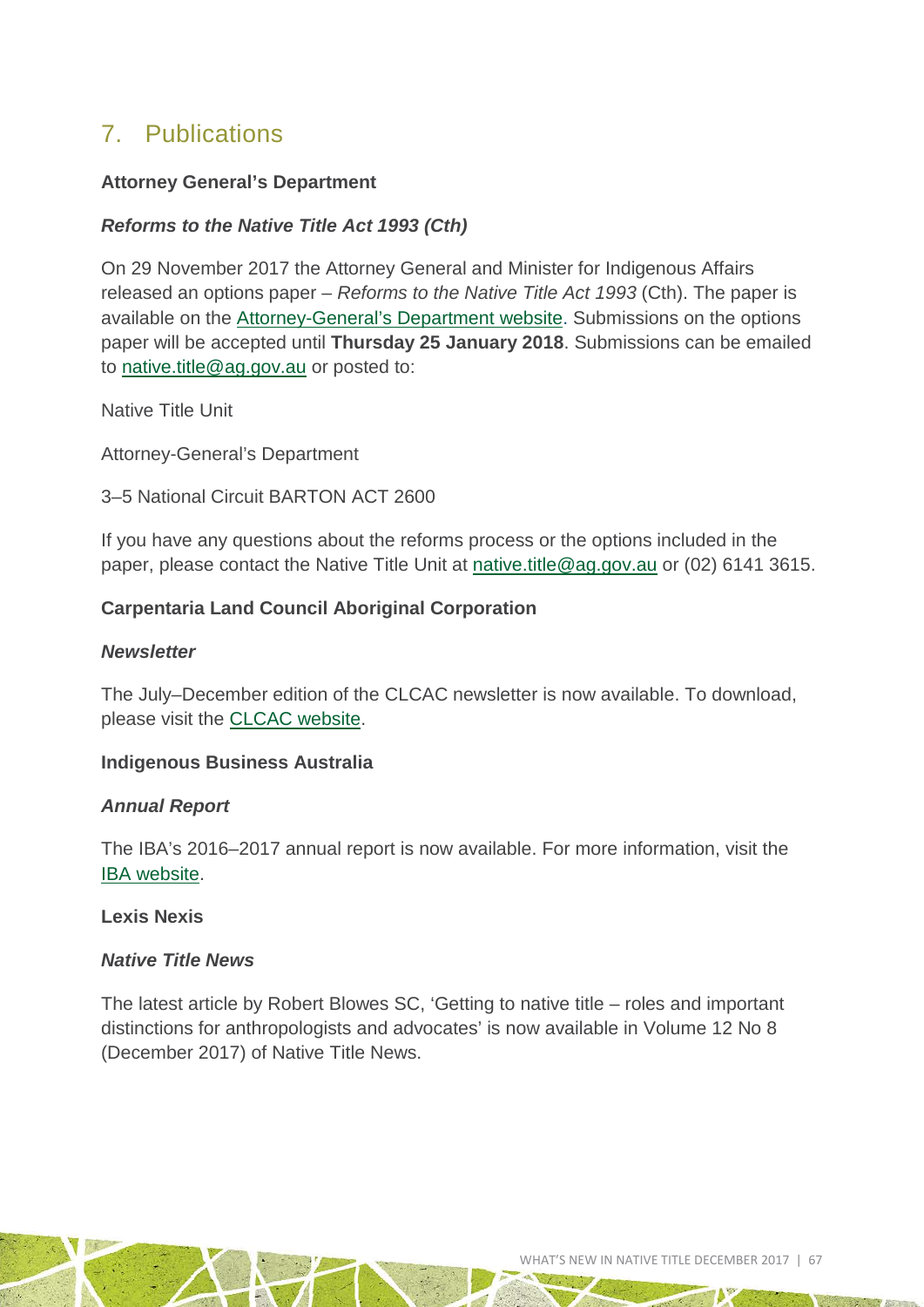#### **North Queensland Land Council**

#### *Message Stick*

The December edition of Message Stick is now available. To view, please visit the [NQLC website.](http://nqlc.com.au/index.php/publications/message-stick-2/message-stick-dec-2017/)

# <span id="page-67-0"></span>8. Training and Professional Development Opportunities

#### **AIATSIS**

#### *Australian Aboriginal Studies*

Australian Aboriginal Studies (AAS) is inviting papers for coming issues. AAS is a quality multidisciplinary journal that exemplifies the vision where the world's Indigenous knowledge and cultures are recognised, respected and valued. Send your manuscript to the Editor by emailing [aasjournal@aiatsis.gov.au.](mailto:aasjournal@aiatsis.gov.au)

For more information, [visit the journal page of the AIATSIS website.](http://aiatsis.gov.au/publications/australian-aboriginal-studies-journal)

#### **Indigenous Business Australia (IBA)**

#### *IBA Investment Partnerships: call for expression of interest*

IBA invites expression of interest for co-investment in commercial opportunities. For more information see the [IBA Investment Partnership web page.](http://www.iba.gov.au/investmentpartnerships/)

Submissions close on 28 February 2018.

#### **ORIC**

ORIC provides a range of training for Aboriginal and Torres Strait Islander corporations about the *[Corporations \(Aboriginal and Torres Strait Islander\) Act](http://www.comlaw.gov.au/Series/C2006A00124)* 2006 (CATSI Act), the corporation's rule book and other aspects of good corporate governance.

For further information on training courses, [visit the ORIC website.](http://www.oric.gov.au/training/training-courses-2017-18)

### <span id="page-67-1"></span>9. Events

#### **AIATSIS**

#### *National Native Title Conference 2018*

In 2018 the annual National Native Title Conference will be convened by the Australian Institute of Aboriginal and Torres Strait Islander Studies (AIATSIS) and the Kimberley Land Council (KLC), hosted by the Yawuru people on their traditional lands in Broome, Western Australia.